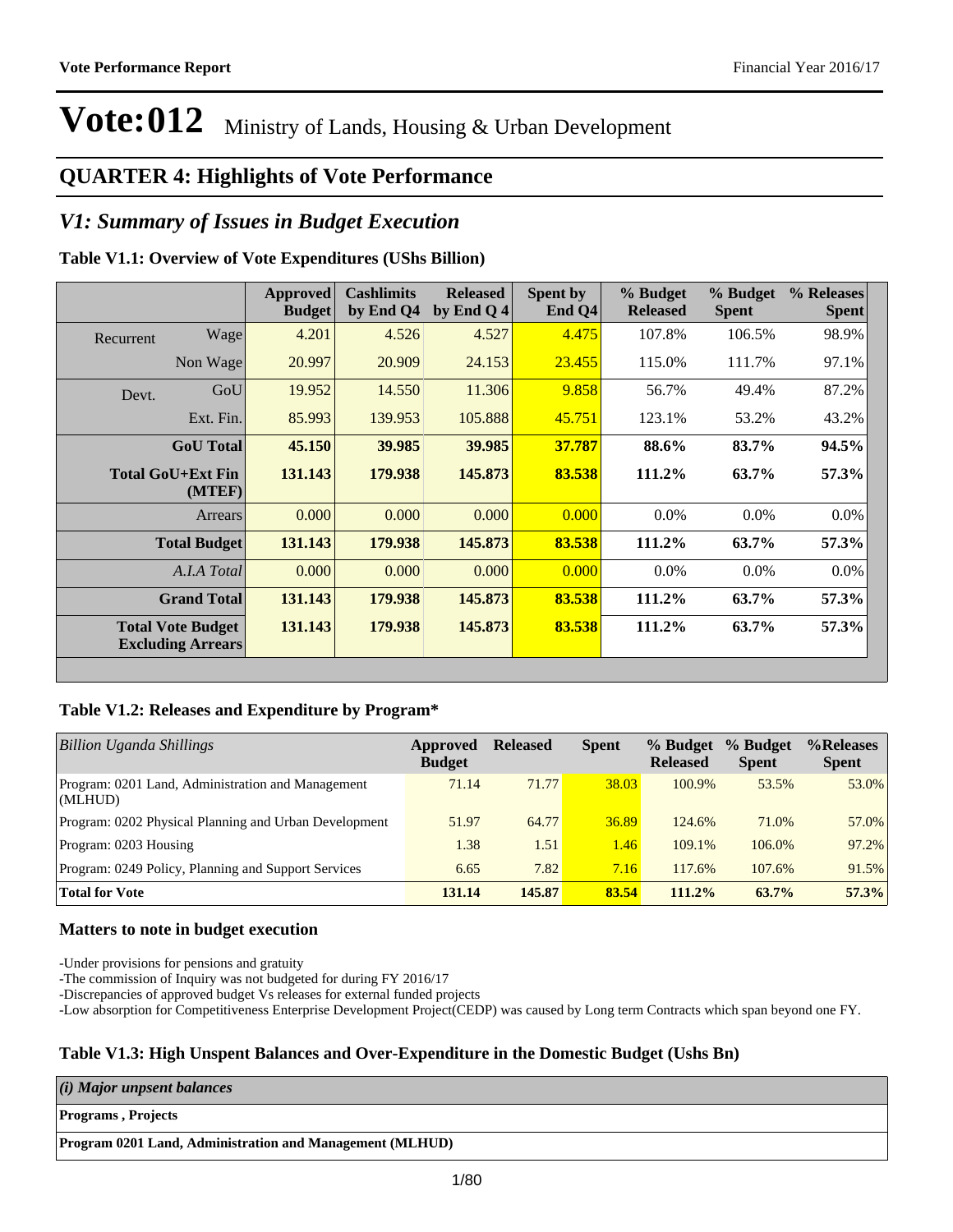|              |                    |                     | <b>0.000 Bn Shs</b> SubProgram/Project :03 Office of Director Land Management |
|--------------|--------------------|---------------------|-------------------------------------------------------------------------------|
|              |                    | Reason: N/A         |                                                                               |
| <b>Items</b> |                    |                     |                                                                               |
|              | 55,732.528 UShs    |                     | 221011 Printing, Stationery, Photocopying and Binding                         |
|              |                    | Reason: N/A         |                                                                               |
|              | 18,041.058 UShs    |                     | 227001 Travel inland                                                          |
|              |                    | Reason: N/A         |                                                                               |
|              | 5,246.432 UShs     |                     | 211103 Allowances                                                             |
|              |                    | Reason: N/A         |                                                                               |
|              | 3,039.648 UShs     |                     | 227004 Fuel, Lubricants and Oils                                              |
|              |                    | Reason: N/A         |                                                                               |
|              | 1,823.789 UShs     |                     | 221009 Welfare and Entertainment                                              |
|              |                    | Reason: N/A         |                                                                               |
|              |                    | $0.002$ Bn Shs      | <b>SubProgram/Project :04 Land Administration</b>                             |
|              |                    | Reason: N/A         |                                                                               |
| <b>Items</b> |                    |                     |                                                                               |
|              | 1,160,139.000 UShs |                     | 221011 Printing, Stationery, Photocopying and Binding                         |
|              |                    |                     | Reason: Procurement process                                                   |
|              | 282,974.946 UShs   |                     | 228002 Maintenance - Vehicles                                                 |
|              |                    | Reason: N/A         |                                                                               |
|              | 218,239.339 UShs   |                     | 221012 Small Office Equipment                                                 |
|              |                    |                     | Reason: Variations between budgeted and funds spent                           |
|              | 77,516.398 UShs    |                     | 211103 Allowances                                                             |
|              |                    | Reason: N/A         |                                                                               |
|              | 73,035.474 UShs    |                     | 227004 Fuel, Lubricants and Oils                                              |
|              |                    |                     | Reason: The amount is too small to spent                                      |
|              |                    | <b>0.003 Bn Shs</b> | SubProgram/Project :05 Surveys and Mapping                                    |
|              |                    | Reason:             |                                                                               |
| <b>Items</b> |                    |                     |                                                                               |
|              | 1,312,586.068 UShs |                     | 227002 Travel abroad                                                          |
|              |                    |                     | Reason: Funds available could not cover a trip abroad                         |
|              | 772,646.549 UShs   |                     | 221008 Computer supplies and Information Technology (IT)                      |
|              |                    |                     | Reason: procurement Process                                                   |
|              | 250,769.744 UShs   |                     | 228002 Maintenance - Vehicles                                                 |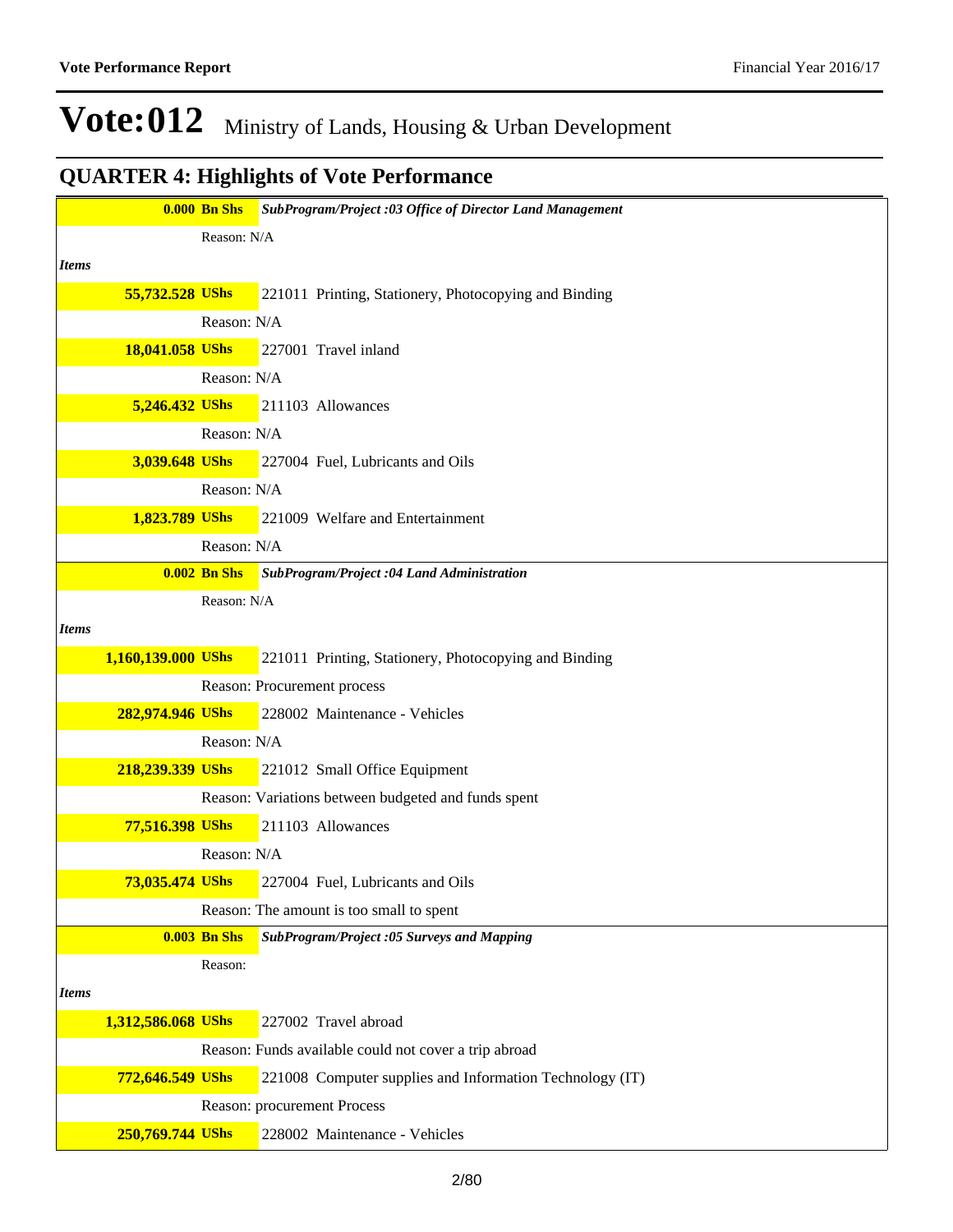|                     | Reason: N/A         |                                                                                     |
|---------------------|---------------------|-------------------------------------------------------------------------------------|
| 185,284.823 UShs    |                     | 227001 Travel inland                                                                |
|                     | Reason: N/A         |                                                                                     |
| 60,792.955 UShs     |                     | 227004 Fuel, Lubricants and Oils                                                    |
|                     | Reason: N/A         |                                                                                     |
|                     | <b>0.001 Bn Shs</b> | SubProgram/Project :06 Land Registration                                            |
|                     | Reason: N/A         |                                                                                     |
| <b>Items</b>        |                     |                                                                                     |
| 522,213.767 UShs    |                     | 221008 Computer supplies and Information Technology (IT)                            |
|                     |                     | Reason: late supplies                                                               |
| 198,939.643 UShs    |                     | 228002 Maintenance - Vehicles                                                       |
|                     | Reason: N/A         |                                                                                     |
| 165,169.232 UShs    |                     | 221002 Workshops and Seminars                                                       |
|                     |                     | Reason: The amount is too small to spent                                            |
| 80,723.655 UShs     |                     | 211103 Allowances                                                                   |
|                     | Reason: N/A         |                                                                                     |
| 66,395.693 UShs     |                     | 227001 Travel inland                                                                |
|                     | Reason: N/A         |                                                                                     |
|                     | <b>0.048 Bn Shs</b> | SubProgram/Project :07 Land Sector Reform Coordination Unit                         |
|                     | Reason:             |                                                                                     |
| <b>Items</b>        |                     |                                                                                     |
| 14,566,184.491 UShs |                     | 212101 Social Security Contributions                                                |
|                     |                     | Reason: verification delays                                                         |
| 7,888,433.602 UShs  |                     | 221002 Workshops and Seminars                                                       |
|                     |                     | Reason: delays in procurement                                                       |
| 4,354,292.336 UShs  |                     |                                                                                     |
|                     |                     | 228003 Maintenance - Machinery, Equipment & Furniture                               |
|                     |                     | Reason: late delivery of services                                                   |
| 4,097,731.711 UShs  |                     | 223006 Water                                                                        |
|                     |                     | Reason: delays in service provider to process payments                              |
| 4,095,299.437 UShs  |                     | 228002 Maintenance - Vehicles                                                       |
|                     |                     | Reason: Delays of provider to present documents for payment                         |
|                     | <b>0.000 Bn Shs</b> | SubProgram/Project : 1289 Competitiveness and Enterprise Development Project [CEDP] |
|                     | Reason:             |                                                                                     |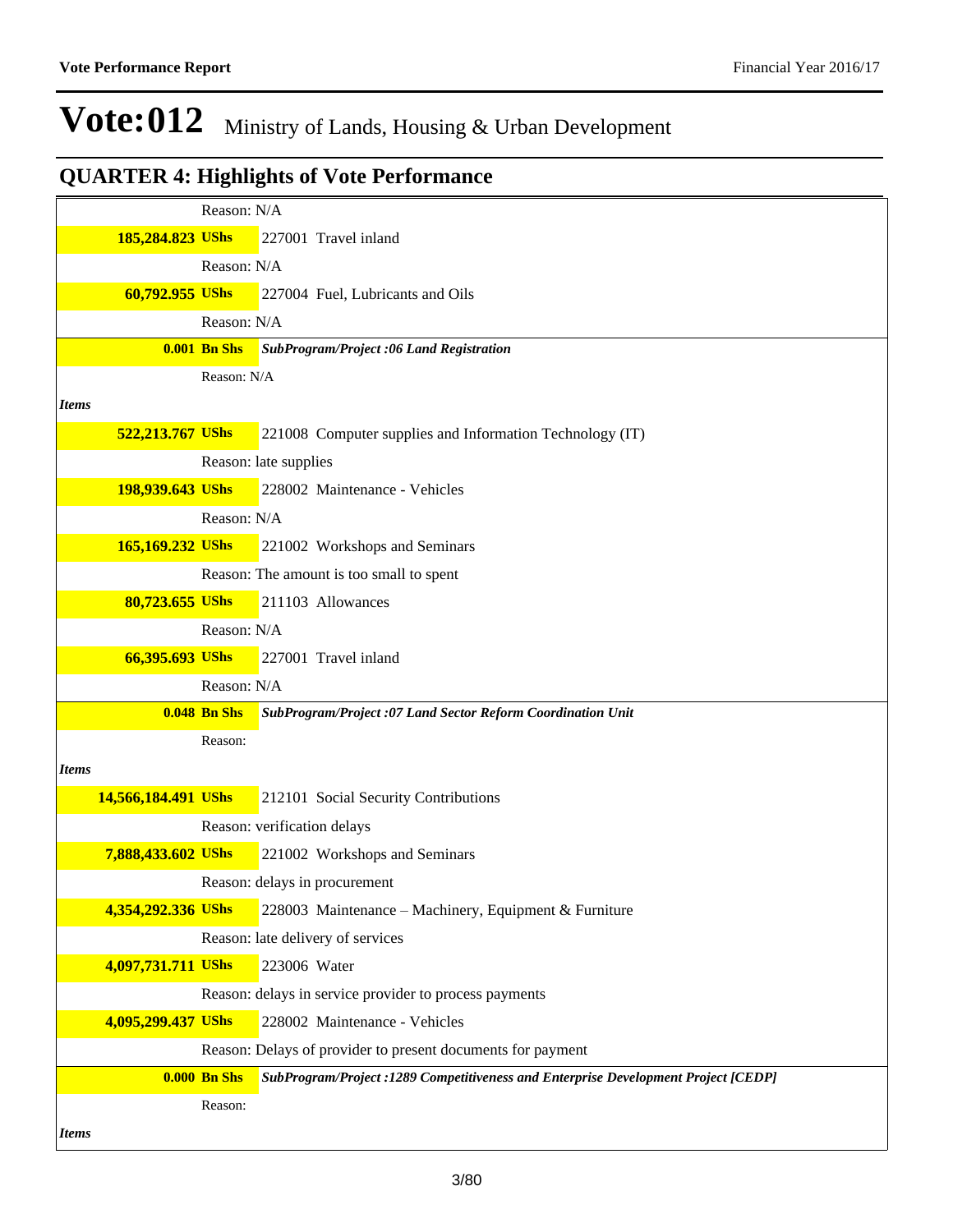| 320.496 UShs        |                     | 225002 Consultancy Services-Long-term                                    |
|---------------------|---------------------|--------------------------------------------------------------------------|
|                     | Reason: n/a         |                                                                          |
|                     |                     | Program 0202 Physical Planning and Urban Development                     |
|                     | $0.000$ Bn Shs      | SubProgram/Project :11 Office of Director Physical Planning & Urban Devt |
|                     | Reason:             |                                                                          |
| <b>Items</b>        |                     |                                                                          |
| 10,640.241 UShs     |                     | 211103 Allowances                                                        |
|                     | Reason: N/A         |                                                                          |
| 8,368.828 UShs      |                     | 227004 Fuel, Lubricants and Oils                                         |
|                     | Reason: N/A         |                                                                          |
| 8,197.930 UShs      |                     | 227001 Travel inland                                                     |
|                     | Reason: N/A         |                                                                          |
| 3,191.630 UShs      |                     | 221009 Welfare and Entertainment                                         |
|                     | Reason: N/A         |                                                                          |
|                     | $0.004$ Bn Shs      | SubProgram/Project :12 Land use Regulation and Compliance                |
|                     | Reason:             |                                                                          |
| <b>Items</b>        |                     |                                                                          |
| 3,264,053.793 UShs  |                     | 221011 Printing, Stationery, Photocopying and Binding                    |
|                     |                     | Reason: Delays in procurement                                            |
| 273,568.299 UShs    |                     | 227004 Fuel, Lubricants and Oils                                         |
|                     | Reason: N/A         |                                                                          |
| 251,253.527 UShs    |                     | 227001 Travel inland                                                     |
|                     | Reason: N/A         |                                                                          |
| 212,775.343 UShs    |                     | 211103 Allowances                                                        |
|                     | Reason: N/A         |                                                                          |
| 109,960.689 UShs    |                     | 228002 Maintenance - Vehicles                                            |
|                     | Reason: N/A         |                                                                          |
|                     | <b>0.037 Bn Shs</b> | SubProgram/Project :13 Physical Planning                                 |
|                     | Reason:             |                                                                          |
| <b>Items</b>        |                     |                                                                          |
| 10,099,994.073 UShs |                     | 221002 Workshops and Seminars                                            |
|                     |                     | Reason: delays in procurement                                            |
| 9,716,000.000 UShs  |                     | 221008 Computer supplies and Information Technology (IT)                 |
|                     |                     | Reason: delays in deliveries by service providers                        |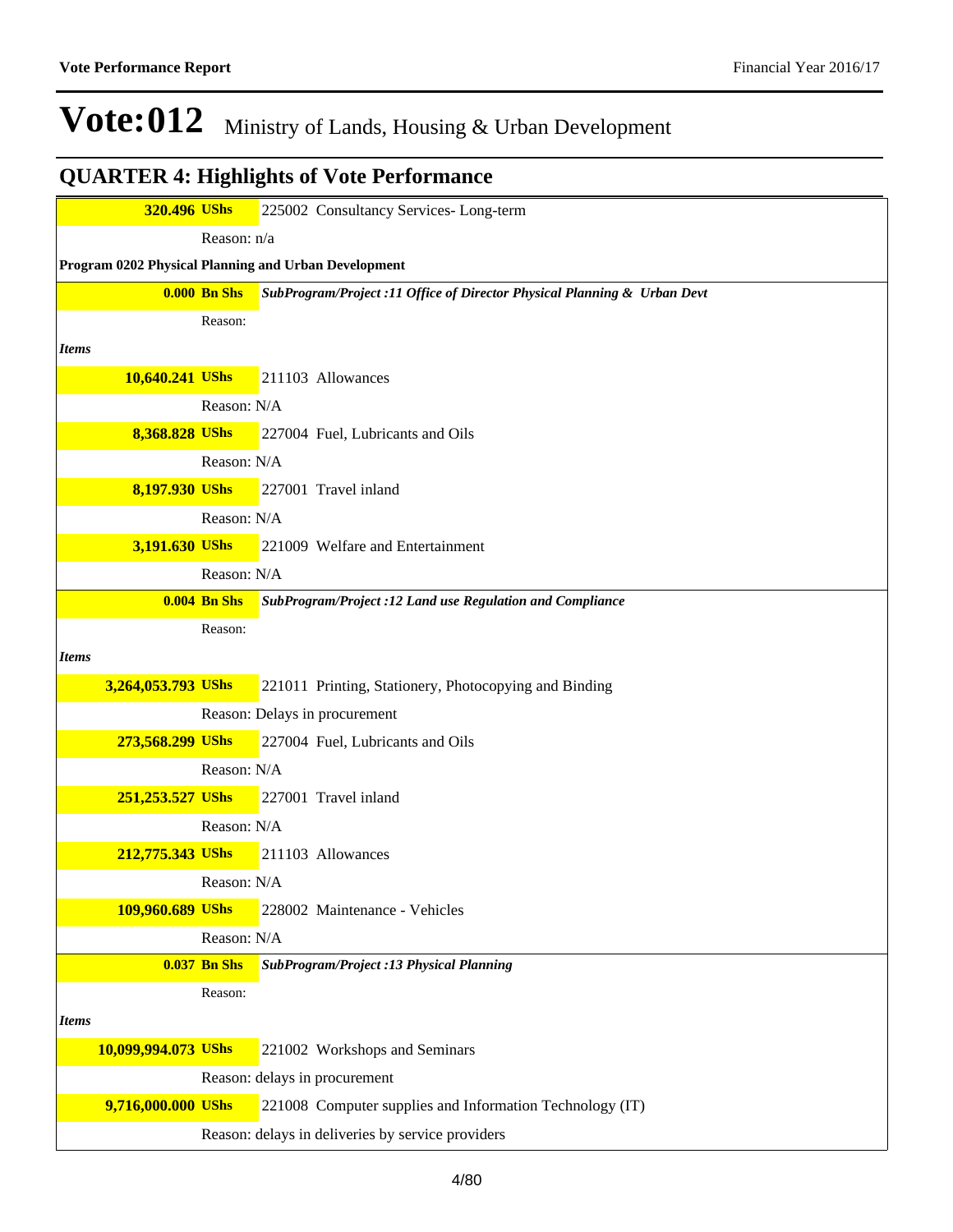|              | 6,394,127.485 UShs   |                     | 227001 Travel inland                                                             |
|--------------|----------------------|---------------------|----------------------------------------------------------------------------------|
|              |                      |                     | Reason: Travels did not take place                                               |
|              | 3,934,057.411 UShs   |                     | 227002 Travel abroad                                                             |
|              |                      | Reason: N/A         |                                                                                  |
|              | 1,821,457.099 UShs   |                     | 211103 Allowances                                                                |
|              |                      | Reason: N/A         |                                                                                  |
|              |                      | $0.005$ Bn Shs      | SubProgram/Project :14 Urban Development                                         |
|              |                      | Reason:             |                                                                                  |
| <b>Items</b> |                      |                     |                                                                                  |
|              | 2,229,293.618 UShs   |                     | 227004 Fuel, Lubricants and Oils                                                 |
|              |                      |                     | <b>Reason: Procurement Processes</b>                                             |
|              | 787,890.745 UShs     |                     | 225001 Consultancy Services- Short term                                          |
|              |                      |                     | Reason: Negligeble                                                               |
|              | 356,820.238 UShs     |                     | 221002 Workshops and Seminars                                                    |
|              |                      | Reason: N/A         |                                                                                  |
|              | 263,308.822 UShs     |                     | 227001 Travel inland                                                             |
|              |                      | Reason: N/A         |                                                                                  |
|              | 235,711.363 UShs     |                     | 221003 Staff Training                                                            |
|              |                      | Reason: N/A         |                                                                                  |
|              |                      | <b>0.966 Bn Shs</b> | SubProgram/Project :1244 Support to National Physical Devt Planning              |
|              |                      | Reason:             |                                                                                  |
| <b>Items</b> |                      |                     |                                                                                  |
|              | 633,367,008.755 UShs |                     | 225001 Consultancy Services- Short term                                          |
|              |                      |                     | Reason: procurement delays                                                       |
|              | 335,461,739.000 UShs |                     | 225002 Consultancy Services-Long-term                                            |
|              |                      |                     | Reason: procurement delays                                                       |
|              | 7,450,000.002 UShs   |                     | 221011 Printing, Stationery, Photocopying and Binding                            |
|              |                      |                     | Reason: Procurement delays                                                       |
|              | 3,115,347.930 UShs   |                     | 227001 Travel inland                                                             |
|              |                      | Reason: n/a         |                                                                                  |
|              | 2,904,384.912 UShs   |                     | 221002 Workshops and Seminars                                                    |
|              |                      |                     | Reason: procurement delays                                                       |
|              |                      | <b>0.132 Bn Shs</b> | SubProgram/Project: 1255 Uganda Support to Municipal Development Project (USMID) |
|              |                      |                     | Reason: Tax shall be paid upon issuance of a certificate of completion.          |
|              |                      |                     |                                                                                  |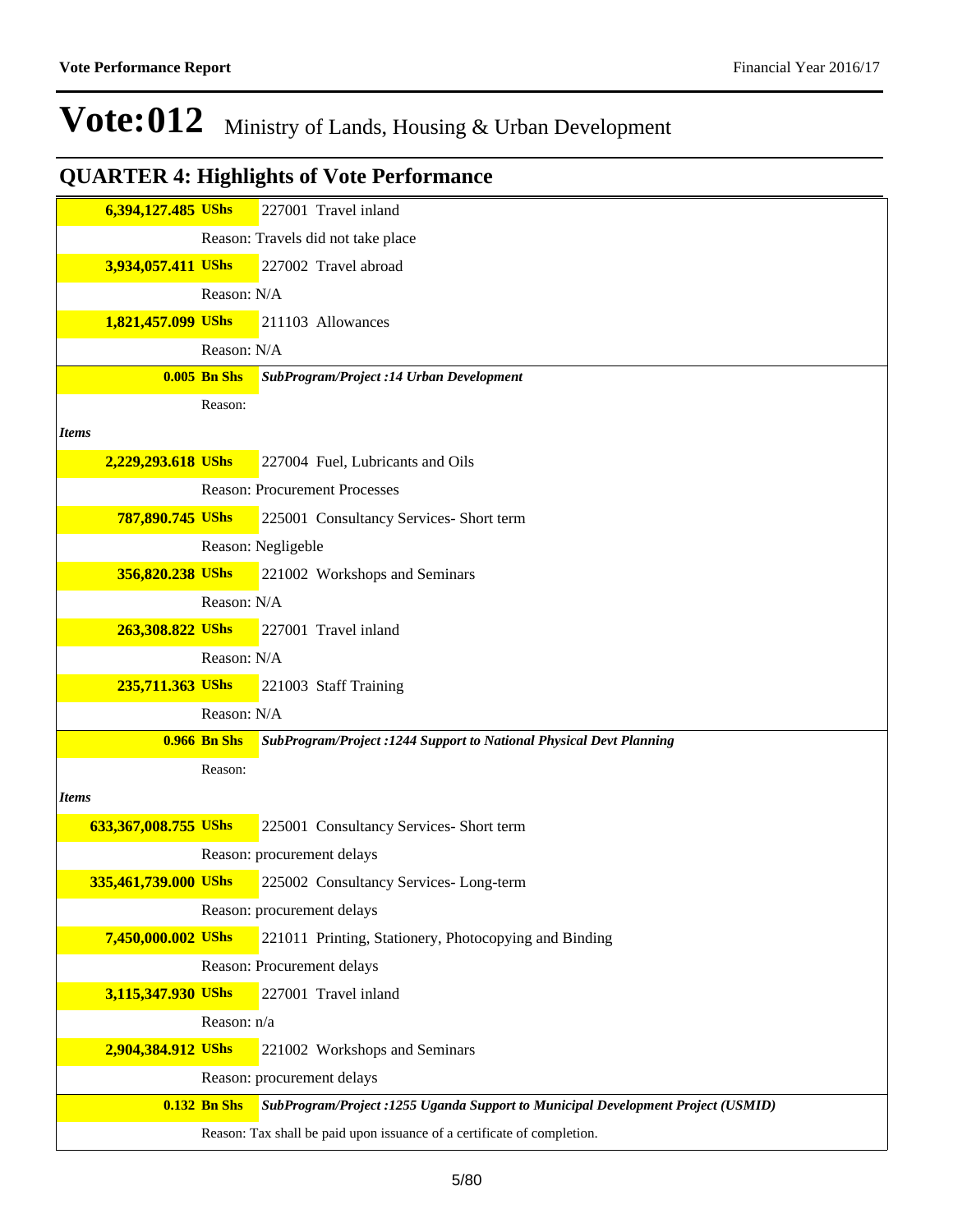| <i>Items</i>                |                     |                                                                                  |
|-----------------------------|---------------------|----------------------------------------------------------------------------------|
| 131,853,255.198 UShs        |                     | 281503 Engineering and Design Studies & Plans for capital works                  |
|                             |                     | Reason: Tax shall be paid upon issuance of a certificate of completion.          |
|                             | <b>0.002 Bn Shs</b> | SubProgram/Project : 1309 Municipal Development Strategy                         |
|                             | Reason:             |                                                                                  |
| <b>Items</b>                |                     |                                                                                  |
| 2,381,520.000 UShs          |                     | 221011 Printing, Stationery, Photocopying and Binding                            |
|                             |                     | Reason: The amount is too small to spent                                         |
| 6,079.296 UShs              |                     | 211103 Allowances                                                                |
|                             | Reason: n.a         |                                                                                  |
| 1,519.824 UShs              |                     | 221009 Welfare and Entertainment                                                 |
|                             | Reason: n/a         |                                                                                  |
|                             | <b>0.240 Bn Shs</b> | SubProgram/Project : 1310 Albertine Region Sustainable Development Project       |
|                             |                     | Reason: The funds shall be expended once the construction works are implemented. |
| <b>Items</b>                |                     |                                                                                  |
| 240,025,410.001 UShs        |                     | 312103 Roads and Bridges.                                                        |
|                             |                     | Reason: The funds shall be expended once the construction works are implemented. |
| <b>Program 0203 Housing</b> |                     |                                                                                  |
|                             | <b>0.027 Bn Shs</b> | SubProgram/Project:09 Housing Development and Estates Management                 |
|                             | Reason:             |                                                                                  |
| <b>Items</b>                |                     |                                                                                  |
| 10,372,904.958 UShs         |                     | 221008 Computer supplies and Information Technology (IT)                         |
|                             |                     | Reason: procurement process delays                                               |
| 6,125,295.079 UShs          |                     | 221002 Workshops and Seminars                                                    |
|                             |                     | Reason: procurement delays                                                       |
| 4,403,759.580 UShs          |                     | 221003 Staff Training                                                            |
|                             |                     | Reason: training postponed                                                       |
| 2,965,843.267 UShs          |                     | 228002 Maintenance - Vehicles                                                    |
|                             |                     | Reason: late delivery of services by the service provider                        |
| 1,188,160.734 UShs          |                     | 221001 Advertising and Public Relations                                          |
|                             | Reason: N/A         |                                                                                  |
|                             | <b>0.010 Bn Shs</b> | <b>SubProgram/Project :10 Human Settlements</b>                                  |
|                             |                     |                                                                                  |
|                             | Reason:             |                                                                                  |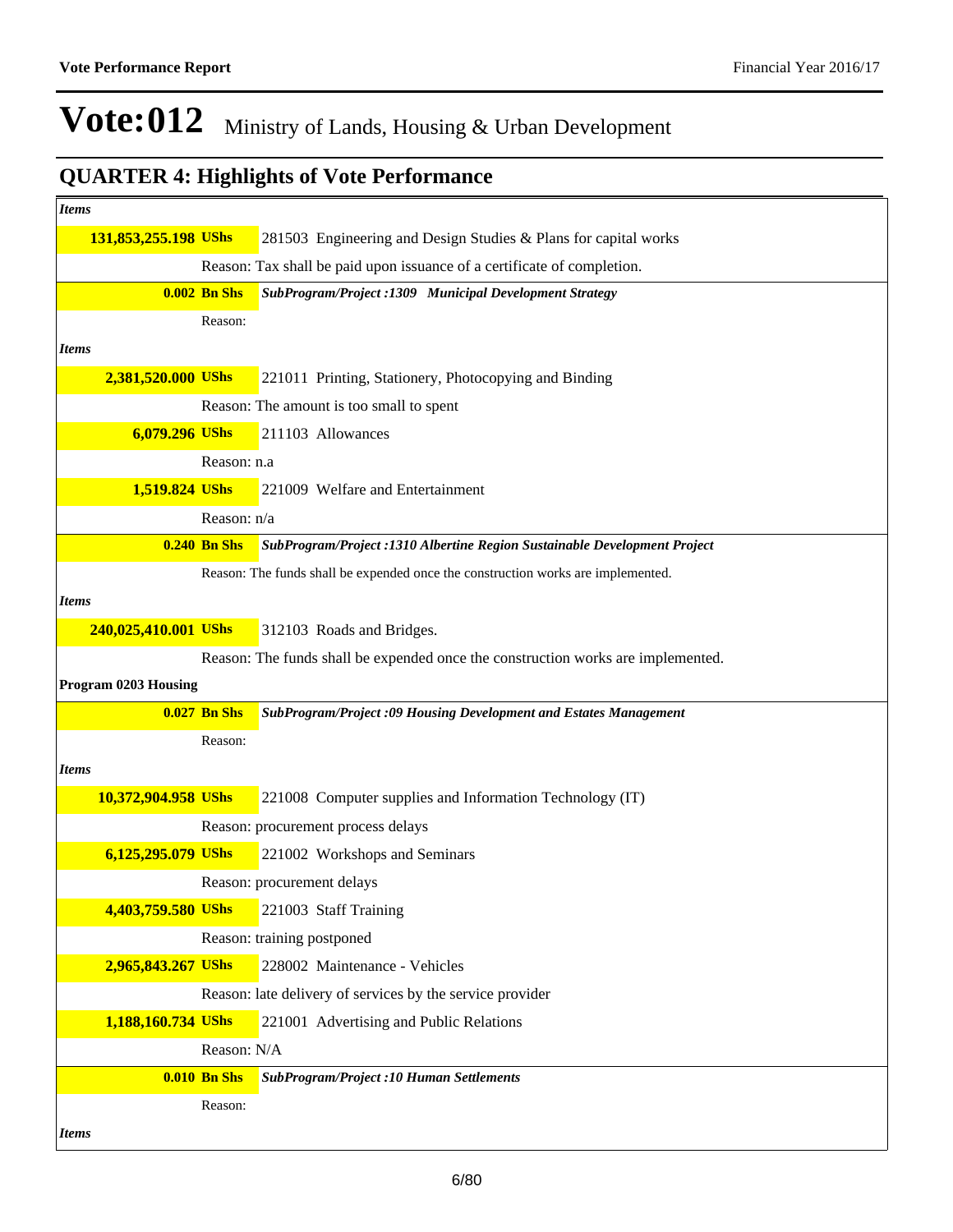| 4,462,543.954 UShs<br>Reason:<br>2,017,066.181 UShs<br>221011 Printing, Stationery, Photocopying and Binding<br>Reason:<br>1,506,079.296 UShs<br>221001 Advertising and Public Relations<br>Reason:<br>1,181,327.461 UShs<br>227002 Travel abroad<br>Reason:<br>641,508.502 UShs<br>211103 Allowances<br>Reason:<br><b>0.000 Bn Shs</b><br>SubProgram/Project :15 Office of the Director, Housing<br>Reason: The amount is too small to spent<br><b>Items</b><br>49,056.388 UShs<br>221009 Welfare and Entertainment<br>Reason: The amount is too small to spent<br>39,442.624 UShs<br>221011 Printing, Stationery, Photocopying and Binding<br>Reason: The amount is too small to spent<br>15,229.613 UShs<br>211103 Allowances<br>Reason:<br>12,158.591 UShs<br>227004 Fuel, Lubricants and Oils<br>Reason:<br>Program 0249 Policy, Planning and Support Services<br><b>0.547 Bn Shs</b><br>SubProgram/Project:01 Finance and administration<br>Reason: Pending verification of Pensioners<br><b>Items</b><br>371,068,963.000 UShs<br>212102 Pension for General Civil Service<br>Reason: Pending verification<br>160,800,000.000 UShs<br>282102 Fines and Penalties/ Court wards<br>Reason: Dependent on occurrence of court awards<br>227002 Travel abroad<br>5,119,089.663 UShs<br>Reason: N/A<br>3,835,714.447 UShs<br>228002 Maintenance - Vehicles<br>Reason: delays in service providers<br>2,000,000.000 UShs<br>213004 Gratuity Expenses |  |                                                          |
|-----------------------------------------------------------------------------------------------------------------------------------------------------------------------------------------------------------------------------------------------------------------------------------------------------------------------------------------------------------------------------------------------------------------------------------------------------------------------------------------------------------------------------------------------------------------------------------------------------------------------------------------------------------------------------------------------------------------------------------------------------------------------------------------------------------------------------------------------------------------------------------------------------------------------------------------------------------------------------------------------------------------------------------------------------------------------------------------------------------------------------------------------------------------------------------------------------------------------------------------------------------------------------------------------------------------------------------------------------------------------------------------------------------------------------------------------------|--|----------------------------------------------------------|
|                                                                                                                                                                                                                                                                                                                                                                                                                                                                                                                                                                                                                                                                                                                                                                                                                                                                                                                                                                                                                                                                                                                                                                                                                                                                                                                                                                                                                                                     |  | 221008 Computer supplies and Information Technology (IT) |
|                                                                                                                                                                                                                                                                                                                                                                                                                                                                                                                                                                                                                                                                                                                                                                                                                                                                                                                                                                                                                                                                                                                                                                                                                                                                                                                                                                                                                                                     |  |                                                          |
|                                                                                                                                                                                                                                                                                                                                                                                                                                                                                                                                                                                                                                                                                                                                                                                                                                                                                                                                                                                                                                                                                                                                                                                                                                                                                                                                                                                                                                                     |  |                                                          |
|                                                                                                                                                                                                                                                                                                                                                                                                                                                                                                                                                                                                                                                                                                                                                                                                                                                                                                                                                                                                                                                                                                                                                                                                                                                                                                                                                                                                                                                     |  |                                                          |
|                                                                                                                                                                                                                                                                                                                                                                                                                                                                                                                                                                                                                                                                                                                                                                                                                                                                                                                                                                                                                                                                                                                                                                                                                                                                                                                                                                                                                                                     |  |                                                          |
|                                                                                                                                                                                                                                                                                                                                                                                                                                                                                                                                                                                                                                                                                                                                                                                                                                                                                                                                                                                                                                                                                                                                                                                                                                                                                                                                                                                                                                                     |  |                                                          |
|                                                                                                                                                                                                                                                                                                                                                                                                                                                                                                                                                                                                                                                                                                                                                                                                                                                                                                                                                                                                                                                                                                                                                                                                                                                                                                                                                                                                                                                     |  |                                                          |
|                                                                                                                                                                                                                                                                                                                                                                                                                                                                                                                                                                                                                                                                                                                                                                                                                                                                                                                                                                                                                                                                                                                                                                                                                                                                                                                                                                                                                                                     |  |                                                          |
|                                                                                                                                                                                                                                                                                                                                                                                                                                                                                                                                                                                                                                                                                                                                                                                                                                                                                                                                                                                                                                                                                                                                                                                                                                                                                                                                                                                                                                                     |  |                                                          |
|                                                                                                                                                                                                                                                                                                                                                                                                                                                                                                                                                                                                                                                                                                                                                                                                                                                                                                                                                                                                                                                                                                                                                                                                                                                                                                                                                                                                                                                     |  |                                                          |
|                                                                                                                                                                                                                                                                                                                                                                                                                                                                                                                                                                                                                                                                                                                                                                                                                                                                                                                                                                                                                                                                                                                                                                                                                                                                                                                                                                                                                                                     |  |                                                          |
|                                                                                                                                                                                                                                                                                                                                                                                                                                                                                                                                                                                                                                                                                                                                                                                                                                                                                                                                                                                                                                                                                                                                                                                                                                                                                                                                                                                                                                                     |  |                                                          |
|                                                                                                                                                                                                                                                                                                                                                                                                                                                                                                                                                                                                                                                                                                                                                                                                                                                                                                                                                                                                                                                                                                                                                                                                                                                                                                                                                                                                                                                     |  |                                                          |
|                                                                                                                                                                                                                                                                                                                                                                                                                                                                                                                                                                                                                                                                                                                                                                                                                                                                                                                                                                                                                                                                                                                                                                                                                                                                                                                                                                                                                                                     |  |                                                          |
|                                                                                                                                                                                                                                                                                                                                                                                                                                                                                                                                                                                                                                                                                                                                                                                                                                                                                                                                                                                                                                                                                                                                                                                                                                                                                                                                                                                                                                                     |  |                                                          |
|                                                                                                                                                                                                                                                                                                                                                                                                                                                                                                                                                                                                                                                                                                                                                                                                                                                                                                                                                                                                                                                                                                                                                                                                                                                                                                                                                                                                                                                     |  |                                                          |
|                                                                                                                                                                                                                                                                                                                                                                                                                                                                                                                                                                                                                                                                                                                                                                                                                                                                                                                                                                                                                                                                                                                                                                                                                                                                                                                                                                                                                                                     |  |                                                          |
|                                                                                                                                                                                                                                                                                                                                                                                                                                                                                                                                                                                                                                                                                                                                                                                                                                                                                                                                                                                                                                                                                                                                                                                                                                                                                                                                                                                                                                                     |  |                                                          |
|                                                                                                                                                                                                                                                                                                                                                                                                                                                                                                                                                                                                                                                                                                                                                                                                                                                                                                                                                                                                                                                                                                                                                                                                                                                                                                                                                                                                                                                     |  |                                                          |
|                                                                                                                                                                                                                                                                                                                                                                                                                                                                                                                                                                                                                                                                                                                                                                                                                                                                                                                                                                                                                                                                                                                                                                                                                                                                                                                                                                                                                                                     |  |                                                          |
|                                                                                                                                                                                                                                                                                                                                                                                                                                                                                                                                                                                                                                                                                                                                                                                                                                                                                                                                                                                                                                                                                                                                                                                                                                                                                                                                                                                                                                                     |  |                                                          |
|                                                                                                                                                                                                                                                                                                                                                                                                                                                                                                                                                                                                                                                                                                                                                                                                                                                                                                                                                                                                                                                                                                                                                                                                                                                                                                                                                                                                                                                     |  |                                                          |
|                                                                                                                                                                                                                                                                                                                                                                                                                                                                                                                                                                                                                                                                                                                                                                                                                                                                                                                                                                                                                                                                                                                                                                                                                                                                                                                                                                                                                                                     |  |                                                          |
|                                                                                                                                                                                                                                                                                                                                                                                                                                                                                                                                                                                                                                                                                                                                                                                                                                                                                                                                                                                                                                                                                                                                                                                                                                                                                                                                                                                                                                                     |  |                                                          |
|                                                                                                                                                                                                                                                                                                                                                                                                                                                                                                                                                                                                                                                                                                                                                                                                                                                                                                                                                                                                                                                                                                                                                                                                                                                                                                                                                                                                                                                     |  |                                                          |
|                                                                                                                                                                                                                                                                                                                                                                                                                                                                                                                                                                                                                                                                                                                                                                                                                                                                                                                                                                                                                                                                                                                                                                                                                                                                                                                                                                                                                                                     |  |                                                          |
|                                                                                                                                                                                                                                                                                                                                                                                                                                                                                                                                                                                                                                                                                                                                                                                                                                                                                                                                                                                                                                                                                                                                                                                                                                                                                                                                                                                                                                                     |  |                                                          |
|                                                                                                                                                                                                                                                                                                                                                                                                                                                                                                                                                                                                                                                                                                                                                                                                                                                                                                                                                                                                                                                                                                                                                                                                                                                                                                                                                                                                                                                     |  |                                                          |
|                                                                                                                                                                                                                                                                                                                                                                                                                                                                                                                                                                                                                                                                                                                                                                                                                                                                                                                                                                                                                                                                                                                                                                                                                                                                                                                                                                                                                                                     |  |                                                          |
|                                                                                                                                                                                                                                                                                                                                                                                                                                                                                                                                                                                                                                                                                                                                                                                                                                                                                                                                                                                                                                                                                                                                                                                                                                                                                                                                                                                                                                                     |  |                                                          |
|                                                                                                                                                                                                                                                                                                                                                                                                                                                                                                                                                                                                                                                                                                                                                                                                                                                                                                                                                                                                                                                                                                                                                                                                                                                                                                                                                                                                                                                     |  |                                                          |
|                                                                                                                                                                                                                                                                                                                                                                                                                                                                                                                                                                                                                                                                                                                                                                                                                                                                                                                                                                                                                                                                                                                                                                                                                                                                                                                                                                                                                                                     |  |                                                          |
|                                                                                                                                                                                                                                                                                                                                                                                                                                                                                                                                                                                                                                                                                                                                                                                                                                                                                                                                                                                                                                                                                                                                                                                                                                                                                                                                                                                                                                                     |  |                                                          |
|                                                                                                                                                                                                                                                                                                                                                                                                                                                                                                                                                                                                                                                                                                                                                                                                                                                                                                                                                                                                                                                                                                                                                                                                                                                                                                                                                                                                                                                     |  |                                                          |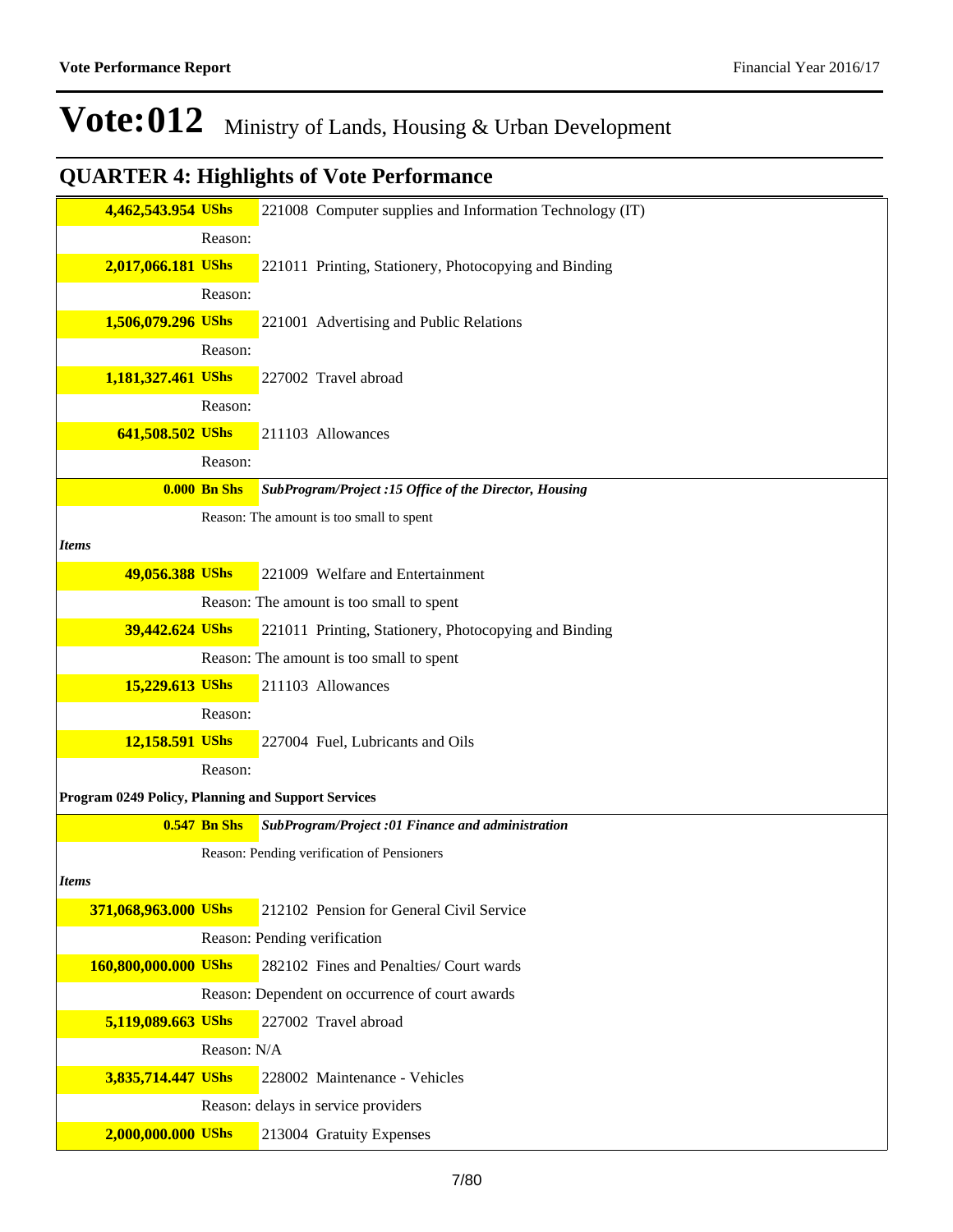|              |                             |                     | Reason: pending verifications                               |
|--------------|-----------------------------|---------------------|-------------------------------------------------------------|
|              |                             | <b>0.014 Bn Shs</b> | SubProgram/Project:02 Planning and Quality Assurance        |
|              |                             | Reason:             |                                                             |
| <b>Items</b> |                             |                     |                                                             |
|              | 5,070,384.308 UShs          |                     | 228002 Maintenance - Vehicles                               |
|              |                             |                     | Reason: Procurement processes                               |
|              | 4,375,286.892 UShs          |                     | 227002 Travel abroad                                        |
|              |                             | Reason: N/A         |                                                             |
|              | 1,717,612.001 UShs          |                     | 213001 Medical expenses (To employees)                      |
|              |                             |                     | Reason: Based on medical cases of entitled officers         |
|              | 1,322,800.003 UShs          |                     | 228003 Maintenance - Machinery, Equipment & Furniture       |
|              |                             |                     | Reason: late delivery of procurements                       |
|              | 328,467.682 UShs            |                     | 227001 Travel inland                                        |
|              |                             | Reason: N/A         |                                                             |
|              |                             | <b>0.001 Bn Shs</b> | SubProgram/Project :16 Internal Audit                       |
|              |                             | Reason: N/A         |                                                             |
| <b>Items</b> |                             |                     |                                                             |
|              | 495,008.648 UShs            |                     | 221017 Subscriptions                                        |
|              |                             |                     | Reason: Non-explanable                                      |
|              | 35,319.682 UShs             |                     | 228002 Maintenance - Vehicles                               |
|              |                             | Reason: N/A         |                                                             |
|              | 30,443.822 UShs             |                     | 227004 Fuel, Lubricants and Oils                            |
|              |                             |                     | Reason: The amount is too small to spent                    |
|              | 30,396.478 UShs             |                     | 211103 Allowances                                           |
|              |                             | Reason: N/A         |                                                             |
|              | 12,158.591 UShs             |                     | 227001 Travel inland                                        |
|              |                             | Reason: N/A         |                                                             |
|              |                             | <b>0.107 Bn Shs</b> | SubProgram/Project: 1331 Support to MLHUD                   |
|              |                             |                     | Reason: Procurement processes                               |
| <b>Items</b> |                             |                     |                                                             |
|              | 107,354,880.000 UShs        |                     | 312202 Machinery and Equipment                              |
|              |                             |                     | Reason: Procurement processes                               |
|              |                             |                     | (ii) Expenditures in excess of the original approved budget |
|              | <b>Program 0203 Housing</b> |                     |                                                             |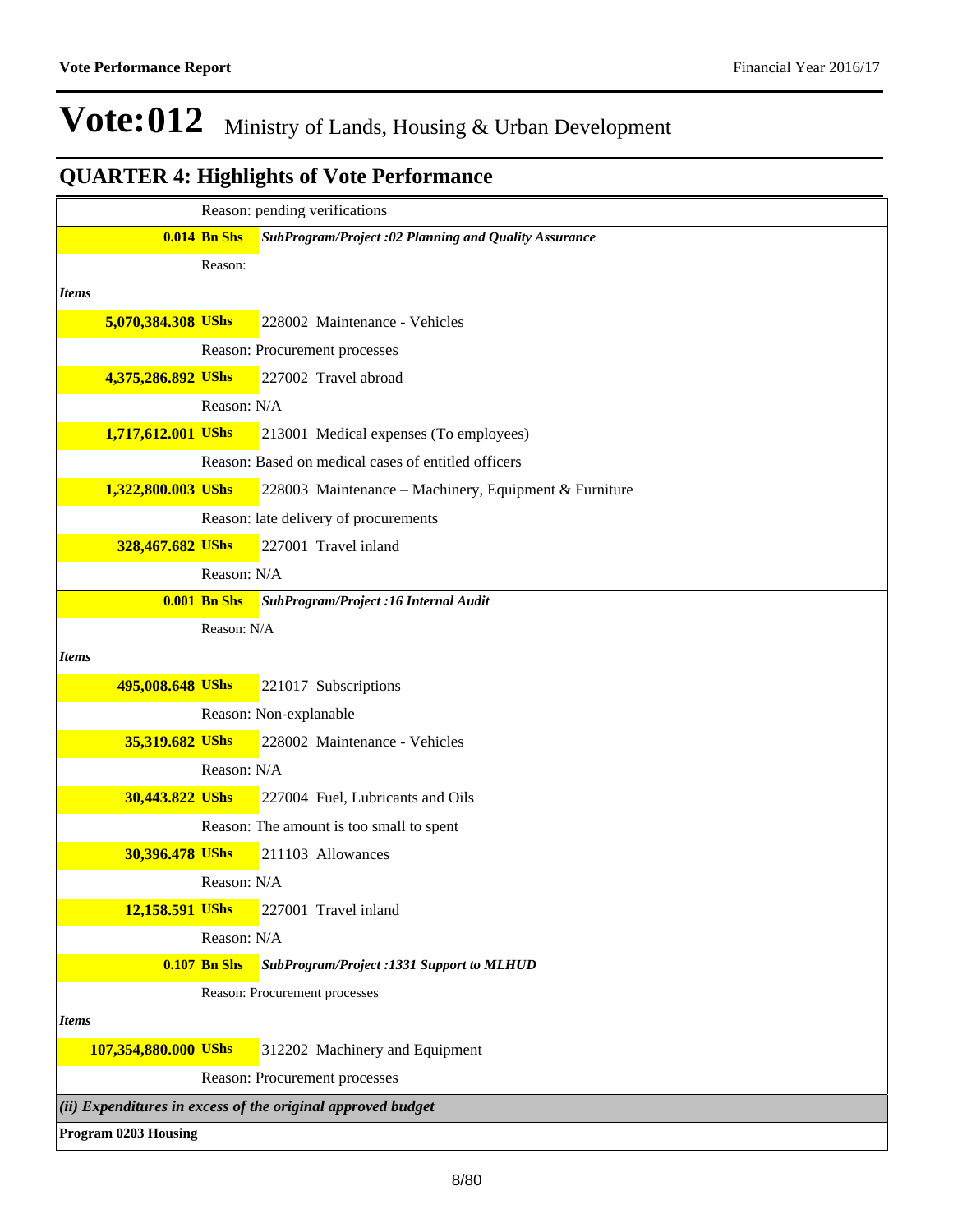|              |                     | <b>0.024 Bn Shs</b>            | SubProgram/Project :09 Housing Development and Estates Management |
|--------------|---------------------|--------------------------------|-------------------------------------------------------------------|
|              |                     | Reason:                        |                                                                   |
| <b>Items</b> |                     |                                |                                                                   |
|              | 22,276,028.686 UShs |                                | 227001 Travel inland                                              |
|              |                     | Reason:                        |                                                                   |
|              | 15,670,331.693 UShs |                                | 221002 Workshops and Seminars                                     |
|              |                     | Reason:                        |                                                                   |
|              | 14,850,474.949 UShs |                                | 227004 Fuel, Lubricants and Oils                                  |
|              |                     | Reason:                        |                                                                   |
|              | 5,875,328.930 UShs  |                                | 227002 Travel abroad                                              |
|              |                     | Reason:                        |                                                                   |
|              | 3,228,003.442 UShs  |                                | 221009 Welfare and Entertainment                                  |
|              |                     | Reason:                        |                                                                   |
|              |                     | $0.076$ Bn Shs                 | <b>SubProgram/Project :10 Human Settlements</b>                   |
|              |                     | Reason:                        |                                                                   |
| <b>Items</b> |                     |                                |                                                                   |
|              | 28,208,490.785 UShs |                                | 221002 Workshops and Seminars                                     |
|              |                     | Reason:                        |                                                                   |
|              | 26,852,023.274 UShs |                                | 227002 Travel abroad                                              |
|              |                     | Reason:                        |                                                                   |
|              | 25,299,258.842 UShs |                                | 227004 Fuel, Lubricants and Oils                                  |
|              |                     | Reason:                        |                                                                   |
|              | 19,383,268.053 UShs |                                | 227001 Travel inland                                              |
|              |                     | Reason:                        |                                                                   |
|              | 4,848,286.246 UShs  |                                | 211103 Allowances                                                 |
|              |                     | Reason:<br><b>0.006 Bn Shs</b> | SubProgram/Project :15 Office of the Director, Housing            |
|              |                     | Reason:                        |                                                                   |
| <b>Items</b> |                     |                                |                                                                   |
|              | 4,847,271.590 UShs  |                                | 227004 Fuel, Lubricants and Oils                                  |
|              |                     | Reason:                        |                                                                   |
|              | 693,077.010 UShs    |                                | 221009 Welfare and Entertainment                                  |
|              |                     | Reason:                        |                                                                   |
|              | 33,493.363 UShs     |                                | 211103 Allowances                                                 |
|              |                     |                                |                                                                   |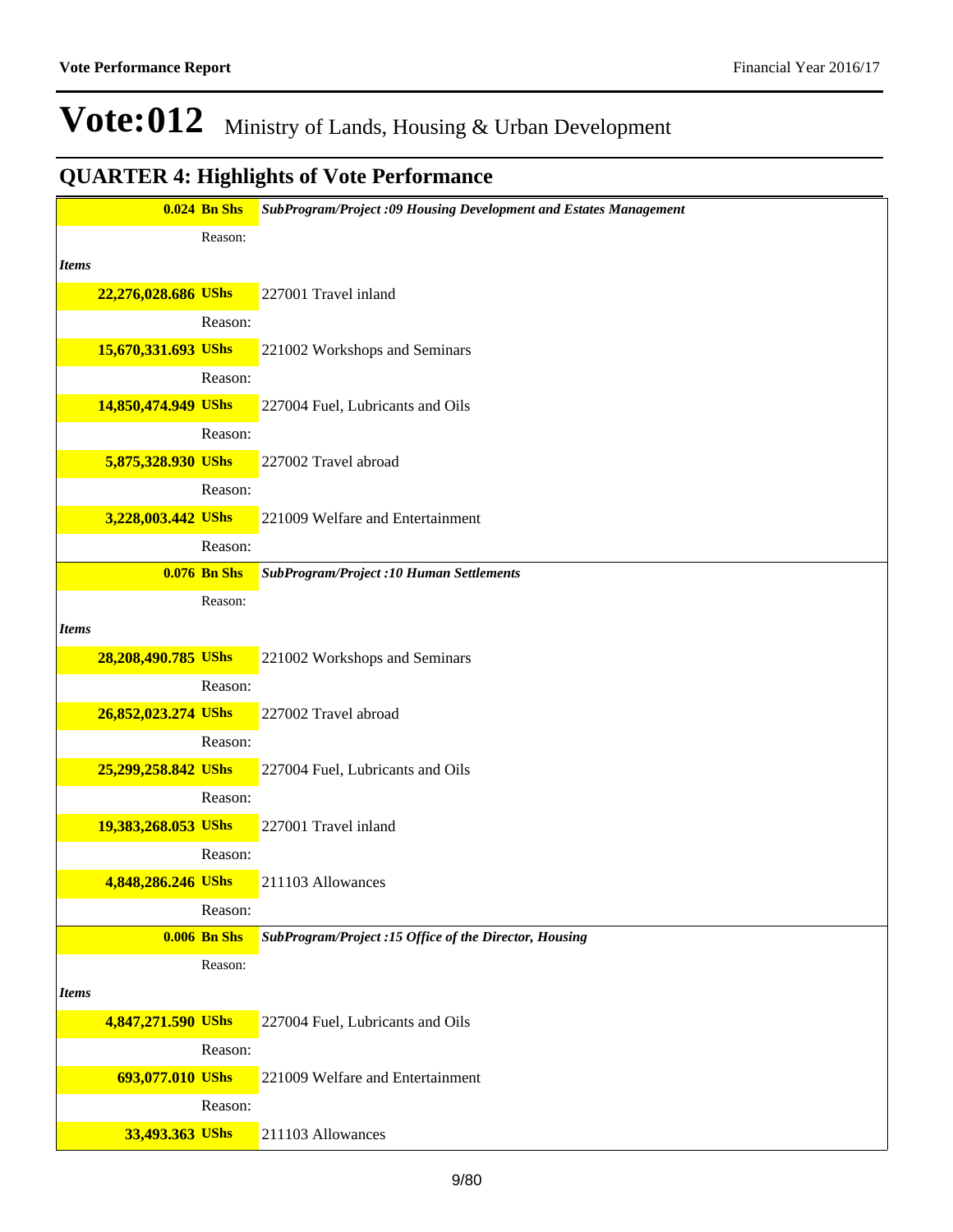|                                                    | Reason:             |                                                      |
|----------------------------------------------------|---------------------|------------------------------------------------------|
| Program 0249 Policy, Planning and Support Services |                     |                                                      |
|                                                    | <b>0.488 Bn Shs</b> | SubProgram/Project :01 Finance and administration    |
|                                                    | Reason:             |                                                      |
| <i>Items</i>                                       |                     |                                                      |
| 468,611,322.000 UShs                               |                     | 213004 Gratuity Expenses                             |
|                                                    | Reason:             |                                                      |
| 117,495,781.203 UShs                               |                     | 227004 Fuel, Lubricants and Oils                     |
|                                                    | Reason:             |                                                      |
| 58,527,287.856 UShs                                |                     | 227002 Travel abroad                                 |
|                                                    | Reason:             |                                                      |
| 52,551,962.793 UShs                                |                     | 227001 Travel inland                                 |
|                                                    | Reason:             |                                                      |
| 44,173,188.352 UShs                                |                     | 211103 Allowances                                    |
|                                                    | Reason:             |                                                      |
|                                                    | <b>0.131 Bn Shs</b> | SubProgram/Project:02 Planning and Quality Assurance |
|                                                    | Reason:             |                                                      |
| <i>Items</i>                                       |                     |                                                      |
| 58,455,557.445 UShs                                |                     | 227001 Travel inland                                 |
|                                                    | Reason:             |                                                      |
| 45,552,861.127 UShs                                |                     | 227004 Fuel, Lubricants and Oils                     |
|                                                    | Reason:             |                                                      |
| 34,404,645.519 UShs                                |                     | 221002 Workshops and Seminars                        |
|                                                    | Reason:             |                                                      |
| 15,719,292.345 UShs                                |                     | 211103 Allowances                                    |
|                                                    | Reason:             |                                                      |
| 2,864,943.819 UShs                                 |                     | 221009 Welfare and Entertainment                     |
|                                                    | Reason:             |                                                      |
|                                                    | <b>0.016 Bn Shs</b> | SubProgram/Project :16 Internal Audit                |
|                                                    | Reason:             |                                                      |
| <b>Items</b>                                       |                     |                                                      |
| 6,025,259.474 UShs                                 |                     | 211103 Allowances                                    |
|                                                    | Reason:             |                                                      |
| 4,559,964.130 UShs                                 |                     | 227004 Fuel, Lubricants and Oils                     |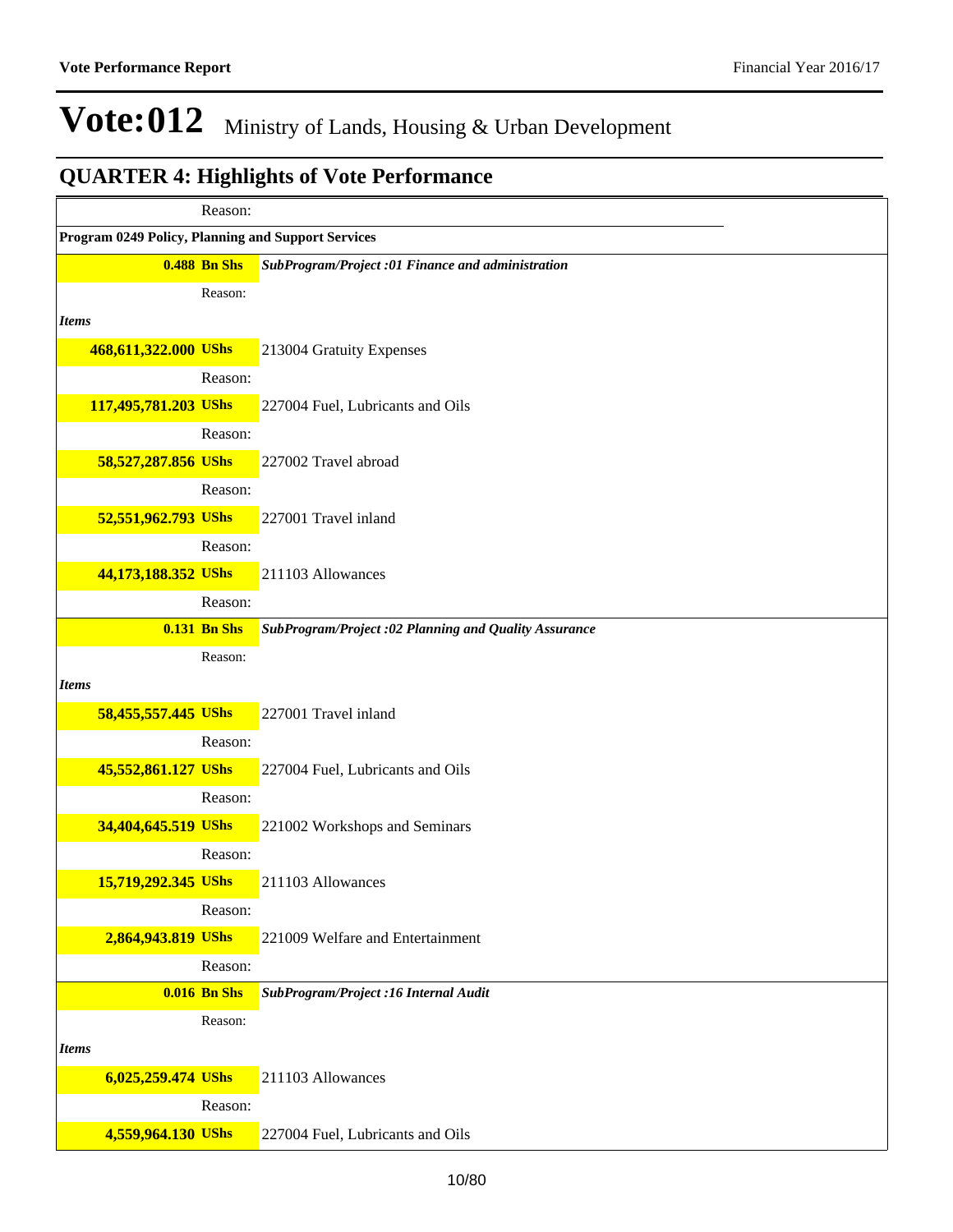## **QUARTER 4: Highlights of Vote Performance**

| Reason:            |                                        |
|--------------------|----------------------------------------|
| 3,228,003.442 UShs | 221009 Welfare and Entertainment       |
| Reason:            |                                        |
| 2,254,004.590 UShs | 227001 Travel inland                   |
| Reason:            |                                        |
| 1,076,001.147 UShs | 221007 Books, Periodicals & Newspapers |
| Reason:            |                                        |

### *V2: Performance Highlights*

#### **Table V2.1: Key Vote Output Indicators and Expenditures\***

| Vote, Vote Function<br><b>Key Output</b>                                                                                               | <b>Approved Budget and</b><br><b>Planned outputs</b>                                                                                                                                                                                                   | <b>Cumulative Expenditure</b><br>and Performance                                                                                                                                                                                                                                                                                                                                                                                                                                                                          | <b>Status and Reasons for</b><br>any Variation from Plans                                                                                                                  |
|----------------------------------------------------------------------------------------------------------------------------------------|--------------------------------------------------------------------------------------------------------------------------------------------------------------------------------------------------------------------------------------------------------|---------------------------------------------------------------------------------------------------------------------------------------------------------------------------------------------------------------------------------------------------------------------------------------------------------------------------------------------------------------------------------------------------------------------------------------------------------------------------------------------------------------------------|----------------------------------------------------------------------------------------------------------------------------------------------------------------------------|
| Programme: 0201 Land, Administration and Management (MLHUD)                                                                            |                                                                                                                                                                                                                                                        |                                                                                                                                                                                                                                                                                                                                                                                                                                                                                                                           |                                                                                                                                                                            |
| <b>Output: 020101 Land Policy, Plans, Strategies and Reports</b>                                                                       |                                                                                                                                                                                                                                                        |                                                                                                                                                                                                                                                                                                                                                                                                                                                                                                                           |                                                                                                                                                                            |
| Description of Performance:                                                                                                            | to 20 Districts;<br>Principles of Real estates Agency<br>Bill, Survey and Mapping Bill,<br><b>Registration of Titles</b><br>(Amendment) Bill, Surveyors<br>Registration (Amendment) Bill,<br>and Land and Infrastructure<br>Information Bill, Land Acq | National Land Policy disseminated NLP and Implementation Action<br>Plan disseminated in 17 districts of<br>Lamwo, Amuru, Nwoya, Oyam,<br>Kasese, Soroti, Napak, Mukono, Hoi<br>ma, Moroto , Kasese, Arua,<br>Mityana, Mubende, Masindi,<br>Kampala and Masaka districts<br>Consultations on the Principles of<br>Real estates Agency Bill, Survey<br>and Mapping Bill, Registration of<br>Titles (Amendment) Bill,<br><b>Surveyors Registration</b><br>(Amendment) Bill, and Land and<br>Infrastructure Information Bill, |                                                                                                                                                                            |
| Performance Indicators:                                                                                                                |                                                                                                                                                                                                                                                        | Land Acquisition Bill carried out                                                                                                                                                                                                                                                                                                                                                                                                                                                                                         |                                                                                                                                                                            |
| Number of districts where the 20<br>National Land policy and<br>implementation guidelines are<br>disseminated                          |                                                                                                                                                                                                                                                        | 17                                                                                                                                                                                                                                                                                                                                                                                                                                                                                                                        |                                                                                                                                                                            |
| Status of the five land related laws, Principles of the 5 land related<br>regulations and guidelines handled laws submitted to cabinet |                                                                                                                                                                                                                                                        | Consultations on the 5 land related<br>laws ie RTA, SA, LAA, SRA, LIS<br>Law carried out                                                                                                                                                                                                                                                                                                                                                                                                                                  |                                                                                                                                                                            |
| Output Cost: UShs Bn:                                                                                                                  |                                                                                                                                                                                                                                                        | 2.465 UShs Bn:                                                                                                                                                                                                                                                                                                                                                                                                                                                                                                            | 115.6%<br>2.848 % Budget Spent:                                                                                                                                            |
| <b>Output: 020102 Land Registration</b>                                                                                                |                                                                                                                                                                                                                                                        |                                                                                                                                                                                                                                                                                                                                                                                                                                                                                                                           |                                                                                                                                                                            |
| Description of Performance:                                                                                                            | -30,000 certificates of titles<br>processed;<br>-100,000 land conveyances<br>handled;                                                                                                                                                                  | -47,342 certificates of titles<br>processed;<br>-107,976 land conveyances<br>handled;                                                                                                                                                                                                                                                                                                                                                                                                                                     | Increased awareness on land rights<br>and the Land Reforms like the Land<br>Information system, the Ministry<br>Zonal offices led to the increase in<br>land transactions. |
|                                                                                                                                        |                                                                                                                                                                                                                                                        |                                                                                                                                                                                                                                                                                                                                                                                                                                                                                                                           | Support from development partners<br>increased land transactions.                                                                                                          |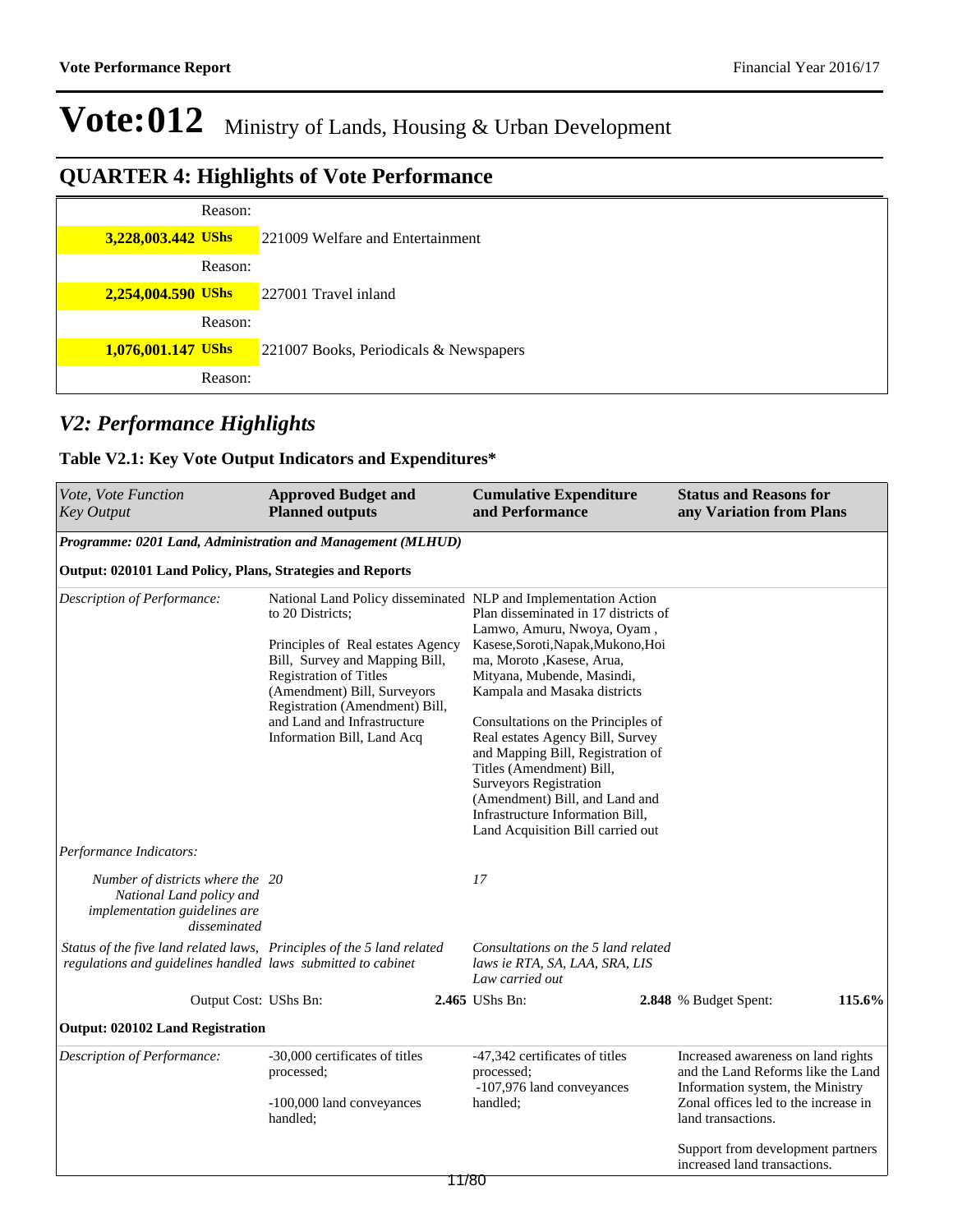### **QUARTER 4: Highlights of Vote Performance**

| Vote, Vote Function<br><b>Key Output</b>                       | <b>Approved Budget and</b><br><b>Planned outputs</b>            | <b>Cumulative Expenditure</b><br>and Performance                                                                                                                           | <b>Status and Reasons for</b><br>any Variation from Plans     |          |
|----------------------------------------------------------------|-----------------------------------------------------------------|----------------------------------------------------------------------------------------------------------------------------------------------------------------------------|---------------------------------------------------------------|----------|
| Performance Indicators:                                        |                                                                 |                                                                                                                                                                            |                                                               |          |
| Number of titles issued 30000                                  |                                                                 | 61213                                                                                                                                                                      |                                                               |          |
| Number of land conveyances 100000<br>handled                   |                                                                 | 107976                                                                                                                                                                     |                                                               |          |
| Output Cost: UShs Bn:                                          |                                                                 | 0.346 UShs Bn:                                                                                                                                                             | 0.386 % Budget Spent:                                         | 111.4%   |
| <b>Output: 020104 Surveys and Mapping</b>                      |                                                                 |                                                                                                                                                                            |                                                               |          |
| Description of Performance:                                    | -30,000 deed plans approved;                                    | 25,225 deed plans approved                                                                                                                                                 | The performance of the deed plans                             |          |
|                                                                | -20 Geodetic Control points<br>established;                     | 20 Geodetic Control Points<br>established                                                                                                                                  | was caused by the reduction in<br>applications for new titles |          |
|                                                                | -50km of international Boarder<br>surveyed                      | 10Km of UG/DRC and 76 km of<br>UG/RWA old boundary<br>established, surveyed and boundary                                                                                   |                                                               |          |
|                                                                |                                                                 | pillars put                                                                                                                                                                |                                                               |          |
| Performance Indicators:                                        |                                                                 |                                                                                                                                                                            |                                                               |          |
| Number of deed plans approved 30000                            |                                                                 | 25225                                                                                                                                                                      |                                                               |          |
| Number of geodetic control points 20<br>established            |                                                                 | 20                                                                                                                                                                         |                                                               |          |
| Number of kilometers of 50<br>international boarder surveyed   |                                                                 | 62                                                                                                                                                                         |                                                               |          |
| Output Cost: UShs Bn:                                          |                                                                 | 0.922 UShs Bn:                                                                                                                                                             | 1.001 % Budget Spent:                                         | 108.6%   |
| <b>Output: 020106 Land Information Management</b>              |                                                                 |                                                                                                                                                                            |                                                               |          |
| Description of Performance:                                    | - 13 Ministerial Zonal offices<br>equipped and operationalised; | 9 Ministry Zonal Offices of<br>Masaka, Mbarara, Kabarole,<br>Kibaale, Lira, Wakiso,<br>Mukono, KCCA and Jinja equipped the 4 pending ministry Zonal<br>and operationalized | Delays in recruitment of staff for<br><b>Offices</b>          |          |
|                                                                |                                                                 | The process of equipping and<br>operationalising the remaining 4<br>Ministry Zonal Offices of Arua,<br>Gulu, Masindi and Mbale is on-<br>going.                            |                                                               |          |
| Performance Indicators:<br>Number of ministry zonal offices 13 |                                                                 | 9                                                                                                                                                                          |                                                               |          |
| equipped and operational<br>Output Cost: UShs Bn:              |                                                                 | 67.030 UShs Bn:                                                                                                                                                            | 12.968 % Budget Spent:                                        | 19.3%    |
| <b>Program Cost:</b>                                           | UShs Bn:                                                        | 71.140 UShs Bn:                                                                                                                                                            | 17.204 % Budget Spent:                                        | $24.2\%$ |

**Output: 020201 Physical Planning Policies, Strategies,Guidelines and Standards**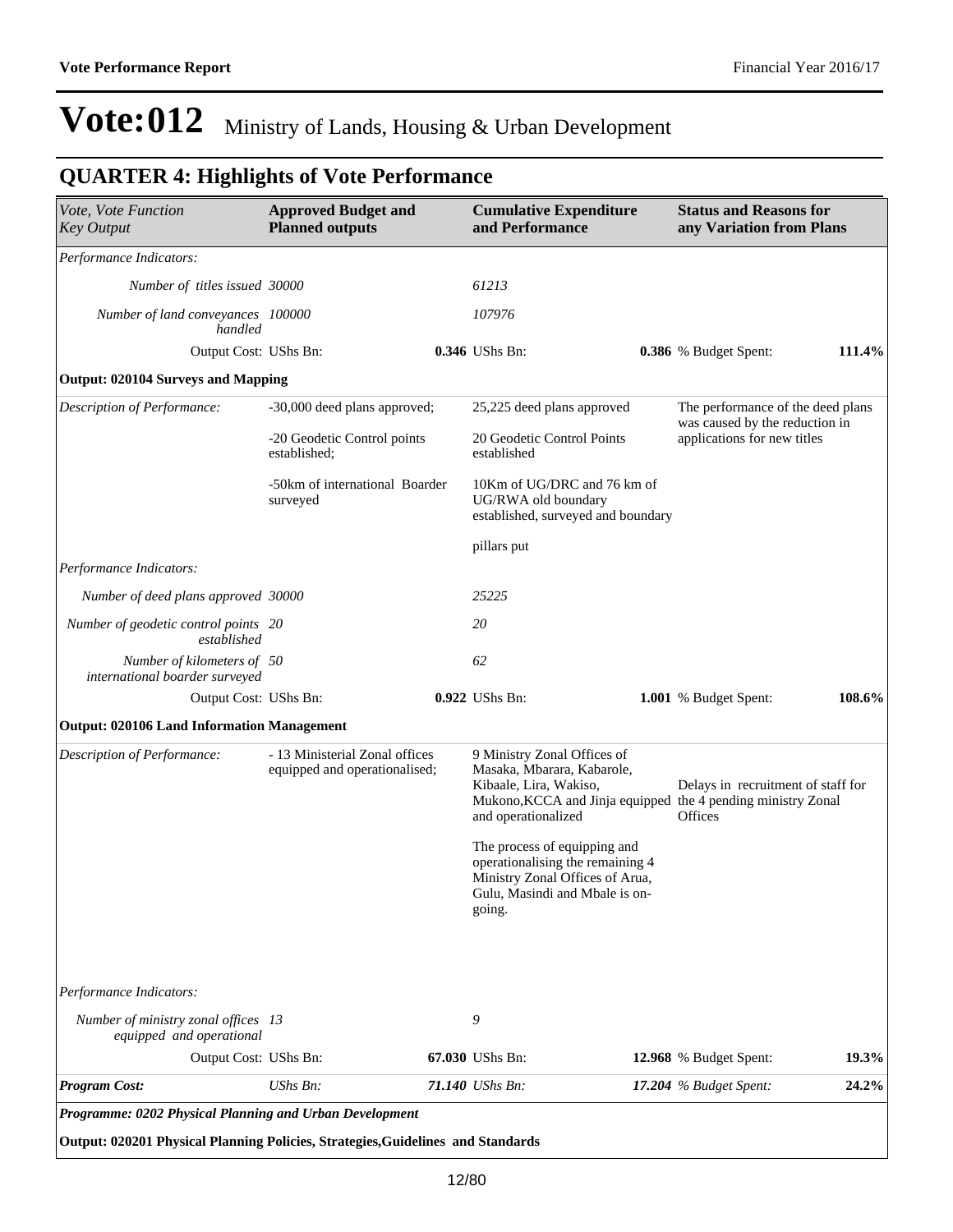| Vote, Vote Function<br><b>Key Output</b>                                                                           | <b>Approved Budget and</b><br><b>Planned outputs</b>                                                                                                                                                                                                                  |                                                                                       | <b>Cumulative Expenditure</b><br>and Performance                                                                                                                                                                                                                                                                                                                                                                                                                                                                                    | <b>Status and Reasons for</b><br>any Variation from Plans |       |  |
|--------------------------------------------------------------------------------------------------------------------|-----------------------------------------------------------------------------------------------------------------------------------------------------------------------------------------------------------------------------------------------------------------------|---------------------------------------------------------------------------------------|-------------------------------------------------------------------------------------------------------------------------------------------------------------------------------------------------------------------------------------------------------------------------------------------------------------------------------------------------------------------------------------------------------------------------------------------------------------------------------------------------------------------------------------|-----------------------------------------------------------|-------|--|
| Description of Performance:                                                                                        | National physical Development<br>plan developed;                                                                                                                                                                                                                      | Stakeholder consultations on the<br>National Physical Development<br>Plan carried out |                                                                                                                                                                                                                                                                                                                                                                                                                                                                                                                                     | Increased scope of consultations                          |       |  |
| Performance Indicators:                                                                                            |                                                                                                                                                                                                                                                                       |                                                                                       |                                                                                                                                                                                                                                                                                                                                                                                                                                                                                                                                     |                                                           |       |  |
| Status of development of the Draft National Physical<br>National physical Development Development plan of Northern | Plan region produced                                                                                                                                                                                                                                                  |                                                                                       | Reconnaissance Surveys for the<br>preparation of the Northern<br>Uganda Economic Corridor<br>Physical Development Plan                                                                                                                                                                                                                                                                                                                                                                                                              |                                                           |       |  |
| Output Cost: UShs Bn:                                                                                              |                                                                                                                                                                                                                                                                       |                                                                                       | 0.899 UShs Bn:                                                                                                                                                                                                                                                                                                                                                                                                                                                                                                                      | 0.734 % Budget Spent:                                     | 81.7% |  |
| <b>Output: 020202 Field Inspection</b>                                                                             |                                                                                                                                                                                                                                                                       |                                                                                       |                                                                                                                                                                                                                                                                                                                                                                                                                                                                                                                                     |                                                           |       |  |
| Description of Performance:                                                                                        | 34 urban councils/Districs<br>inspected for compliance                                                                                                                                                                                                                |                                                                                       | 43 urban coucils/districts of,<br>Iganga, Malaba, Kiira, Mubende,<br>Karago, Rubona ,Lwengo,<br>Butambala, Gomba, Bweyale, Kole,<br>Oyam, Luwero, Luuka, Buyende,<br>Semuto, Mbarara, Rubirizi, Serere,<br>Patongo, Rwashamire, Agago,<br>Masaka, Koboko, Kaberamaido,<br>Tororo, Nakaseke, Nebbi, Rakai,<br>Sembabule Apac, Amuru,<br>Adjumani, Lira, Gulu, Hoima, Fort<br>portal, Ntungamo, Rukungiri,<br>Fortpotal, Kasese, Jinja and<br>Nansana monitored & inspected<br>for compliance to the Land Use<br>regulatory framework |                                                           |       |  |
| Performance Indicators:                                                                                            |                                                                                                                                                                                                                                                                       |                                                                                       |                                                                                                                                                                                                                                                                                                                                                                                                                                                                                                                                     |                                                           |       |  |
| Number of Districts/Urban 34<br>councils inspected for compliance<br>to physical development plans                 |                                                                                                                                                                                                                                                                       |                                                                                       | 48                                                                                                                                                                                                                                                                                                                                                                                                                                                                                                                                  |                                                           |       |  |
| Output Cost: UShs Bn:                                                                                              |                                                                                                                                                                                                                                                                       |                                                                                       | 0.894 UShs Bn:                                                                                                                                                                                                                                                                                                                                                                                                                                                                                                                      | 0.553 % Budget Spent:                                     | 61.8% |  |
| Output: 020203 Devt of Physical Devt Plans                                                                         |                                                                                                                                                                                                                                                                       |                                                                                       |                                                                                                                                                                                                                                                                                                                                                                                                                                                                                                                                     |                                                           |       |  |
| Description of Performance:                                                                                        |                                                                                                                                                                                                                                                                       |                                                                                       | N/A                                                                                                                                                                                                                                                                                                                                                                                                                                                                                                                                 |                                                           |       |  |
| Performance Indicators:                                                                                            |                                                                                                                                                                                                                                                                       |                                                                                       |                                                                                                                                                                                                                                                                                                                                                                                                                                                                                                                                     |                                                           |       |  |
| Output Cost: UShs Bn:                                                                                              |                                                                                                                                                                                                                                                                       |                                                                                       | 7.386 UShs Bn:                                                                                                                                                                                                                                                                                                                                                                                                                                                                                                                      | 4.222 % Budget Spent:                                     | 57.2% |  |
| <b>Output: 020205 Support Supervision and Capacity Building</b>                                                    |                                                                                                                                                                                                                                                                       |                                                                                       |                                                                                                                                                                                                                                                                                                                                                                                                                                                                                                                                     |                                                           |       |  |
| Description of Performance:                                                                                        | 30 ministry staff trained in<br>Urban/Physical Planning,<br>Financial<br>Management, Procurement, Accoun<br>tability and related fields.<br>28 Urban and Local Physical<br>Planning Committees trained in the<br>Districts of Masindi, Kiryadongo,<br>Bulisa, Kyenjoj |                                                                                       | 54 ministry staff trained in<br>Urban/Physical Planning, Financial<br>Management, Procurement, Account<br>ability and related fields.                                                                                                                                                                                                                                                                                                                                                                                               |                                                           |       |  |
| Performance Indicators:                                                                                            |                                                                                                                                                                                                                                                                       |                                                                                       |                                                                                                                                                                                                                                                                                                                                                                                                                                                                                                                                     |                                                           |       |  |
|                                                                                                                    |                                                                                                                                                                                                                                                                       | 12/90                                                                                 |                                                                                                                                                                                                                                                                                                                                                                                                                                                                                                                                     |                                                           |       |  |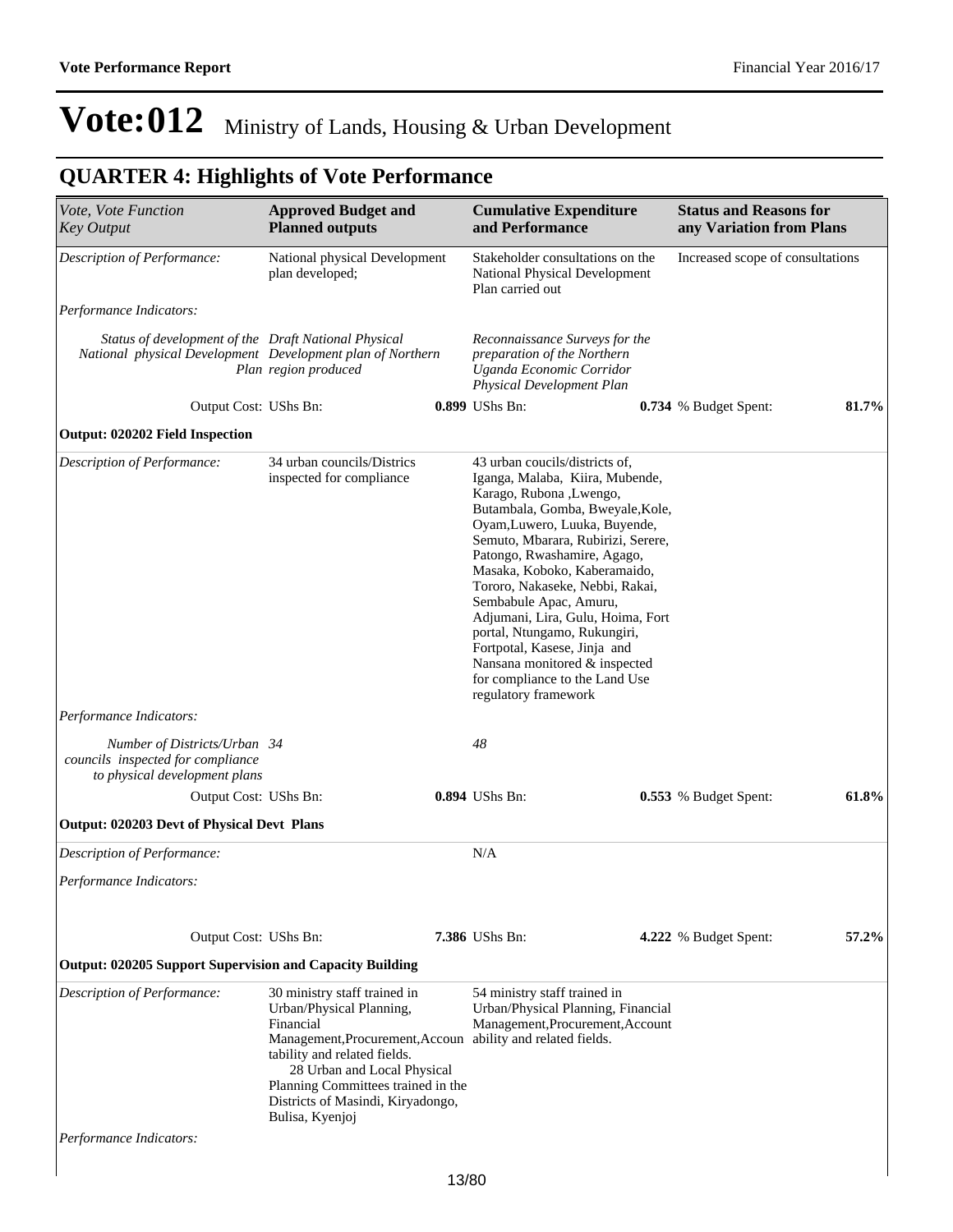| Number of Physical Planning 28                                                                                                                      |                                                                                                                                                 | 35                                                                                                                                                                                                                                                                                                                                                                                                                                                                                                                                                                   |                                                                                                                           |         |
|-----------------------------------------------------------------------------------------------------------------------------------------------------|-------------------------------------------------------------------------------------------------------------------------------------------------|----------------------------------------------------------------------------------------------------------------------------------------------------------------------------------------------------------------------------------------------------------------------------------------------------------------------------------------------------------------------------------------------------------------------------------------------------------------------------------------------------------------------------------------------------------------------|---------------------------------------------------------------------------------------------------------------------------|---------|
| committees trained on the functions<br>and operations of the Physical<br>Planning Act, 2010.                                                        |                                                                                                                                                 |                                                                                                                                                                                                                                                                                                                                                                                                                                                                                                                                                                      |                                                                                                                           |         |
| Status of implementation of USMID 30 staff trained, Assorted<br>(Training, Retooling, Disbursment, M Equipments procured, projects                  | unicipal Projects) completion rate, Funds<br>disbursement                                                                                       | 54 Ministry staff trained; 1 photo<br>copier and 2 motor cycles<br>procured; Finalized the<br>engineering designs, environment<br>assessments, environment and<br>social management plans and<br>resettlement action plans for the<br>second batch of infrastructure sub<br>projects; Finalized the<br>development of Solid Waste<br>Management Strategies, UGX<br>95.4bn has been disbursed to<br>14MCS; approved the 5th Annual<br>Performance Assessment report<br>and funding allocation to the 14<br><b>USMID Program Municipalities</b><br>for the FY 2017/18; |                                                                                                                           |         |
| Output Cost: UShs Bn:                                                                                                                               |                                                                                                                                                 | 11.446 UShs Bn:                                                                                                                                                                                                                                                                                                                                                                                                                                                                                                                                                      | 0.798 % Budget Spent:                                                                                                     | $7.0\%$ |
| Output: 020206 Urban Dev't Policies, Strategies , Guidelines and Standards                                                                          |                                                                                                                                                 |                                                                                                                                                                                                                                                                                                                                                                                                                                                                                                                                                                      |                                                                                                                           |         |
| Description of Performance:                                                                                                                         | National Urban Policy<br>disserminated to 20 districts<br>National Urban Solid Waste<br>Management Policy finalized and<br>Submitted to Cabinet | National Urban Policy finalized<br>and<br>approved by Cabinet<br>Dissemination on radios and TV<br>stations carried out                                                                                                                                                                                                                                                                                                                                                                                                                                              | The National Urban Policy was<br>approved at the end of the FY and so<br>wider dissemination could not be<br>carried out. |         |
|                                                                                                                                                     |                                                                                                                                                 | Final draft of the National Urban<br>Solid Waste Management Policy<br>finalized and Submitted to Cabinet                                                                                                                                                                                                                                                                                                                                                                                                                                                             |                                                                                                                           |         |
| Performance Indicators:                                                                                                                             |                                                                                                                                                 |                                                                                                                                                                                                                                                                                                                                                                                                                                                                                                                                                                      |                                                                                                                           |         |
| Number of Districts where National 20<br>Urban Policy is disseminated                                                                               |                                                                                                                                                 | $\theta$                                                                                                                                                                                                                                                                                                                                                                                                                                                                                                                                                             |                                                                                                                           |         |
| Status of the development of the 5. Submission of final draft policy<br>National Urban Solid waste paper / cabinet memorandum<br>Management policy. |                                                                                                                                                 | Final draft policy<br>paper/memorandum submitted to<br>cabinet                                                                                                                                                                                                                                                                                                                                                                                                                                                                                                       |                                                                                                                           |         |
| Output Cost: UShs Bn:                                                                                                                               |                                                                                                                                                 | 0.315 UShs Bn:                                                                                                                                                                                                                                                                                                                                                                                                                                                                                                                                                       | 0.315 % Budget Spent:                                                                                                     | 100.0%  |
| <b>Program Cost:</b>                                                                                                                                | $UShs Bn$ :                                                                                                                                     | 51.971 UShs Bn:                                                                                                                                                                                                                                                                                                                                                                                                                                                                                                                                                      | 6.622 % Budget Spent:                                                                                                     | 12.7%   |
| Programme: 0203 Housing                                                                                                                             |                                                                                                                                                 |                                                                                                                                                                                                                                                                                                                                                                                                                                                                                                                                                                      |                                                                                                                           |         |
| <b>Output: 020301 Housing Policy, Strategies and Reports</b>                                                                                        |                                                                                                                                                 |                                                                                                                                                                                                                                                                                                                                                                                                                                                                                                                                                                      |                                                                                                                           |         |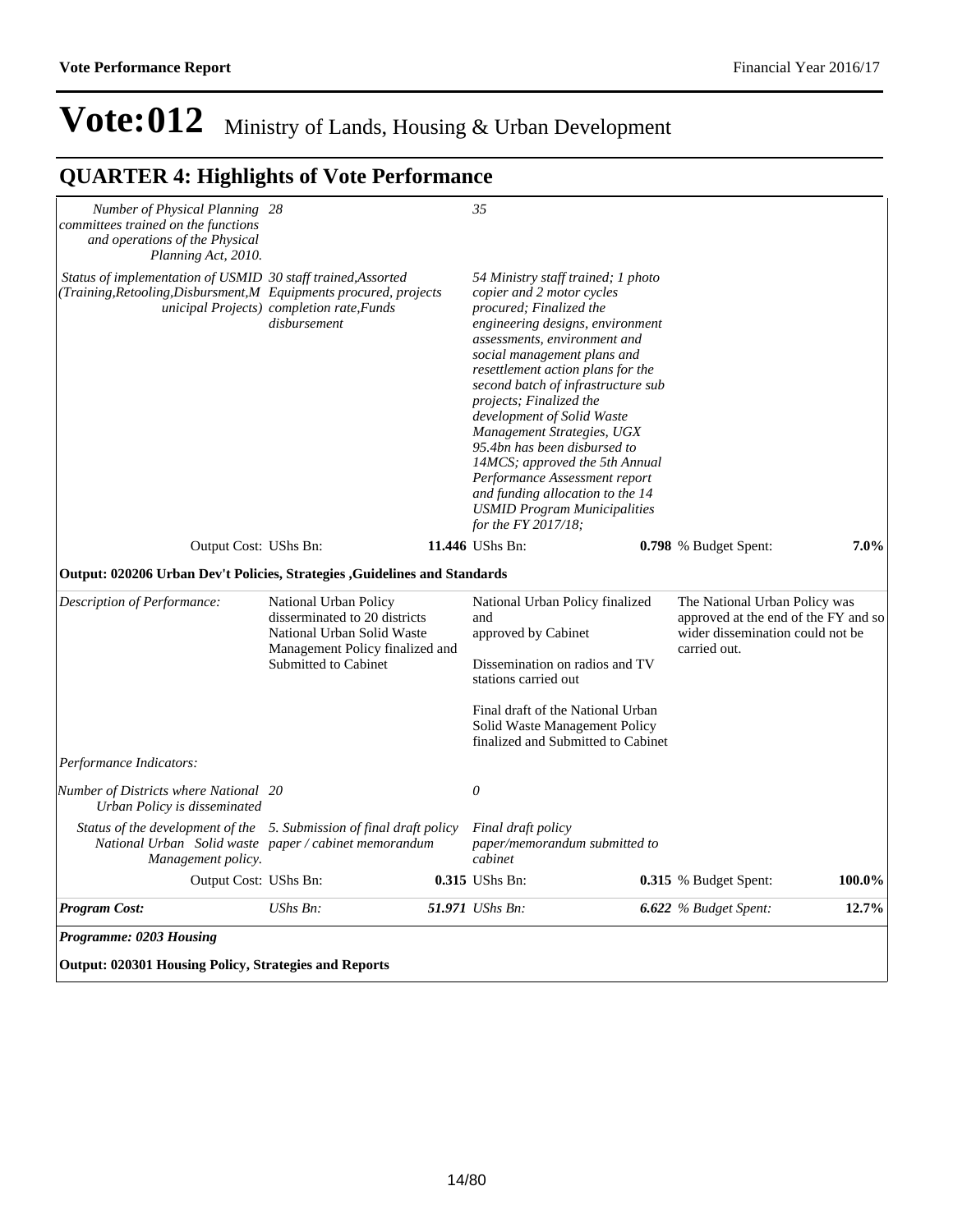| Description of Performance:<br>Performance Indicators:                  | -NHP disseminated to 15 districts<br>NHP disseminated in 38 districts<br>of Abim, Adjumani, Agago,<br>Housing fund bill prinbciples<br>Alebtong, Amuru, Apac, Dokolo,<br>for consideration<br>Nwoya, Otuke, Oyam, Pader,<br>Masindi, Kamwenge, Kyegegwa,<br>Sironko, Bulambuli, Hoima,<br>Kabale, Kasese, Mbale, , Ibanda,<br>Rubirizi, Buhweju, Kiruhura,<br>Lyantonde, Mbarara, Sheema,<br>Ntungamo, Kabale, Kisoro,<br>Kanungu, Rukungiri & Bushenyi<br>Kisoro, Kitgum, Kasese,<br>Rukungiri, Lira, Ibanda, Masindi,<br>Fort portal, and Bushenyi Ishaka<br>bill principles on-going |  | developed and submitted to cabinet Gulu, Kitgum, Kole, Lamwo, Lira,<br>and 14 Municipalities of Mbarara,<br>Sheema, Ntungamo, Gulu, Kabale,<br>Consultations on the Housing fund                                                                                                                                                                                                                                                                                                                                                                                                                 |  | Cluster method of dissemination<br>was used to increase coverage |        |
|-------------------------------------------------------------------------|-----------------------------------------------------------------------------------------------------------------------------------------------------------------------------------------------------------------------------------------------------------------------------------------------------------------------------------------------------------------------------------------------------------------------------------------------------------------------------------------------------------------------------------------------------------------------------------------|--|--------------------------------------------------------------------------------------------------------------------------------------------------------------------------------------------------------------------------------------------------------------------------------------------------------------------------------------------------------------------------------------------------------------------------------------------------------------------------------------------------------------------------------------------------------------------------------------------------|--|------------------------------------------------------------------|--------|
| Number of Districts where National 15<br>Housing policy is disseminated |                                                                                                                                                                                                                                                                                                                                                                                                                                                                                                                                                                                         |  | 52                                                                                                                                                                                                                                                                                                                                                                                                                                                                                                                                                                                               |  |                                                                  |        |
| Output Cost: UShs Bn:                                                   |                                                                                                                                                                                                                                                                                                                                                                                                                                                                                                                                                                                         |  | 0.391 UShs Bn:                                                                                                                                                                                                                                                                                                                                                                                                                                                                                                                                                                                   |  | 0.423 % Budget Spent:                                            | 108.1% |
| <b>Output: 020302 Technical Support and Administrative Services</b>     |                                                                                                                                                                                                                                                                                                                                                                                                                                                                                                                                                                                         |  |                                                                                                                                                                                                                                                                                                                                                                                                                                                                                                                                                                                                  |  |                                                                  |        |
| Description of Performance:                                             |                                                                                                                                                                                                                                                                                                                                                                                                                                                                                                                                                                                         |  | N/A                                                                                                                                                                                                                                                                                                                                                                                                                                                                                                                                                                                              |  |                                                                  |        |
| Performance Indicators:                                                 |                                                                                                                                                                                                                                                                                                                                                                                                                                                                                                                                                                                         |  |                                                                                                                                                                                                                                                                                                                                                                                                                                                                                                                                                                                                  |  |                                                                  |        |
|                                                                         |                                                                                                                                                                                                                                                                                                                                                                                                                                                                                                                                                                                         |  |                                                                                                                                                                                                                                                                                                                                                                                                                                                                                                                                                                                                  |  |                                                                  |        |
| Output Cost: UShs Bn:                                                   |                                                                                                                                                                                                                                                                                                                                                                                                                                                                                                                                                                                         |  | 0.450 UShs Bn:                                                                                                                                                                                                                                                                                                                                                                                                                                                                                                                                                                                   |  | 0.474 % Budget Spent:                                            | 105.4% |
| Output: 020304 Estates Management Policy, Strategies & Reports          |                                                                                                                                                                                                                                                                                                                                                                                                                                                                                                                                                                                         |  |                                                                                                                                                                                                                                                                                                                                                                                                                                                                                                                                                                                                  |  |                                                                  |        |
| Description of Performance:                                             | Prototype Plans disserminated to<br>15 districts                                                                                                                                                                                                                                                                                                                                                                                                                                                                                                                                        |  | Prototype plans disserminated in<br>the 38 districts of Abim,<br>Adjumani, Agago, Alebtong,<br>Amuru, Apac, Dokolo, Gulu,<br>Kitgum, Kole, Lamwo, Lira,<br>Nwoya, Otuke, Oyam, Pader,<br>Masindi, Kamwenge, Kyegegwa,<br>Sironko, Bulambuli, Hoima,<br>Kabale, Kasese, Mbale, , Ibanda,<br>Rubirizi, Buhweju, Kiruhura,<br>Lyantonde, Mbarara, Sheema,<br>Ntungamo, Kabale, Kisoro,<br>Kanungu, Rukungiri & Bushenyi<br>and 14 Municipalities of Mbarara,<br>Sheema, Ntungamo, Gulu, Kabale,<br>Kisoro, Kitgum, Kasese,<br>Rukungiri, Lira, Ibanda, Masindi,<br>Fort portal, and Bushenyi Ishaka |  | Cluster method of dissemination<br>was used to increase coverage |        |
| Performance Indicators:                                                 |                                                                                                                                                                                                                                                                                                                                                                                                                                                                                                                                                                                         |  |                                                                                                                                                                                                                                                                                                                                                                                                                                                                                                                                                                                                  |  |                                                                  |        |
| Number of districts where proto-15<br>type plans are disseminated       |                                                                                                                                                                                                                                                                                                                                                                                                                                                                                                                                                                                         |  | 52                                                                                                                                                                                                                                                                                                                                                                                                                                                                                                                                                                                               |  |                                                                  |        |
| Output Cost: UShs Bn:                                                   |                                                                                                                                                                                                                                                                                                                                                                                                                                                                                                                                                                                         |  | 0.400 UShs Bn:                                                                                                                                                                                                                                                                                                                                                                                                                                                                                                                                                                                   |  | 0.394 % Budget Spent:                                            | 98.4%  |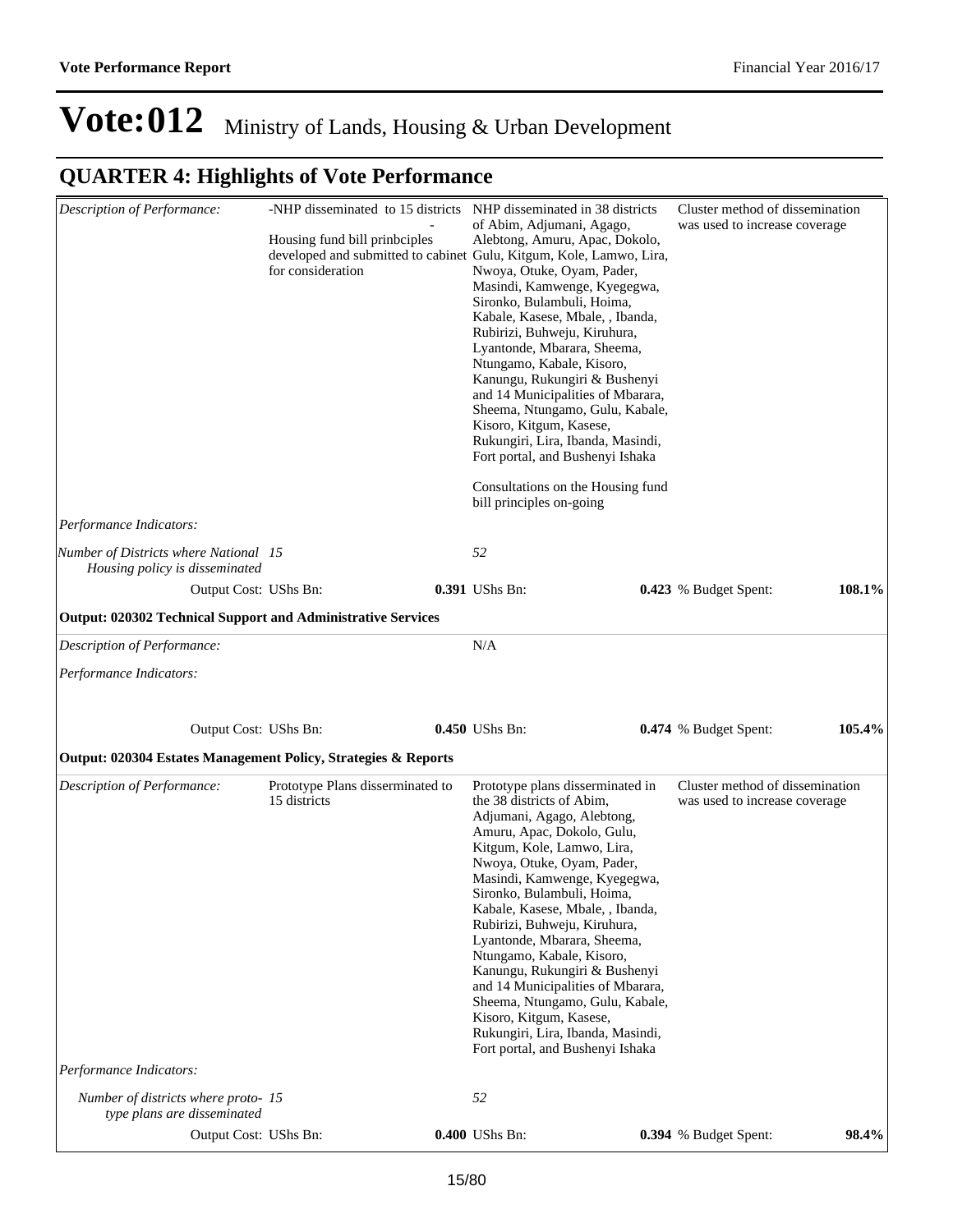#### **QUARTER 4: Highlights of Vote Performance**

| Vote, Vote Function<br><b>Key Output</b>                     | <b>Approved Budget and</b><br><b>Planned outputs</b> | <b>Cumulative Expenditure</b><br>and Performance | <b>Status and Reasons for</b><br>any Variation from Plans |          |
|--------------------------------------------------------------|------------------------------------------------------|--------------------------------------------------|-----------------------------------------------------------|----------|
| <b>Program Cost:</b>                                         | UShs Bn:                                             | <b>1.381</b> UShs Bn:                            | 1.291 $%$ Budget Spent:                                   | 93.5%    |
| <b>Programme: 0249 Policy, Planning and Support Services</b> |                                                      |                                                  |                                                           |          |
| <b>Program Cost:</b>                                         | UShs Bn:                                             | $6.651$ UShs Bn:                                 | $0.000\%$ Budget Spent:                                   | $0.0\%$  |
| <b>Total Cost for Vote:</b>                                  | $UShs Bn$ :                                          | 131.143 UShs Bn:                                 | 25.117 % Budget Spent:                                    | $19.2\%$ |

#### **Performance highlights for the Quarter**

The National Urban Policy was approved by Cabinet

47,342 certificates of titles processed

9 Ministry Zonal Offices of Masaka, Mbarara, Kabarole, Kibaale, Lira, Wakiso, Mukono,KCCA and Jinja equipped and operationalized

Reconnaissance Surveys for the preparation of the Northern Uganda Economic Corridor Physical Development Plan

Finalized the engineering designs, environment assessments, environment and social management plans and resettlement action plans for the second batch of infrastructure sub projects to be implemented by 14 USMID Program municipalities of Arua, Gulu, Lira, Moroto, Mbale, Soroti, Tororo, Jinja, Entebbe, Masaka, Mbarara, Kabale, Fort Portal and Hoima;

Finalized Storm Water Drainage Master Plans developed for each of the 14 USMID Program municipalities.

The Physical Planning and Urban Management Information System that will link the 14 USMID Program municipalities with the Ministry of Lands, Housing and Urban Development was pretested in Entebbe Municipality

National Housing Policy disseminated to 19 districts

#### *V3: Details of Releases and Expenditure*

#### **Table V3.1: GoU Releases and Expenditure by Output\***

| <b>Billion Uganda Shillings</b>                                   | Approved<br><b>Budget</b> | <b>Released</b> | <b>Spent</b> | $%$ GoU<br><b>Budget</b><br><b>Released</b> | $%$ GoU<br><b>Budget</b><br><b>Spent</b> | $%$ GoU<br><b>Releases</b><br><b>Spent</b> |
|-------------------------------------------------------------------|---------------------------|-----------------|--------------|---------------------------------------------|------------------------------------------|--------------------------------------------|
| Program 0201 Land, Administration and Management<br>(MLHUD)       | 17.72                     | 17.77           | 17.67        | 100.3%                                      | 99.7%                                    | 99.4%                                      |
| <b>Class: Outputs Provided</b>                                    | 17.72                     | 17.77           | <b>17.67</b> | 100.3%                                      | 99.7%                                    | 99.4%                                      |
| 020101 Land Policy, Plans, Strategies and Reports                 | 2.46                      | 2.91            | 2.85         | 117.9%                                      | 115.6%                                   | 98.0%                                      |
| 020102 Land Registration                                          | 0.35                      | 0.39            | 0.39         | 111.5%                                      | 111.4%                                   | 99.9%                                      |
| 020103 Inspection and Valuation of Land and Property              | 0.02                      | 0.03            | 0.03         | 116.8%                                      | 116.6%                                   | 99.9%                                      |
| 020104 Surveys and Mapping                                        | 0.92                      | 1.01            | 1.00         | 109.9%                                      | 108.6%                                   | 98.8%                                      |
| 020105 Capacity Building in Land Administration and<br>Management | 0.35                      | 0.44            | 0.44         | 123.5%                                      | 123.0%                                   | 99.6%                                      |
| 020106 Land Information Management                                | 13.61                     | 13.00           | 12.97        | 95.6%                                       | 95.3%                                    | 99.7%                                      |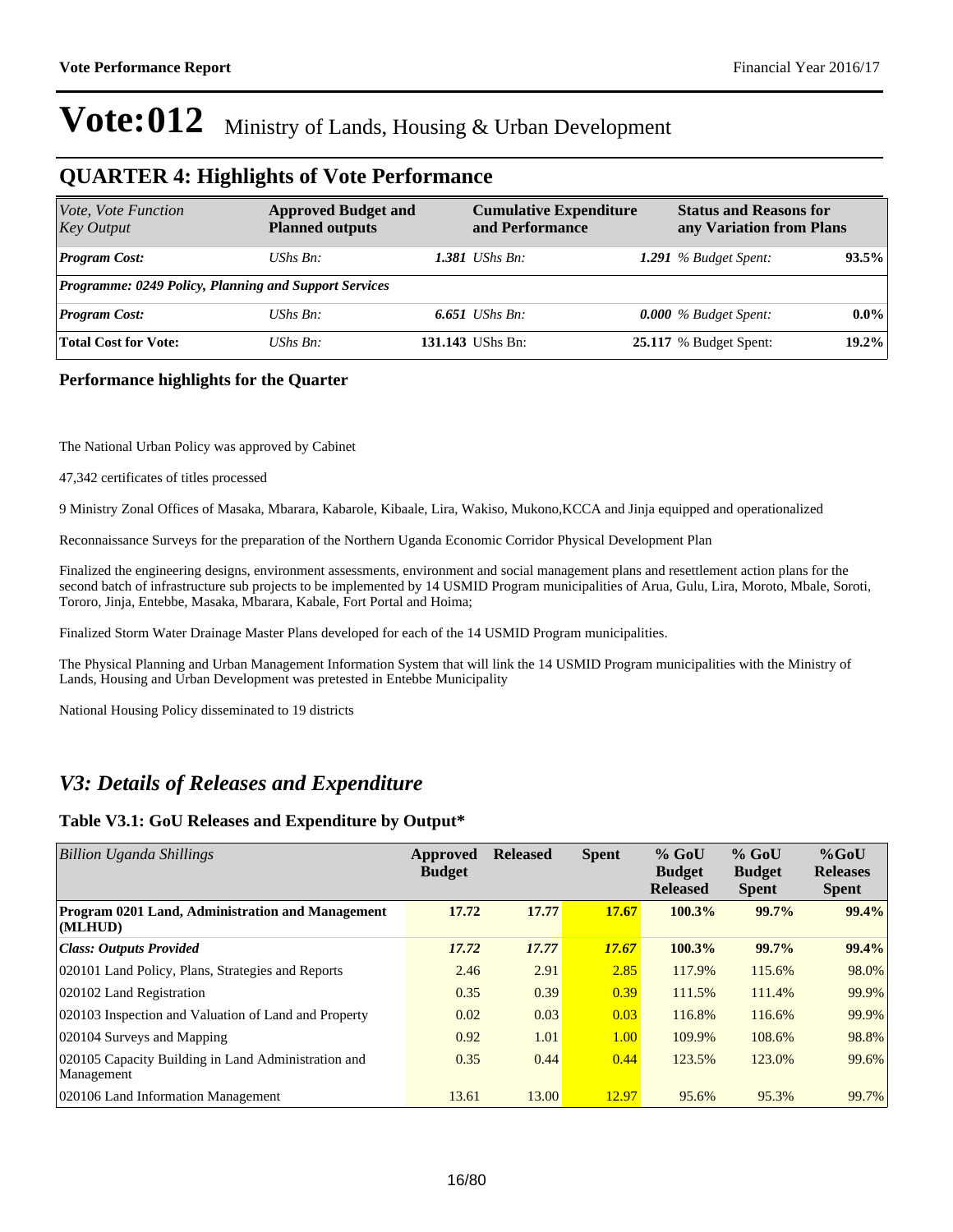## **QUARTER 4: Highlights of Vote Performance**

| <b>Billion Uganda Shillings</b>                                              | Approved<br><b>Budget</b> | <b>Released</b> | <b>Spent</b> | $%$ GoU<br><b>Budget</b><br><b>Released</b> | $%$ GoU<br><b>Budget</b><br><b>Spent</b> | $%$ GoU<br><b>Releases</b><br><b>Spent</b> |
|------------------------------------------------------------------------------|---------------------------|-----------------|--------------|---------------------------------------------|------------------------------------------|--------------------------------------------|
| Program 0202 Physical Planning and Urban<br><b>Development</b>               | 19.40                     | 12.88           | 11.50        | 66.4%                                       | 59.3%                                    | 89.3%                                      |
| <b>Class: Outputs Provided</b>                                               | 7.75                      | 7.63            | 6.62         | 98.5%                                       | 85.5%                                    | 86.7%                                      |
| 020201 Physical Planning Policies, Strategies, Guidelines<br>and Standards   | 0.70                      | 0.73            | 0.73         | 104.6%                                      | 104.6%                                   | 100.0%                                     |
| 020202 Field Inspection                                                      | 0.49                      | 0.55            | 0.55         | 112.6%                                      | 112.6%                                   | 100.0%                                     |
| 020203 Devt of Physical Devt Plans                                           | 5.62                      | 5.22            | 4.22         | 92.9%                                       | 75.1%                                    | 80.9%                                      |
| 020205 Support Supervision and Capacity Building                             | 0.62                      | 0.81            | 0.80         | 131.7%                                      | 129.5%                                   | 98.3%                                      |
| 020206 Urban Dev't Policies, Strategies , Guidelines and<br><b>Standards</b> | 0.32                      | 0.31            | 0.32         | 99.8%                                       | 100.0%                                   | 100.2%                                     |
| <b>Class: Capital Purchases</b>                                              | 11.65                     | 5.25            | 4.88         | 45.0%                                       | 41.9%                                    | 92.9%                                      |
| 020273 Roads, Streets and Highways                                           | 1.00                      | 0.69            | 0.45         | 69.0%                                       | 45.0%                                    | 65.2%                                      |
| 020279 Acquisition of Other Capital Assets                                   | 10.65                     | 4.56            | 4.43         | 42.8%                                       | 41.6%                                    | 97.1%                                      |
| Program 0203 Housing                                                         | 1.38                      | 1.51            | 1.46         | 109.1%                                      | 106.0%                                   | 97.2%                                      |
| <b>Class: Outputs Provided</b>                                               | 1.38                      | 1.51            | 1.46         | 109.1%                                      | 106.0%                                   | 97.2%                                      |
| 020301 Housing Policy, Strategies and Reports                                | 0.39                      | 0.44            | 0.42         | 111.7%                                      | 108.1%                                   | 96.8%                                      |
| 020302 Technical Support and Administrative Services                         | 0.45                      | 0.50            | 0.47         | 110.4%                                      | 105.4%                                   | 95.5%                                      |
| 020303 Capacity Building                                                     | 0.14                      | 0.18            | 0.17         | 126.5%                                      | 124.2%                                   | 98.1%                                      |
| 020304 Estates Management Policy, Strategies & Reports                       | 0.40                      | 0.40            | 0.39         | 99.0%                                       | 98.4%                                    | 99.4%                                      |
| Program 0249 Policy, Planning and Support Services                           | 6.65                      | 7.82            | 7.16         | 117.6%                                      | 107.6%                                   | 91.5%                                      |
| <b>Class: Outputs Provided</b>                                               | 5.80                      | 7.05            | 6.50         | 121.5%                                      | 111.9%                                   | 92.1%                                      |
| 024901 Policy, consultation, planning and monitoring<br>services             | 1.58                      | 1.93            | 1.76         | 122.7%                                      | 111.8%                                   | 91.1%                                      |
| 024902 Ministry Support Services (Finance and<br>Administration)             | 3.18                      | 3.85            | 3.47         | 120.9%                                      | 109.0%                                   | 90.2%                                      |
| 024903 Ministerial and Top Management Services                               | 0.63                      | 0.77            | 0.76         | 120.9%                                      | 120.2%                                   | 99.4%                                      |
| 024904 Information Management                                                | 0.10                      | 0.12            | 0.12         | 126.1%                                      | 125.2%                                   | 99.3%                                      |
| 024905 Procurement and Disposal Services                                     | 0.08                      | 0.10            | 0.10         | 126.8%                                      | 125.5%                                   | 99.0%                                      |
| 024906 Accounts and internal Audit Services                                  | 0.24                      | 0.28            | 0.28         | 119.9%                                      | 119.7%                                   | 99.9%                                      |
| <b>Class: Capital Purchases</b>                                              | 0.85                      | 0.77            | 0.66         | 90.8%                                       | 78.1%                                    | 86.0%                                      |
| 024976 Purchase of Office and ICT Equipment, including<br>Software           | 0.85                      | 0.77            | 0.66         | 90.8%                                       | 78.1%                                    | 86.0%                                      |
| <b>Total for Vote</b>                                                        | 45.15                     | 39.98           | 37.79        | 88.6%                                       | 83.7%                                    | 94.5%                                      |

#### **Table V3.2: 2016/17 GoU Expenditure by Item**

| <b>Billion Uganda Shillings</b>                           | Approved<br><b>Budget</b> | <b>Released</b> | <b>Spent</b> | $%$ GoU<br><b>Budget</b><br><b>Released</b> | $%$ GoU<br><b>Budget</b><br><b>Spent</b> | $%$ GoU<br><b>Releases</b><br><b>Spent</b> |
|-----------------------------------------------------------|---------------------------|-----------------|--------------|---------------------------------------------|------------------------------------------|--------------------------------------------|
| Class: Outputs Provided                                   | 32.65                     | 33.97           | 32.25        | 104.0%                                      | 98.8%                                    | 94.9%                                      |
| 211101 General Staff Salaries                             | 3.62                      | 3.79            | 3.78         | 104.5%                                      | 104.3%                                   | 99.8%                                      |
| 211102 Contract Staff Salaries (Incl. Casuals, Temporary) | 0.58                      | 0.74            | 0.69         | 128.0%                                      | 120.1%                                   | 93.8%                                      |
| $ 211103$ Allowances                                      | 0.96                      | 1.19            | 1.18         | 123.2%                                      | 122.7%                                   | 99.6%                                      |
| 212101 Social Security Contributions                      | 0.06                      | 0.08            | 0.06         | 137.5%                                      | 112.3%                                   | 81.6%                                      |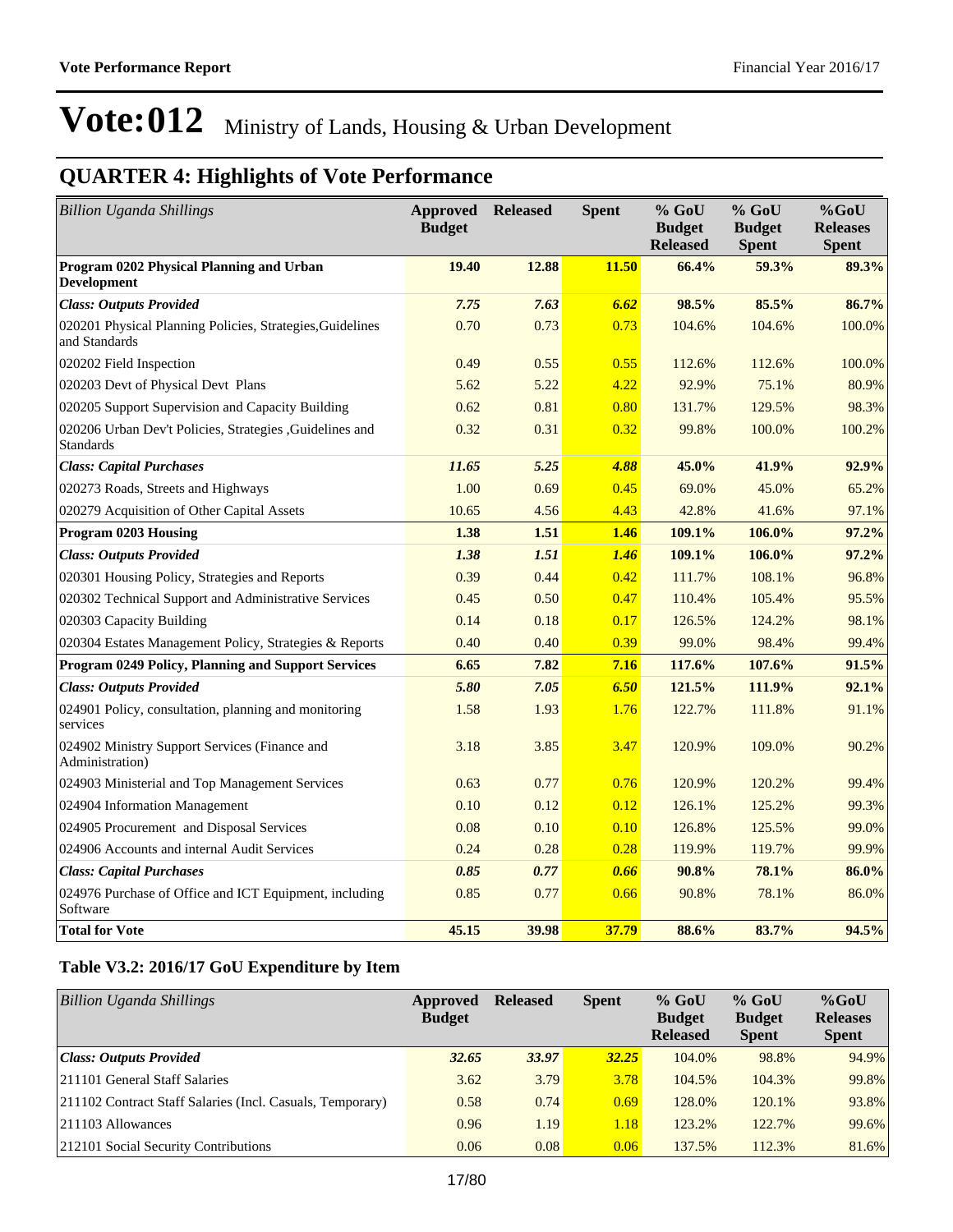## **QUARTER 4: Highlights of Vote Performance**

| 212102 Pension for General Civil Service                           | 2.27         | 2.37  | 2.00  | 104.6% | 88.2%  | 84.4%  |
|--------------------------------------------------------------------|--------------|-------|-------|--------|--------|--------|
| 213001 Medical expenses (To employees)                             | 0.01         | 0.01  | 0.01  | 108.4% | 85.4%  | 78.8%  |
| 213002 Incapacity, death benefits and funeral expenses             | 0.08         | 0.09  | 0.09  | 107.0% | 106.7% | 99.7%  |
| 213004 Gratuity Expenses                                           | 0.23         | 0.70  | 0.70  | 305.3% | 304.4% | 99.7%  |
| 221001 Advertising and Public Relations                            | 0.13         | 0.16  | 0.15  | 123.1% | 118.7% | 96.4%  |
| 221002 Workshops and Seminars                                      | 2.13         | 2.65  | 2.62  | 124.2% | 122.9% | 98.9%  |
| 221003 Staff Training                                              | 0.36         | 0.40  | 0.39  | 110.9% | 108.8% | 98.2%  |
| 221005 Hire of Venue (chairs, projector, etc)                      | 0.03         | 0.03  | 0.03  | 100.0% | 100.0% | 100.0% |
| 221007 Books, Periodicals & Newspapers                             | 0.07         | 0.08  | 0.08  | 124.6% | 123.6% | 99.2%  |
| 221008 Computer supplies and Information Technology (IT)           | 0.17         | 0.21  | 0.18  | 124.6% | 109.1% | 87.5%  |
| 221009 Welfare and Entertainment                                   | 0.36         | 0.48  | 0.48  | 135.6% | 134.7% | 99.3%  |
| 221011 Printing, Stationery, Photocopying and Binding              | 2.96         | 2.97  | 2.95  | 100.1% | 99.5%  | 99.4%  |
| 221012 Small Office Equipment                                      | 0.03         | 0.04  | 0.03  | 120.5% | 113.2% | 93.9%  |
| 221016 IFMS Recurrent costs                                        | 0.05         | 0.08  | 0.08  | 144.6% | 144.4% | 99.9%  |
| 221017 Subscriptions                                               | 0.36         | 0.39  | 0.39  | 107.7% | 107.6% | 99.8%  |
| 221020 IPPS Recurrent Costs                                        | 0.02         | 0.02  | 0.02  | 125.8% | 125.7% | 99.9%  |
| 222001 Telecommunications                                          | 0.37         | 0.47  | 0.47  | 127.0% | 126.4% | 99.5%  |
| 222002 Postage and Courier                                         | 0.02         | 0.02  | 0.02  | 115.2% | 111.7% | 97.0%  |
| 222003 Information and communications technology (ICT)             | 0.68         | 0.66  | 0.66  | 97.5%  | 97.5%  | 100.0% |
| 223001 Property Expenses                                           | 0.53         | 0.55  | 0.55  | 105.1% | 104.1% | 99.1%  |
| 223004 Guard and Security services                                 | 0.44         | 0.49  | 0.49  | 111.7% | 111.3% | 99.6%  |
| 223005 Electricity                                                 | 0.45         | 0.55  | 0.55  | 121.9% | 121.9% | 100.0% |
| 223006 Water                                                       | 0.25         | 0.24  | 0.24  | 97.9%  | 96.2%  | 98.3%  |
| 225001 Consultancy Services- Short term                            | 4.83         | 3.58  | 2.95  | 74.2%  | 61.0%  | 82.3%  |
| 225002 Consultancy Services-Long-term                              | 4.22         | 2.96  | 2.62  | 70.2%  | 62.2%  | 88.7%  |
| 227001 Travel inland                                               | 2.02         | 2.80  | 2.79  | 138.3% | 137.7% | 99.6%  |
| 227002 Travel abroad                                               | 0.39         | 0.52  | 0.51  | 131.2% | 130.0% | 99.1%  |
| 227004 Fuel, Lubricants and Oils                                   | 1.78         | 2.43  | 2.42  | 136.0% | 135.5% | 99.7%  |
| 228001 Maintenance - Civil                                         | 0.71         | 0.56  | 0.56  | 79.3%  | 79.2%  | 100.0% |
| 228002 Maintenance - Vehicles                                      | 0.61         | 0.67  | 0.67  | 110.6% | 110.1% | 99.6%  |
| 228003 Maintenance - Machinery, Equipment & Furniture              | 0.65         | 0.71  | 0.71  | 109.5% | 108.2% | 98.9%  |
| 282102 Fines and Penalties/ Court wards                            | 0.24         | 0.30  | 0.14  | 125.4% | 58.4%  | 46.6%  |
| <b>Class: Capital Purchases</b>                                    | <b>12.50</b> | 6.02  | 5.54  | 48.1%  | 44.3%  | 92.0%  |
| 281503 Engineering and Design Studies & Plans for capital<br>works | 10.65        | 4.56  | 4.43  | 42.8%  | 41.6%  | 97.1%  |
| 312103 Roads and Bridges.                                          | 1.00         | 0.69  | 0.45  | 69.0%  | 45.0%  | 65.2%  |
| 312202 Machinery and Equipment                                     | 0.85         | 0.77  | 0.66  | 90.8%  | 78.1%  | 86.0%  |
| <b>Total for Vote</b>                                              | 45.15        | 39.98 | 37.79 | 88.6%  | 83.7%  | 94.5%  |

#### **Table V3.3: GoU Releases and Expenditure by Project and Programme\***

| <b>Billion Uganda Shillings</b> | <b>Approved Released</b><br><b>Budget</b> | Spent | $%$ GoU<br><b>Budget</b> | $%$ GoU<br><b>Budget</b> | $%$ GoU<br><b>Releases</b> |
|---------------------------------|-------------------------------------------|-------|--------------------------|--------------------------|----------------------------|
|                                 |                                           |       | <b>Released</b>          | <b>Spent</b>             | <b>Spent</b>               |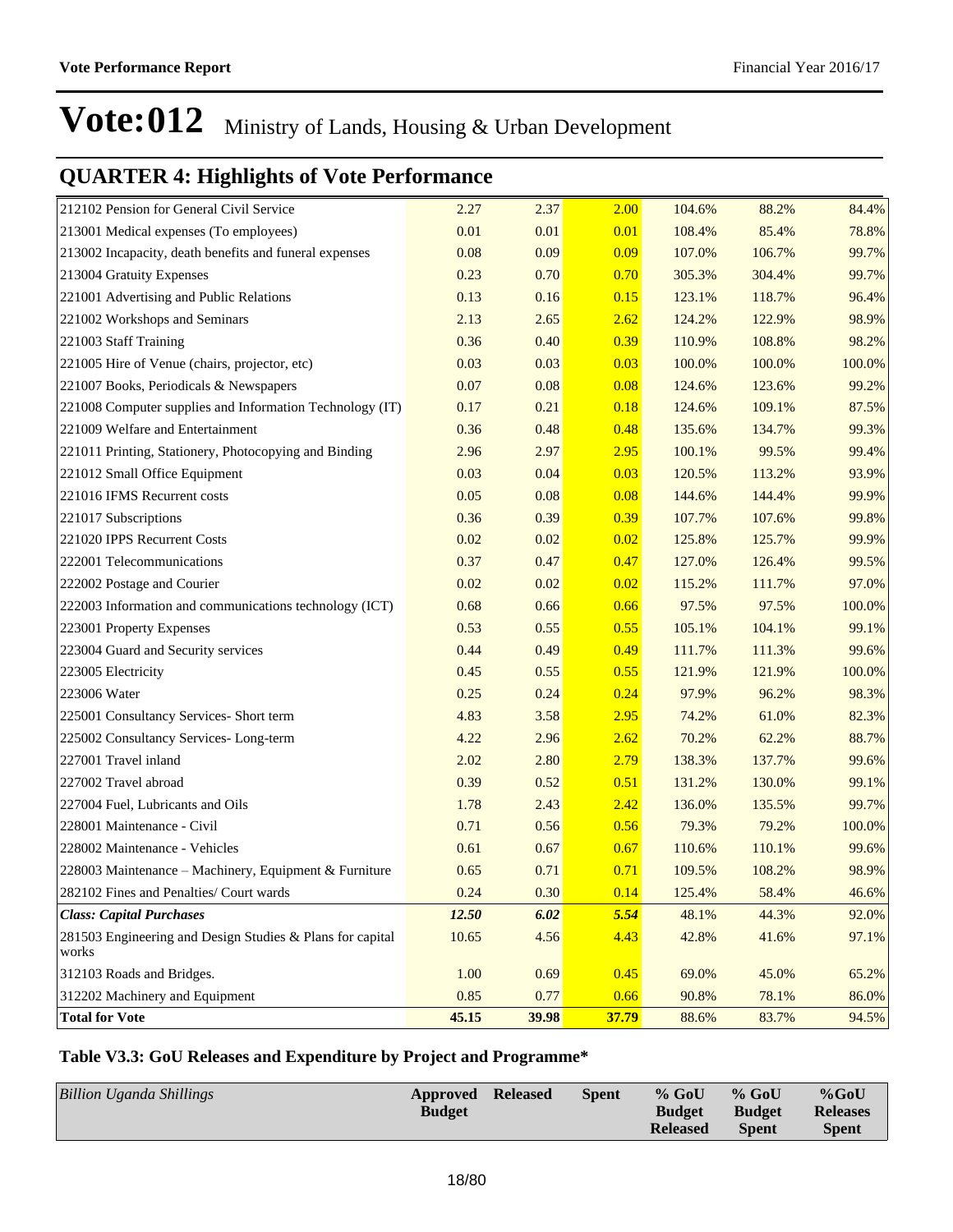## **QUARTER 4: Highlights of Vote Performance**

| Program 0201 Land, Administration and Management<br>(MLHUD)       | 17.72 | 17.77 | <b>17.67</b> | 100.3% | 99.7%  | 99.4%  |
|-------------------------------------------------------------------|-------|-------|--------------|--------|--------|--------|
| <b>Recurrent SubProgrammes</b>                                    |       |       |              |        |        |        |
| 03 Office of Director Land Management                             | 0.05  | 0.05  | 0.04         | 92.8%  | 80.4%  | 86.7%  |
| 04 Land Administration                                            | 0.48  | 0.52  | 0.51         | 108.5% | 105.2% | 96.9%  |
| 05 Surveys and Mapping                                            | 0.92  | 1.01  | 1.00         | 109.9% | 108.6% | 98.8%  |
| 06 Land Registration                                              | 0.35  | 0.39  | 0.39         | 111.5% | 111.4% | 99.9%  |
| 07 Land Sector Reform Coordination Unit                           | 11.73 | 13.27 | 13.20        | 113.1% | 112.5% | 99.5%  |
| Development Projects                                              |       |       |              |        |        |        |
| 1289 Competitiveness and Enterprise Development Project<br>[CEDP] | 4.18  | 2.53  | 2.53         | 60.5%  | 60.5%  | 100.0% |
| Program 0202 Physical Planning and Urban<br><b>Development</b>    | 19.40 | 12.88 | 11.50        | 66.4%  | 59.3%  | 89.3%  |
| <b>Recurrent SubProgrammes</b>                                    |       |       |              |        |        |        |
| 11 Office of Director Physical Planning & Urban Devt              | 0.05  | 0.05  | 0.05         | 106.5% | 106.8% | 100.3% |
| 12 Land use Regulation and Compliance                             | 1.13  | 1.23  | 1.23         | 108.9% | 108.5% | 99.7%  |
| 13 Physical Planning                                              | 2.55  | 2.74  | 2.71         | 107.6% | 106.2% | 98.7%  |
| 14 Urban Development                                              | 0.74  | 0.85  | 0.84         | 114.4% | 113.9% | 99.6%  |
| <b>Development Projects</b>                                       |       |       |              |        |        |        |
| 1244 Support to National Physical Devt Planning                   | 3.26  | 2.75  | <b>1.78</b>  | 84.2%  | 54.6%  | 64.8%  |
| 1255 Uganda Support to Municipal Development Project<br>(USMID)   | 10.65 | 4.56  | 4.43         | 42.8%  | 41.6%  | 97.1%  |
| 1309 Municipal Development Strategy                               | 0.01  | 0.01  | 0.01         | 87.6%  | 63.7%  | 72.7%  |
| 1310 Albertine Region Sustainable Development Project             | 1.00  | 0.69  | 0.45         | 69.0%  | 45.0%  | 65.2%  |
| <b>Program 0203 Housing</b>                                       | 1.38  | 1.51  | 1.46         | 109.1% | 106.0% | 97.2%  |
| <b>Recurrent SubProgrammes</b>                                    |       |       |              |        |        |        |
| 09 Housing Development and Estates Management                     | 0.73  | 0.77  | 0.75         | 105.9% | 102.4% | 96.8%  |
| 10 Human Settlements                                              | 0.60  | 0.68  | 0.67         | 113.5% | 111.9% | 98.6%  |
| 15 Office of the Director, Housing                                | 0.05  | 0.05  | 0.04         | 102.6% | 88.0%  | 85.7%  |
| Program 0249 Policy, Planning and Support Services                | 6.65  | 7.82  | 7.16         | 117.6% | 107.6% | 91.5%  |
| <b>Recurrent SubProgrammes</b>                                    |       |       |              |        |        |        |
| 01 Finance and administration                                     | 4.70  | 5.79  | 5.25         | 123.3% | 111.7% | 90.6%  |
| 02 Planning and Quality Assurance                                 | 1.01  | 1.15  | 1.14         | 113.8% | 112.5% | 98.9%  |
| 16 Internal Audit                                                 | 0.09  | 0.11  | 0.11         | 116.5% | 116.1% | 99.6%  |
| <b>Development Projects</b>                                       |       |       |              |        |        |        |
| 1331 Support to MLHUD                                             | 0.85  | 0.77  | 0.66         | 90.8%  | 78.1%  | 86.0%  |
| <b>Total for Vote</b>                                             | 45.15 | 39.98 | 37.79        | 88.6%  | 83.7%  | 94.5%  |

#### **Table V3.4: External Financing Releases and Expenditure by Sub Programme**

| <b>Billion Uganda Shillings</b>                                         | Approved<br><b>Budget</b> | <b>Released</b> | <b>Spent</b> | % Budget % Budget<br><b>Released</b> | <b>Spent</b> | %Releases<br><b>Spent</b> |
|-------------------------------------------------------------------------|---------------------------|-----------------|--------------|--------------------------------------|--------------|---------------------------|
| <b>Program: 0201 Land, Administration and Management</b><br>$ $ (MLHUD) | 53.42                     | 54.00           | 20.36        | $101.1\%$                            | $38.1\%$     | 37.7%                     |
| Development Projects.                                                   |                           |                 |              |                                      |              |                           |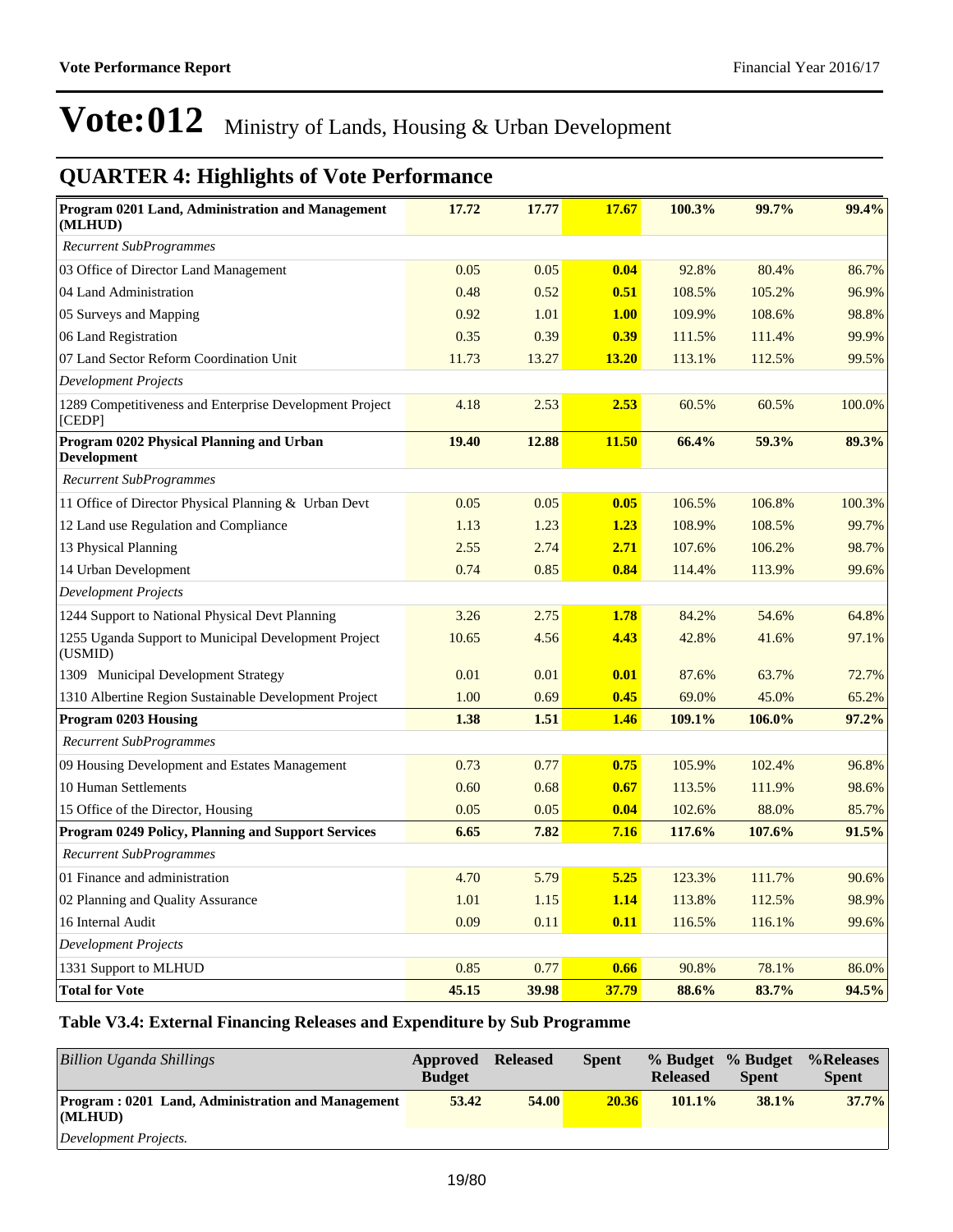| 1289 Competitiveness and Enterprise Development Project<br>[CEDP]      | 53.42 | 54.00  | 20.36 | 101.1% | 38.1%        | 37.7%    |
|------------------------------------------------------------------------|-------|--------|-------|--------|--------------|----------|
| <b>Program: 0202 Physical Planning and Urban</b><br><b>Development</b> | 32.57 | 51.89  | 25.39 | 159.3% | <b>78.0%</b> | 48.9%    |
| Development Projects.                                                  |       |        |       |        |              |          |
| 1255 Uganda Support to Municipal Development Project<br>(USMID)        | 14.15 | 24.63  | 18.55 | 174.1% | 131.1%       | 75.3%    |
| 1310 Albertine Region Sustainable Development Project                  | 18.42 | 27.26  | 6.84  | 148.0% | 37.1%        | $25.1\%$ |
| <b>Grand Total:</b>                                                    | 85.99 | 105.89 | 45.75 | 123.1% | $53.2\%$     | 43.2%    |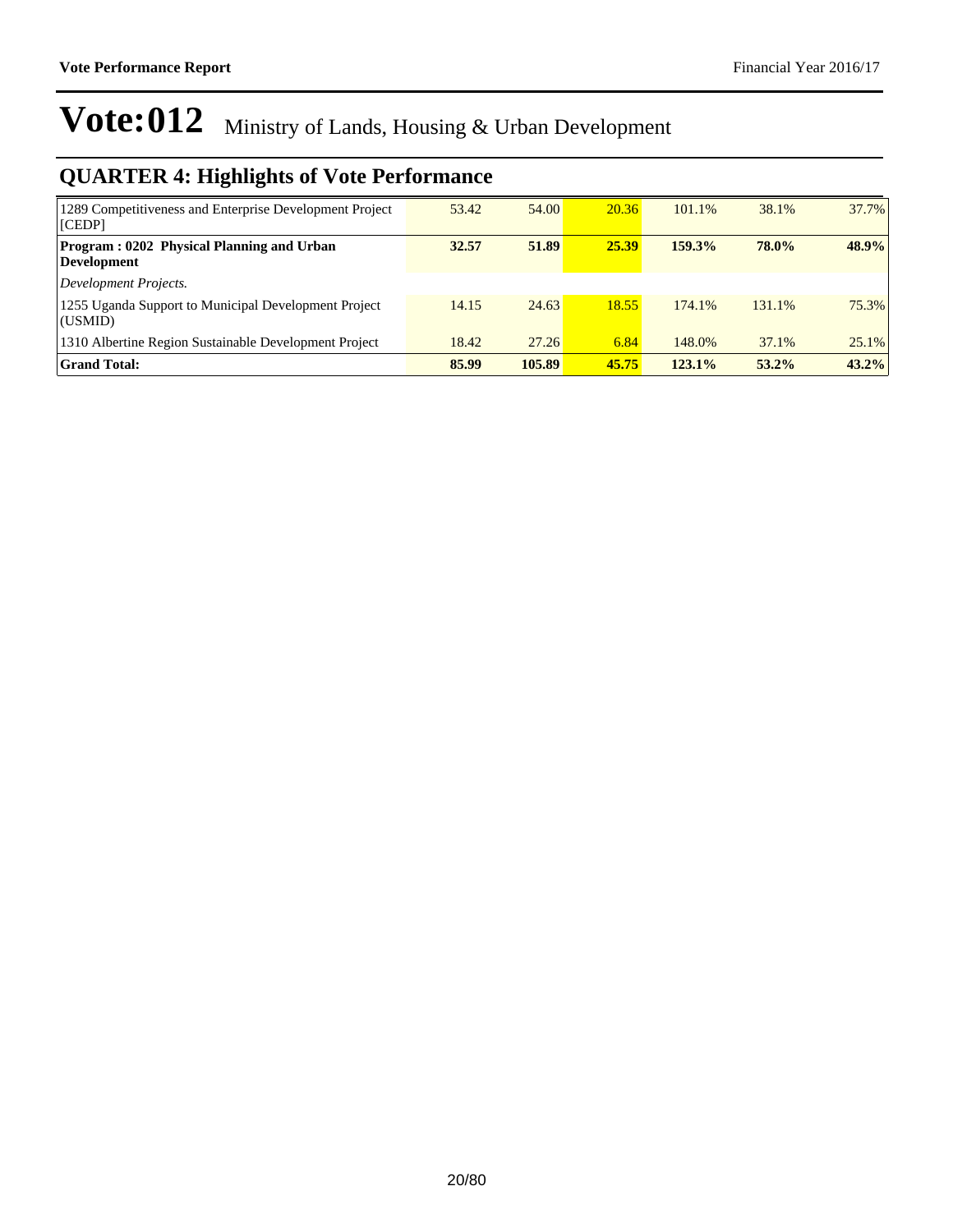### **QUARTER 4: Cumulative Outputs and Expenditure by End of Quarter**

| <b>Annual Planned Outputs</b> | <b>Cumulative Outputs Achieved by</b> | Cumulative Expenditures made by   | UShs            |
|-------------------------------|---------------------------------------|-----------------------------------|-----------------|
|                               | <b>End of Quarter</b>                 | the End of the Quarter to         | <i>Thousand</i> |
|                               |                                       | <b>Deliver Cumulative Outputs</b> |                 |

#### **Program: 01 Land, Administration and Management (MLHUD)**

*Recurrent Programmes*

| <b>Subprogram: 03 Office of Director Land Management</b>     |                                     |             |              |
|--------------------------------------------------------------|-------------------------------------|-------------|--------------|
| Outputs Provided                                             |                                     |             |              |
| <b>Output: 01 Land Policy, Plans, Strategies and Reports</b> |                                     |             |              |
| - Implementation of the National Land                        | NLP disseminated in Mityana, Lamwo, | <b>Item</b> | <b>Spent</b> |

| Policy coordinated;                    | Amuru, Nwoya, Kasese, Mubende, Soroti,    | 211101 General Staff Salaries                                   | 18,034 |
|----------------------------------------|-------------------------------------------|-----------------------------------------------------------------|--------|
|                                        | Napak, Mukono, Hoima, Oyam, Moroto,       |                                                                 |        |
| - Public sensitization on Land matters | Arua, Masaka, Kampala and Masindi         | 211103 Allowances                                               | 4,312  |
| undertaken:                            | Coordinated NLP meetings including:       | 221007 Books, Periodicals & Newspapers                          | 562    |
|                                        | Dissemination of the NLP Gender           |                                                                 |        |
| - Land Management Institutions in 12   | strategy in Masindi; and other 3 meetings | 221009 Welfare and Entertainment                                | 1,488  |
| districts monitored and evaluated;     | organized by UWONET, ACODE and<br>FRA.    | 221011 Printing, Stationery, Photocopying and<br><b>Binding</b> | 1,244  |
| - Perfomance of the 13 Ministry Zonal  | Public sensitization activities on land   | 222001 Telecommunications                                       | 1,050  |
| Offices monitored:                     | matters carried out in Kasese, Lira,      |                                                                 |        |
|                                        | Kampala, Mityana, Mubende, Nwoya,         | 227001 Travel inland                                            | 12,651 |
| - Activities                           | Bullisa, Budaka, and Butaleja districts.  | 227004 Fuel, Lubricants and Oils                                | 2,696  |
|                                        | 7 Land Management Institutions of         |                                                                 |        |
|                                        | Nwoya, Kasese, Mityana, Nwoya             |                                                                 |        |
|                                        | Mubende, Lira and Buliisa monitored.      |                                                                 |        |
|                                        | Performance of 7 MZOs monitored           |                                                                 |        |
|                                        | including Lira, Mbarara, Masaka, Jinja,   |                                                                 |        |
|                                        | Mukono, Kampala and Wakiso.               |                                                                 |        |
|                                        | Coordinated 5 LIS progress meetings;      |                                                                 |        |
|                                        | LIS annual review workshop in May         |                                                                 |        |
|                                        | 2016, Inception meeting for the Geodetic  |                                                                 |        |
|                                        | Contract; CCO program in Kasese and       |                                                                 |        |
|                                        | Nwoya; and GIZ engagement with the        |                                                                 |        |
|                                        | Ministry.                                 |                                                                 |        |
|                                        | Coordinated 3 basic LIS computer          |                                                                 |        |
|                                        | training workshops and 2 on the job       |                                                                 |        |
|                                        | training for Kabarole and Kibaale staff.  |                                                                 |        |
|                                        | Handled disputes of Budaka-Butaleja       |                                                                 |        |
|                                        | border disputes; Mt. Elgon Region         |                                                                 |        |
|                                        | disputes comprised of 8 districts; Doho   |                                                                 |        |
|                                        | (Koire vs community); Buliisa             |                                                                 |        |
|                                        | (cancellation of titles); and Nakibaale   |                                                                 |        |
|                                        | Refugee Settlement Scheme.                |                                                                 |        |
|                                        | Finalized Principles of the Survey and    |                                                                 |        |
|                                        | Mapping Bill and Surveyors Registration   |                                                                 |        |
|                                        | Bill.                                     |                                                                 |        |
|                                        | Monitored performance and operations of   |                                                                 |        |
|                                        | Lira and Kabarole MZOs                    |                                                                 |        |

#### *Reasons for Variation in performance*

On target

| Total                         | 42,037   |
|-------------------------------|----------|
| Wage Recurrent                | 18,034   |
| Non Wage Recurrent            | 24,003   |
| AIA                           | $\theta$ |
| <b>Total For SubProgramme</b> | 42,037   |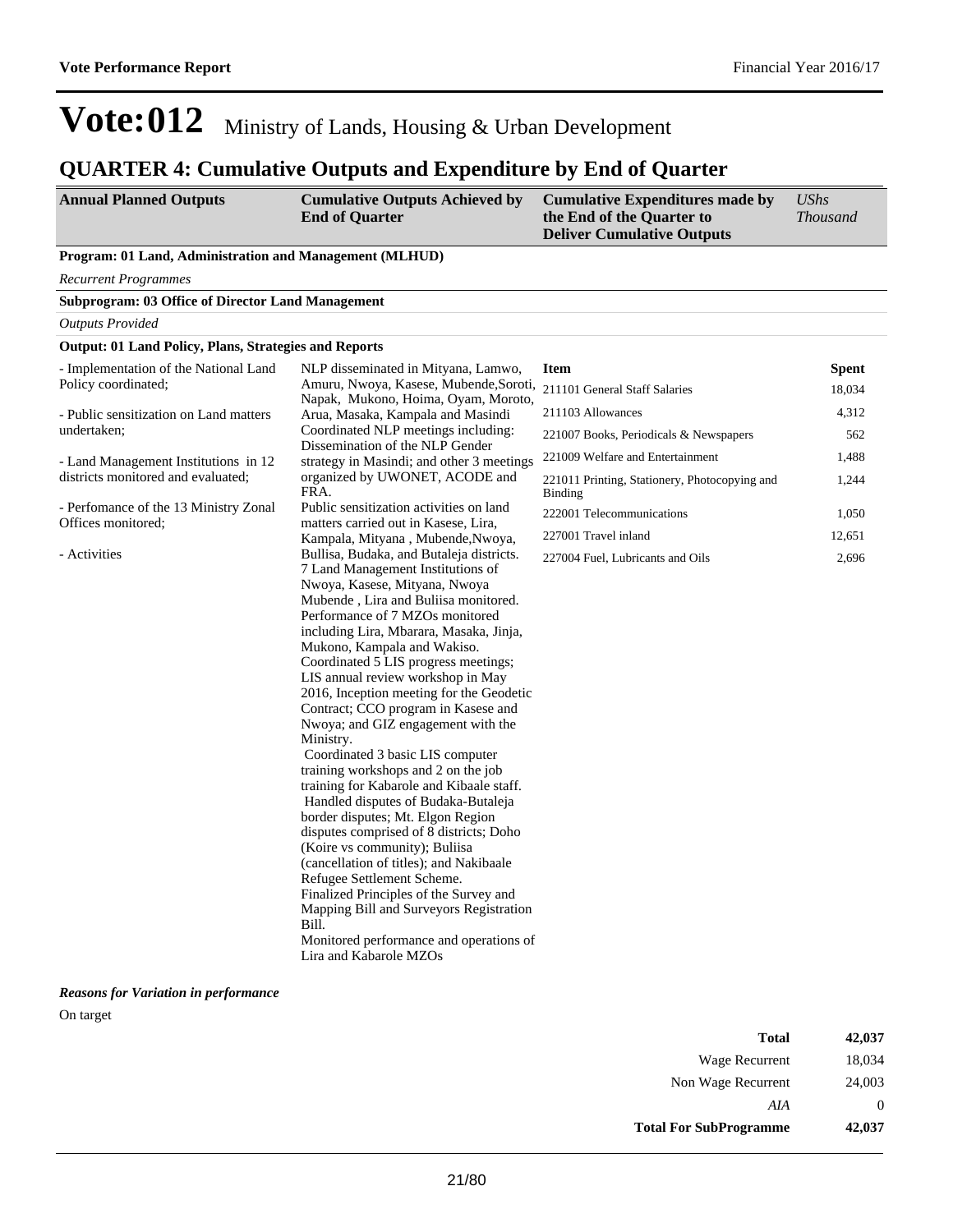### **QUARTER 4: Cumulative Outputs and Expenditure by End of Quarter**

| <b>Annual Planned Outputs</b>                                          | <b>Cumulative Outputs Achieved by</b><br><b>End of Quarter</b>                                                                                                             | <b>Cumulative Expenditures made by</b><br>the End of the Quarter to<br><b>Deliver Cumulative Outputs</b> | UShs<br><i>Thousand</i> |
|------------------------------------------------------------------------|----------------------------------------------------------------------------------------------------------------------------------------------------------------------------|----------------------------------------------------------------------------------------------------------|-------------------------|
|                                                                        |                                                                                                                                                                            | Wage Recurrent                                                                                           | 18,034                  |
|                                                                        |                                                                                                                                                                            | Non Wage Recurrent                                                                                       | 24,003                  |
|                                                                        |                                                                                                                                                                            | AIA                                                                                                      | $\Omega$                |
| <b>Recurrent Programmes</b>                                            |                                                                                                                                                                            |                                                                                                          |                         |
| <b>Subprogram: 04 Land Administration</b>                              |                                                                                                                                                                            |                                                                                                          |                         |
| <b>Outputs Provided</b>                                                |                                                                                                                                                                            |                                                                                                          |                         |
| <b>Output: 01 Land Policy, Plans, Strategies and Reports</b>           |                                                                                                                                                                            |                                                                                                          |                         |
| 4 guidelines formulated for the Valuation Guidelines for assessment of | compensation in the Albertine Graben<br>developed.<br>Guidelines for compensation assessment<br>under land acquisition developed.<br>Terms of reference for development of | <b>Item</b>                                                                                              | <b>Spent</b>            |
| function developed;                                                    |                                                                                                                                                                            | 211101 General Staff Salaries                                                                            | 196,197                 |
|                                                                        |                                                                                                                                                                            | 211103 Allowances                                                                                        | 5,891                   |
|                                                                        |                                                                                                                                                                            | 221011 Printing, Stationery, Photocopying and<br><b>Binding</b>                                          | 4,986                   |
|                                                                        | technical specification of database drafted<br>and reviewed.                                                                                                               | 221012 Small Office Equipment                                                                            | 1,781                   |
|                                                                        |                                                                                                                                                                            | 225001 Consultancy Services- Short term                                                                  | 22,953                  |
|                                                                        |                                                                                                                                                                            | 227004 Fuel, Lubricants and Oils                                                                         | 5,990                   |
| <b>Reasons for Variation in performance</b>                            |                                                                                                                                                                            |                                                                                                          |                         |
| On target                                                              |                                                                                                                                                                            |                                                                                                          |                         |

| 237,798 | <b>Total</b>       |
|---------|--------------------|
| 196,197 | Wage Recurrent     |
| 41,601  | Non Wage Recurrent |
| 0       | AIA                |

**Output: 03 Inspection and Valuation of Land and Property**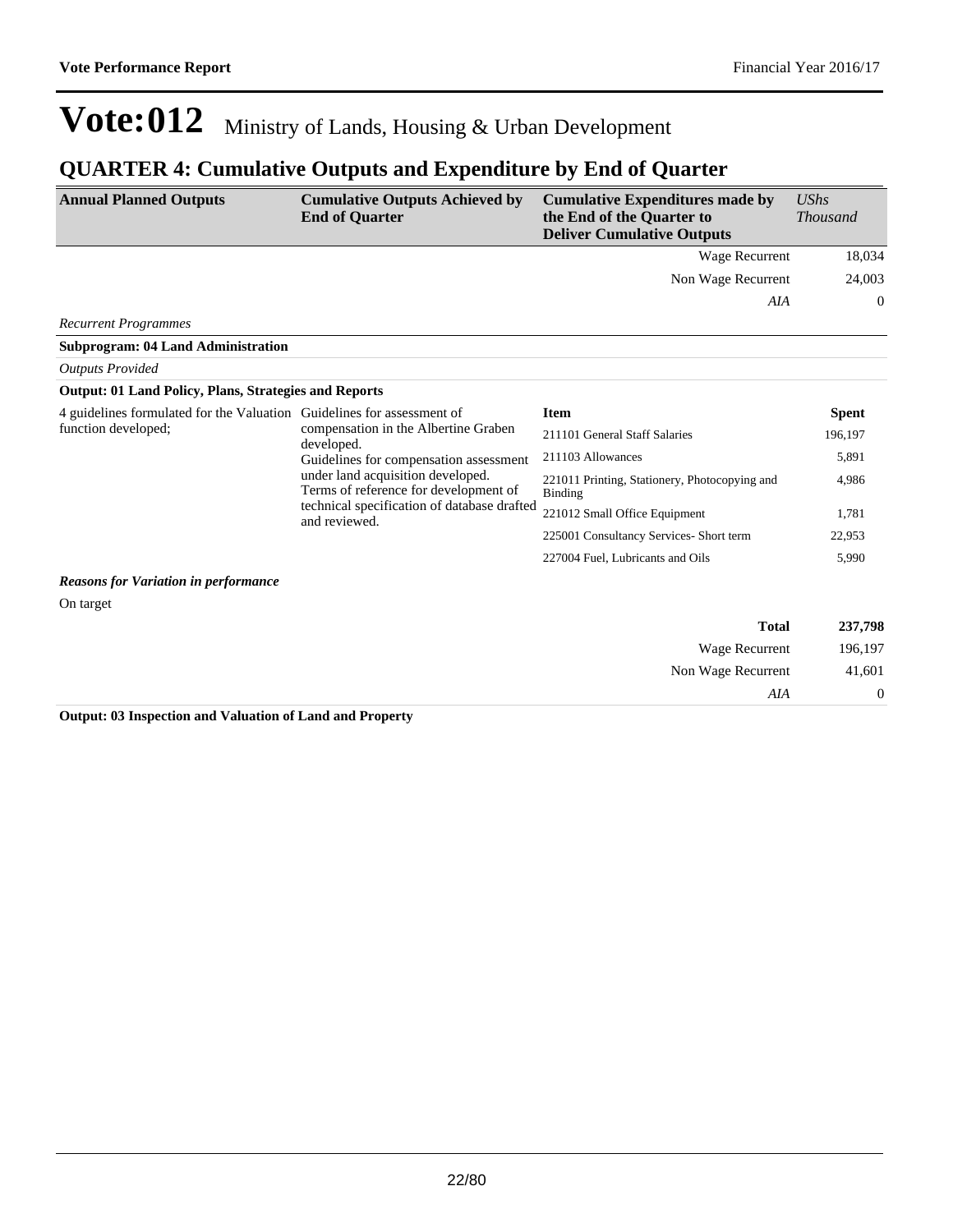### **QUARTER 4: Cumulative Outputs and Expenditure by End of Quarter**

| <b>Annual Planned Outputs</b>                               | <b>Cumulative Outputs Achieved by</b><br><b>End of Quarter</b>                                                                                                                                                                                                                                                                                                                                                                                                                                                                                                                                                                                                                                                                                                     | <b>Cumulative Expenditures made by</b><br>the End of the Quarter to<br><b>Deliver Cumulative Outputs</b> | <b>UShs</b><br><b>Thousand</b> |
|-------------------------------------------------------------|--------------------------------------------------------------------------------------------------------------------------------------------------------------------------------------------------------------------------------------------------------------------------------------------------------------------------------------------------------------------------------------------------------------------------------------------------------------------------------------------------------------------------------------------------------------------------------------------------------------------------------------------------------------------------------------------------------------------------------------------------------------------|----------------------------------------------------------------------------------------------------------|--------------------------------|
| Compensation rates for 112 Districts                        | 16 Districts' Compensation Rates                                                                                                                                                                                                                                                                                                                                                                                                                                                                                                                                                                                                                                                                                                                                   | <b>Item</b>                                                                                              | <b>Spent</b>                   |
| reviewed and approved.                                      | determined (Kibuku, Lira, Katakwi,<br>Pallisa, Mbarara, Kiboga, Manafwa,                                                                                                                                                                                                                                                                                                                                                                                                                                                                                                                                                                                                                                                                                           | 211103 Allowances                                                                                        | 6,988                          |
| Land Values Databanks for 6 MZOs<br>developed.              | Kapchworwa, Kabale, Arua, Ntungamo,<br>Nebbi, Maracha, Mubende, Rukungiri                                                                                                                                                                                                                                                                                                                                                                                                                                                                                                                                                                                                                                                                                          | 221011 Printing, Stationery, Photocopying and<br>Binding                                                 | 8,984                          |
|                                                             | and Pallisa)                                                                                                                                                                                                                                                                                                                                                                                                                                                                                                                                                                                                                                                                                                                                                       | 227001 Travel inland                                                                                     | 7,863                          |
| 25,000 Property valued and land<br>acquisitions supervised. | 5,590 property valuations broken down as<br>below; Terms determined for 650<br>countrywide; Valuation advice to<br>Municipal & Town Councils 62<br>cases; Rental Valuation 172 premises<br>assessed: Valuation of Land Fund: 5<br>cases; 4,400 Consent Applications<br>assessed; Valuation for probate 42<br>case;General compensation 9<br>case:Compensation due to OPEC -<br>Nakawa ongoing; Paps on identified plots<br>for VODP - Buvuma District Phase IV<br>Part 3. ongoing; SGR Supervision<br>ongoing; Compensation of UPDF land at<br>Bukakata in Masaka ongoing; Quarry in<br>Kyenjono – Kasamutongole village; Land<br>use at Kingfisher Development<br>area; Nakivubo and Kinawataka channel<br>(LVII);Supplemantary report No. 3<br>$KIDP2 - K.C.C.A$ | 227004 Fuel, Lubricants and Oils                                                                         | 2,994                          |
|                                                             | Terms of reference for development of<br>technical specification of database<br>drafted:                                                                                                                                                                                                                                                                                                                                                                                                                                                                                                                                                                                                                                                                           |                                                                                                          |                                |

#### *Reasons for Variation in performance*

The supervision of Property valuations and land acquisitions is demand driven.

| 26,829 | <b>Total</b>       |
|--------|--------------------|
| 0      | Wage Recurrent     |
| 26,829 | Non Wage Recurrent |
| 0      | AIA                |

#### **Output: 05 Capacity Building in Land Administration and Management**

| 33 Government valuers and at least 50 key Training and Induction of land |                                                                                                                       | <b>Item</b>                                              | <b>Spent</b> |
|--------------------------------------------------------------------------|-----------------------------------------------------------------------------------------------------------------------|----------------------------------------------------------|--------------|
| stakeholders trained in specialised land<br>acquisition models.          | management institutions carried out: 6<br>DLBs and DLO's carried out in Jinja,                                        | 211103 Allowances                                        | 52,420       |
| 40 DLBs, 40 DLOs trained in Land                                         | Ntungamo, Nakasongola, Kween, Paliisa                                                                                 | 221002 Workshops and Seminars                            | 21,971       |
| Management.<br>40 DLBs, 40 DLOs and 6 MZOs                               | and Mukono, Districts<br>Public sensitized on public land rights                                                      | 221009 Welfare and Entertainment                         | 10,084       |
| supervised and monitored.                                                | and obligations in 8 districts; Mbale,<br>Sironko, Kaberamaido, Kiryandongo,<br>Lira Nakasongola and Mubende District | 221011 Printing, Stationery, Photocopying and<br>Binding | 27,811       |
|                                                                          |                                                                                                                       | 222001 Telecommunications                                | 9,486        |
|                                                                          | 9 ADRs handles in Nakaseke, Mubende,<br>Nakaseke, Buliisa, Mubende, Lira,                                             | 222002 Postage and Courier                               | 3,992        |
|                                                                          | Mukono, Mbale, Gomba, Hoima, and<br><b>Buliisa Districts</b>                                                          | 227001 Travel inland                                     | 38,496       |
|                                                                          |                                                                                                                       | 227004 Fuel, Lubricants and Oils                         | 55,310       |
|                                                                          | 1000 files for title processing forwarded.                                                                            | 228002 Maintenance - Vehicles                            | 24,117       |

#### *Reasons for Variation in performance*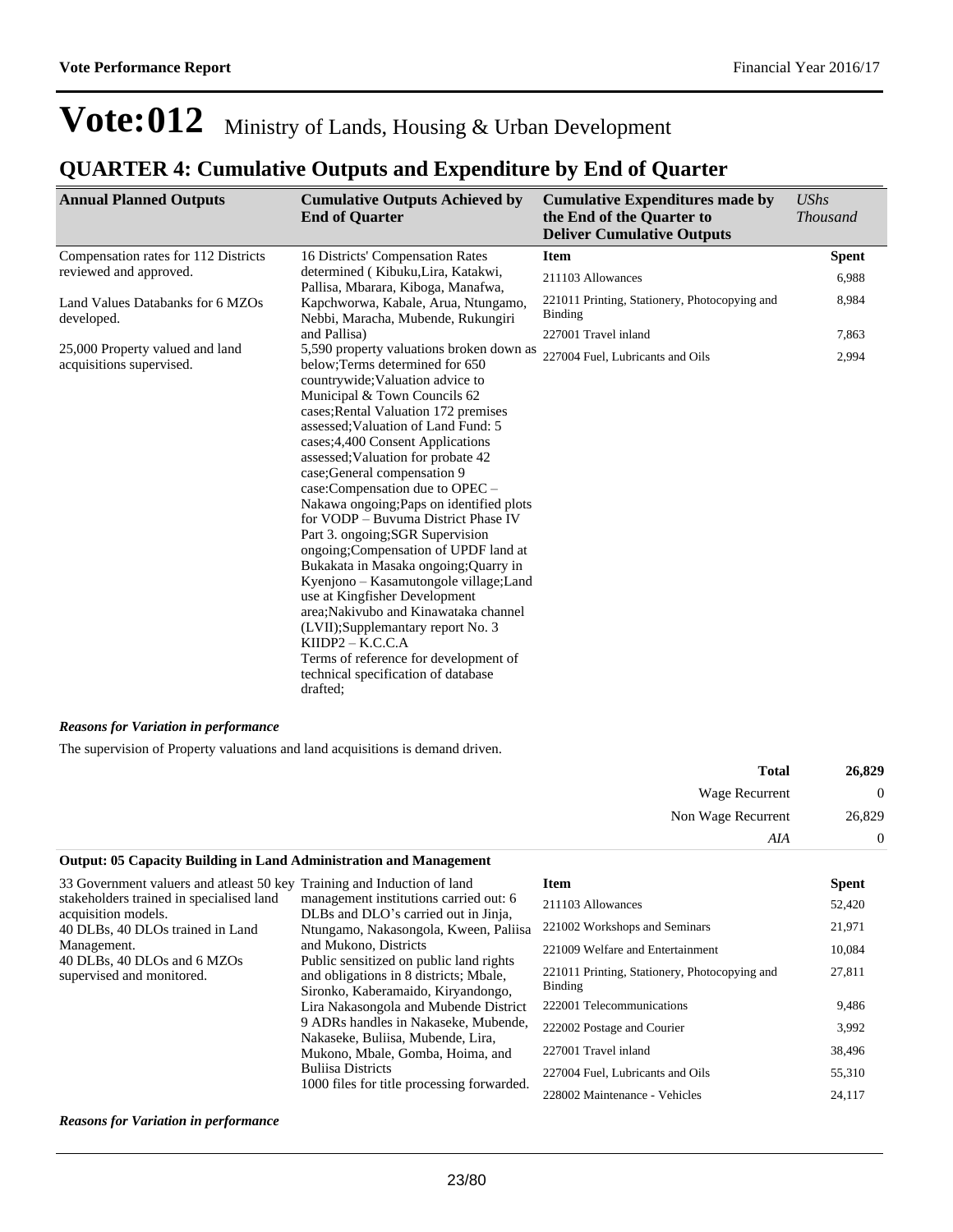#### **QUARTER 4: Cumulative Outputs and Expenditure by End of Quarter**

| <b>Annual Planned Outputs</b>                                         | <b>Cumulative Outputs Achieved by</b><br><b>End of Quarter</b>                                                   | <b>Cumulative Expenditures made by</b><br>the End of the Quarter to<br><b>Deliver Cumulative Outputs</b> | <b>UShs</b><br><b>Thousand</b> |
|-----------------------------------------------------------------------|------------------------------------------------------------------------------------------------------------------|----------------------------------------------------------------------------------------------------------|--------------------------------|
|                                                                       |                                                                                                                  | <b>Total</b>                                                                                             | 243,686                        |
|                                                                       |                                                                                                                  | <b>Wage Recurrent</b>                                                                                    | $\Omega$                       |
|                                                                       |                                                                                                                  | Non Wage Recurrent                                                                                       | 243,686                        |
|                                                                       |                                                                                                                  | AIA                                                                                                      | $\Omega$                       |
|                                                                       |                                                                                                                  | <b>Total For SubProgramme</b>                                                                            | 508,313                        |
|                                                                       |                                                                                                                  | <b>Wage Recurrent</b>                                                                                    | 196,197                        |
|                                                                       |                                                                                                                  | Non Wage Recurrent                                                                                       | 312,116                        |
|                                                                       |                                                                                                                  | AIA                                                                                                      | $\mathbf{0}$                   |
| <b>Recurrent Programmes</b>                                           |                                                                                                                  |                                                                                                          |                                |
| <b>Subprogram: 05 Surveys and Mapping</b>                             |                                                                                                                  |                                                                                                          |                                |
| <b>Outputs Provided</b>                                               |                                                                                                                  |                                                                                                          |                                |
| <b>Output: 04 Surveys and Mapping</b>                                 |                                                                                                                  |                                                                                                          |                                |
| 20 GCPs established                                                   | 20 Geodetic Control Points established                                                                           | <b>Item</b>                                                                                              | <b>Spent</b>                   |
|                                                                       |                                                                                                                  | 211101 General Staff Salaries                                                                            | 342,921                        |
| Updated topographic and thematic maps<br>disseminated to 8 districts. | 36 topographic maps for Kiboga, Mpigi,<br>Butambala and Kyankwanzi Districts                                     | 211103 Allowances                                                                                        | 8,728                          |
|                                                                       | updated and disseminated                                                                                         | 221001 Advertising and Public Relations                                                                  | 1,076                          |
| 6000 deed plan approved;                                              | 25,225 deed plans approved                                                                                       | 221002 Workshops and Seminars                                                                            | 5,380                          |
| 20 Districts supervised                                               |                                                                                                                  | 221007 Books, Periodicals & Newspapers                                                                   | 807                            |
| 50km of KY/UG Boarder surveyed                                        | 13 districts supervised (Mbale, Budaka,<br>Butaleja, Bududa, Mubende, Wakiso,<br>Mukono, Jinja, Mbarara, Sheema, | 221008 Computer supplies and Information<br>Technology (IT)                                              | 20,093                         |
| Subscription to RCMD made;                                            | Masaka, Bushenyi, Manafwa)                                                                                       | 221009 Welfare and Entertainment                                                                         | 31,760                         |
| 5 staff facilitated                                                   | 10Km of UG/DRC, 76 Km of UG/RW                                                                                   | 221011 Printing, Stationery, Photocopying and<br><b>Binding</b>                                          | 13,809                         |
|                                                                       | old boundary established, surveyed and<br>boundary pillars put                                                   | 221017 Subscriptions                                                                                     | 281,997                        |
|                                                                       |                                                                                                                  | 222001 Telecommunications                                                                                | 2,826                          |
|                                                                       | 66 km of UG/RWA boundary inspected<br>(Katuna to Kamwezi)                                                        | 227001 Travel inland                                                                                     | 172,889                        |
|                                                                       |                                                                                                                  | 227002 Travel abroad                                                                                     | 41,167                         |
|                                                                       | Subscription made to (RCMRD) in<br>Nairobi, Kenya for member state fee.<br>3 Surveyors intended to support Lira  | 227004 Fuel, Lubricants and Oils                                                                         | 46,520                         |
|                                                                       |                                                                                                                  | 228001 Maintenance - Civil                                                                               | 5,378                          |
|                                                                       |                                                                                                                  | 228002 Maintenance - Vehicles                                                                            | 23,960                         |
|                                                                       | MZO trained in Surveying techniques and<br><b>GIS</b>                                                            | 228003 Maintenance - Machinery, Equipment<br>& Furniture                                                 | 1,593                          |

20 staff trained in surveying techniques

#### *Reasons for Variation in performance*

The increased awareness on land rights led to increases in the number of deed plans produced.

The increased number of Kms of border surveyed was caused by donor support like UNDP and AU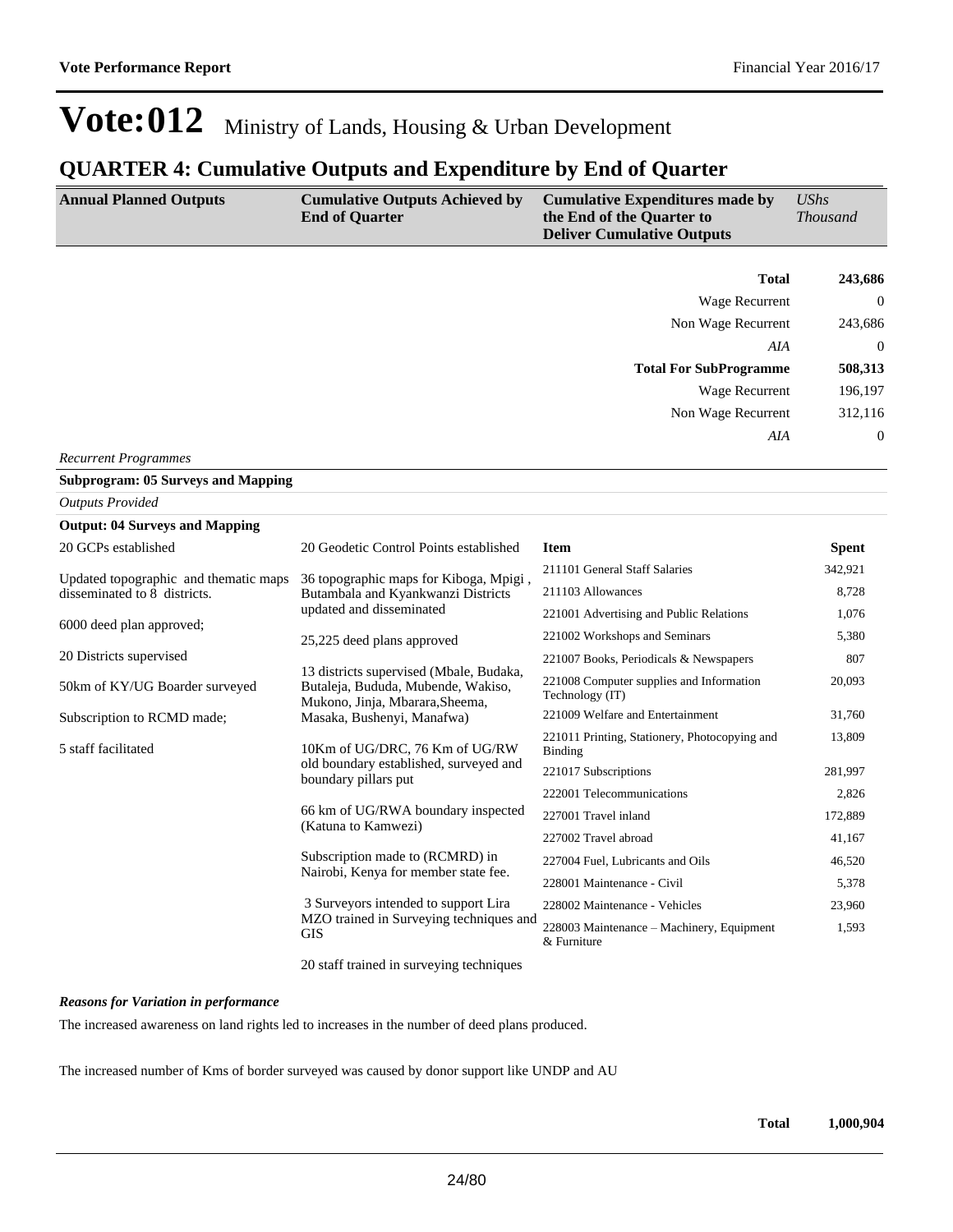### **QUARTER 4: Cumulative Outputs and Expenditure by End of Quarter**

| <b>Annual Planned Outputs</b>                         | <b>Cumulative Outputs Achieved by</b><br><b>End of Quarter</b>                                  | <b>Cumulative Expenditures made by</b><br>the End of the Quarter to<br><b>Deliver Cumulative Outputs</b> | <b>UShs</b><br><b>Thousand</b> |
|-------------------------------------------------------|-------------------------------------------------------------------------------------------------|----------------------------------------------------------------------------------------------------------|--------------------------------|
|                                                       |                                                                                                 | <b>Wage Recurrent</b>                                                                                    | 342,921                        |
|                                                       |                                                                                                 | Non Wage Recurrent                                                                                       | 657,983                        |
|                                                       |                                                                                                 | AIA                                                                                                      | $\overline{0}$                 |
|                                                       |                                                                                                 | <b>Total For SubProgramme</b>                                                                            | 1,000,904                      |
|                                                       |                                                                                                 | <b>Wage Recurrent</b>                                                                                    | 342,921                        |
|                                                       |                                                                                                 | Non Wage Recurrent                                                                                       | 657,983                        |
|                                                       |                                                                                                 | AIA                                                                                                      | $\theta$                       |
| <b>Recurrent Programmes</b>                           |                                                                                                 |                                                                                                          |                                |
| <b>Subprogram: 06 Land Registration</b>               |                                                                                                 |                                                                                                          |                                |
| <b>Outputs Provided</b>                               |                                                                                                 |                                                                                                          |                                |
| <b>Output: 02 Land Registration</b>                   |                                                                                                 |                                                                                                          |                                |
| -Land adminitration and registration files            | 7,118 land administration and registration Item                                                 |                                                                                                          | <b>Spent</b>                   |
| committed in Masaka and Mukono:                       | files have been committed in Mukono<br>MZO and 5,673 files have been                            | 211101 General Staff Salaries                                                                            | 128,371                        |
| -4 customized training for Registrars on              | committed in Masaka MZO. 20,153 files<br>have been committed in the rest of the<br>LIS centres. | 211103 Allowances                                                                                        | 60,925                         |
| LIS, Condominium Law and Mortgage<br>Act carried out: |                                                                                                 | 221002 Workshops and Seminars                                                                            | 53,333                         |
|                                                       |                                                                                                 | 221003 Staff Training                                                                                    | 16,259                         |
| -13 MZOs monitored and supervised;                    | 4 trainings undertaken for Registrars                                                           | 221007 Books, Periodicals & Newspapers                                                                   | 1,515                          |
| -Court casesfacilitated;                              | 8 MZOs of Mbarara, Masaka, Lira,<br>Kampala, Mukono, Wakiso, Jinja and                          | 221008 Computer supplies and Information<br>Technology (IT)                                              | 9,861                          |
| -Court award costs paid                               | Kabarole monitored and supervised.                                                              | 221009 Welfare and Entertainment                                                                         | 7,734                          |
|                                                       | 18,601 Certificates of title issued under                                                       | 221011 Printing, Stationery, Photocopying and<br>Binding                                                 | 10,261                         |
|                                                       | Mailo, Freehold and Leasehold tenure.<br>70,778 transactions completed on the<br>system         | 222001 Telecommunications                                                                                | 2,526                          |
|                                                       |                                                                                                 | 222002 Postage and Courier                                                                               | 1,263                          |
|                                                       | 640 court cases facilitated                                                                     | 227001 Travel inland                                                                                     | 52,821                         |
|                                                       |                                                                                                 | 227004 Fuel, Lubricants and Oils                                                                         | 36,709                         |
|                                                       |                                                                                                 | 228002 Maintenance - Vehicles                                                                            | 4,388                          |

#### *Reasons for Variation in performance*

More effort was put on the commitment exercise across all LIS sites (32,944 files committed).

| <b>Total</b>                  | 385,967          |
|-------------------------------|------------------|
| Wage Recurrent                | 128,371          |
| Non Wage Recurrent            | 257,596          |
| AIA                           | $\overline{0}$   |
| <b>Total For SubProgramme</b> | 385,967          |
| Wage Recurrent                | 128,371          |
| Non Wage Recurrent            | 257,596          |
| AIA                           | $\boldsymbol{0}$ |
| <b>Recurrent Programmes</b>   |                  |

**Subprogram: 07 Land Sector Reform Coordination Unit**

*Outputs Provided*

**Output: 01 Land Policy, Plans, Strategies and Reports**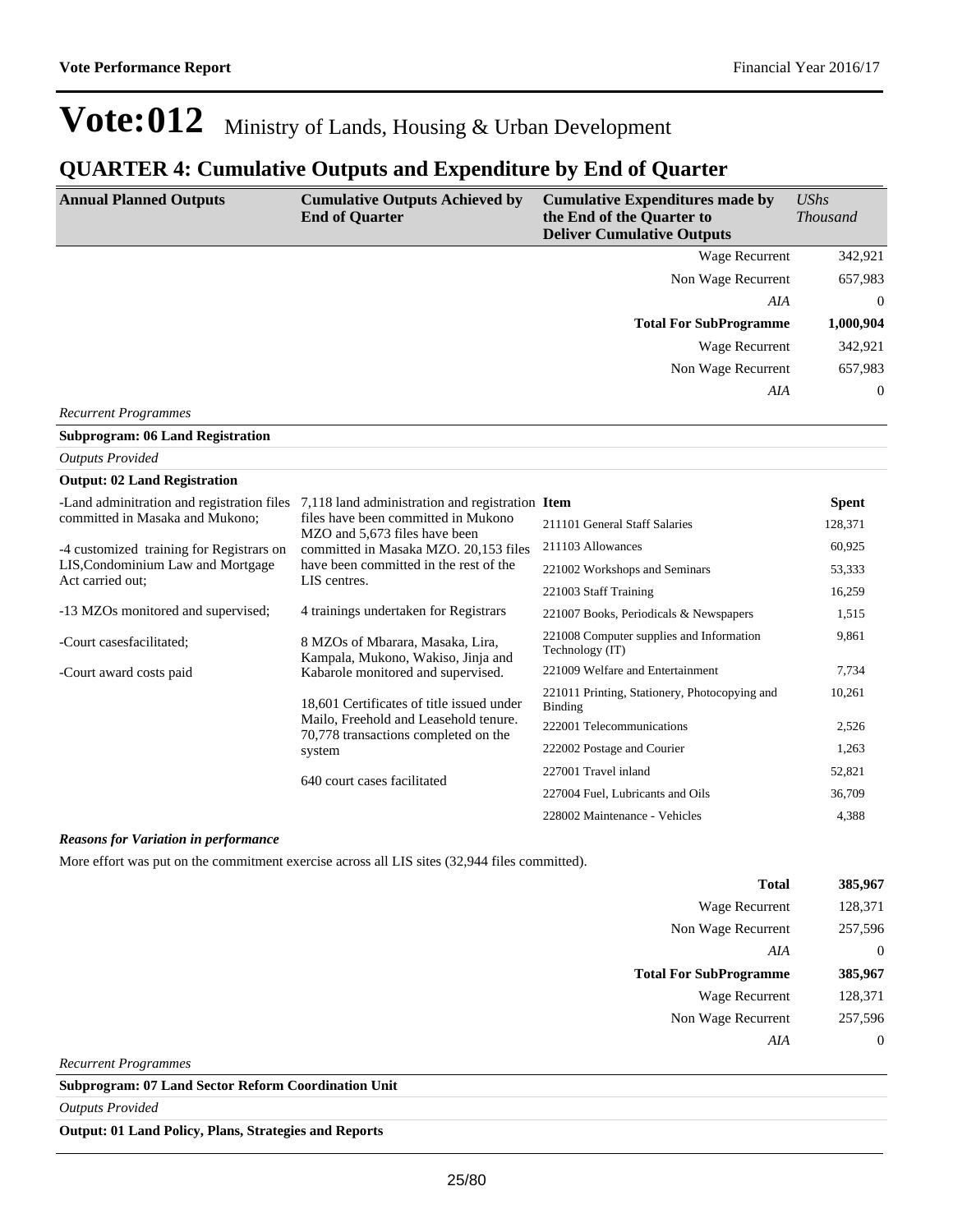*AIA* 0

## **Vote:012** Ministry of Lands, Housing & Urban Development

### **QUARTER 4: Cumulative Outputs and Expenditure by End of Quarter**

| <b>Annual Planned Outputs</b>                   | <b>Cumulative Outputs Achieved by</b><br><b>End of Quarter</b>                                                   | <b>Cumulative Expenditures made by</b><br>the End of the Quarter to<br><b>Deliver Cumulative Outputs</b> | $\mathit{UShs}$<br><b>Thousand</b> |
|-------------------------------------------------|------------------------------------------------------------------------------------------------------------------|----------------------------------------------------------------------------------------------------------|------------------------------------|
| Principles of valuation bill developed          | <b>Surveyors Registration Amendment Bill</b>                                                                     | Item                                                                                                     | <b>Spent</b>                       |
| Final Draft Bills produced                      | and Survey & Mapping Bill submitted to<br>Management for Clearance.                                              | 211101 General Staff Salaries                                                                            | 1,508,822                          |
| Approved revised Land Regulations in            | Final Draft Land Regulations submitted                                                                           | 211102 Contract Staff Salaries (Incl. Casuals,<br>Temporary)                                             | 693,390                            |
| place                                           | to Management for approval                                                                                       | 221002 Workshops and Seminars                                                                            | 366,229                            |
| Guidelines for Land administration<br>developed | NLP and Implementation Action Plan<br>disseminated in Kasese, Arua, Hoima,<br>Mityana, Mubende, Masindi, Kampala |                                                                                                          |                                    |
| NLP disseminated in all regions                 | and Masaka districts                                                                                             |                                                                                                          |                                    |
| $\overline{c}$ is the set of $\overline{c}$     |                                                                                                                  |                                                                                                          |                                    |

*Reasons for Variation in performance*

Land Acquisition Amendment Bill awaits Constitutional Amendments

|                                                                                  |                                                                                                         | <b>Total</b>                  | 2,568,441            |
|----------------------------------------------------------------------------------|---------------------------------------------------------------------------------------------------------|-------------------------------|----------------------|
|                                                                                  |                                                                                                         | Wage Recurrent                | 2,202,212<br>366,229 |
|                                                                                  |                                                                                                         | Non Wage Recurrent            |                      |
|                                                                                  |                                                                                                         | AIA                           | $\theta$             |
| <b>Output: 05 Capacity Building in Land Administration and Management</b>        |                                                                                                         |                               |                      |
| 8 ICT Officers trained in LIS operational 38 Officers trained in LIS operational |                                                                                                         | <b>Item</b>                   | <b>Spent</b>         |
| packages                                                                         | packages                                                                                                | 221002 Workshops and Seminars | 87,019               |
| 6 Officers trained in GIS.<br>Photogrammetry etc.                                | 11 groups of MZO staff trained in basic<br>computer skills and 2 groups of<br>Surveyors trained in GNSS | 221003 Staff Training         | 104,822              |
|                                                                                  | 2 group of Kabarole and Kibaale MZOs<br>staff trained on-job.                                           |                               |                      |
|                                                                                  | 4 officers trained in photogrammetry                                                                    |                               |                      |
|                                                                                  | 6 officers trained in GIS Surveyors,<br>Cartographers and Customer Care staff<br>trained.               |                               |                      |
| <b>Reasons for Variation in performance</b>                                      |                                                                                                         |                               |                      |
|                                                                                  | Management recommended application of group training other than individual training                     |                               |                      |
|                                                                                  |                                                                                                         | <b>Total</b>                  | 191,841              |
|                                                                                  |                                                                                                         | <b>Wage Recurrent</b>         | $\theta$             |
|                                                                                  |                                                                                                         | Non Wage Recurrent            | 191,841              |

#### **Output: 06 Land Information Management**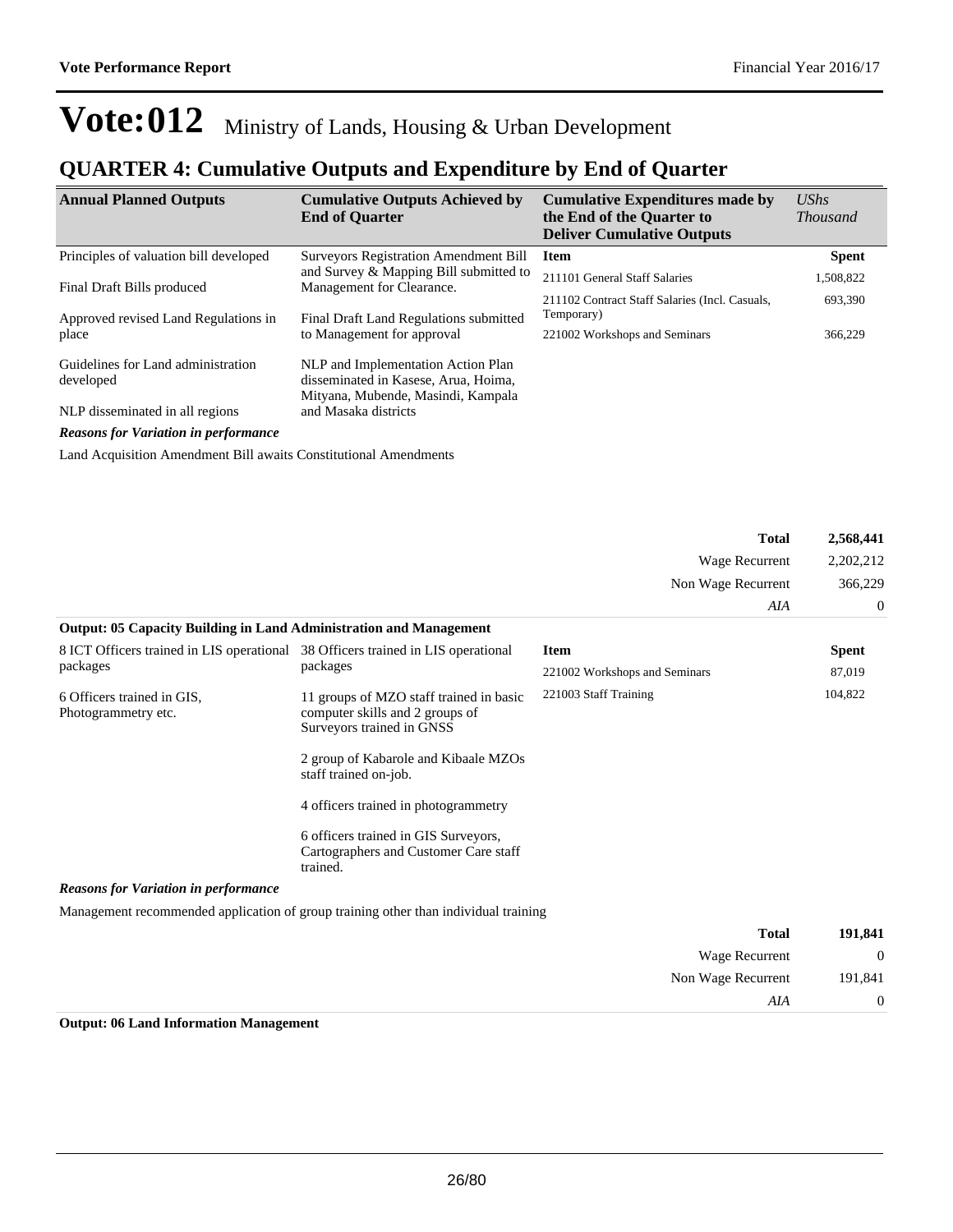### **QUARTER 4: Cumulative Outputs and Expenditure by End of Quarter**

| <b>Annual Planned Outputs</b>               | <b>Cumulative Outputs Achieved by</b><br><b>End of Quarter</b> | <b>Cumulative Expenditures made by</b><br>the End of the Quarter to<br><b>Deliver Cumulative Outputs</b> | UShs<br><b>Thousand</b> |
|---------------------------------------------|----------------------------------------------------------------|----------------------------------------------------------------------------------------------------------|-------------------------|
|                                             |                                                                | <b>Item</b>                                                                                              | <b>Spent</b>            |
|                                             |                                                                | 211101 General Staff Salaries                                                                            | 12,155                  |
|                                             |                                                                | 211103 Allowances                                                                                        | 204,675                 |
|                                             |                                                                | 212101 Social Security Contributions                                                                     | 64,791                  |
|                                             |                                                                | 221001 Advertising and Public Relations                                                                  | 65,686                  |
|                                             |                                                                | 221002 Workshops and Seminars                                                                            | 931,648                 |
|                                             |                                                                | 221003 Staff Training                                                                                    | 115,391                 |
|                                             |                                                                | 221009 Welfare and Entertainment                                                                         | 249,029                 |
|                                             |                                                                | 221011 Printing, Stationery, Photocopying and<br>Binding                                                 | 2,513,651               |
|                                             |                                                                | 222001 Telecommunications                                                                                | 304,306                 |
|                                             |                                                                | 222003 Information and communications<br>technology (ICT)                                                | 643,848                 |
|                                             |                                                                | 223001 Property Expenses                                                                                 | 490,010                 |
|                                             |                                                                | 223004 Guard and Security services                                                                       | 414,348                 |
|                                             |                                                                | 223005 Electricity                                                                                       | 444,047                 |
|                                             |                                                                | 223006 Water                                                                                             | 210,965                 |
|                                             |                                                                | 225001 Consultancy Services- Short term                                                                  | 349,287                 |
|                                             |                                                                | 227001 Travel inland                                                                                     | 895,156                 |
|                                             |                                                                | 227004 Fuel, Lubricants and Oils                                                                         | 903,344                 |
|                                             |                                                                | 228001 Maintenance - Civil                                                                               | 531,938                 |
|                                             |                                                                | 228002 Maintenance - Vehicles                                                                            | 395,260                 |
|                                             |                                                                | 228003 Maintenance - Machinery, Equipment<br>& Furniture                                                 | 698,814                 |
| <b>Reasons for Variation in performance</b> |                                                                |                                                                                                          |                         |

| Total                         | 10,438,350 |
|-------------------------------|------------|
| Wage Recurrent                | 12,155     |
| Non Wage Recurrent            | 10,426,195 |
| AIA                           | $\theta$   |
|                               |            |
| <b>Total For SubProgramme</b> | 13,198,632 |
| Wage Recurrent                | 2,214,367  |
| Non Wage Recurrent            | 10,984,265 |

*Development Projects*

**Project: 1289 Competitiveness and Enterprise Development Project [CEDP]**

*Outputs Provided*

**Output: 06 Land Information Management**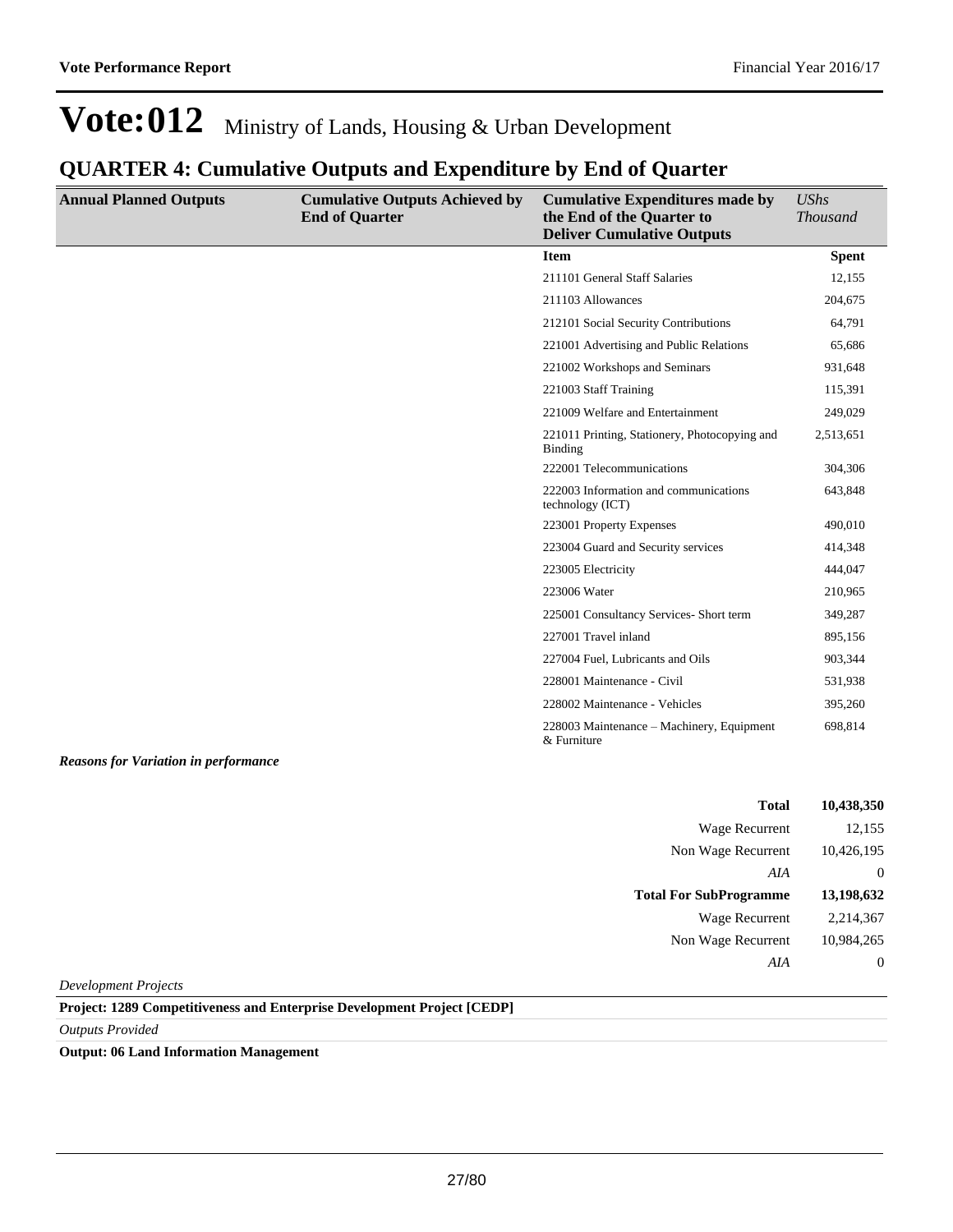### **QUARTER 4: Cumulative Outputs and Expenditure by End of Quarter**

| <b>Annual Planned Outputs</b>                                                                                                                                                                                                                                            | <b>Cumulative Outputs Achieved by</b><br><b>End of Quarter</b>                                                                                                                                                                                                                                                                                                                                              | <b>Cumulative Expenditures made by</b><br>the End of the Quarter to<br><b>Deliver Cumulative Outputs</b> | <b>UShs</b><br><b>Thousand</b> |
|--------------------------------------------------------------------------------------------------------------------------------------------------------------------------------------------------------------------------------------------------------------------------|-------------------------------------------------------------------------------------------------------------------------------------------------------------------------------------------------------------------------------------------------------------------------------------------------------------------------------------------------------------------------------------------------------------|----------------------------------------------------------------------------------------------------------|--------------------------------|
| Ministry Zonal Land Office buildings in<br>place for Mpigi, Luwero, Mityana,<br>Kabale, Rukungiri, Tororo, Soroti,<br>Moroto, Mukono and Wakiso<br>Construction supervision of the 10 MZO<br>sites conducted<br>LIS fully operationalized in the next 7<br>MZOs of Kabar | Display of results for the Best Evaluated<br>Bidder for construction of Mpigi,<br>Luwero, Mityana, Kabale, Rukungiri,<br>Tororo, Soroti, Moroto, Mukono, and<br>Wakiso MZOs and ISLM buildings<br>completed. Environmental Management<br>Plan and Contract Management Plan<br>produced. Draft Contracts prepared.<br>Procurement of Clerks of Works for<br>supervision of the respective MZOs<br>completed. | <b>Item</b><br>225002 Consultancy Services-Long-term                                                     | <b>Spent</b><br>22,891,945     |
|                                                                                                                                                                                                                                                                          | Lira and Kabarole MZOs functionalized<br>with LIS.<br>80% of MLHUD MZO staff trained in<br>basic Computer and specialized training.<br>Data conversion of land records and maps<br>undertaken. Trained Kibaale MZO staff<br>and installed ICT equipment, Generator<br>and ACs.                                                                                                                              |                                                                                                          |                                |
|                                                                                                                                                                                                                                                                          | Establishment and survey of 457 Ground<br>Control Points across the country. Digital<br>Ortho-rectified Imagery (DOI) for Block<br>41 Lira, Block 211 Fort Portal and Block<br>7 at 40cm resolution produced. Digital<br>Ortho-rectified Imagery (DOI) for 35<br>towns, 15 cm resolution produced.                                                                                                          |                                                                                                          |                                |
|                                                                                                                                                                                                                                                                          | IEC strategy for the NPDP developed and<br>situation assessment report submitted.                                                                                                                                                                                                                                                                                                                           |                                                                                                          |                                |
|                                                                                                                                                                                                                                                                          | Contract signed for completing and<br>modernizing the horizontal geodetic<br>reference framework including 12<br><b>Continuously Operating Reference</b><br>Stations (CORS). Inception report and<br>Project Implementation Plan delivered                                                                                                                                                                  |                                                                                                          |                                |
|                                                                                                                                                                                                                                                                          | Purchase of equipment for the Mini Data<br>Processing Centre                                                                                                                                                                                                                                                                                                                                                |                                                                                                          |                                |
| <b>Reasons for Variation in performance</b>                                                                                                                                                                                                                              |                                                                                                                                                                                                                                                                                                                                                                                                             |                                                                                                          |                                |
|                                                                                                                                                                                                                                                                          |                                                                                                                                                                                                                                                                                                                                                                                                             | <b>Total</b>                                                                                             | 22,891,946                     |
|                                                                                                                                                                                                                                                                          |                                                                                                                                                                                                                                                                                                                                                                                                             | GoU Development                                                                                          | 2,530,057                      |
|                                                                                                                                                                                                                                                                          |                                                                                                                                                                                                                                                                                                                                                                                                             | <b>External Financing</b>                                                                                | 20,361,889                     |
|                                                                                                                                                                                                                                                                          |                                                                                                                                                                                                                                                                                                                                                                                                             | AIA                                                                                                      | $\boldsymbol{0}$               |
|                                                                                                                                                                                                                                                                          |                                                                                                                                                                                                                                                                                                                                                                                                             | <b>Total For SubProgramme</b>                                                                            | 22,891,946                     |

GoU Development 2,530,057 External Financing 20,361,889 AIA 0

**Program: 02 Physical Planning and Urban Development**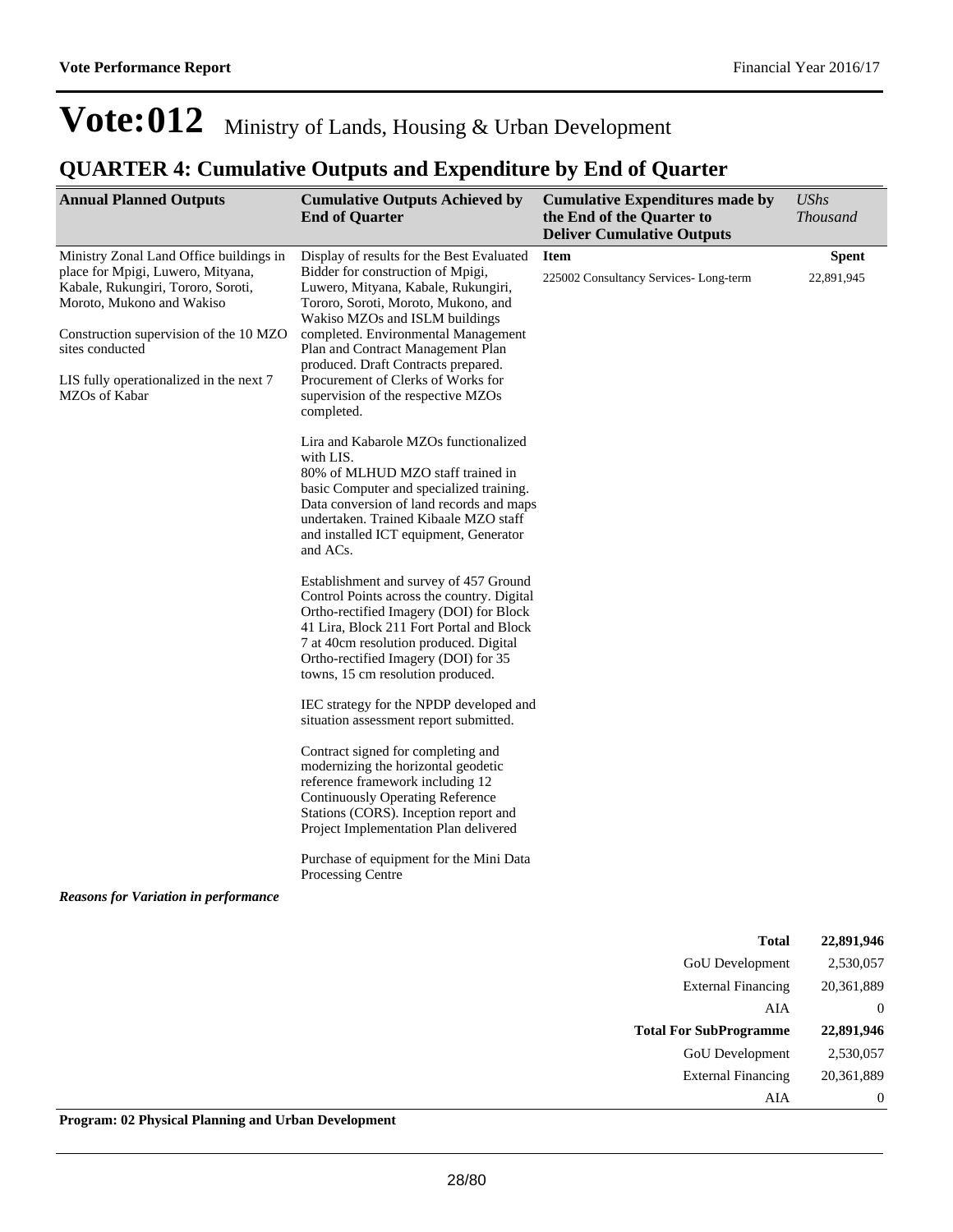### **QUARTER 4: Cumulative Outputs and Expenditure by End of Quarter**

| <b>Annual Planned Outputs</b>                                               | <b>Cumulative Outputs Achieved by</b><br><b>End of Quarter</b>                                                | <b>Cumulative Expenditures made by</b><br>the End of the Quarter to<br><b>Deliver Cumulative Outputs</b> | <b>UShs</b><br><b>Thousand</b> |
|-----------------------------------------------------------------------------|---------------------------------------------------------------------------------------------------------------|----------------------------------------------------------------------------------------------------------|--------------------------------|
| <b>Recurrent Programmes</b>                                                 |                                                                                                               |                                                                                                          |                                |
| Subprogram: 11 Office of Director Physical Planning & Urban Devt            |                                                                                                               |                                                                                                          |                                |
| <b>Outputs Provided</b>                                                     |                                                                                                               |                                                                                                          |                                |
| Output: 01 Physical Planning Policies, Strategies, Guidelines and Standards |                                                                                                               |                                                                                                          |                                |
| - Development of Directorate plans and                                      | 6 Directorate meetings held                                                                                   | <b>Item</b>                                                                                              | <b>Spent</b>                   |
| budgets coordinated,                                                        | Preparation of the Directorate's Work                                                                         | 211101 General Staff Salaries                                                                            | 29,370                         |
| - Implementation of Physical Planning                                       | Plans and Budgets FY 2017/2018                                                                                | 211103 Allowances                                                                                        | 7,411                          |
| Act, National Land Use Policy                                               | Coordinated;                                                                                                  | 221009 Welfare and Entertainment                                                                         | 3,060                          |
| coordinated:                                                                | 4 Monitoring Reports prepared for the                                                                         | 227001 Travel inland                                                                                     | 7,542                          |
| - Implementation of the National Urban<br>Policy commenced;                 | activities of the directorate                                                                                 | 227004 Fuel, Lubricants and Oils                                                                         | 6,174                          |
| - Support Supervision and technical<br>support of Local                     | Monitoring of Physical Planning<br>Activities in the Districts of Nwoya,<br>Kiryandongo and Pader carried out |                                                                                                          |                                |
| <b>Reasons for Variation in performance</b>                                 |                                                                                                               |                                                                                                          |                                |
| On target                                                                   |                                                                                                               |                                                                                                          |                                |
|                                                                             |                                                                                                               | <b>Total</b>                                                                                             | 53,556                         |
|                                                                             |                                                                                                               | Wage Recurrent                                                                                           | 29,370                         |
|                                                                             |                                                                                                               | Non Wage Recurrent                                                                                       | 24,186                         |
|                                                                             |                                                                                                               | AIA                                                                                                      | $\Omega$                       |
|                                                                             |                                                                                                               | <b>Total For SubProgramme</b>                                                                            | 53,556                         |
|                                                                             |                                                                                                               | Wage Recurrent                                                                                           | 29,370                         |
|                                                                             |                                                                                                               | Non Wage Recurrent                                                                                       | 24,186                         |
|                                                                             |                                                                                                               | AIA                                                                                                      | $\boldsymbol{0}$               |

*Recurrent Programmes*

**Subprogram: 12 Land use Regulation and Compliance**

*Outputs Provided*

**Output: 01 Physical Planning Policies, Strategies,Guidelines and Standards**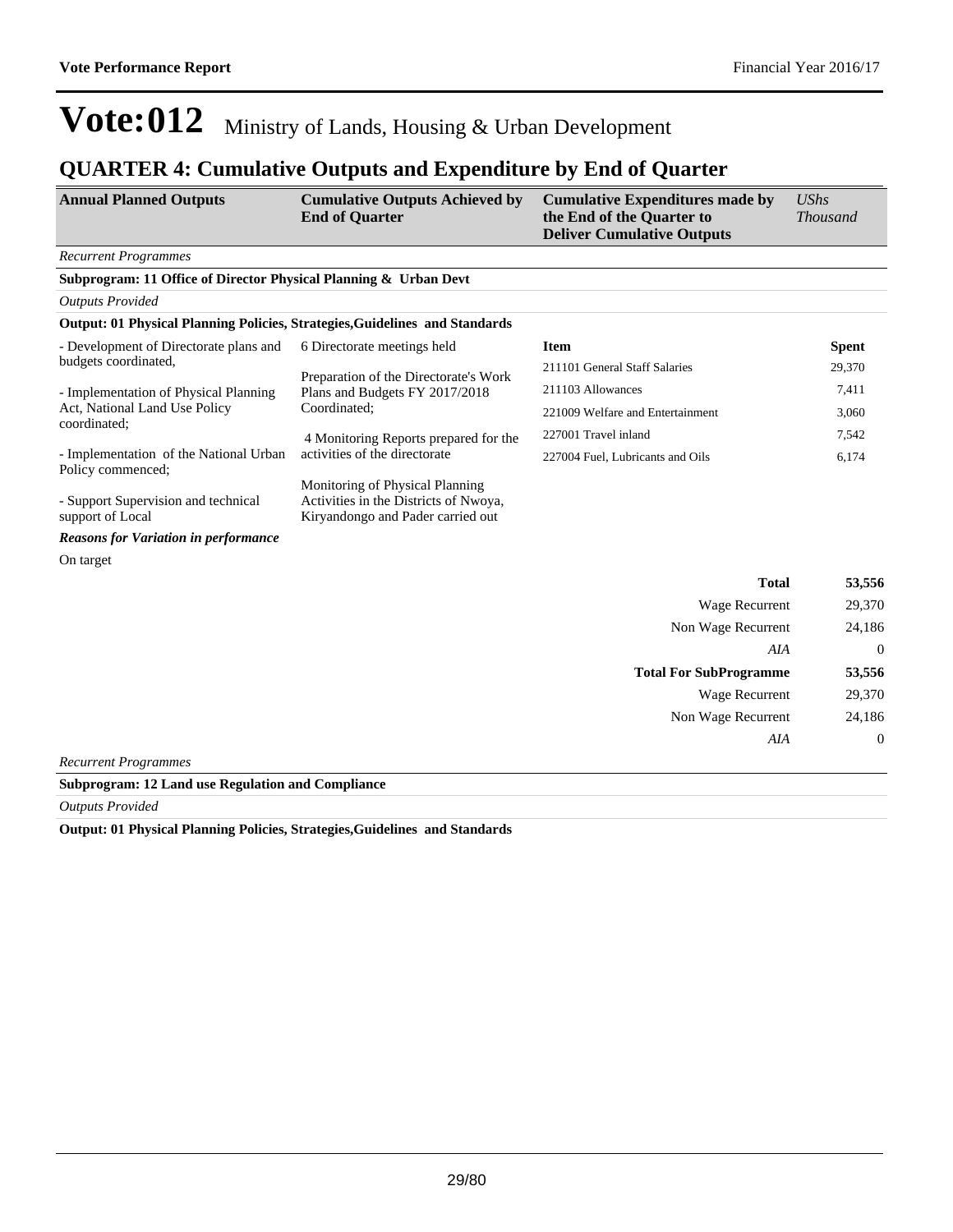### **QUARTER 4: Cumulative Outputs and Expenditure by End of Quarter**

| <b>Annual Planned Outputs</b>                                                                             | <b>Cumulative Outputs Achieved by</b><br><b>End of Quarter</b>                                                                                                                                                                                                                                                                                                                                          | <b>Cumulative Expenditures made by</b><br>the End of the Quarter to<br><b>Deliver Cumulative Outputs</b> | <b>UShs</b><br><i>Thousand</i> |
|-----------------------------------------------------------------------------------------------------------|---------------------------------------------------------------------------------------------------------------------------------------------------------------------------------------------------------------------------------------------------------------------------------------------------------------------------------------------------------------------------------------------------------|----------------------------------------------------------------------------------------------------------|--------------------------------|
| 1. National consultative workshop                                                                         | 1. A workshop to discuss the Terms of                                                                                                                                                                                                                                                                                                                                                                   | <b>Item</b>                                                                                              | <b>Spent</b>                   |
| conducted to review PPS & Gs                                                                              | Reference for the Consultant to review                                                                                                                                                                                                                                                                                                                                                                  | 211101 General Staff Salaries                                                                            | 197,320                        |
| 2. PPS&Gs disseminated in Gulu, Moyo,                                                                     | the Physical Planning Standards &<br>Guidelines. Dissemination of Physical                                                                                                                                                                                                                                                                                                                              | 211103 Allowances                                                                                        | 48,920                         |
| Sheema, Kasese, Kabale, Nakaseke,                                                                         | Planning Standards and guidelines in                                                                                                                                                                                                                                                                                                                                                                    | 221002 Workshops and Seminars                                                                            | 63,501                         |
| Luwero, Ntungamo, Bulisa, Nwoya,<br>Masaka, Nakaseke, Luwero, Bugiri,<br>Mukono, Kisoro, Kabalore, Jinja, | Kisoro, Kabale, Gulu, Moyo, Sheema,<br>Kasese, Bugiri, and Nakaseke                                                                                                                                                                                                                                                                                                                                     | 221011 Printing, Stationery, Photocopying and<br>Binding                                                 | 24,357                         |
| Kalungu and Arua<br>out.<br>Gulu.                                                                         | 2. Workshop to review the second draft of 227004 Fuel, Lubricants and Oils<br>national enforcement framework carried<br>3. Validation of the Enforcement<br>framework for Compliance to Physical<br>Development Plans undertaken in LG's<br>of Kayunga, Luwero, Kiboga , Wakiso &<br>Mukono, Hoima, Fort Portal, Sheema, &<br>Ntungamo, Jinja, Busia, Nakaloke &<br>Mbale, Arua, Nebbi, Pakwach, Lira & |                                                                                                          | 45,800                         |
|                                                                                                           | 4. Procurement of a consultant to<br>undertake a Countrywide State of Land<br>Use Compliance audit/study commenced                                                                                                                                                                                                                                                                                      |                                                                                                          |                                |

#### *Reasons for Variation in performance*

Delay in procurement of a consultant to undertake a Countrywide State of Land Use Compliance study hampered the production of inception report.

Some activities were undertaken in urban councils not in the original work plan due to reasons of proximity and urgent matters that arose out of the unplanned work plan.

| 379,898        | <b>Total</b>       |
|----------------|--------------------|
| 197,320        | Wage Recurrent     |
| 182,578        | Non Wage Recurrent |
| $\overline{0}$ | AIA                |

#### **Output: 02 Field Inspection**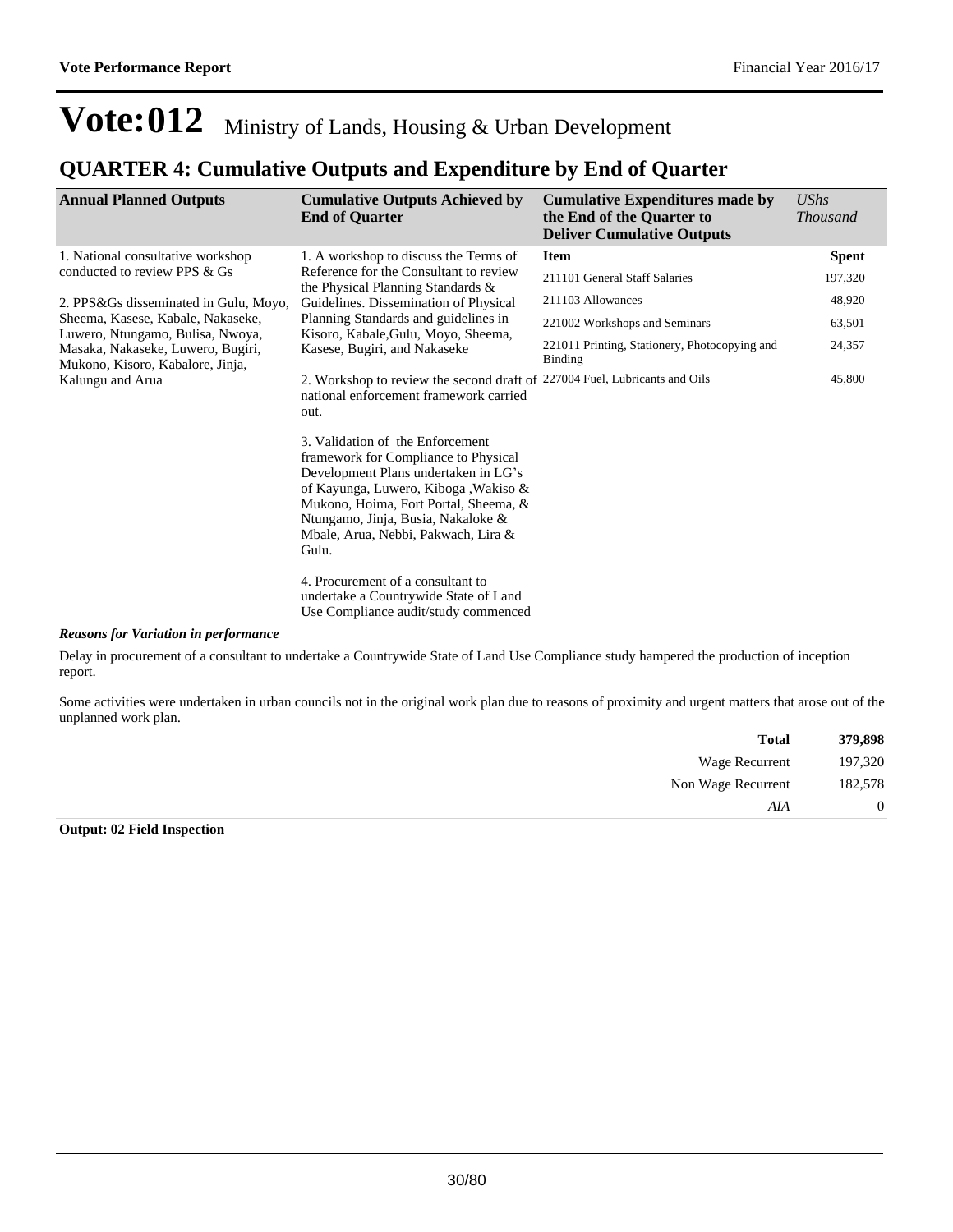### **QUARTER 4: Cumulative Outputs and Expenditure by End of Quarter**

| <b>Annual Planned Outputs</b>                                                                                                                    | <b>Cumulative Outputs Achieved by</b><br><b>End of Quarter</b>                                                                                                                                                                  | <b>Cumulative Expenditures made by</b><br>the End of the Quarter to<br><b>Deliver Cumulative Outputs</b> | <b>UShs</b><br><b>Thousand</b> |
|--------------------------------------------------------------------------------------------------------------------------------------------------|---------------------------------------------------------------------------------------------------------------------------------------------------------------------------------------------------------------------------------|----------------------------------------------------------------------------------------------------------|--------------------------------|
| 1. Monitoring and oversight of the<br>implementation of the physical<br>development plans and land use<br>regulations and compliance enforced in | 1. Monitoring and inspection activities                                                                                                                                                                                         | <b>Item</b>                                                                                              | <b>Spent</b>                   |
|                                                                                                                                                  | carried out in the Districts of Apac,<br>Amuru, Adjumani, Lira, Gulu, Amuru,<br>Hoima, Fort portal, Mbarara, Ntungamo,<br>Rukungiri, Kasese , Jinja, Mbarara,                                                                   | 211103 Allowances                                                                                        | 74,481                         |
|                                                                                                                                                  |                                                                                                                                                                                                                                 | 221001 Advertising and Public Relations                                                                  | 9,980                          |
| the districts of Mbarara, Ntungamo                                                                                                               |                                                                                                                                                                                                                                 | 221005 Hire of Venue (chairs, projector, etc)                                                            | 13,661                         |
| Kabale, Gulu, Lira, Mukono, Bushenyi,<br>Rubirizi, Arua, Soroti, Mbale, Jinja,                                                                   | Ntungamo, Kabaale, Gulu, Lira, Mukono,<br>Bushenyi, Rubirizi, Arua, Soroti, Mbale                                                                                                                                               | 221007 Books, Periodicals & Newspapers                                                                   | 6,910                          |
| Masaka,                                                                                                                                          | and Jinja                                                                                                                                                                                                                       | 221008 Computer supplies and Information<br>Technology (IT)                                              | 16,833                         |
|                                                                                                                                                  | Physical Planning Committees monitored<br>in the urban Councils of Busolwe,                                                                                                                                                     | 221009 Welfare and Entertainment                                                                         | 3,152                          |
|                                                                                                                                                  | Butaleja, Buyende, Hima, Kibiito,<br>Nakaseke, Luwero, Semuto, Patongo,                                                                                                                                                         | 221011 Printing, Stationery, Photocopying and<br>Binding                                                 | 13,888                         |
|                                                                                                                                                  | Kalaongo, Masaka, Koboko,                                                                                                                                                                                                       | 222001 Telecommunications                                                                                | 998                            |
|                                                                                                                                                  | Kaberamaido, Tororo, Luwero, Nakaseke,<br>Nebbi, Lwengo, Rakai, Sembabule and                                                                                                                                                   | 225001 Consultancy Services- Short term                                                                  | 153,805                        |
|                                                                                                                                                  | Agago                                                                                                                                                                                                                           | 227001 Travel inland                                                                                     | 74,682                         |
|                                                                                                                                                  | Inspection visits to Masaka, Koboko,<br>Kaberamaido, Tororo, Luwero, Nakaseke,<br>Nebbi, Lwengo, Rakai, Sembabule.                                                                                                              | 227004 Fuel, Lubricants and Oils                                                                         | 83,975                         |
|                                                                                                                                                  |                                                                                                                                                                                                                                 | 228002 Maintenance - Vehicles                                                                            | 6,087                          |
|                                                                                                                                                  | 2. Local Governments of, Iganga, Malaba<br>and Kiira, Mubende, Karago, Rubona,<br>Lwengo, Butambala, Gomba, Bweyale,<br>Kole, Oyam, and Nansana monitored &<br>inspected for compliance to the Land Use<br>regulatory framework |                                                                                                          |                                |
|                                                                                                                                                  | 3. Monitor implementation of PDP's and<br>Land Use Regulatory framework<br>undertaken in the Greater Kampala<br>Metropolitan areas of Mukono, Wakiso<br>TC, Kajjansi TC, Kiira MC, Entebbe MC<br>and Nansana MC                 |                                                                                                          |                                |

#### *Reasons for Variation in performance*

Some activities were undertaken in urban councils not in the original work plan due to reasons of proximity and urgent matters that arose out of the unplanned work plan.

| 458,453      | <b>Total</b>       |
|--------------|--------------------|
| $\mathbf{0}$ | Wage Recurrent     |
| 458,453      | Non Wage Recurrent |
| $\theta$     | AIA                |

**Output: 05 Support Supervision and Capacity Building**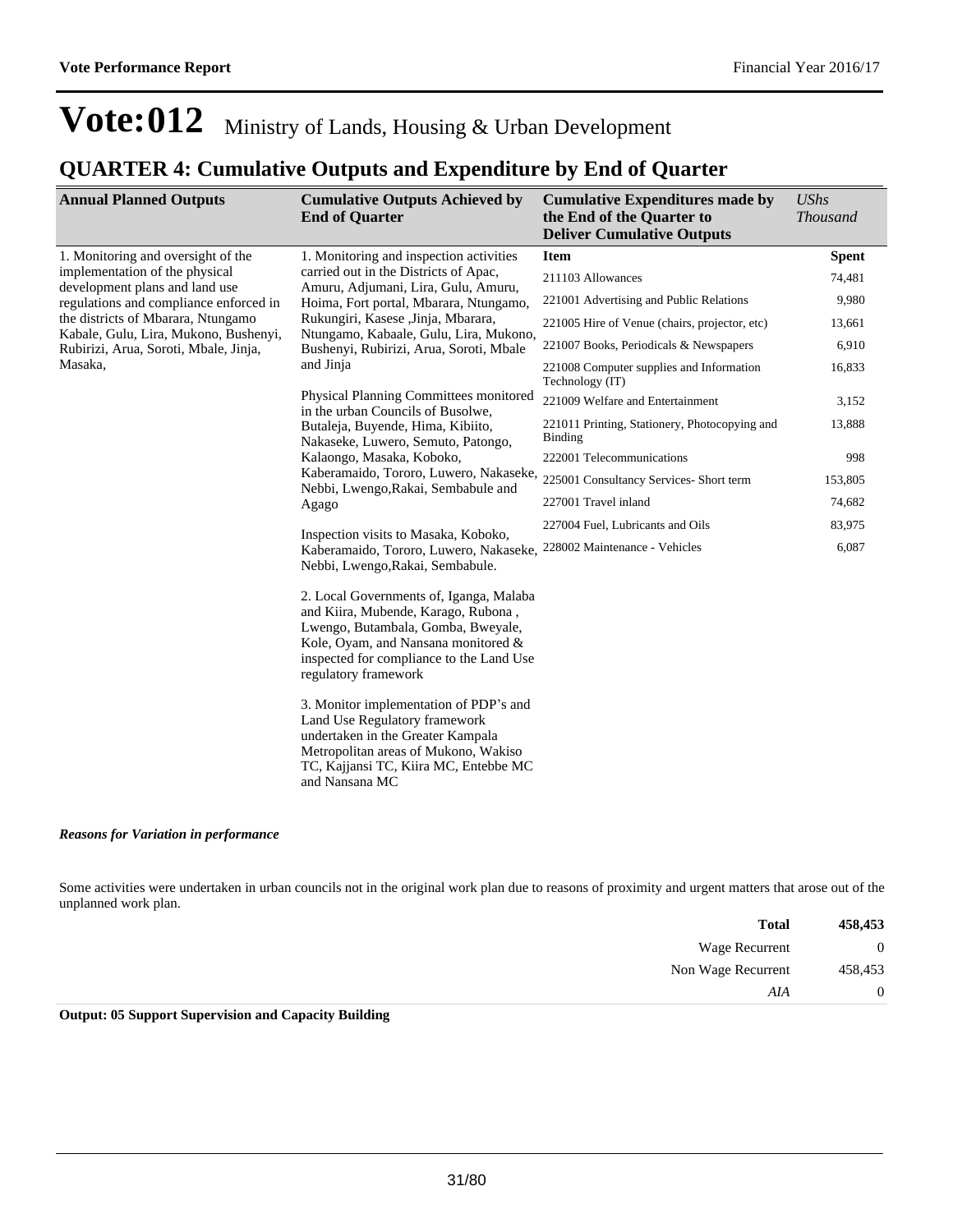### **QUARTER 4: Cumulative Outputs and Expenditure by End of Quarter**

| <b>Annual Planned Outputs</b>                                                                                                                                                 | <b>Cumulative Outputs Achieved by</b><br><b>End of Quarter</b>                                                                     | <b>Cumulative Expenditures made by</b><br>the End of the Quarter to<br><b>Deliver Cumulative Outputs</b> | UShs<br><b>Thousand</b> |
|-------------------------------------------------------------------------------------------------------------------------------------------------------------------------------|------------------------------------------------------------------------------------------------------------------------------------|----------------------------------------------------------------------------------------------------------|-------------------------|
| 1. Technical assistance and training                                                                                                                                          | 1. Technical assistance was undertaken in Item                                                                                     |                                                                                                          | <b>Spent</b>            |
| carried out in the urban councils of<br>Bugembe, Budaka, Luuka, Nakaseke,                                                                                                     | Luuka, Nakaseke and Budaka districts<br>Technical staff mentored in the<br>implementation of the land use regulatory<br>framework. | 211103 Allowances                                                                                        | 44,269                  |
| Nakasongola, Rakai, Kalungu, Kasese,<br>Hima, Mpondwe, Oyam, and Kole                                                                                                         |                                                                                                                                    | 221002 Workshops and Seminars                                                                            | 46,446                  |
|                                                                                                                                                                               |                                                                                                                                    | 221003 Staff Training                                                                                    | 21,718                  |
| 2. 8 trainings carried out on land use                                                                                                                                        | 2. Assessment and evaluation of physical                                                                                           | 221005 Hire of Venue (chairs, projector, etc)                                                            | 16,325                  |
| compliance in the major regions across                                                                                                                                        | planning committee performance and<br>capacity mentoring trainings in<br>compliance and enforcing of land use                      | 221011 Printing, Stationery, Photocopying and<br><b>Binding</b>                                          | 19,960                  |
|                                                                                                                                                                               |                                                                                                                                    | 227001 Travel inland                                                                                     | 138,601                 |
| regulatory framework undertaken in areas<br>of Budadiri, Sironkho, and Bugembe,<br>Kyegegewa, Kahunge, Kamwengye,<br>Kyankwanzi, Kiboga, Bukomero,<br>Nwoya, Amuru, and Omolo | 227004 Fuel, Lubricants and Oils                                                                                                   | 103,364                                                                                                  |                         |
|                                                                                                                                                                               | 3. Payment of tuition for one<br>departmental staff undertaking training<br>undertaken                                             |                                                                                                          |                         |

#### *Reasons for Variation in performance*

Some activities were undertaken in urban councils not in the original work plan due to reasons of proximity and urgent matters that arose out of the unplanned work plan.

| 390,682        | <b>Total</b>                  |
|----------------|-------------------------------|
| $\overline{0}$ | Wage Recurrent                |
| 390,682        | Non Wage Recurrent            |
| $\overline{0}$ | AIA                           |
| 1,229,033      | <b>Total For SubProgramme</b> |
| 197,320        | <b>Wage Recurrent</b>         |
| 1,031,713      | Non Wage Recurrent            |
| $\overline{0}$ | AIA                           |
|                |                               |

*Recurrent Programmes* **Subprogram: 13 Physical Planning**

*Outputs Provided*

**Output: 01 Physical Planning Policies, Strategies,Guidelines and Standards**

|                                             | <b>Item</b>                      | <b>Spent</b>   |
|---------------------------------------------|----------------------------------|----------------|
|                                             | 227004 Fuel, Lubricants and Oils | 3,000          |
| <b>Reasons for Variation in performance</b> |                                  |                |
|                                             | <b>Total</b>                     | 3,000          |
|                                             | Wage Recurrent                   | $\overline{0}$ |
|                                             | Non Wage Recurrent               | 3,000          |
|                                             | AIA                              | $\overline{0}$ |

#### **Output: 02 Field Inspection**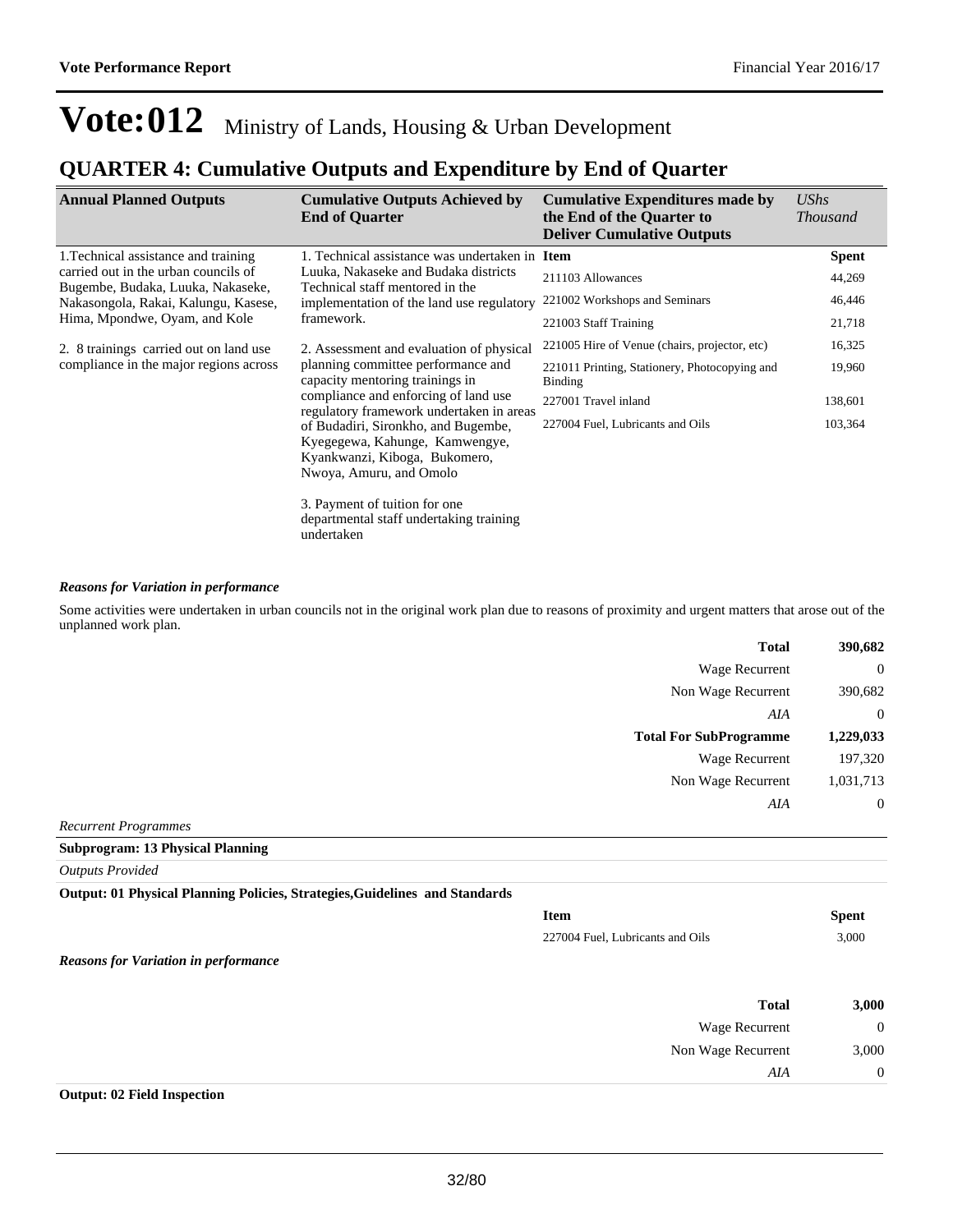## **QUARTER 4: Cumulative Outputs and Expenditure by End of Quarter**

| <b>Annual Planned Outputs</b>                                                                                                              | <b>Cumulative Outputs Achieved by</b><br><b>End of Quarter</b>                                                                                         | <b>Cumulative Expenditures made by</b><br>the End of the Quarter to<br><b>Deliver Cumulative Outputs</b> | <b>UShs</b><br><b>Thousand</b> |
|--------------------------------------------------------------------------------------------------------------------------------------------|--------------------------------------------------------------------------------------------------------------------------------------------------------|----------------------------------------------------------------------------------------------------------|--------------------------------|
| Supervision & Monitoring carried out in                                                                                                    | Monitoring, Supervision of Physical                                                                                                                    | <b>Item</b>                                                                                              | <b>Spent</b>                   |
| the Districts of Kabale, Mabarara, Mbale,<br>Mukono, Pallisa, Moroto, Gulu, Kitgum,                                                        | Planning Activities Assessment carried<br>out in the Districts of Kabale, Mbarara,<br>Mbale, Mukono, Moroto, Masaka, Jinja,                            | 221009 Welfare and Entertainment                                                                         | 7,421                          |
| Arua, Soroti, Kabarole, Kasese, Jinja &                                                                                                    |                                                                                                                                                        | 227001 Travel inland                                                                                     | 57,745                         |
| Masaka                                                                                                                                     | Gulu, Kitgum, Arua & Pallisa,                                                                                                                          | 227004 Fuel, Lubricants and Oils                                                                         | 25,146                         |
|                                                                                                                                            | Butunduzi, Katooke, Kyarusozi,<br>Manafwa, Rwakhaka and their respective<br>Urban Councils                                                             | 228002 Maintenance - Vehicles                                                                            | 4,070                          |
| <b>Reasons for Variation in performance</b>                                                                                                |                                                                                                                                                        |                                                                                                          |                                |
| On target                                                                                                                                  |                                                                                                                                                        |                                                                                                          |                                |
|                                                                                                                                            |                                                                                                                                                        | <b>Total</b>                                                                                             | 94,382                         |
|                                                                                                                                            |                                                                                                                                                        | Wage Recurrent                                                                                           | $\mathbf{0}$                   |
|                                                                                                                                            |                                                                                                                                                        | Non Wage Recurrent                                                                                       | 94,382                         |
|                                                                                                                                            |                                                                                                                                                        | AIA                                                                                                      | 0                              |
| <b>Output: 03 Devt of Physical Devt Plans</b>                                                                                              |                                                                                                                                                        |                                                                                                          |                                |
| 1. 1st Draft of the Northern Development Reconnaissance Surveys for the                                                                    |                                                                                                                                                        | <b>Item</b>                                                                                              | <b>Spent</b>                   |
| Corridor PDP in place                                                                                                                      | preparation of the Northern Uganda<br>Economic Corridor Physical<br>2. First Draft of one District PDP in place Development Plan & 1 District Physical | 211101 General Staff Salaries                                                                            | 145,109                        |
|                                                                                                                                            |                                                                                                                                                        | 211103 Allowances                                                                                        | 97,750                         |
| 1 Model District Physical Development<br>Development Plan carried out in the                                                               |                                                                                                                                                        | 221001 Advertising and Public Relations                                                                  | 36,021                         |
| Plan developed                                                                                                                             | Districts of Oyam, Kole, Lira, Otuke,<br>Alebtong, Apac, Dokolo, Kaberamaido,                                                                          | 221002 Workshops and Seminars                                                                            | 192,564                        |
| 3. Existing Situation Analysis Report for<br>one model sub-county PDPdeveloped<br>Nwoya, Adjumani, Kaabong Kotido,<br>Abim, Agago & Kitgum | Amolatar, Lamwo, Gulu, Pader, Amuru,                                                                                                                   | 221003 Staff Training                                                                                    | 15,354                         |
|                                                                                                                                            |                                                                                                                                                        | 221008 Computer supplies and Information<br>Technology (IT)                                              | 31,925                         |
|                                                                                                                                            | 3 National Physical Planning Board                                                                                                                     | 221009 Welfare and Entertainment                                                                         | 21,686                         |
|                                                                                                                                            | meetings held.                                                                                                                                         | 221011 Printing, Stationery, Photocopying and<br><b>Binding</b>                                          | 42,997                         |
|                                                                                                                                            | National Physical Planning Board<br>Activities carried out in the                                                                                      | 222001 Telecommunications                                                                                | 11,106                         |
|                                                                                                                                            | districts/Town Councils of Bweyale,                                                                                                                    | 222002 Postage and Courier                                                                               | 4,352                          |
|                                                                                                                                            | Kigumba, Kiryandongo, Gulu, Pader and                                                                                                                  | 225001 Consultancy Services- Short term                                                                  | 1,219,120                      |
| Nwoya.                                                                                                                                     |                                                                                                                                                        | 227001 Travel inland                                                                                     | 324,119                        |
|                                                                                                                                            |                                                                                                                                                        | 227002 Travel abroad                                                                                     | 59,784                         |
|                                                                                                                                            |                                                                                                                                                        | 227004 Fuel, Lubricants and Oils                                                                         | 237,811                        |
| <b>Reasons for Variation in performance</b>                                                                                                |                                                                                                                                                        |                                                                                                          |                                |
| On target                                                                                                                                  |                                                                                                                                                        |                                                                                                          |                                |

|           |                    | $\sim$                             |
|-----------|--------------------|------------------------------------|
| 2,439,699 | <b>Total</b>       |                                    |
| 145,109   | Wage Recurrent     |                                    |
| 2,294,590 | Non Wage Recurrent |                                    |
| $\theta$  | AIA                |                                    |
|           | .<br>_____         | the property of the control of the |

**Output: 05 Support Supervision and Capacity Building**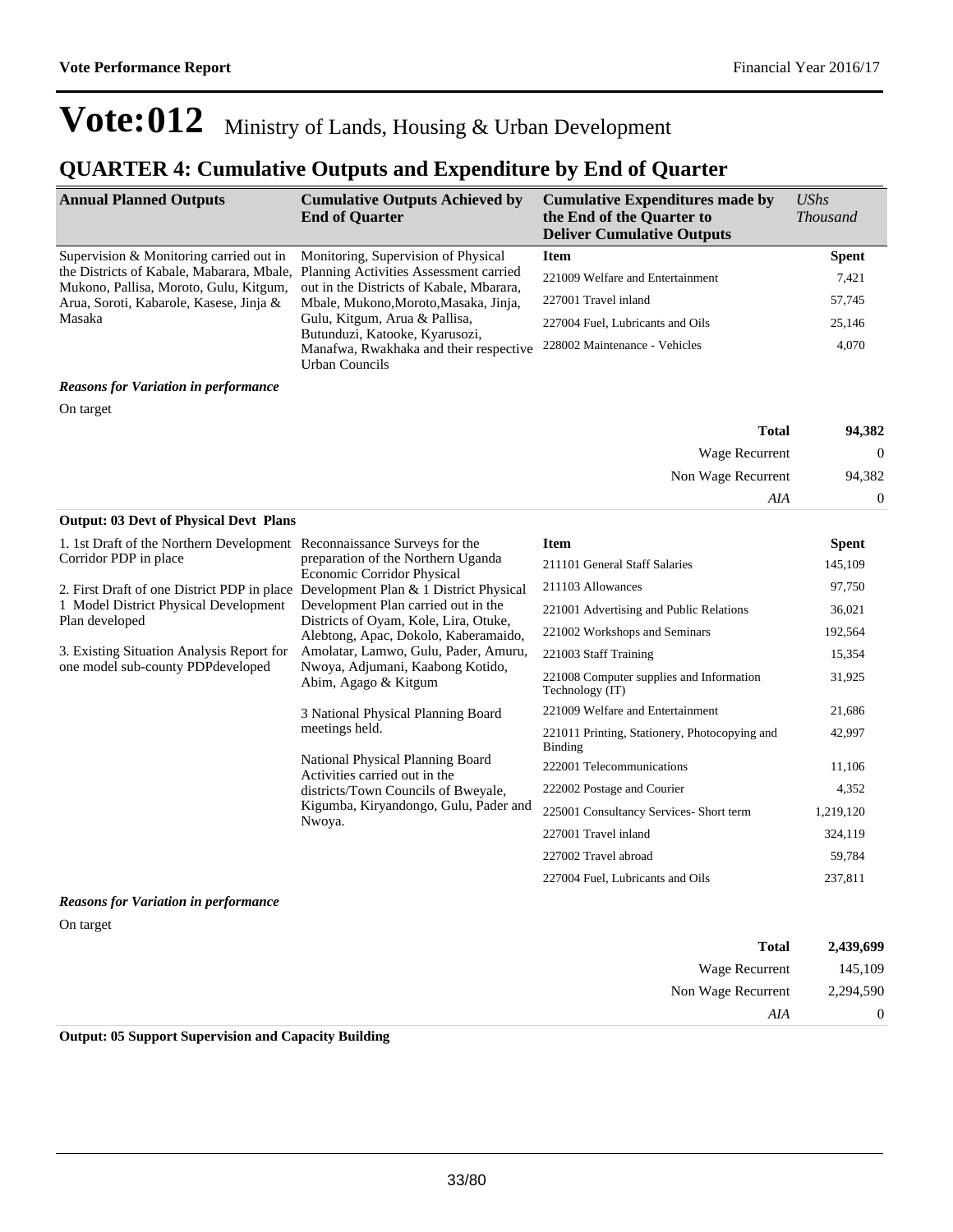### **QUARTER 4: Cumulative Outputs and Expenditure by End of Quarter**

| <b>Annual Planned Outputs</b>                                                                                                                                                                                                        | <b>Cumulative Outputs Achieved by</b><br><b>End of Quarter</b>                                                                                   | <b>Cumulative Expenditures made by</b><br>the End of the Quarter to<br><b>Deliver Cumulative Outputs</b> | <b>UShs</b><br><i>Thousand</i> |
|--------------------------------------------------------------------------------------------------------------------------------------------------------------------------------------------------------------------------------------|--------------------------------------------------------------------------------------------------------------------------------------------------|----------------------------------------------------------------------------------------------------------|--------------------------------|
| District, Urban & Local Physical                                                                                                                                                                                                     | Physical Planning Committees in the                                                                                                              | <b>Item</b>                                                                                              | <b>Spent</b>                   |
| Planningt Committees (PPCs) trained in                                                                                                                                                                                               | Districts of Masindi, Kayunga,                                                                                                                   | 211103 Allowances                                                                                        | 19,938                         |
| the Districts of Masindi, Kiryadongo,<br>Nakasongola, Sironko, Ntungamo and<br>Bulisa, Kyenjojo, Kisoro, Sironko,<br>Bugiri Kiryandongo, Buliisa, Mayuge,<br>Iganga, Bugiri, Nakasongola, Busia,<br>Kyenjojo, Kotido Kisoro & Amuria | 221002 Workshops and Seminars                                                                                                                    | 67,228                                                                                                   |                                |
|                                                                                                                                                                                                                                      | trained                                                                                                                                          | 221003 Staff Training                                                                                    | 8,497                          |
| Amuria, Kaberamaido, Kumi, Otuke,<br>Kitgum, Katakwi, Budaka, Pallisa,                                                                                                                                                               |                                                                                                                                                  | 221009 Welfare and Entertainment                                                                         | 7,421                          |
| Mayuge                                                                                                                                                                                                                               | Monitoring $&$ evaluation of operations of                                                                                                       | 227001 Travel inland                                                                                     | 30,248                         |
|                                                                                                                                                                                                                                      | the Physical Planning function in the<br>Districts of Busia, Masindi, Sironko,<br>Bukomansimbi, Otuke, Kitgum, Lamwo<br>& Lugazi urban councils. | 227004 Fuel, Lubricants and Oils                                                                         | 36,988                         |

#### *Reasons for Variation in performance*

On target

| Total                         | 170,320   |
|-------------------------------|-----------|
| <b>Wage Recurrent</b>         | 0         |
| Non Wage Recurrent            | 170,320   |
| AIA                           | $\theta$  |
|                               |           |
| <b>Total For SubProgramme</b> | 2,707,401 |
| Wage Recurrent                | 145,109   |
| Non Wage Recurrent            | 2,562,292 |

*Recurrent Programmes*

#### **Subprogram: 14 Urban Development**

*Outputs Provided*

#### **Output: 01 Physical Planning Policies, Strategies,Guidelines and Standards**

| Implementation of National Urban Policy National Urban Policy approved by<br>(NUP) commenced |                                                                                                                                                                                                                                                                                                                                                                                                                                                          | Item                             | <b>Spent</b> |
|----------------------------------------------------------------------------------------------|----------------------------------------------------------------------------------------------------------------------------------------------------------------------------------------------------------------------------------------------------------------------------------------------------------------------------------------------------------------------------------------------------------------------------------------------------------|----------------------------------|--------------|
|                                                                                              | Cabinet                                                                                                                                                                                                                                                                                                                                                                                                                                                  | 221002 Workshops and Seminars    | 129,513      |
| Physical Planning Performance Audit                                                          | A Summarized NUP Implementation                                                                                                                                                                                                                                                                                                                                                                                                                          | 227001 Travel inland             | 145,985      |
| Undertaken in selected Urban areas                                                           | Plan finalized                                                                                                                                                                                                                                                                                                                                                                                                                                           | 227004 Fuel, Lubricants and Oils | 11,880       |
|                                                                                              | Physical Planning audit exercise carried<br>out in Kasese Municipality,<br>Hima TC, Rubaga Urban Council,<br>Iganga MC, Kaliro TC, Kawempe Urban<br>Council, Ibanda MC, Kiruhura TC and<br>Makindye Urbana Council, Nakaseke TC,<br>Semuto TC, Ngoma TC, Kiwoko TC,<br>Rakai, Kalisizo, Kyotera, Kanoni,<br>Nakasongola, Migeera, Bukomero,<br>Kiboga, Katakwi, Napak, Amuria,<br>Bududda, Bulengeni, Bulambuli,<br>Buyende, Kaberamaido, Alebtong, Kumi | 228002 Maintenance - Vehicles    | 3,659        |

#### *Reasons for Variation in performance*

Implementation of National Urban Policy (NUP) was pending approval of the Policy by Cabinet

| 291,037 | Total              |
|---------|--------------------|
|         | Wage Recurrent     |
| 291,037 | Non Wage Recurrent |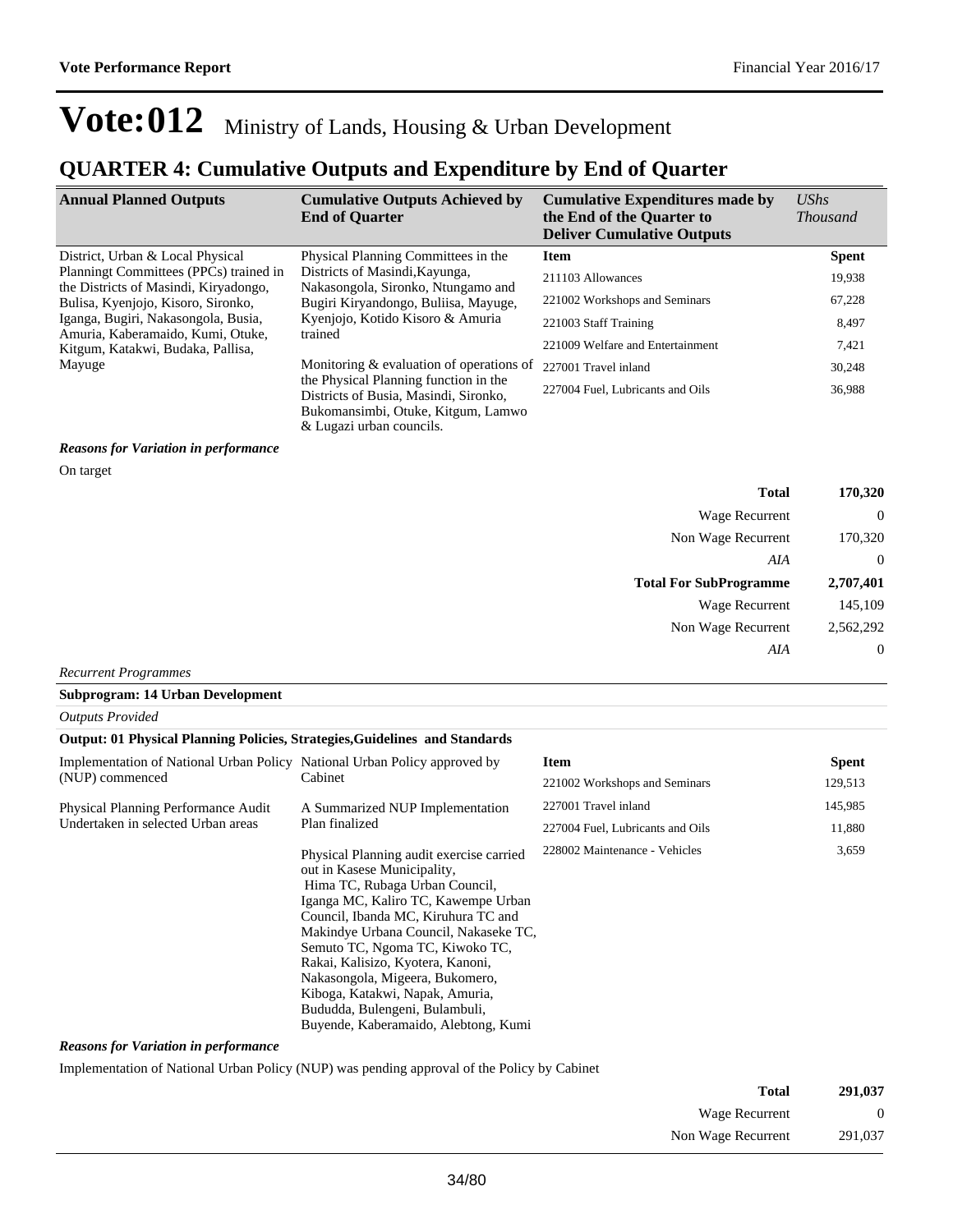#### **QUARTER 4: Cumulative Outputs and Expenditure by End of Quarter**

| <b>Annual Planned Outputs</b>                                                     | <b>Cumulative Outputs Achieved by</b><br><b>End of Quarter</b>                                                                                                                                   | <b>Cumulative Expenditures made by</b><br>the End of the Quarter to<br><b>Deliver Cumulative Outputs</b> | UShs<br><b>Thousand</b> |          |
|-----------------------------------------------------------------------------------|--------------------------------------------------------------------------------------------------------------------------------------------------------------------------------------------------|----------------------------------------------------------------------------------------------------------|-------------------------|----------|
|                                                                                   |                                                                                                                                                                                                  | AIA                                                                                                      |                         | $\theta$ |
| <b>Output: 05 Support Supervision and Capacity Building</b>                       |                                                                                                                                                                                                  |                                                                                                          |                         |          |
| A report on the urban development status, Urban Indicators data base updated with |                                                                                                                                                                                                  | <b>Item</b>                                                                                              | <b>Spent</b>            |          |
| trends and standards in the Town<br>Councils in the following Districts of        | Urban data from Aduku, Lamwo, Kotido,<br>Abim, Koboko, Maracha, Yumbe, Moyo,                                                                                                                     | 211103 Allowances                                                                                        | 16,355                  |          |
| Kanungu, kisoro, Rukungiri, kyegegwa,                                             | Apac, Nwoya, Nebbi, Pakwach and                                                                                                                                                                  | 221003 Staff Training                                                                                    | 7,462                   |          |
| kamwenge, Ntoroko, packwach, paidha,                                              | Kitgum MC                                                                                                                                                                                        | 221007 Books, Periodicals & Newspapers                                                                   | 7,290                   |          |
| Nwoya, Kumi, Kaberamaido,<br>Kapchorwa, Busia, Pallisa, Iganga Kitg               | Urban Development trends monitored in<br>Town councils of Masaka, Lyatonde,<br>Lwengo and Kyazanga, Kotido, Kabong,<br>Aleptong, Busia, Iganga, Kyegegwa,<br>Rukungiri, Packwach, Paidha, Nwoya, | 221008 Computer supplies and Information<br>Technology (IT)                                              | 8,690                   |          |
|                                                                                   |                                                                                                                                                                                                  | 221009 Welfare and Entertainment                                                                         | 9,028                   |          |
|                                                                                   |                                                                                                                                                                                                  | 221011 Printing, Stationery, Photocopying and<br>Binding                                                 | 21,886                  |          |
|                                                                                   | Kumi, Kaberamaido and Kamwenge,<br>Bundubugyo, Ntoroko, Kotido and                                                                                                                               | 221012 Small Office Equipment                                                                            | 2,976                   |          |
|                                                                                   | Budaka                                                                                                                                                                                           | 222001 Telecommunications                                                                                | 9,428                   |          |
|                                                                                   |                                                                                                                                                                                                  | 222003 Information and communications<br>technology (ICT)                                                | 3,598                   |          |
|                                                                                   |                                                                                                                                                                                                  | 227001 Travel inland                                                                                     | 119,340                 |          |
|                                                                                   |                                                                                                                                                                                                  | 227002 Travel abroad                                                                                     | 7,036                   |          |
|                                                                                   |                                                                                                                                                                                                  | 227004 Fuel, Lubricants and Oils                                                                         | 19,532                  |          |
|                                                                                   |                                                                                                                                                                                                  | 228002 Maintenance - Vehicles                                                                            | 4,061                   |          |

#### *Reasons for Variation in performance*

On target

| 236,682  | <b>Total</b>       |
|----------|--------------------|
| $\theta$ | Wage Recurrent     |
| 236,682  | Non Wage Recurrent |
| 0        | AIA                |
|          |                    |

#### **Output: 06 Urban Dev't Policies, Strategies ,Guidelines and Standards**

| - NUP launched and disseminated                                      | NUP approved by Cabinet                                                                          | <b>Item</b>                                              | <b>Spent</b> |
|----------------------------------------------------------------------|--------------------------------------------------------------------------------------------------|----------------------------------------------------------|--------------|
| - NUSWMS finalised and submitted to<br>cabinet                       | ToRs finalized for Consultant to develop<br>the National Urban Investment<br>Infrastructure Plan | 211101 General Staff Salaries                            | 108,743      |
|                                                                      |                                                                                                  | 211103 Allowances                                        | 11,304       |
|                                                                      |                                                                                                  | 221001 Advertising and Public Relations                  | 7,535        |
|                                                                      | A Summarized NUP Implementation<br>Plan finalized                                                | 221002 Workshops and Seminars                            | 59,375       |
|                                                                      |                                                                                                  | 221007 Books, Periodicals & Newspapers                   | 5,952        |
| - National Urban Infrastructure<br><b>Investement Plan Developed</b> | National Urban Solid Waste Management<br>Policy finalized                                        | 221009 Welfare and Entertainment                         | 6,890        |
|                                                                      |                                                                                                  | 221011 Printing, Stationery, Photocopying and<br>Binding | 19,388       |
|                                                                      | National Urban Solid Waste Management<br>Policy Summarized Implementation Plan<br>finalized      | 221012 Small Office Equipment                            | 4,390        |
|                                                                      |                                                                                                  | 222001 Telecommunications                                | 2,876        |
|                                                                      |                                                                                                  | 222002 Postage and Courier                               | 315          |
|                                                                      |                                                                                                  | 225001 Consultancy Services- Short term                  | 71,935       |
|                                                                      |                                                                                                  | 227004 Fuel, Lubricants and Oils                         | 16,581       |

#### *Reasons for Variation in performance*

Dissemination of the National Urban Policy was pending approval of the Policy by Cabinet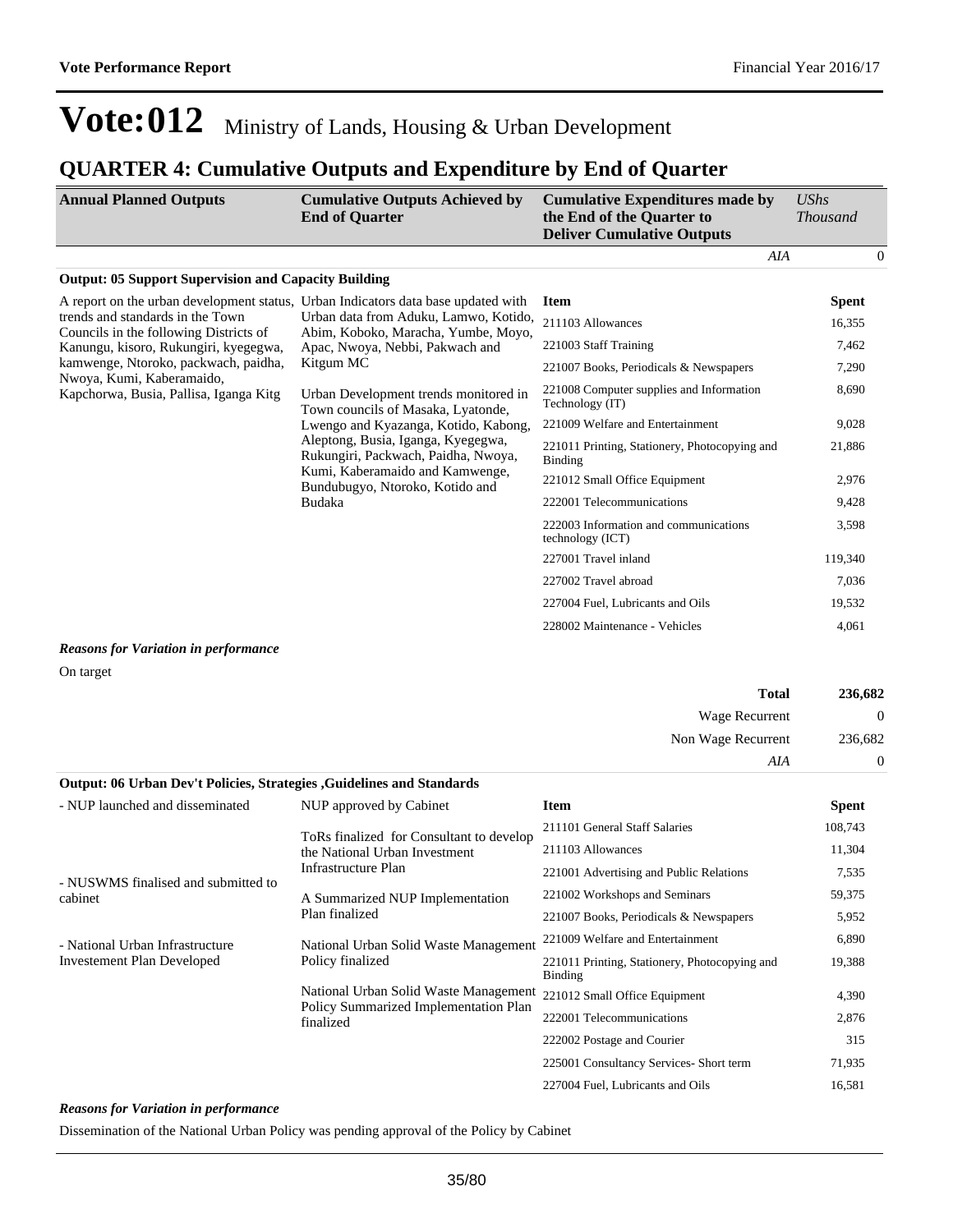### **QUARTER 4: Cumulative Outputs and Expenditure by End of Quarter**

| <b>Annual Planned Outputs</b> | <b>Cumulative Outputs Achieved by</b><br><b>End of Quarter</b> | <b>Cumulative Expenditures made by</b><br>the End of the Quarter to<br><b>Deliver Cumulative Outputs</b> | UShs<br><b>Thousand</b> |
|-------------------------------|----------------------------------------------------------------|----------------------------------------------------------------------------------------------------------|-------------------------|
|                               |                                                                | <b>Total</b>                                                                                             | 315,285                 |
|                               |                                                                | <b>Wage Recurrent</b>                                                                                    | 108,743                 |
|                               |                                                                | Non Wage Recurrent                                                                                       | 206,542                 |
|                               |                                                                | AIA                                                                                                      | $\overline{0}$          |
|                               |                                                                | <b>Total For SubProgramme</b>                                                                            | 843,004                 |
|                               |                                                                | Wage Recurrent                                                                                           | 108,743                 |
|                               |                                                                | Non Wage Recurrent                                                                                       | 734,261                 |
|                               |                                                                | AIA                                                                                                      | $\overline{0}$          |

*Development Projects*

**Project: 1244 Support to National Physical Devt Planning**

| <b>Outputs Provided</b>                                                                                                 |                                                                                                                                                                                                                                                                                                                                                                                                                                                                                                                                                                  |                                                             |              |
|-------------------------------------------------------------------------------------------------------------------------|------------------------------------------------------------------------------------------------------------------------------------------------------------------------------------------------------------------------------------------------------------------------------------------------------------------------------------------------------------------------------------------------------------------------------------------------------------------------------------------------------------------------------------------------------------------|-------------------------------------------------------------|--------------|
| <b>Output: 03 Devt of Physical Devt Plans</b>                                                                           |                                                                                                                                                                                                                                                                                                                                                                                                                                                                                                                                                                  |                                                             |              |
| - District PDPs Prepared for Nwoya<br>District and other 2 selected Districts<br>Regional Physical Development Plan and | The Situational Analysis report produced Item<br>for Nwoya, Kabarole and Buduuda<br>Districts and their respective<br>- Implementation of the Albertine Graben Physical Planning Committees sensitized<br>and trained.<br>Documentary popularizing Physical<br>planning produced and initial<br>dissemination carried out.<br>Planning of the fast urban growing of<br>Kabaale, Butema Kyagwali and Kabwoya<br>and dissemination of the Albertine<br>Graben Regional Plan carried out in the<br>districts of Hoima, Buliisa, Nebbi,<br>Nwoya, Kabarole and Arua. |                                                             | <b>Spent</b> |
|                                                                                                                         |                                                                                                                                                                                                                                                                                                                                                                                                                                                                                                                                                                  | 211103 Allowances                                           | 52,097       |
|                                                                                                                         |                                                                                                                                                                                                                                                                                                                                                                                                                                                                                                                                                                  | 221001 Advertising and Public Relations                     | 23,715       |
|                                                                                                                         |                                                                                                                                                                                                                                                                                                                                                                                                                                                                                                                                                                  | 221002 Workshops and Seminars                               | 163,785      |
| Lower level Physical Dev't Plans<br>supported.                                                                          |                                                                                                                                                                                                                                                                                                                                                                                                                                                                                                                                                                  | 221003 Staff Training                                       | 50,860       |
| - 2 staff trained in spatial planning and<br>urban Govern                                                               |                                                                                                                                                                                                                                                                                                                                                                                                                                                                                                                                                                  | 221007 Books, Periodicals & Newspapers                      | 15,672       |
|                                                                                                                         |                                                                                                                                                                                                                                                                                                                                                                                                                                                                                                                                                                  | 221008 Computer supplies and Information<br>Technology (IT) | 15,356       |
|                                                                                                                         |                                                                                                                                                                                                                                                                                                                                                                                                                                                                                                                                                                  | 221009 Welfare and Entertainment                            | 20,729       |
|                                                                                                                         |                                                                                                                                                                                                                                                                                                                                                                                                                                                                                                                                                                  | 221011 Printing, Stationery, Photocopying and<br>Binding    | 21,305       |
|                                                                                                                         |                                                                                                                                                                                                                                                                                                                                                                                                                                                                                                                                                                  | 221012 Small Office Equipment                               | 16,579       |
|                                                                                                                         |                                                                                                                                                                                                                                                                                                                                                                                                                                                                                                                                                                  | 222001 Telecommunications                                   | 2,584        |
|                                                                                                                         |                                                                                                                                                                                                                                                                                                                                                                                                                                                                                                                                                                  | 222002 Postage and Courier                                  | 4,057        |
|                                                                                                                         |                                                                                                                                                                                                                                                                                                                                                                                                                                                                                                                                                                  | 225001 Consultancy Services- Short term                     | 1,060,291    |
|                                                                                                                         |                                                                                                                                                                                                                                                                                                                                                                                                                                                                                                                                                                  | 225002 Consultancy Services-Long-term                       | 72,480       |
|                                                                                                                         |                                                                                                                                                                                                                                                                                                                                                                                                                                                                                                                                                                  | 227001 Travel inland                                        | 90,046       |
|                                                                                                                         |                                                                                                                                                                                                                                                                                                                                                                                                                                                                                                                                                                  | 227002 Travel abroad                                        | 53,958       |
|                                                                                                                         |                                                                                                                                                                                                                                                                                                                                                                                                                                                                                                                                                                  | 227004 Fuel, Lubricants and Oils                            | 83,202       |
|                                                                                                                         |                                                                                                                                                                                                                                                                                                                                                                                                                                                                                                                                                                  | 228002 Maintenance - Vehicles                               | 31,481       |
|                                                                                                                         |                                                                                                                                                                                                                                                                                                                                                                                                                                                                                                                                                                  | 228003 Maintenance – Machinery, Equipment<br>& Furniture    | 3,014        |

#### *Reasons for Variation in performance*

Delayed initiation of the procurement process

| Total                         | 1,781,212 |
|-------------------------------|-----------|
| <b>GoU</b> Development        | 1,781,212 |
| <b>External Financing</b>     |           |
| AIA                           | 0         |
| <b>Total For SubProgramme</b> | 1,782,715 |
| <b>GoU</b> Development        | 1,782,715 |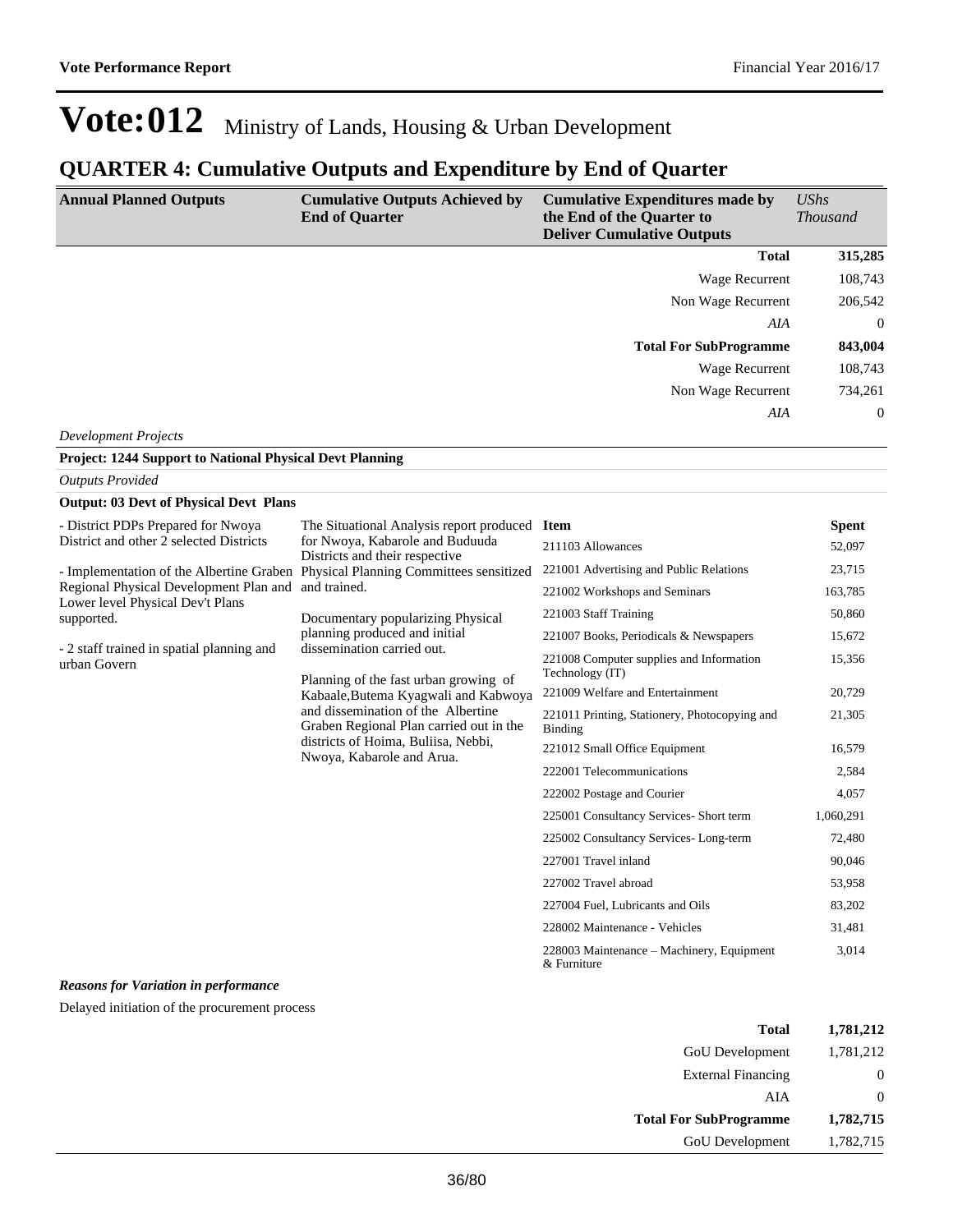## **QUARTER 4: Cumulative Outputs and Expenditure by End of Quarter**

| <b>Annual Planned Outputs</b>                                                                                                                                                                                                              | <b>Cumulative Outputs Achieved by</b><br><b>End of Quarter</b>                                                                                                                                                                                                                                                                                                                                                                                                                                                                                                                                                                                                                                                                                                                                                                                                                                                                                                                                                                                                                                                                                                                                                                                                                                                                                                                                                                                                                                                                                                                                                                                                                                                     | <b>Cumulative Expenditures made by</b><br>the End of the Quarter to<br><b>Deliver Cumulative Outputs</b> | <b>UShs</b><br><b>Thousand</b> |                  |
|--------------------------------------------------------------------------------------------------------------------------------------------------------------------------------------------------------------------------------------------|--------------------------------------------------------------------------------------------------------------------------------------------------------------------------------------------------------------------------------------------------------------------------------------------------------------------------------------------------------------------------------------------------------------------------------------------------------------------------------------------------------------------------------------------------------------------------------------------------------------------------------------------------------------------------------------------------------------------------------------------------------------------------------------------------------------------------------------------------------------------------------------------------------------------------------------------------------------------------------------------------------------------------------------------------------------------------------------------------------------------------------------------------------------------------------------------------------------------------------------------------------------------------------------------------------------------------------------------------------------------------------------------------------------------------------------------------------------------------------------------------------------------------------------------------------------------------------------------------------------------------------------------------------------------------------------------------------------------|----------------------------------------------------------------------------------------------------------|--------------------------------|------------------|
|                                                                                                                                                                                                                                            |                                                                                                                                                                                                                                                                                                                                                                                                                                                                                                                                                                                                                                                                                                                                                                                                                                                                                                                                                                                                                                                                                                                                                                                                                                                                                                                                                                                                                                                                                                                                                                                                                                                                                                                    | <b>External Financing</b>                                                                                |                                | $\boldsymbol{0}$ |
|                                                                                                                                                                                                                                            |                                                                                                                                                                                                                                                                                                                                                                                                                                                                                                                                                                                                                                                                                                                                                                                                                                                                                                                                                                                                                                                                                                                                                                                                                                                                                                                                                                                                                                                                                                                                                                                                                                                                                                                    | AIA                                                                                                      |                                | $\boldsymbol{0}$ |
| <b>Development Projects</b>                                                                                                                                                                                                                |                                                                                                                                                                                                                                                                                                                                                                                                                                                                                                                                                                                                                                                                                                                                                                                                                                                                                                                                                                                                                                                                                                                                                                                                                                                                                                                                                                                                                                                                                                                                                                                                                                                                                                                    |                                                                                                          |                                |                  |
| Project: 1255 Uganda Support to Municipal Development Project (USMID)                                                                                                                                                                      |                                                                                                                                                                                                                                                                                                                                                                                                                                                                                                                                                                                                                                                                                                                                                                                                                                                                                                                                                                                                                                                                                                                                                                                                                                                                                                                                                                                                                                                                                                                                                                                                                                                                                                                    |                                                                                                          |                                |                  |
| <b>Outputs Provided</b>                                                                                                                                                                                                                    |                                                                                                                                                                                                                                                                                                                                                                                                                                                                                                                                                                                                                                                                                                                                                                                                                                                                                                                                                                                                                                                                                                                                                                                                                                                                                                                                                                                                                                                                                                                                                                                                                                                                                                                    |                                                                                                          |                                |                  |
| <b>Output: 05 Support Supervision and Capacity Building</b>                                                                                                                                                                                |                                                                                                                                                                                                                                                                                                                                                                                                                                                                                                                                                                                                                                                                                                                                                                                                                                                                                                                                                                                                                                                                                                                                                                                                                                                                                                                                                                                                                                                                                                                                                                                                                                                                                                                    |                                                                                                          |                                |                  |
| 14 municipal councils supported to<br>review and update their physical<br>development plans;<br>14 municipal councils supported to<br>frameworks;<br>Capacity of procurement staff in 14<br>municipal councils built in procurement<br>pla | Municipalities supported to enhance their Item<br>Own Source Revenue by updating their<br>revenue source registers and property<br>rates. They were supported to implement<br>their local revenue databases. The<br>develop own source revenue enhancement technical staff in all the 14 Municipalities<br>have acquired improved skills in property<br>rates management, premium and ground<br>rent assessment, customer and local<br>revenue management.<br>Procurement staff in 5 municipalities<br>(Tororo, Mbale, Soroti, Fort Portal and<br>Hoima received) received technical<br>support in dealing with their civil works<br>contractor for whom liquidated damages<br>had been invoked;<br>Capacity building in procurement<br>processes provided to over 100 Municipal<br>Councillors, Mayors, Division Chair<br>Persons and Speakers from 14<br>municipalities;<br>6 Municipalities (Entebbe, Tororo, Soroti,<br>Mbarara, Mbale and Kabale) whose<br>physical development plans are due to<br>expire in 2018 were supported to review<br>their physical development plans;<br>Physical Planners from 11 municipalities<br>of Arua, Lira, Moroto, Tororo, Masaka,<br>Mbarara, Kabale, Hoima, Fort Portal,<br>Soroti and Mbale were exposed to urban<br>laboratories in Germany to acquire<br>additional skills necessary for them to<br>undertake physical planning projects in<br>their municipalities;<br>Capacity building support was provided<br>to the 14 Municipalities in fiduciary<br>minimum conditions and performance<br>measures;<br>Training in environment and social<br>safeguards provided to environmental<br>officers, CDOs, consultants and<br>contractors in Arua, Gulu Lira Masaka | 225001 Consultancy Services- Short term                                                                  | <b>Spent</b><br>18,551,951     |                  |

*Reasons for Variation in performance*

**Total 18,551,951**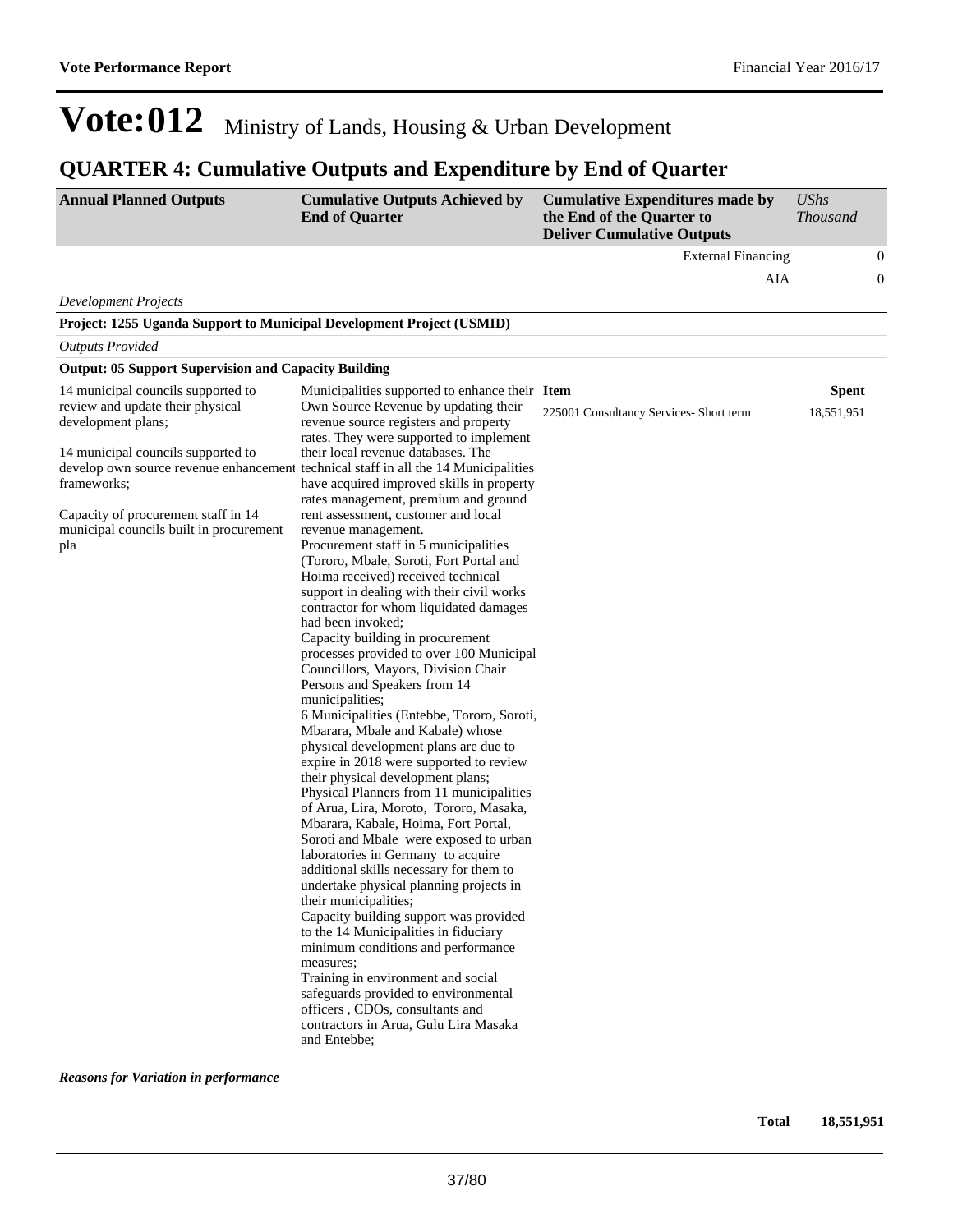### **QUARTER 4: Cumulative Outputs and Expenditure by End of Quarter**

| <b>Annual Planned Outputs</b>                                                  | <b>Cumulative Outputs Achieved by</b><br><b>End of Quarter</b>                                                                                            | <b>Cumulative Expenditures made by</b><br>the End of the Quarter to<br><b>Deliver Cumulative Outputs</b> | <b>UShs</b><br><b>Thousand</b> |
|--------------------------------------------------------------------------------|-----------------------------------------------------------------------------------------------------------------------------------------------------------|----------------------------------------------------------------------------------------------------------|--------------------------------|
|                                                                                |                                                                                                                                                           | GoU Development                                                                                          | $\overline{0}$                 |
|                                                                                |                                                                                                                                                           | <b>External Financing</b>                                                                                | 18,551,951                     |
|                                                                                |                                                                                                                                                           | AIA                                                                                                      | $\boldsymbol{0}$               |
| <b>Capital Purchases</b>                                                       |                                                                                                                                                           |                                                                                                          |                                |
| <b>Output: 79 Acquisition of Other Capital Assets</b>                          |                                                                                                                                                           |                                                                                                          |                                |
| Engineering Designs for second Batch of Final engineering designs and tender   |                                                                                                                                                           | <b>Item</b>                                                                                              | <b>Spent</b>                   |
| Municipal Infrastructure Investments<br>approved;                              | documents to all 14 Program<br>municipalities were finalized;                                                                                             | 281503 Engineering and Design Studies &<br>Plans for capital works                                       | 4,427,825                      |
|                                                                                | Procurement of contractors and<br>supervision consultants for the second<br>batch of infrastructure sub projects is<br>underway in all 14 municipalities. |                                                                                                          |                                |
| <b>Reasons for Variation in performance</b>                                    |                                                                                                                                                           |                                                                                                          |                                |
|                                                                                |                                                                                                                                                           | <b>Total</b>                                                                                             | 4,427,825                      |
|                                                                                |                                                                                                                                                           | GoU Development                                                                                          | 4,427,825                      |
|                                                                                |                                                                                                                                                           | <b>External Financing</b>                                                                                | $\boldsymbol{0}$               |
|                                                                                |                                                                                                                                                           | <b>AIA</b>                                                                                               | $\theta$                       |
|                                                                                |                                                                                                                                                           | <b>Total For SubProgramme</b>                                                                            | 22,979,776                     |
|                                                                                |                                                                                                                                                           | GoU Development                                                                                          | 4,427,825                      |
|                                                                                |                                                                                                                                                           | <b>External Financing</b>                                                                                | 18,551,951                     |
|                                                                                |                                                                                                                                                           | AIA                                                                                                      | $\boldsymbol{0}$               |
| <b>Development Projects</b>                                                    |                                                                                                                                                           |                                                                                                          |                                |
| <b>Project: 1309 Municipal Development Strategy</b><br><b>Outputs Provided</b> |                                                                                                                                                           |                                                                                                          |                                |
| Output: 01 Physical Planning Policies, Strategies, Guidelines and Standards    |                                                                                                                                                           |                                                                                                          |                                |
| The Municipal Development Strategy                                             |                                                                                                                                                           | <b>Item</b>                                                                                              | <b>Spent</b>                   |
| secretariate facilitated                                                       |                                                                                                                                                           | 211103 Allowances                                                                                        | 4,952                          |
|                                                                                |                                                                                                                                                           | 221009 Welfare and Entertainment                                                                         | 1,104                          |
|                                                                                |                                                                                                                                                           | 221011 Printing, Stationery, Photocopying and<br>Binding                                                 | 316                            |
| <b>Reasons for Variation in performance</b>                                    |                                                                                                                                                           |                                                                                                          |                                |
|                                                                                |                                                                                                                                                           | <b>Total</b>                                                                                             | 6,372                          |
|                                                                                |                                                                                                                                                           | GoU Development                                                                                          | 6,372                          |
|                                                                                |                                                                                                                                                           | <b>External Financing</b>                                                                                | $\boldsymbol{0}$               |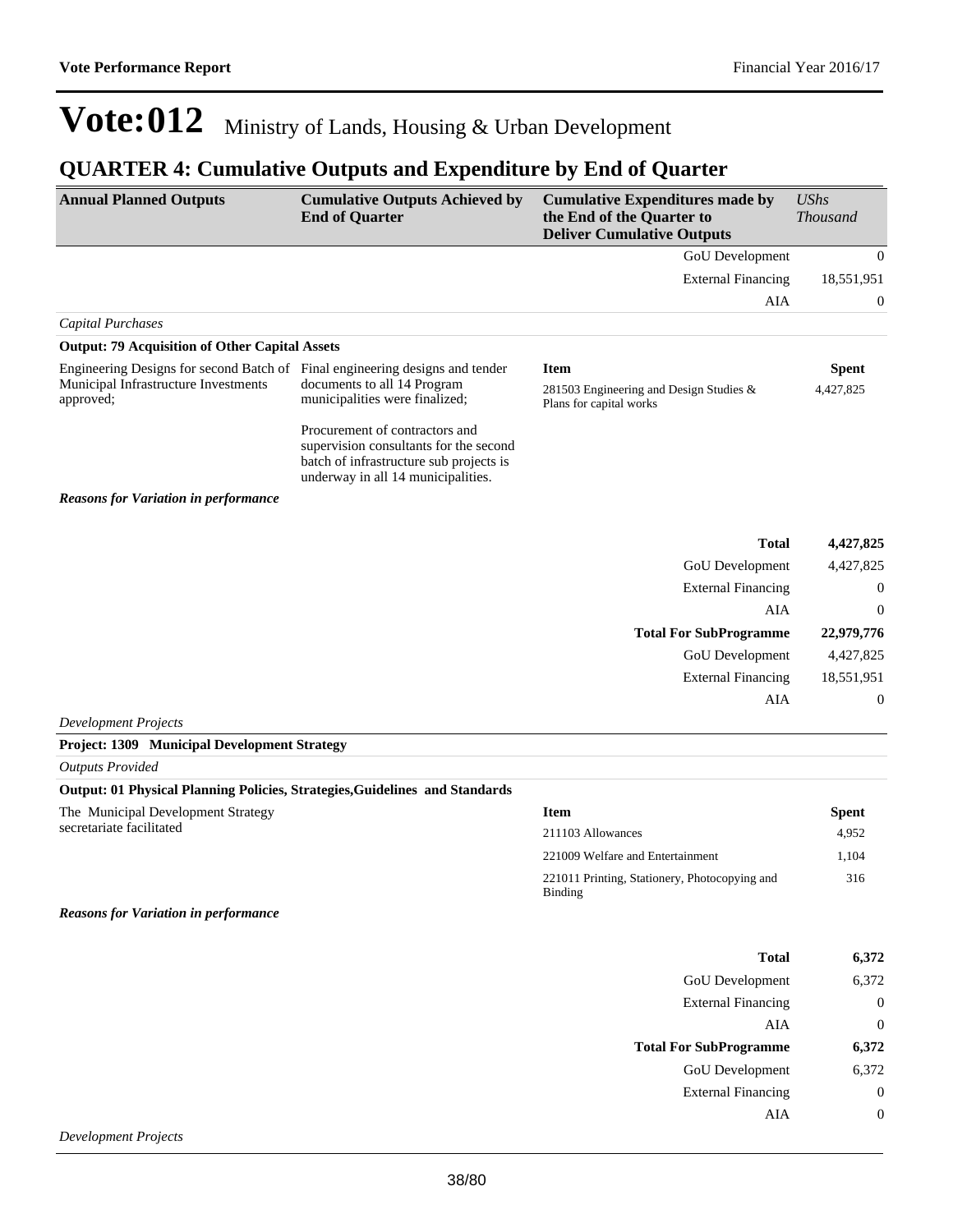### **QUARTER 4: Cumulative Outputs and Expenditure by End of Quarter**

| <b>Annual Planned Outputs</b>                                           | <b>Cumulative Outputs Achieved by</b><br><b>End of Quarter</b> | <b>Cumulative Expenditures made by</b><br>the End of the Quarter to<br><b>Deliver Cumulative Outputs</b> | <b>UShs</b><br><b>Thousand</b> |
|-------------------------------------------------------------------------|----------------------------------------------------------------|----------------------------------------------------------------------------------------------------------|--------------------------------|
| Project: 1310 Albertine Region Sustainable Development Project          |                                                                |                                                                                                          |                                |
| <b>Capital Purchases</b>                                                |                                                                |                                                                                                          |                                |
| <b>Output: 73 Roads, Streets and Highways</b>                           |                                                                |                                                                                                          |                                |
| Urban roads upgraded to Tarmac in<br>Bulisa and Butyaba;                | Design of roads still on-going                                 | <b>Item</b><br>312103 Roads and Bridges.                                                                 | <b>Spent</b><br>450,000        |
| Rural access roads in Bulisa and Hoima<br>Districts regulary maintained |                                                                |                                                                                                          |                                |
| <b>Reasons for Variation in performance</b>                             |                                                                |                                                                                                          |                                |
|                                                                         |                                                                | <b>Total</b>                                                                                             | 450,000                        |
|                                                                         |                                                                | <b>GoU</b> Development                                                                                   | 450,000                        |
|                                                                         |                                                                | <b>External Financing</b>                                                                                | $\mathbf{0}$                   |
|                                                                         |                                                                | AIA                                                                                                      | $\mathbf{0}$                   |
|                                                                         |                                                                | <b>Total For SubProgramme</b>                                                                            | 7,286,813                      |
|                                                                         |                                                                | <b>GoU</b> Development                                                                                   | 450,000                        |
|                                                                         |                                                                | <b>External Financing</b>                                                                                | 6,836,813                      |
|                                                                         |                                                                | AIA                                                                                                      | $\mathbf{0}$                   |
| <b>Program: 03 Housing</b>                                              |                                                                |                                                                                                          |                                |
| <b>Recurrent Programmes</b>                                             |                                                                |                                                                                                          |                                |
| <b>Subprogram: 09 Housing Development and Estates Management</b>        |                                                                |                                                                                                          |                                |
| <b>Outputs Provided</b>                                                 |                                                                |                                                                                                          |                                |

**Output: 02 Technical Support and Administrative Services**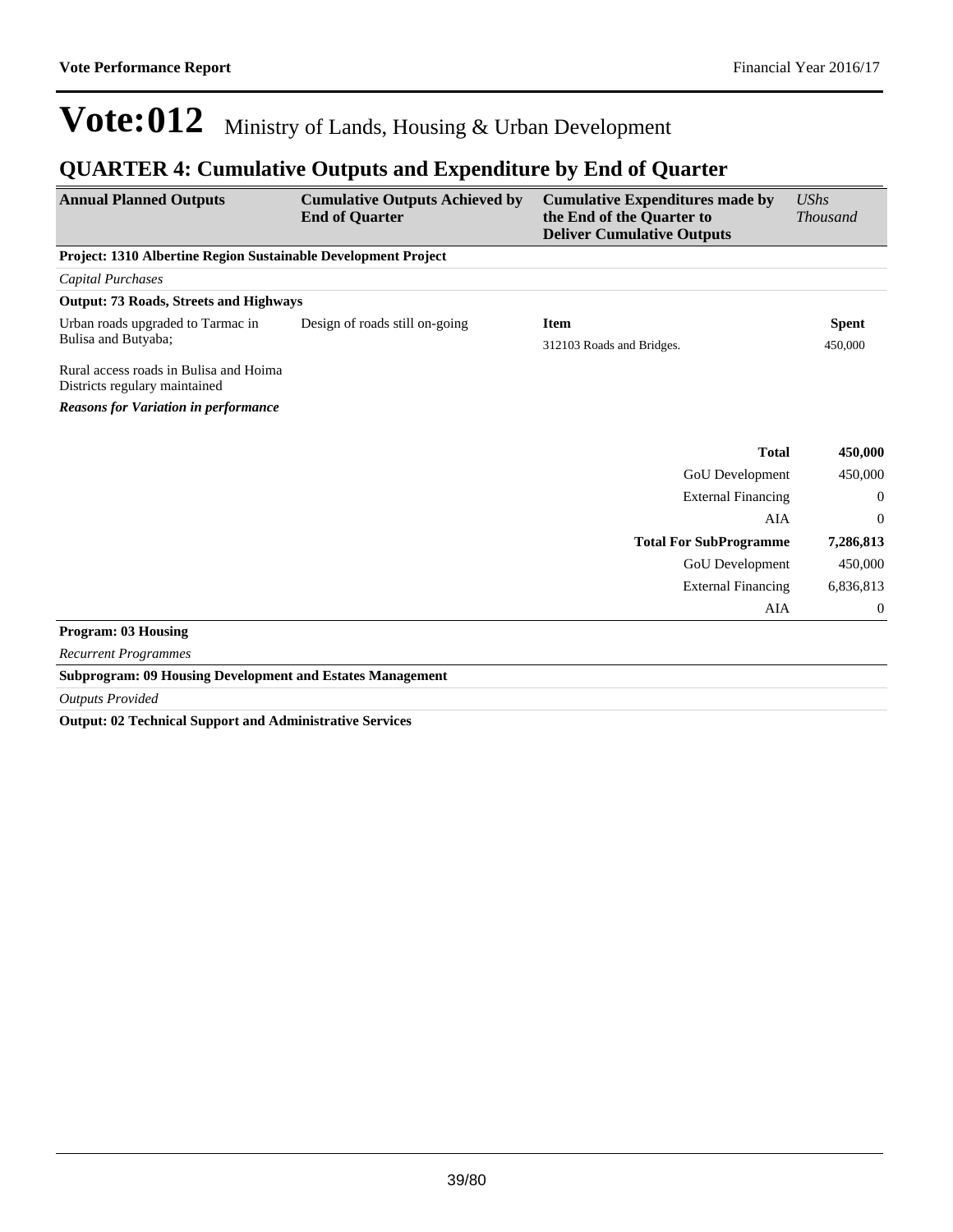### **QUARTER 4: Cumulative Outputs and Expenditure by End of Quarter**

| <b>Annual Planned Outputs</b>                                                     | <b>Cumulative Outputs Achieved by</b><br><b>End of Quarter</b>                                         | <b>Cumulative Expenditures made by</b><br>the End of the Quarter to<br><b>Deliver Cumulative Outputs</b> | <b>UShs</b><br><b>Thousand</b> |
|-----------------------------------------------------------------------------------|--------------------------------------------------------------------------------------------------------|----------------------------------------------------------------------------------------------------------|--------------------------------|
| Preparation, reproduction and                                                     | Prototype plans disserminated in the 52                                                                | Item                                                                                                     | <b>Spent</b>                   |
| dissemination of Building plans done 15<br>selected Districts                     | LGs of Abim District, Adjumani District,<br>Agago District, Alebtong District, Amuru                   | 211103 Allowances                                                                                        | 22,058                         |
|                                                                                   | District, Apac District, Dokolo District,                                                              | 221001 Advertising and Public Relations                                                                  | 430                            |
|                                                                                   | Gulu District, Kitgum District, Kole                                                                   | 221002 Workshops and Seminars                                                                            | 72,317                         |
| Carry out quarterly technical support<br>supervision and other technical services | District, Lamwo District, Lira District<br>Nwoya District, Otuke District, Oyam                        | 221003 Staff Training                                                                                    | 9,940                          |
| to MDAs and Local Governments;                                                    | District, Pader District, Gulu MC,                                                                     | 221007 Books, Periodicals & Newspapers                                                                   | 1,288                          |
| Kasooli Project and Earthquake project<br>residue activ                           | Kitgum MC, Lira MC, Masindi,<br>Kamwenge, Kyegegwa, Sironko,<br>Bulambuli, Hoima, Kabale, Kasese, Fort | 221008 Computer supplies and Information<br>Technology (IT)                                              | 17,370                         |
|                                                                                   | portal , mbale, Kasese MC, Ibanda                                                                      | 221009 Welfare and Entertainment                                                                         | 9,228                          |
|                                                                                   | District, Ibanda MC, Rubirizi District,<br>Buhweju District, Kiruhura District,                        | 221011 Printing, Stationery, Photocopying and<br>Binding                                                 | 20,602                         |
|                                                                                   | Lyantonde District, Mbarara District,<br>Mbarara MC, Sheema District, Sheema                           | 221012 Small Office Equipment                                                                            | 4,614                          |
|                                                                                   | MC, Ntungamo District, Ntungamo MC,                                                                    | 222001 Telecommunications                                                                                | 5,652                          |
|                                                                                   | Kabale District, Kabale MC, Kisoro                                                                     | 225002 Consultancy Services-Long-term                                                                    | 21,520                         |
|                                                                                   | District, Kisoro MC, Kanungu District,<br>Rukungiri District, Rukungiri MC,                            | 227001 Travel inland                                                                                     | 72,276                         |
|                                                                                   | Bushenyi District, and Bushenyi Ishaka                                                                 | 227002 Travel abroad                                                                                     | 20,875                         |
|                                                                                   | MC Contract Management support                                                                         | 227004 Fuel, Lubricants and Oils                                                                         | 35,470                         |
|                                                                                   | provided to MDAs on different                                                                          |                                                                                                          |                                |
|                                                                                   | construction projects : OPM - Karamoja<br>cattle sheds economic infrastructure,                        | 228002 Maintenance - Vehicles                                                                            | 20,554                         |
|                                                                                   | Resettlement in Kiryandongo, Education                                                                 |                                                                                                          |                                |
|                                                                                   | Infrastructure in Karamoja, Construction                                                               |                                                                                                          |                                |
|                                                                                   | of radiotherapy bunker for Uganda                                                                      |                                                                                                          |                                |
|                                                                                   | Cancer Institute, IRA office building,                                                                 |                                                                                                          |                                |
|                                                                                   | Evaluation of bids for USMID and                                                                       |                                                                                                          |                                |
|                                                                                   | CEDEP projects for Clerk of Works and                                                                  |                                                                                                          |                                |
|                                                                                   | Contractors. ToRs on Enhancement of<br>Enforcement of Housing Standards and                            |                                                                                                          |                                |
|                                                                                   | Building Codes in Areas Prone to                                                                       |                                                                                                          |                                |
|                                                                                   | Earthquakes, Slides, and Floods                                                                        |                                                                                                          |                                |
|                                                                                   | developed. Meetings with the offices of                                                                |                                                                                                          |                                |
|                                                                                   | Solicitor General, Auditor General and                                                                 |                                                                                                          |                                |
|                                                                                   | Standard Gauge Railway held on Kasooli<br>Housing project                                              |                                                                                                          |                                |

*Reasons for Variation in performance*

The dissemination strategy of bringing representatives of several LGs together in a ToT workshop led to a wider coverage.

| 334,196      | <b>Total</b>       |
|--------------|--------------------|
| $\mathbf{0}$ | Wage Recurrent     |
| 334,196      | Non Wage Recurrent |
| $\theta$     | AIA                |

**Output: 03 Capacity Building**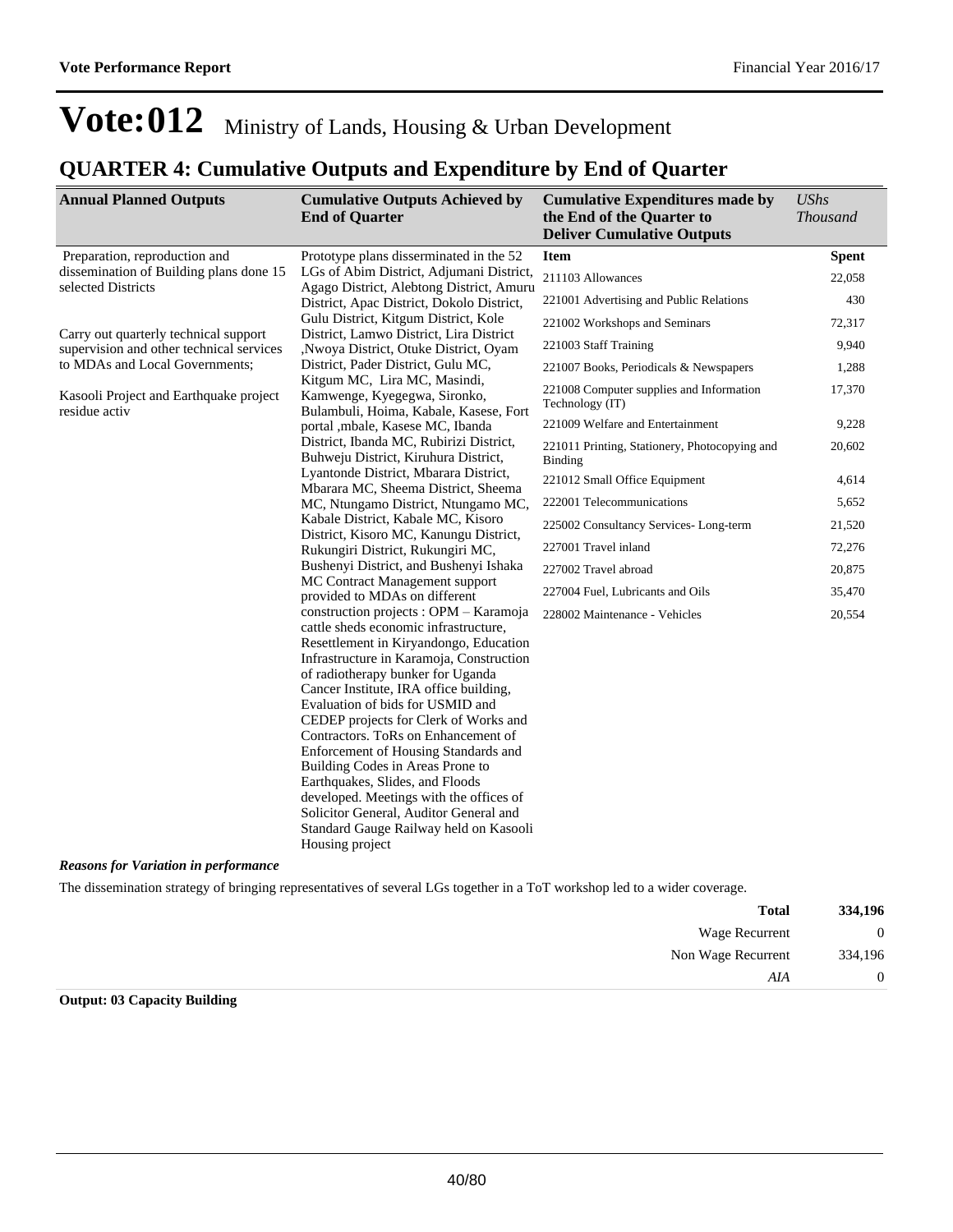### **QUARTER 4: Cumulative Outputs and Expenditure by End of Quarter**

| <b>Annual Planned Outputs</b>                                                                  | <b>Cumulative Outputs Achieved by</b><br><b>End of Quarter</b>                                                                                                                                                                                                                                                                                                     | <b>Cumulative Expenditures made by</b><br>the End of the Quarter to<br><b>Deliver Cumulative Outputs</b> | <b>UShs</b><br><b>Thousand</b> |
|------------------------------------------------------------------------------------------------|--------------------------------------------------------------------------------------------------------------------------------------------------------------------------------------------------------------------------------------------------------------------------------------------------------------------------------------------------------------------|----------------------------------------------------------------------------------------------------------|--------------------------------|
| Customized Trainings in Housing carried Customized training on the institutional               |                                                                                                                                                                                                                                                                                                                                                                    | <b>Item</b>                                                                                              | <b>Spent</b>                   |
| out for 2 technical staff                                                                      | housing program, Energy Efficiency in                                                                                                                                                                                                                                                                                                                              | 211103 Allowances                                                                                        | 1,076                          |
|                                                                                                | building, Earthquake construction<br>guidelines, condominium property law                                                                                                                                                                                                                                                                                          | 221002 Workshops and Seminars                                                                            | 2,690                          |
| Obligations to professional bodies                                                             | and regulations, prototype plans                                                                                                                                                                                                                                                                                                                                   | 221003 Staff Training                                                                                    | 13,236                         |
| attended to                                                                                    | conducted                                                                                                                                                                                                                                                                                                                                                          | 221017 Subscriptions                                                                                     | 3,114                          |
| Support to Architects Board extended.;                                                         | Training of Housing Directorate staff was<br>conducted. The topics included: Housing<br>Finance, Real estate investment and<br>marketing, Housing Cooperatives and<br>Slum                                                                                                                                                                                         |                                                                                                          |                                |
| <b>Reasons for Variation in performance</b>                                                    |                                                                                                                                                                                                                                                                                                                                                                    |                                                                                                          |                                |
| On target                                                                                      |                                                                                                                                                                                                                                                                                                                                                                    |                                                                                                          |                                |
|                                                                                                |                                                                                                                                                                                                                                                                                                                                                                    | <b>Total</b>                                                                                             | 20,116                         |
|                                                                                                |                                                                                                                                                                                                                                                                                                                                                                    | Wage Recurrent                                                                                           | $\mathbf{0}$                   |
|                                                                                                |                                                                                                                                                                                                                                                                                                                                                                    | Non Wage Recurrent                                                                                       | 20,116                         |
|                                                                                                |                                                                                                                                                                                                                                                                                                                                                                    | AIA                                                                                                      | 0                              |
| <b>Output: 04 Estates Management Policy, Strategies &amp; Reports</b>                          |                                                                                                                                                                                                                                                                                                                                                                    |                                                                                                          |                                |
| Condominium property Act and                                                                   | Cataloguing of housing estates located in Item                                                                                                                                                                                                                                                                                                                     |                                                                                                          | <b>Spent</b>                   |
| regulations Reviewed and implemented in the districts of Mbale, Tororo, Jinja,<br>14 Districts | Kabale, Ntungamo Mbarara, Hoima,                                                                                                                                                                                                                                                                                                                                   | 211101 General Staff Salaries                                                                            | 273,625                        |
|                                                                                                | Masindi, Fortportal conducted Workshop                                                                                                                                                                                                                                                                                                                             | 211103 Allowances                                                                                        | 14,476                         |
|                                                                                                | for review of MLF draft report held                                                                                                                                                                                                                                                                                                                                | 221002 Workshops and Seminars                                                                            | 35,664                         |
| Develop Real Estates Agency Bill<br>Principles                                                 | Condominium property act and<br>regulations disseminated to 19 Local                                                                                                                                                                                                                                                                                               | 221011 Printing, Stationery, Photocopying and<br><b>Binding</b>                                          | 9,630                          |
|                                                                                                | Governments during a regional ToT                                                                                                                                                                                                                                                                                                                                  | 225001 Consultancy Services- Short term                                                                  | 40,748                         |
|                                                                                                | workshop held in Gulu. The LGs<br>included: Abim District, Adjumani<br>District, Agago District, Alebtong<br>District, Amuru District, Apac District,<br>Dokolo District, Gulu District, Kitgum<br>District, Kole District, Lamwo District,<br>Lira District, Nwoya District, Otuke<br>District, Oyam District, Pader District,<br>Gulu MC, Kitgum MC and Lira MC. | 227004 Fuel, Lubricants and Oils                                                                         | 19,380                         |

#### *Reasons for Variation in performance*

Training of Trainers workshops were conducted in Western Uganda and Northern Uganda with a big representation from Local Governments leading to a wider coverage than planned.

| <b>Total</b>                  | 393,522  |
|-------------------------------|----------|
| Wage Recurrent                | 273,625  |
| Non Wage Recurrent            | 119,897  |
| AIA                           | $\theta$ |
|                               |          |
| <b>Total For SubProgramme</b> | 747,833  |
| <b>Wage Recurrent</b>         | 273,625  |
| Non Wage Recurrent            | 474.208  |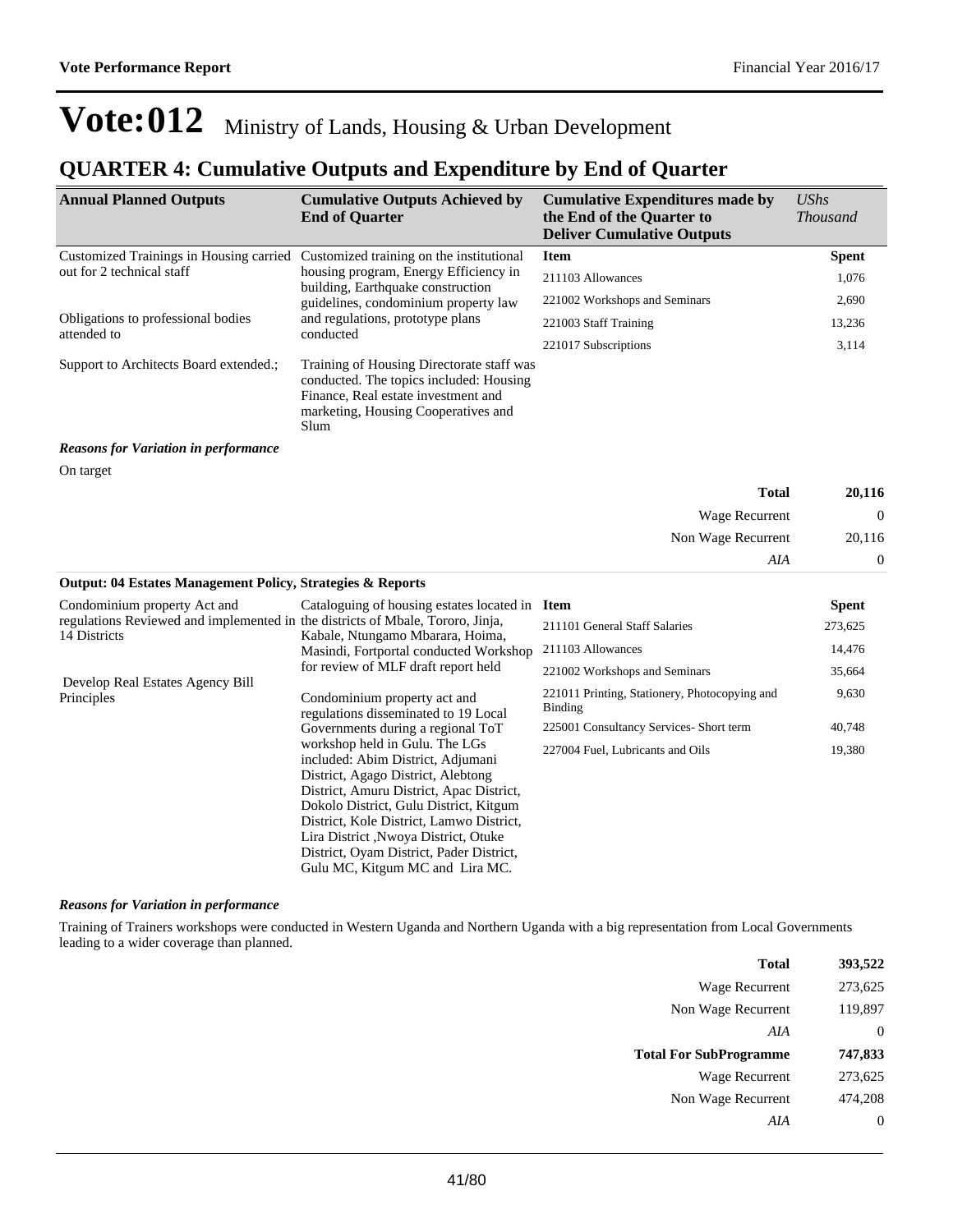### **QUARTER 4: Cumulative Outputs and Expenditure by End of Quarter**

| <b>Recurrent Programmes</b><br><b>Subprogram: 10 Human Settlements</b><br><b>Outputs Provided</b><br><b>Output: 01 Housing Policy, Strategies and Reports</b><br>NHP launched and disseminated to 15<br>NHP disseminated in the 52 districts of<br><b>Item</b><br>districts:<br>Abim District, Adjumani District, Agago<br>211101 General Staff Salaries<br>District, Alebtong District, Amuru<br>211103 Allowances<br>District, Apac District, Dokolo District,<br>Gulu District, Kitgum District, Kole<br>221001 Advertising and Public Relations<br>District, Lamwo District, Lira District<br>221002 Workshops and Seminars<br>,Nwoya District, Otuke District, Oyam<br>District, Pader District, Gulu MC,<br>221007 Books, Periodicals & Newspapers<br>Kitgum MC, Lira MC, Fort portal,<br>221008 Computer supplies and Information<br>Land Lord Tenants Bill enacted by<br>Kabale, Rukungiri, Kasese, Bushenyi,<br>Technology (IT)<br>Parliament<br>Mbarara, Hoima, Gulu, Arua, Lira,<br>221009 Welfare and Entertainment<br>Moroto, Soroti, Mbale, Tororo, Jinja,<br>Entebbe, Kasese, Ibanda, Rubirizi,<br>221011 Printing, Stationery, Photocopying and<br>Housing standards and Guidelines<br>Buhweju, Kiruhura, Lyantonde, Mbarara, Binding<br>developed, produced and disseminated to<br>Sheema, , Ntungamo, Kabale, Kisoro<br>221012 Small Office Equipment<br>Local Govts, devt agencies and other<br>,Kanungu, Rukungiri, Bushenyi and 9<br>relevant stake holders<br>Municipalities of Kasese MC, Ibanda<br>227001 Travel inland<br>MC, Mbarara MC, Sheema MC,<br>227004 Fuel, Lubricants and Oils<br>Ntungamo MC, Kabale MC, Kisoro MC,<br>Rukungiri MC and Bushenyi Ishaka MC<br>A study to determine rent levels and<br>housing conditions for public servants<br>was conducted as part of information<br>collected to facilitate the development of<br>Housing standards and guidelines. The<br>Study covered Mbale, Tororo, Soroti,<br>Kumi, Masaka, Lyantonde, Mbarara,<br>Mubende, Fortportal, Mukono, Entebbe<br>and Wakiso.<br>The 1st Draft of the Landlord Tenant Bill | <b>Annual Planned Outputs</b> | <b>Cumulative Outputs Achieved by</b><br><b>End of Quarter</b> | <b>Cumulative Expenditures made by</b><br>the End of the Quarter to<br><b>Deliver Cumulative Outputs</b> | <b>UShs</b><br><b>Thousand</b> |
|--------------------------------------------------------------------------------------------------------------------------------------------------------------------------------------------------------------------------------------------------------------------------------------------------------------------------------------------------------------------------------------------------------------------------------------------------------------------------------------------------------------------------------------------------------------------------------------------------------------------------------------------------------------------------------------------------------------------------------------------------------------------------------------------------------------------------------------------------------------------------------------------------------------------------------------------------------------------------------------------------------------------------------------------------------------------------------------------------------------------------------------------------------------------------------------------------------------------------------------------------------------------------------------------------------------------------------------------------------------------------------------------------------------------------------------------------------------------------------------------------------------------------------------------------------------------------------------------------------------------------------------------------------------------------------------------------------------------------------------------------------------------------------------------------------------------------------------------------------------------------------------------------------------------------------------------------------------------------------------------------------------------------------------------------------------------------------------------------|-------------------------------|----------------------------------------------------------------|----------------------------------------------------------------------------------------------------------|--------------------------------|
|                                                                                                                                                                                                                                                                                                                                                                                                                                                                                                                                                                                                                                                                                                                                                                                                                                                                                                                                                                                                                                                                                                                                                                                                                                                                                                                                                                                                                                                                                                                                                                                                                                                                                                                                                                                                                                                                                                                                                                                                                                                                                                  |                               |                                                                |                                                                                                          |                                |
|                                                                                                                                                                                                                                                                                                                                                                                                                                                                                                                                                                                                                                                                                                                                                                                                                                                                                                                                                                                                                                                                                                                                                                                                                                                                                                                                                                                                                                                                                                                                                                                                                                                                                                                                                                                                                                                                                                                                                                                                                                                                                                  |                               |                                                                |                                                                                                          |                                |
|                                                                                                                                                                                                                                                                                                                                                                                                                                                                                                                                                                                                                                                                                                                                                                                                                                                                                                                                                                                                                                                                                                                                                                                                                                                                                                                                                                                                                                                                                                                                                                                                                                                                                                                                                                                                                                                                                                                                                                                                                                                                                                  |                               |                                                                |                                                                                                          |                                |
|                                                                                                                                                                                                                                                                                                                                                                                                                                                                                                                                                                                                                                                                                                                                                                                                                                                                                                                                                                                                                                                                                                                                                                                                                                                                                                                                                                                                                                                                                                                                                                                                                                                                                                                                                                                                                                                                                                                                                                                                                                                                                                  |                               |                                                                |                                                                                                          |                                |
|                                                                                                                                                                                                                                                                                                                                                                                                                                                                                                                                                                                                                                                                                                                                                                                                                                                                                                                                                                                                                                                                                                                                                                                                                                                                                                                                                                                                                                                                                                                                                                                                                                                                                                                                                                                                                                                                                                                                                                                                                                                                                                  |                               |                                                                |                                                                                                          | <b>Spent</b><br>147,501        |
|                                                                                                                                                                                                                                                                                                                                                                                                                                                                                                                                                                                                                                                                                                                                                                                                                                                                                                                                                                                                                                                                                                                                                                                                                                                                                                                                                                                                                                                                                                                                                                                                                                                                                                                                                                                                                                                                                                                                                                                                                                                                                                  |                               |                                                                |                                                                                                          | 54,039                         |
|                                                                                                                                                                                                                                                                                                                                                                                                                                                                                                                                                                                                                                                                                                                                                                                                                                                                                                                                                                                                                                                                                                                                                                                                                                                                                                                                                                                                                                                                                                                                                                                                                                                                                                                                                                                                                                                                                                                                                                                                                                                                                                  |                               |                                                                |                                                                                                          |                                |
|                                                                                                                                                                                                                                                                                                                                                                                                                                                                                                                                                                                                                                                                                                                                                                                                                                                                                                                                                                                                                                                                                                                                                                                                                                                                                                                                                                                                                                                                                                                                                                                                                                                                                                                                                                                                                                                                                                                                                                                                                                                                                                  |                               |                                                                |                                                                                                          | 5,152                          |
|                                                                                                                                                                                                                                                                                                                                                                                                                                                                                                                                                                                                                                                                                                                                                                                                                                                                                                                                                                                                                                                                                                                                                                                                                                                                                                                                                                                                                                                                                                                                                                                                                                                                                                                                                                                                                                                                                                                                                                                                                                                                                                  |                               |                                                                |                                                                                                          | 69,936                         |
|                                                                                                                                                                                                                                                                                                                                                                                                                                                                                                                                                                                                                                                                                                                                                                                                                                                                                                                                                                                                                                                                                                                                                                                                                                                                                                                                                                                                                                                                                                                                                                                                                                                                                                                                                                                                                                                                                                                                                                                                                                                                                                  |                               |                                                                |                                                                                                          | 1,788                          |
|                                                                                                                                                                                                                                                                                                                                                                                                                                                                                                                                                                                                                                                                                                                                                                                                                                                                                                                                                                                                                                                                                                                                                                                                                                                                                                                                                                                                                                                                                                                                                                                                                                                                                                                                                                                                                                                                                                                                                                                                                                                                                                  |                               |                                                                |                                                                                                          | 15,205                         |
|                                                                                                                                                                                                                                                                                                                                                                                                                                                                                                                                                                                                                                                                                                                                                                                                                                                                                                                                                                                                                                                                                                                                                                                                                                                                                                                                                                                                                                                                                                                                                                                                                                                                                                                                                                                                                                                                                                                                                                                                                                                                                                  |                               |                                                                |                                                                                                          | 10,194                         |
|                                                                                                                                                                                                                                                                                                                                                                                                                                                                                                                                                                                                                                                                                                                                                                                                                                                                                                                                                                                                                                                                                                                                                                                                                                                                                                                                                                                                                                                                                                                                                                                                                                                                                                                                                                                                                                                                                                                                                                                                                                                                                                  |                               |                                                                |                                                                                                          | 10,984                         |
|                                                                                                                                                                                                                                                                                                                                                                                                                                                                                                                                                                                                                                                                                                                                                                                                                                                                                                                                                                                                                                                                                                                                                                                                                                                                                                                                                                                                                                                                                                                                                                                                                                                                                                                                                                                                                                                                                                                                                                                                                                                                                                  |                               |                                                                |                                                                                                          | 2,474                          |
|                                                                                                                                                                                                                                                                                                                                                                                                                                                                                                                                                                                                                                                                                                                                                                                                                                                                                                                                                                                                                                                                                                                                                                                                                                                                                                                                                                                                                                                                                                                                                                                                                                                                                                                                                                                                                                                                                                                                                                                                                                                                                                  |                               |                                                                |                                                                                                          | 13,837                         |
| Parliamentary Counsel for consideration<br>and further action.<br><b>Reasons for Variation in performance</b>                                                                                                                                                                                                                                                                                                                                                                                                                                                                                                                                                                                                                                                                                                                                                                                                                                                                                                                                                                                                                                                                                                                                                                                                                                                                                                                                                                                                                                                                                                                                                                                                                                                                                                                                                                                                                                                                                                                                                                                    |                               | was produced and submitted to the First                        |                                                                                                          | 48,629                         |

Two ToT workshops were conducted one in Western Uganda and another in Northern Uganda with a wider representation leading to a wider coverage.

| 379,739      | <b>Total</b>       |
|--------------|--------------------|
| 147,501      | Wage Recurrent     |
| 232,238      | Non Wage Recurrent |
| $\mathbf{0}$ | AIA                |

**Output: 02 Technical Support and Administrative Services**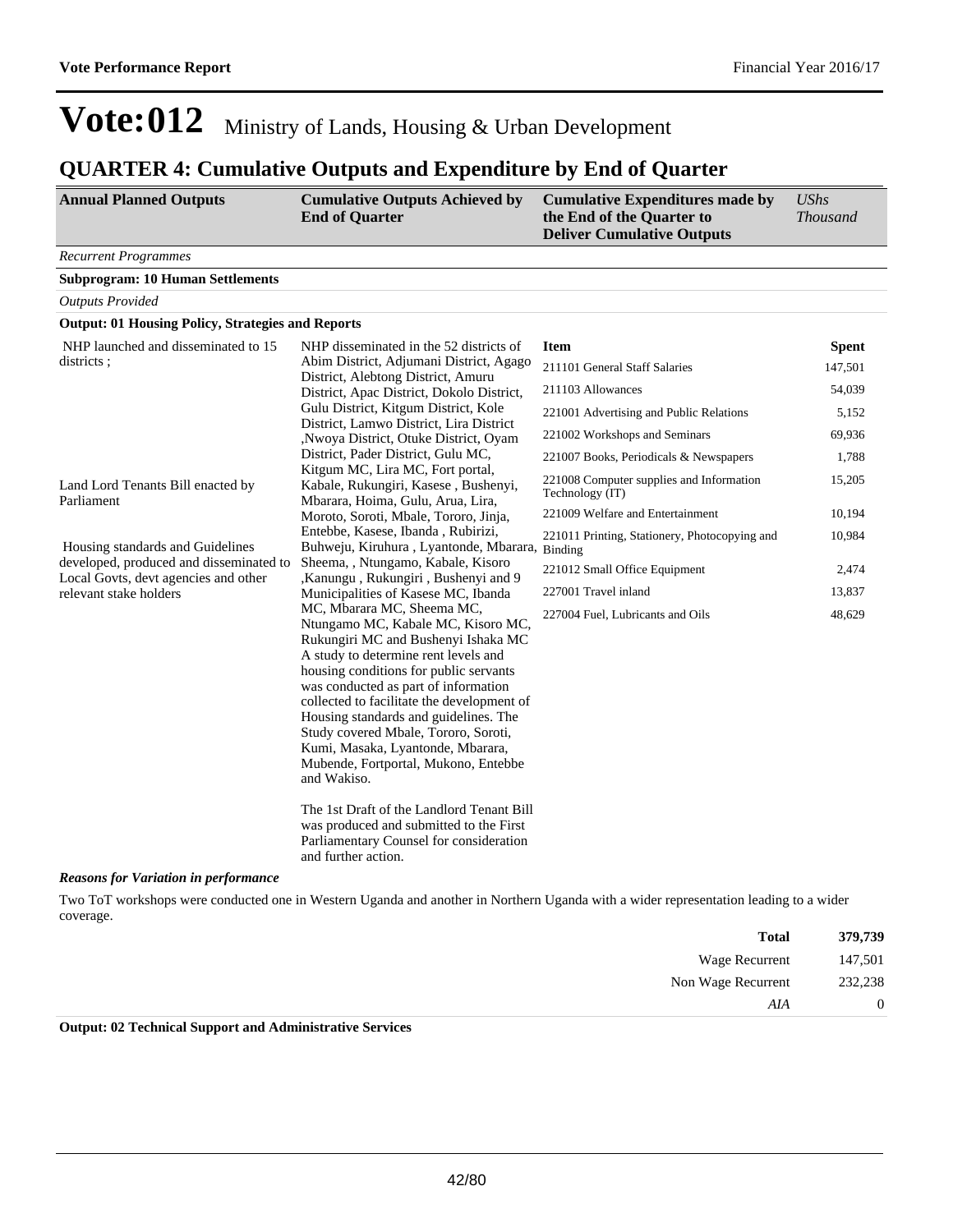### **QUARTER 4: Cumulative Outputs and Expenditure by End of Quarter**

| <b>Annual Planned Outputs</b>               | <b>Cumulative Outputs Achieved by</b><br><b>End of Quarter</b>                   | <b>Cumulative Expenditures made by</b><br>the End of the Quarter to<br><b>Deliver Cumulative Outputs</b> | <b>UShs</b><br><b>Thousand</b> |
|---------------------------------------------|----------------------------------------------------------------------------------|----------------------------------------------------------------------------------------------------------|--------------------------------|
|                                             |                                                                                  | <b>Item</b>                                                                                              | <b>Spent</b>                   |
|                                             |                                                                                  | 211103 Allowances                                                                                        | 23,928                         |
|                                             |                                                                                  | 221002 Workshops and Seminars                                                                            | 27,513                         |
|                                             |                                                                                  | 221011 Printing, Stationery, Photocopying and<br><b>Binding</b>                                          | 6,244                          |
|                                             |                                                                                  | 225001 Consultancy Services- Short term                                                                  | 26,900                         |
|                                             |                                                                                  | 227001 Travel inland                                                                                     | 55,546                         |
| <b>Reasons for Variation in performance</b> |                                                                                  |                                                                                                          |                                |
|                                             |                                                                                  | <b>Total</b>                                                                                             | 140,132                        |
|                                             |                                                                                  | Wage Recurrent                                                                                           | $\mathbf{0}$                   |
|                                             |                                                                                  | Non Wage Recurrent                                                                                       | 140,132                        |
|                                             |                                                                                  | AIA                                                                                                      | $\boldsymbol{0}$               |
| <b>Output: 03 Capacity Building</b>         |                                                                                  |                                                                                                          |                                |
| World Habitat Day commemorated;             | The Post Habitat III Quito                                                       | <b>Item</b>                                                                                              | <b>Spent</b>                   |
| Habitat III Activities undertaken.          | Implementation plan was discussed by<br>the National Habitat III committee and a | 211103 Allowances                                                                                        | 31,881                         |
|                                             | customized action plan for Uganda was                                            | 221002 Workshops and Seminars                                                                            | 20,760                         |
|                                             | developed                                                                        | 221011 Printing, Stationery, Photocopying and<br><b>Binding</b>                                          | 5,531                          |
|                                             |                                                                                  | 227002 Travel abroad                                                                                     | 53,852                         |
|                                             |                                                                                  | 227004 Fuel, Lubricants and Oils                                                                         | 41,670                         |
| <b>Reasons for Variation in performance</b> |                                                                                  |                                                                                                          |                                |
| On target                                   |                                                                                  |                                                                                                          |                                |
|                                             |                                                                                  | <b>Total</b>                                                                                             | 153,695                        |
|                                             |                                                                                  | Wage Recurrent                                                                                           | $\mathbf{0}$                   |
|                                             |                                                                                  | Non Wage Recurrent                                                                                       | 153,695                        |
|                                             |                                                                                  | AIA                                                                                                      | $\boldsymbol{0}$               |
|                                             |                                                                                  | <b>Total For SubProgramme</b>                                                                            | 673,566                        |
|                                             |                                                                                  | Wage Recurrent                                                                                           | 147,501                        |
|                                             |                                                                                  | Non Wage Recurrent                                                                                       | 526,065                        |
| <b>Recurrent Programmes</b>                 |                                                                                  | AIA                                                                                                      | $\boldsymbol{0}$               |

**Subprogram: 15 Office of the Director, Housing**

*Outputs Provided*

**Output: 01 Housing Policy, Strategies and Reports**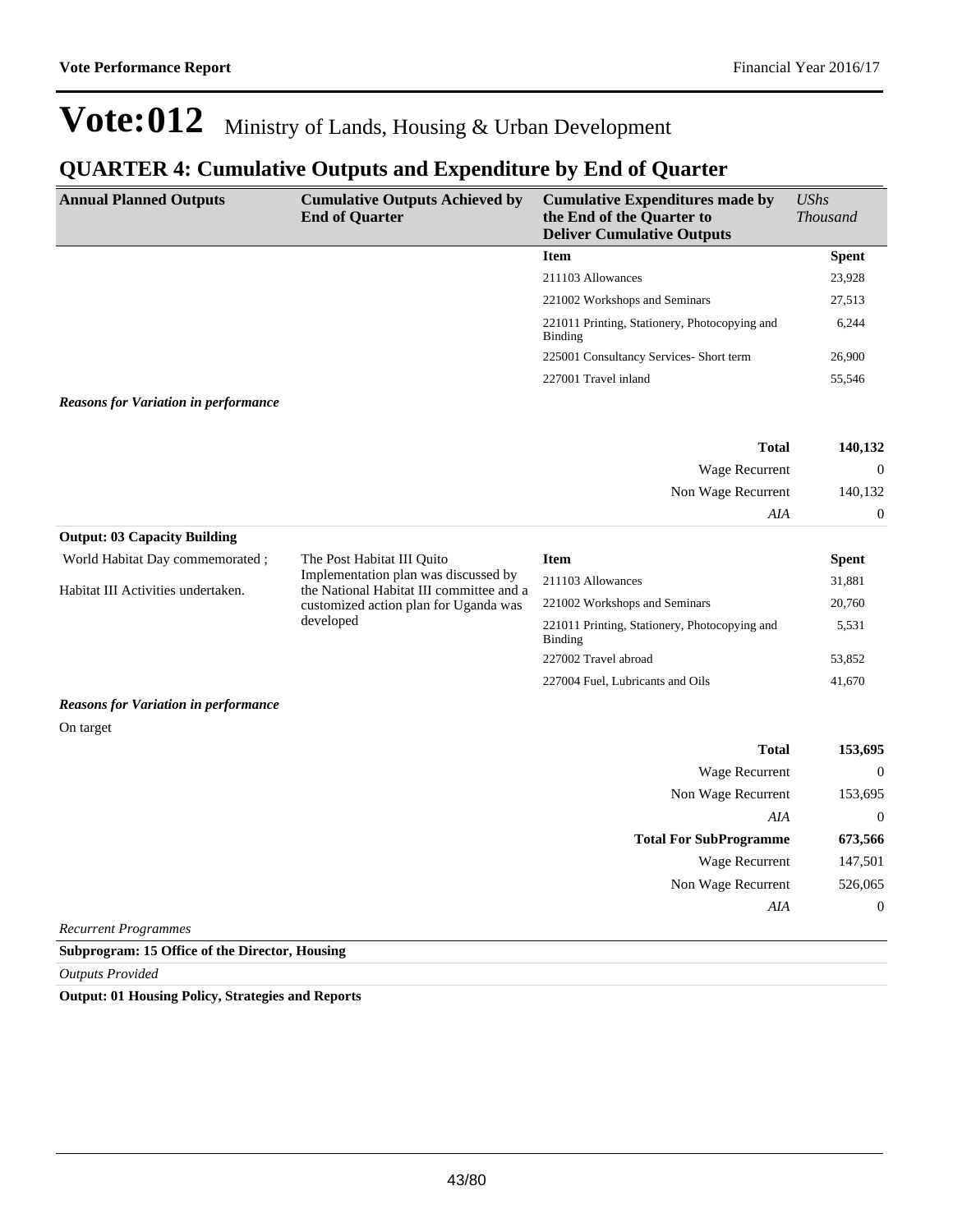### **QUARTER 4: Cumulative Outputs and Expenditure by End of Quarter**

| <b>Annual Planned Outputs</b>                                       | <b>Cumulative Outputs Achieved by</b>                                                                                          | <b>Cumulative Expenditures made by</b>                          | <b>UShs</b>      |
|---------------------------------------------------------------------|--------------------------------------------------------------------------------------------------------------------------------|-----------------------------------------------------------------|------------------|
|                                                                     | <b>End of Quarter</b>                                                                                                          | the End of the Quarter to<br><b>Deliver Cumulative Outputs</b>  | <b>Thousand</b>  |
| - Administrative and technical functions                            | Administrative and technical functions of Item                                                                                 |                                                                 | <b>Spent</b>     |
| of directorate attended to;                                         | directorate attended to; - Housing<br>Programs, policies and laws coordinated                                                  | 211101 General Staff Salaries                                   | 17,847           |
| - Housing Programs, policies and laws                               | and evaluated; - Coordinate negotiations                                                                                       | 211103 Allowances                                               | 10,033           |
| coordinated and evaluated;                                          | with Development partners to undertake                                                                                         | 221009 Welfare and Entertainment                                | 1,693            |
| - Coordinate negotiations with<br>Development partners to undertake | housing projects under PPP<br>arrangements; - Local & international<br>obligations attended to                                 | 221011 Printing, Stationery, Photocopying and<br><b>Binding</b> | 962              |
| housing projects under PPP                                          |                                                                                                                                | 227004 Fuel, Lubricants and Oils                                | 12,847           |
| arrangements;                                                       | Monitoring of sector activities in                                                                                             |                                                                 |                  |
| - Local $&$                                                         | Mbarara, Ntungamo, Kabale, Gulu, Lira,<br>Nwoya and pader.                                                                     |                                                                 |                  |
|                                                                     | A meeting with Busoga Diocese on the<br>proposed Bugembe Housing project was<br>conducted and an action plan was<br>developed. |                                                                 |                  |
| <b>Reasons for Variation in performance</b>                         |                                                                                                                                |                                                                 |                  |
| On target                                                           |                                                                                                                                |                                                                 |                  |
|                                                                     |                                                                                                                                | <b>Total</b>                                                    | 43,383           |
|                                                                     |                                                                                                                                | Wage Recurrent                                                  | 17,847           |
|                                                                     |                                                                                                                                | Non Wage Recurrent                                              | 25,536           |
|                                                                     |                                                                                                                                | AIA                                                             | $\mathbf{0}$     |
|                                                                     |                                                                                                                                | <b>Total For SubProgramme</b>                                   | 43,383           |
|                                                                     |                                                                                                                                | Wage Recurrent                                                  | 17,847           |
|                                                                     |                                                                                                                                | Non Wage Recurrent                                              | 25,536           |
|                                                                     |                                                                                                                                | AIA                                                             | $\boldsymbol{0}$ |

#### **Program: 49 Policy, Planning and Support Services**

*Recurrent Programmes*

#### **Subprogram: 01 Finance and administration**

*Outputs Provided*

**Output: 01 Policy, consultation, planning and monitoring services**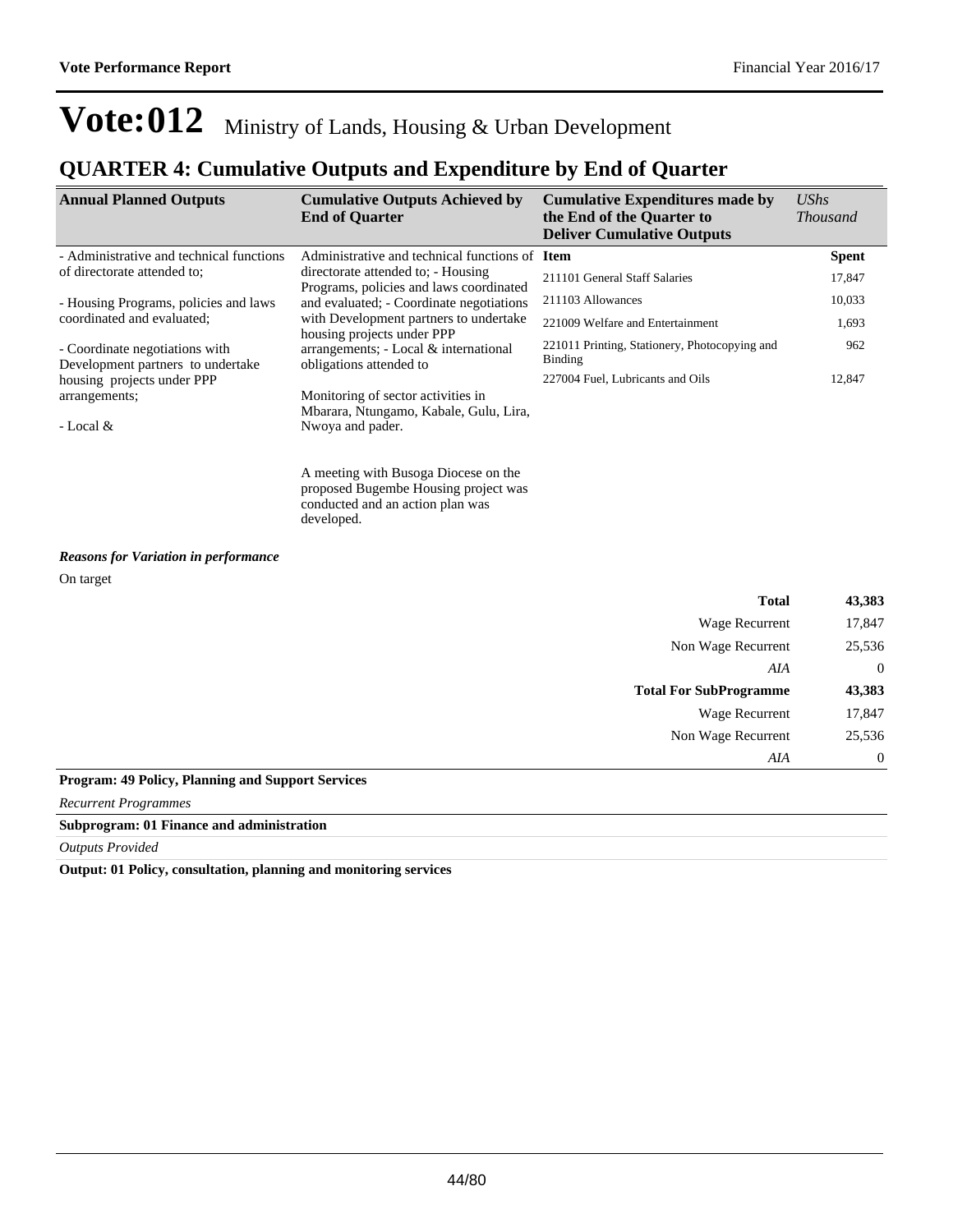### **QUARTER 4: Cumulative Outputs and Expenditure by End of Quarter**

| <b>Annual Planned Outputs</b>                                         | <b>Cumulative Outputs Achieved by</b><br><b>End of Quarter</b>                                            | <b>Cumulative Expenditures made by</b><br>the End of the Quarter to<br><b>Deliver Cumulative Outputs</b> | UShs<br><i>Thousand</i> |
|-----------------------------------------------------------------------|-----------------------------------------------------------------------------------------------------------|----------------------------------------------------------------------------------------------------------|-------------------------|
| - Ministerial Policy Statement prepared                               | Ministerial Policy Statement prepared                                                                     | <b>Item</b>                                                                                              | <b>Spent</b>            |
| and submitted to Parliament by 15th<br><b>March 2017.</b>             | and submitted to Parliament by 15th<br><b>March 2017.</b>                                                 | 211101 General Staff Salaries                                                                            | 152,731                 |
|                                                                       |                                                                                                           | 211103 Allowances                                                                                        | 77,426                  |
| - 8 Cabinet Memoranda prepared and                                    | - 8 Cabinet Memoranda prepared and                                                                        | 221002 Workshops and Seminars                                                                            | 41,055                  |
| submitted to Cabinet Secretariat.                                     | submitted to Cabinet Secretariat.                                                                         | 221007 Books, Periodicals & Newspapers                                                                   | 8,528                   |
| - 2 Cabinet Returns prepared and<br>submitted to Cabinet Secretariat. | - 2 Cabinet Returns prepared and<br>submitted to Cabinet Secretariat.<br>- 100 Policy Analysis undertaken | 221008 Computer supplies and Information<br>Technology (IT)                                              | 37,445                  |
| - Policy Analysis undertaken                                          |                                                                                                           | 221011 Printing, Stationery, Photocopying and<br>Binding                                                 | 25,470                  |
|                                                                       |                                                                                                           | 222001 Telecommunications                                                                                | 1,996                   |
|                                                                       |                                                                                                           | 227001 Travel inland                                                                                     | 48,874                  |
|                                                                       |                                                                                                           | 227002 Travel abroad                                                                                     | 59,603                  |
|                                                                       |                                                                                                           | 227004 Fuel, Lubricants and Oils                                                                         | 30,762                  |
|                                                                       |                                                                                                           | 282102 Fines and Penalties/ Court wards                                                                  | 140,098                 |

#### *Reasons for Variation in performance*

On target

| <b>Total</b>       | 623,988        |
|--------------------|----------------|
| Wage Recurrent     | 152,731        |
| Non Wage Recurrent | 471,257        |
| AIA                | $\overline{0}$ |

#### **Output: 02 Ministry Support Services (Finance and Administration)**

| - 400 Ministry staff paid salaries and                               | 485 Ministry Staff paid salary                                  | <b>Item</b>                                               | <b>Spent</b> |
|----------------------------------------------------------------------|-----------------------------------------------------------------|-----------------------------------------------------------|--------------|
| wages;                                                               | - Training of all MLHUD Office                                  | 211101 General Staff Salaries                             | 178,531      |
| - Training and induction of new staff                                | attendants and Dispatch clerks                                  | 211103 Allowances                                         | 49,618       |
| undertaken;                                                          | 5 Staff undertaking Degree programmes                           | 212102 Pension for General Civil Service                  | 2,000,415    |
| - Procurement of Ministry staff uniforms<br>done;                    | supported;<br>- Procurement of Ministry staff uniforms<br>done: | 213002 Incapacity, death benefits and funeral<br>expenses | 37,432       |
|                                                                      | - 73 ID Cards processed and issued                              | 213004 Gratuity Expenses                                  | 697,869      |
| - Perfomance appraisal forms procured<br>and filled in by 400 staff: | - 275 Pensioners paid                                           | 221007 Books, Periodicals & Newspapers                    | 11,854       |
| - Pension and Gratuity for retireted office                          | Gratuity for retired officers paid                              | 221009 Welfare and Entertainment                          | 30,599       |
|                                                                      |                                                                 | 222001 Telecommunications                                 | 50,120       |
|                                                                      | 2 field monitoring and evaluation<br>exercises carried out      | 222002 Postage and Courier                                | 5,492        |
|                                                                      |                                                                 | 223001 Property Expenses                                  | 58,971       |
|                                                                      |                                                                 | 223004 Guard and Security services                        | 77,862       |
|                                                                      |                                                                 | 223005 Electricity                                        | 101,840      |
|                                                                      |                                                                 | 223006 Water                                              | 28,419       |
|                                                                      |                                                                 | 227001 Travel inland                                      | 43,336       |
|                                                                      |                                                                 | 227004 Fuel, Lubricants and Oils                          | 24,014       |
|                                                                      |                                                                 | 228002 Maintenance - Vehicles                             | 73,454       |

#### *Reasons for Variation in performance*

The number of Staff paid salaries increased against targeted(400) because more Staff were recruited for the Ministry Zonal Offices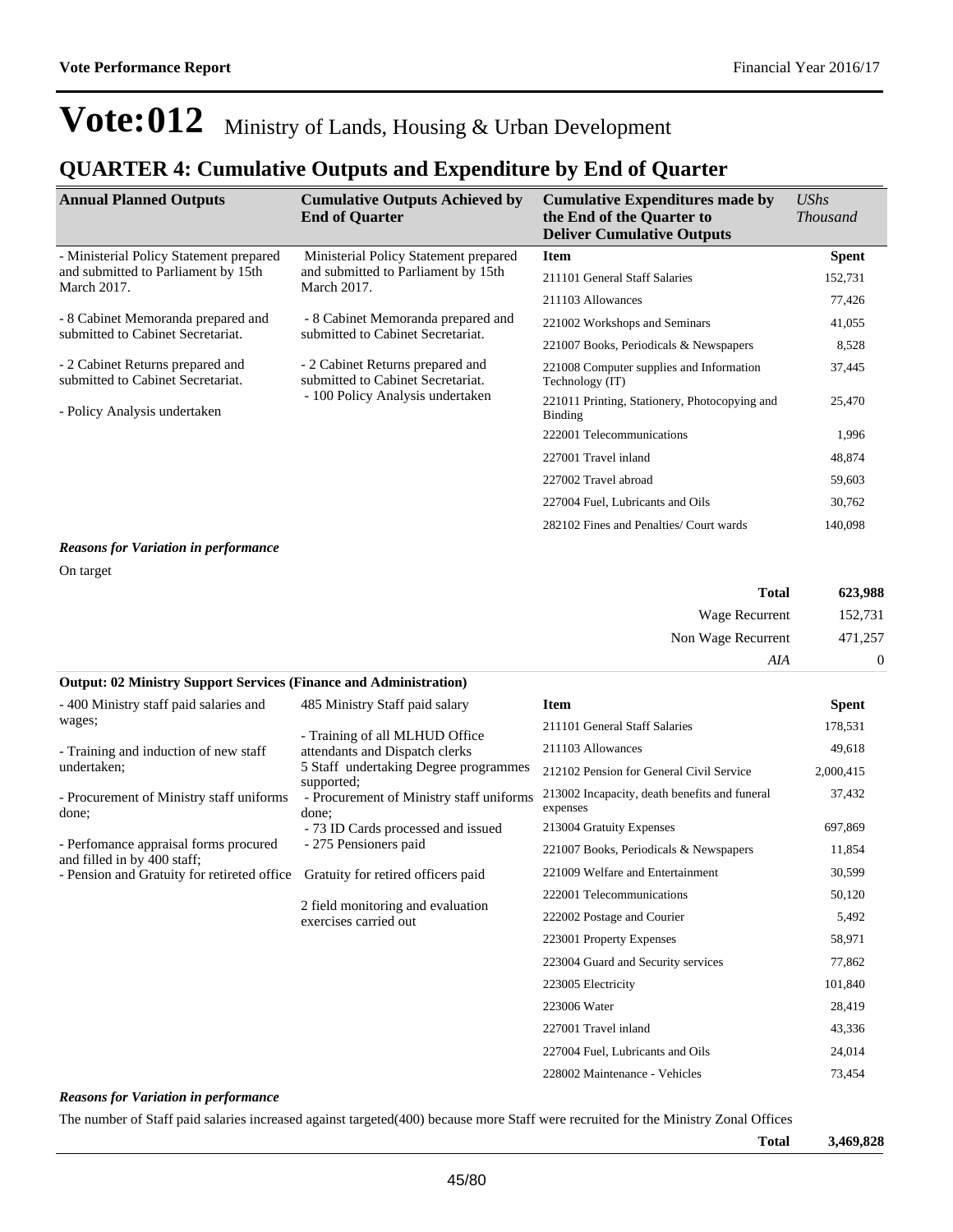### **QUARTER 4: Cumulative Outputs and Expenditure by End of Quarter**

| <b>Annual Planned Outputs</b>                                        | <b>Cumulative Outputs Achieved by</b><br><b>End of Quarter</b> | <b>Cumulative Expenditures made by</b><br>the End of the Quarter to<br><b>Deliver Cumulative Outputs</b> | <b>UShs</b><br><b>Thousand</b> |
|----------------------------------------------------------------------|----------------------------------------------------------------|----------------------------------------------------------------------------------------------------------|--------------------------------|
|                                                                      |                                                                | <b>Wage Recurrent</b>                                                                                    | 178,531                        |
|                                                                      |                                                                | Non Wage Recurrent                                                                                       | 3,291,297                      |
|                                                                      |                                                                | AIA                                                                                                      | $\theta$                       |
| <b>Output: 03 Ministerial and Top Management Services</b>            |                                                                |                                                                                                          |                                |
| - 4Top Policy/Management meetings                                    | 5 Senior management Retreat held                               | <b>Item</b>                                                                                              | <b>Spent</b>                   |
| held:                                                                | Political M&E reports produced;                                | 211101 General Staff Salaries                                                                            | 43,116                         |
| - 5 Senior Management meetings held;                                 |                                                                | 211103 Allowances                                                                                        | 14,881                         |
|                                                                      | Top management meetings held                                   | 213001 Medical expenses (To employees)                                                                   | 3,512                          |
| - 2 General Staff meetings held;<br>- 1 end of year staff part held. | - Obligations to International<br>Organisations attended to    | 213002 Incapacity, death benefits and funeral<br>expenses                                                | 52,227                         |
|                                                                      |                                                                | 221002 Workshops and Seminars                                                                            | 27,517                         |
| - 1 senior management retreat held;                                  |                                                                | 221007 Books, Periodicals & Newspapers                                                                   | 3,954                          |
| - Political M&E reports produced;                                    |                                                                | 221009 Welfare and Entertainment                                                                         | 20,160                         |
| - Obligations to International Organi                                |                                                                | 221017 Subscriptions                                                                                     | 96,556                         |
|                                                                      |                                                                | 222001 Telecommunications                                                                                | 39,920                         |
|                                                                      |                                                                | 222003 Information and communications<br>technology (ICT)                                                | 11,976                         |
|                                                                      |                                                                | 227001 Travel inland                                                                                     | 52,670                         |
|                                                                      |                                                                | 227002 Travel abroad                                                                                     | 115,924                        |
|                                                                      |                                                                | 227004 Fuel, Lubricants and Oils                                                                         | 238,730                        |
|                                                                      |                                                                | 228001 Maintenance - Civil                                                                               | 22,365                         |
|                                                                      |                                                                | 228002 Maintenance - Vehicles                                                                            | 18,542                         |
| <b>Reasons for Variation in performance</b>                          |                                                                |                                                                                                          |                                |
| On target                                                            |                                                                |                                                                                                          |                                |

| <b>Total</b>                             | 762,050  |
|------------------------------------------|----------|
| Wage Recurrent                           | 43,116   |
| Non Wage Recurrent                       | 718,934  |
| AIA                                      | $\Omega$ |
| <b>Output: 04 Information Management</b> |          |

| - Access to information initiatives                               | 207 information requests responded to.             | Item                                                     | <b>Spent</b> |
|-------------------------------------------------------------------|----------------------------------------------------|----------------------------------------------------------|--------------|
| implemented:                                                      | Revised Access To Information Act                  | 211101 General Staff Salaries                            | 16,052       |
| - Ministry's Clients' Charter implemented (ATIA) manual developed |                                                    | 211103 Allowances                                        | 20,039       |
| and feedback on complaints responded to.                          |                                                    | 221009 Welfare and Entertainment                         | 5,383        |
|                                                                   | Revised Client's Charter (2017-2021)<br>developed. | 221011 Printing, Stationery, Photocopying and<br>Binding | 24,202       |
|                                                                   | 375 complaints processed                           | 221020 IPPS Recurrent Costs                              | 20,106       |
|                                                                   | Draft analysis/recommendations on                  | 222001 Telecommunications                                | 1,996        |
|                                                                   | complaints Report prepared                         | 227001 Travel inland                                     | 9,403        |
|                                                                   |                                                    | 227004 Fuel, Lubricants and Oils                         | 22,015       |
|                                                                   |                                                    |                                                          |              |

#### *Reasons for Variation in performance* On target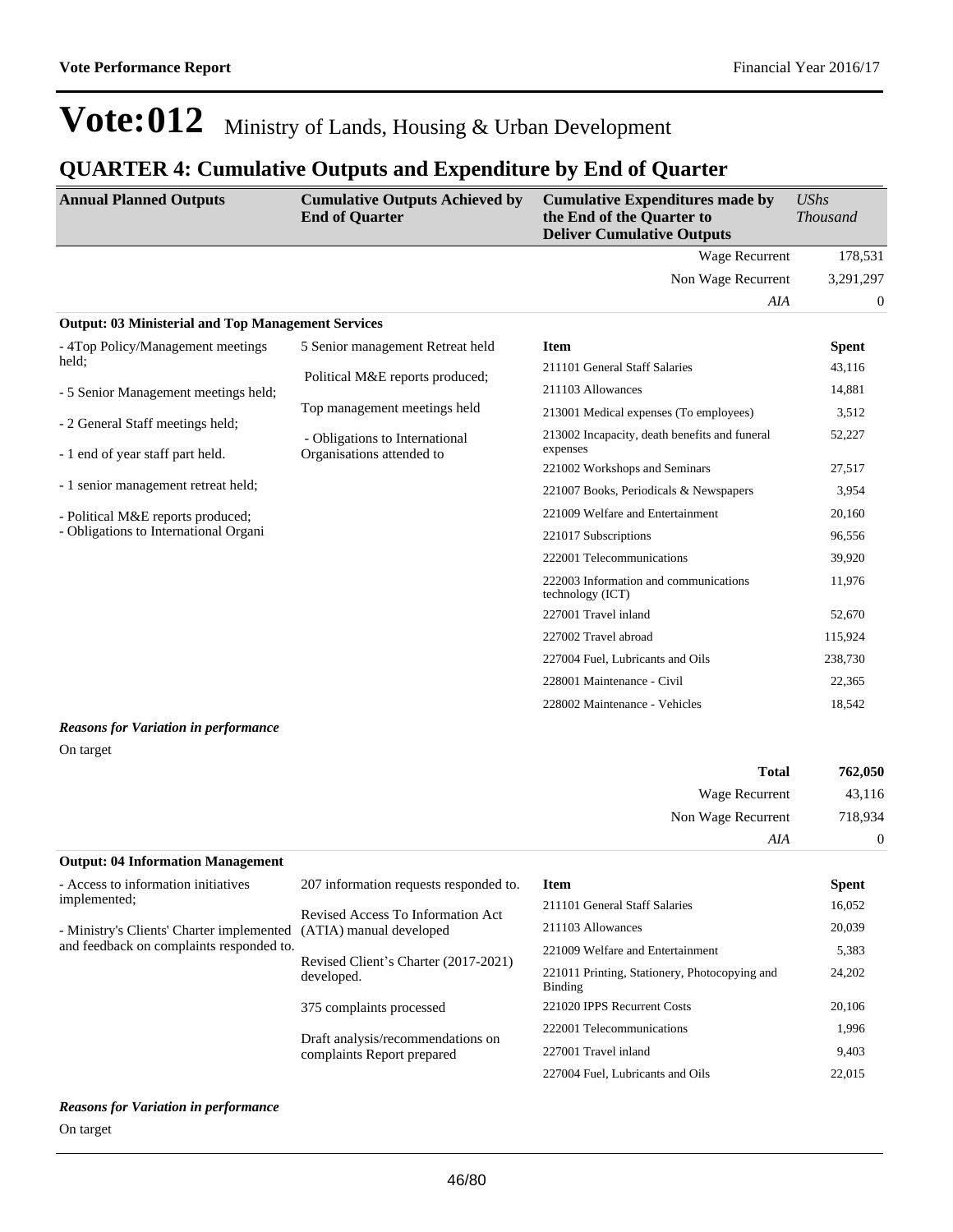#### **QUARTER 4: Cumulative Outputs and Expenditure by End of Quarter**

| <b>Annual Planned Outputs</b>                                                                                                                                                                                                                      | <b>Cumulative Outputs Achieved by</b><br><b>End of Quarter</b>                                                                                                                                                                                                                                                                                            | <b>Cumulative Expenditures made by</b><br>the End of the Quarter to<br><b>Deliver Cumulative Outputs</b> | UShs<br><i>Thousand</i> |
|----------------------------------------------------------------------------------------------------------------------------------------------------------------------------------------------------------------------------------------------------|-----------------------------------------------------------------------------------------------------------------------------------------------------------------------------------------------------------------------------------------------------------------------------------------------------------------------------------------------------------|----------------------------------------------------------------------------------------------------------|-------------------------|
|                                                                                                                                                                                                                                                    |                                                                                                                                                                                                                                                                                                                                                           | <b>Total</b>                                                                                             | 119,196                 |
|                                                                                                                                                                                                                                                    |                                                                                                                                                                                                                                                                                                                                                           | Wage Recurrent                                                                                           | 16,052                  |
|                                                                                                                                                                                                                                                    |                                                                                                                                                                                                                                                                                                                                                           | Non Wage Recurrent                                                                                       | 103,144                 |
|                                                                                                                                                                                                                                                    |                                                                                                                                                                                                                                                                                                                                                           | AIA                                                                                                      | $\theta$                |
| <b>Output: 05 Procurement and Disposal Services</b>                                                                                                                                                                                                |                                                                                                                                                                                                                                                                                                                                                           |                                                                                                          |                         |
| -Prequalification list compiled.                                                                                                                                                                                                                   | -Procurement plan prepared for FY                                                                                                                                                                                                                                                                                                                         | <b>Item</b>                                                                                              | <b>Spent</b>            |
| -Procurement plan prepared.<br>- Contracts for works, goods and services<br>prepared;<br>- 12 PPDA and Financial compliance<br>report prepared.<br>-Disposal of goods carried out;<br>-Monitoring and evaluation reports of<br>awarded contracts p | 2016/17.<br>-Pre-qualification list for service<br>providers compiled<br>-Contracts prepared<br>- Monthly reports to PPDA prepared<br>-Monitoring and Evaluation reports for<br>awarded contracts prepared<br>-Monitoring and Evaluation of the<br>different procurement undertaken<br>including service delivery at the Ministry<br><b>Zonal Offices</b> | 211101 General Staff Salaries                                                                            | 4,105                   |
|                                                                                                                                                                                                                                                    |                                                                                                                                                                                                                                                                                                                                                           | 211103 Allowances                                                                                        | 12,706                  |
|                                                                                                                                                                                                                                                    |                                                                                                                                                                                                                                                                                                                                                           | 221007 Books, Periodicals & Newspapers                                                                   | 3,927                   |
|                                                                                                                                                                                                                                                    |                                                                                                                                                                                                                                                                                                                                                           | 221008 Computer supplies and Information<br>Technology (IT)                                              | 1,597                   |
|                                                                                                                                                                                                                                                    |                                                                                                                                                                                                                                                                                                                                                           | 221011 Printing, Stationery, Photocopying and<br><b>Binding</b>                                          | 25,558                  |
|                                                                                                                                                                                                                                                    |                                                                                                                                                                                                                                                                                                                                                           | 227001 Travel inland                                                                                     | 17,827                  |
|                                                                                                                                                                                                                                                    |                                                                                                                                                                                                                                                                                                                                                           | 227004 Fuel, Lubricants and Oils                                                                         | 32,050                  |
|                                                                                                                                                                                                                                                    |                                                                                                                                                                                                                                                                                                                                                           | 228002 Maintenance - Vehicles                                                                            | 3,927                   |

*Reasons for Variation in performance*

On target

| Total              | 101,697 |
|--------------------|---------|
| Wage Recurrent     | 4,105   |
| Non Wage Recurrent | 97,592  |
| A I A              |         |

#### **Output: 06 Accounts and internal Audit Services**

| - IFMS maintained in good running                                                                 | IFMS maintained in good running                                                | Item                                                     | <b>Spent</b> |
|---------------------------------------------------------------------------------------------------|--------------------------------------------------------------------------------|----------------------------------------------------------|--------------|
| condition;<br>-6 Month financial statements prepared                                              | condition:<br>-6 Month financial statements prepared                           | 211101 General Staff Salaries                            | 59.253       |
| and submitted:                                                                                    | and submitted:                                                                 | 211103 Allowances                                        | 13.503       |
| - 9 Month financial statements prepared                                                           |                                                                                | 221009 Welfare and Entertainment                         | 2.661        |
| and submitted:<br>- Final accounts prepared and submited;<br>- Financial issues raised by Auditor | Final accounts prepared and submitted;<br>- Financial issues raised by Auditor | 221011 Printing, Stationery, Photocopying and<br>Binding | 4.990        |
| general and Pac respo                                                                             | general and PAC responses made to                                              | 221016 IFMS Recurrent costs                              | 75,109       |
|                                                                                                   | issues raised by OAG                                                           | 227001 Travel inland                                     | 18.735       |

#### *Reasons for Variation in performance*

On target

| Total                         | 174,251   |
|-------------------------------|-----------|
| Wage Recurrent                | 59,253    |
| Non Wage Recurrent            | 114,998   |
| AIA                           | 0         |
| <b>Total For SubProgramme</b> | 5,251,009 |
|                               |           |
| Wage Recurrent                | 453,788   |
| Non Wage Recurrent            | 4,797,221 |
| A I A                         | 0         |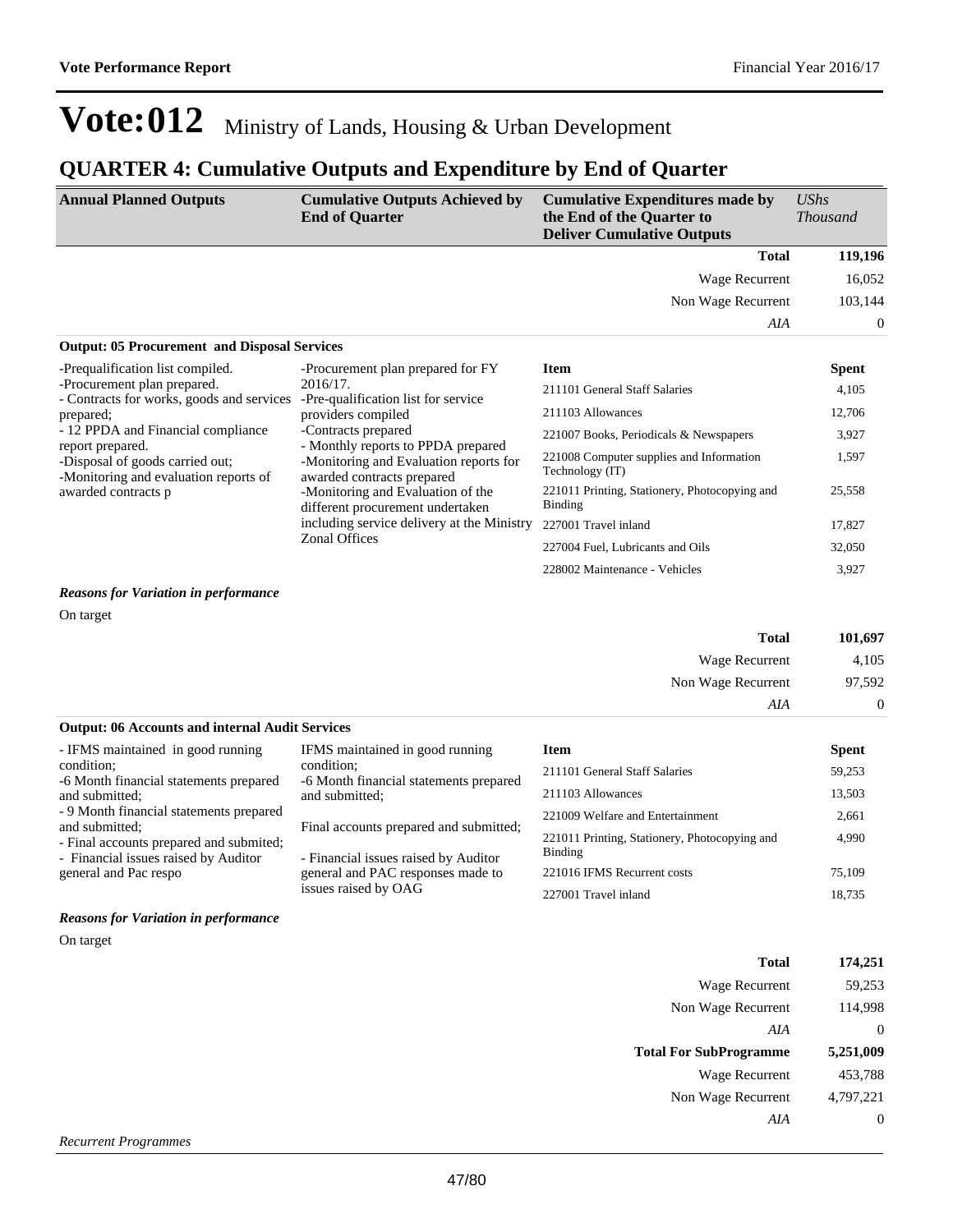### **QUARTER 4: Cumulative Outputs and Expenditure by End of Quarter**

| <b>Annual Planned Outputs</b>                                                | <b>Cumulative Outputs Achieved by</b><br><b>End of Quarter</b>                                                                                                                                                         | <b>Cumulative Expenditures made by</b><br>the End of the Quarter to<br><b>Deliver Cumulative Outputs</b> | <b>UShs</b><br><b>Thousand</b> |
|------------------------------------------------------------------------------|------------------------------------------------------------------------------------------------------------------------------------------------------------------------------------------------------------------------|----------------------------------------------------------------------------------------------------------|--------------------------------|
| <b>Subprogram: 02 Planning and Quality Assurance</b>                         |                                                                                                                                                                                                                        |                                                                                                          |                                |
| <b>Outputs Provided</b>                                                      |                                                                                                                                                                                                                        |                                                                                                          |                                |
| Output: 01 Policy, consultation, planning and monitoring services            |                                                                                                                                                                                                                        |                                                                                                          |                                |
| - Sector Budget Framework Paper                                              | - Sector Budget Framework Paper                                                                                                                                                                                        | <b>Item</b>                                                                                              | <b>Spent</b>                   |
| produced and Submitted;                                                      | produced and Submitted; - Government                                                                                                                                                                                   | 211101 General Staff Salaries                                                                            | 173,076                        |
|                                                                              | and Ministry Peformance reports<br>produced; - Ministry Planning and                                                                                                                                                   | 211103 Allowances                                                                                        | 90,719                         |
| - Budget, Government and Ministry                                            | Budgetary activities cordinated; -                                                                                                                                                                                     | 213001 Medical expenses (To employees)                                                                   | 2,892                          |
| Peformance reports produced;                                                 | Ministry detailed budget for FY 2017/18<br>prepared Monitoring and Evaluation of                                                                                                                                       | 221002 Workshops and Seminars                                                                            | 136,405                        |
| - Ministry Planning and Budgetary                                            | Ministry activities and programs                                                                                                                                                                                       | 221003 Staff Training                                                                                    | 24,817                         |
| activities cordinated:                                                       | undertaken in the Districts of Agago,                                                                                                                                                                                  | 221007 Books, Periodicals & Newspapers                                                                   | 9,909                          |
| - Ministry detailed budget for FY<br>2016/17 prepared and submitted to the M | Kitgum, Pader, Oyam, Otuke, Koboko,<br>Yumbe, Maracha, Arua, Nebbi, Zombo,<br>Moyo, Adjumani, Amuru, Nwoya, Gulu,                                                                                                      | 221008 Computer supplies and Information<br>Technology (IT)                                              | 8,645                          |
|                                                                              | Lamwo, Hoima, Masindi, Kibaale,                                                                                                                                                                                        | 221009 Welfare and Entertainment                                                                         | 11,265                         |
|                                                                              | FortPortal, Budibugyo, Soroti, Amuria,<br>Katakwi, Kaberamaido, Kumi, Bukedea,<br>Bukwo, Kapchorwa, , Bulambuli, Mbale,                                                                                                | 221011 Printing, Stationery, Photocopying and<br><b>Binding</b>                                          | 69,602                         |
|                                                                              | Bududa, Manafwa, Pallisa, Kibuku,                                                                                                                                                                                      | 221012 Small Office Equipment                                                                            | 2,065                          |
|                                                                              | Kamuli, Mayuge, Kaliro, Tororo, Busia,                                                                                                                                                                                 | 221017 Subscriptions                                                                                     | 1,883                          |
|                                                                              | Bugiri, Butaleja, Namutumba, Iganga<br>, Jinja, Kaabong, Kotido, Moroto,                                                                                                                                               | 222001 Telecommunications                                                                                | 15,760                         |
|                                                                              | Nakapiripirit, Amudat, Abim, Serere,                                                                                                                                                                                   | 227001 Travel inland                                                                                     | 274,567                        |
|                                                                              | Mukono, Buikwe, Kayunga, Buvuma,<br>Kiboga, Wakiso, Kyankwanzi, Luwero,                                                                                                                                                | 227002 Travel abroad                                                                                     | 100,144                        |
|                                                                              | Nakasongola, Nakaseke, Mityana,                                                                                                                                                                                        | 227004 Fuel, Lubricants and Oils                                                                         | 160,353                        |
|                                                                              | Mubende, Butambala, Gomba, Kalangala,<br>Masaka, Sembabule, Lwengo, Kalungu,                                                                                                                                           | 228002 Maintenance - Vehicles                                                                            | 52,974                         |
|                                                                              | Bukomansimbi, Lyantonde,<br>Kasese, Lyantonde, Mbarara, Isingiro,<br>Kiruhura, Ibanda, Kamwenge, Kisoro,<br>Kabale, Kanungu, Ntungamo, Rukungiri,<br>Kasese, Kibingo, Mitooma, Bushenyi,<br>Nsiika, Rubirizi monitored | 228003 Maintenance - Machinery, Equipment<br>& Furniture                                                 | 2,454                          |

Hands on support on PBS Q3 performance reporting carried out

#### *Reasons for Variation in performance*

On target

| Total                         | 1,137,529 |
|-------------------------------|-----------|
| Wage Recurrent                | 173,076   |
| Non Wage Recurrent            | 964,453   |
| AIA                           | $\theta$  |
|                               |           |
| <b>Total For SubProgramme</b> | 1,137,529 |
| Wage Recurrent                | 173,076   |
| Non Wage Recurrent            | 964.453   |

*Recurrent Programmes*

**Subprogram: 16 Internal Audit**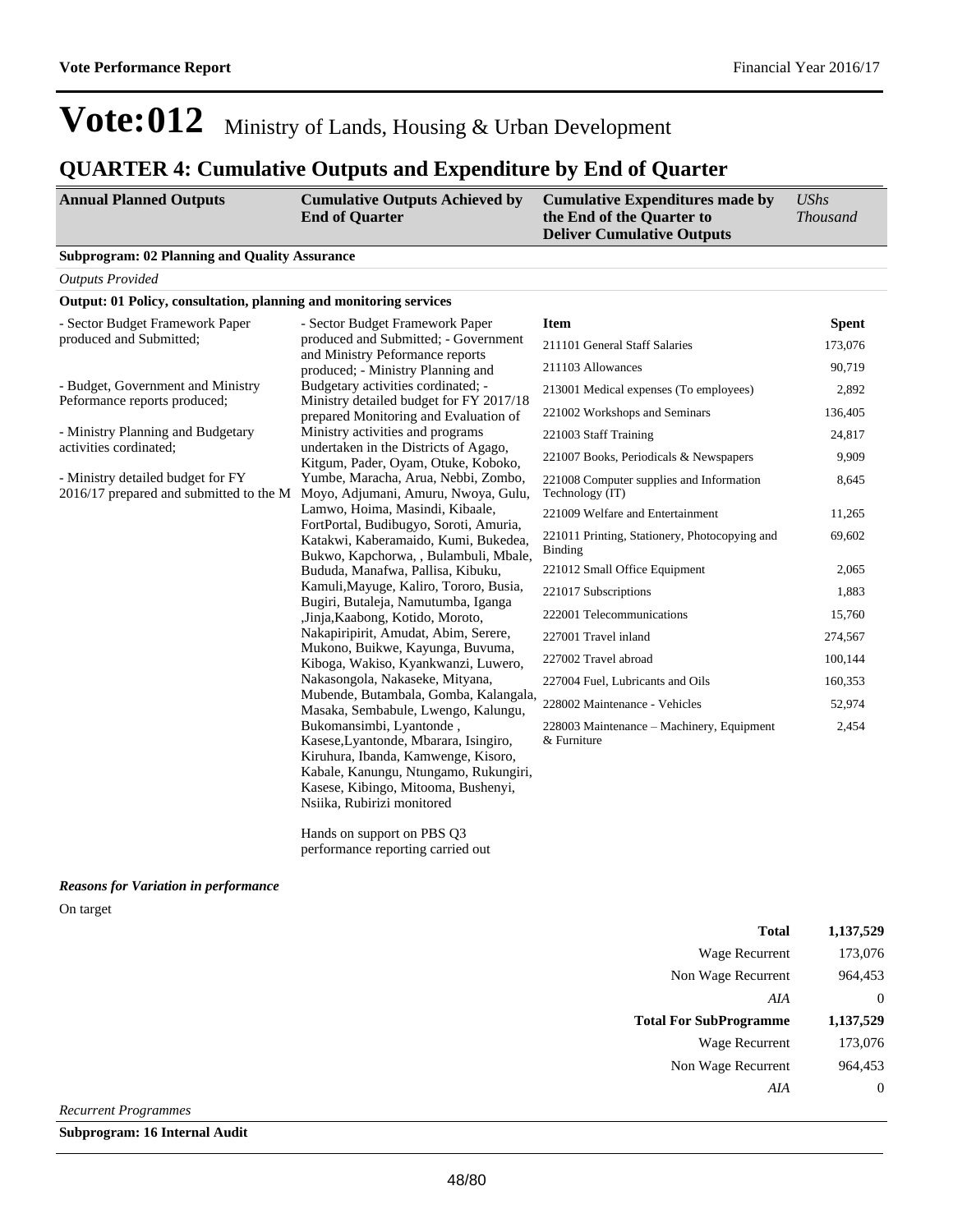### **QUARTER 4: Cumulative Outputs and Expenditure by End of Quarter**

| <b>Annual Planned Outputs</b>                             | <b>Cumulative Outputs Achieved by</b><br><b>End of Quarter</b> | <b>Cumulative Expenditures made by</b><br>the End of the Quarter to<br><b>Deliver Cumulative Outputs</b> | $\mathit{UShs}$<br><i>Thousand</i> |
|-----------------------------------------------------------|----------------------------------------------------------------|----------------------------------------------------------------------------------------------------------|------------------------------------|
| <b>Outputs Provided</b>                                   |                                                                |                                                                                                          |                                    |
| <b>Output: 06 Accounts and internal Audit Services</b>    |                                                                |                                                                                                          |                                    |
| Quarterly internal Audit reports prepared                 | Annual Audit Reports FY 2016/17 &                              | <b>Item</b>                                                                                              | <b>Spent</b>                       |
| and discussed with management                             | Quarterly Internal Audit Reports prepared                      | 211101 General Staff Salaries                                                                            | 28,627                             |
| Quarterly payroll reports produced and                    | and discussed with management                                  | 211103 Allowances                                                                                        | 26,025                             |
| discussed                                                 | Quarterly payroll reports produced and                         | 221007 Books, Periodicals & Newspapers                                                                   | 3,076                              |
| Specialized Internal audits conducted                     | discussed                                                      | 221009 Welfare and Entertainment                                                                         | 9,228                              |
|                                                           | Specialized Internal audits conducted                          | 221017 Subscriptions                                                                                     | 2,092                              |
| Quarterly field inspections and project<br>audits carried | Quarterly field inspections and project<br>audits carried out  | 222001 Telecommunications                                                                                | 2,642                              |
|                                                           |                                                                | 227001 Travel inland                                                                                     | 10,254                             |
|                                                           |                                                                | 227004 Fuel, Lubricants and Oils                                                                         | 24,560                             |
|                                                           |                                                                | 228002 Maintenance - Vehicles                                                                            | 1,044                              |

#### *Reasons for Variation in performance*

On target

| <b>Total</b>                  | 107,548  |
|-------------------------------|----------|
| Wage Recurrent                | 28,627   |
| Non Wage Recurrent            | 78,921   |
| AIA                           | $\theta$ |
|                               |          |
| <b>Total For SubProgramme</b> | 107,548  |
| Wage Recurrent                | 28,627   |
| Non Wage Recurrent            | 78,921   |
| AIA                           |          |

*Development Projects*

#### **Project: 1331 Support to MLHUD**

#### *Capital Purchases*

#### **Output: 76 Purchase of Office and ICT Equipment, including Software**  $\overline{\text{Off}}$  and  $\overline{\text{ICT}}$  Equip

| Office and ICT Equipment procured                                                     |                                           | <b>Item</b>                    | <b>Spent</b> |
|---------------------------------------------------------------------------------------|-------------------------------------------|--------------------------------|--------------|
| -2 Printers                                                                           | -Computers-20<br>-Chair-16<br>-Printer-13 | 312202 Machinery and Equipment | 660,590      |
| -2 Projectors                                                                         | $-Des$ ks $-2$<br>-Tables-2               |                                |              |
| -10 Laptops                                                                           | $-UPS-9$<br>$-Fan-11$                     |                                |              |
| -2 Heavy Duty copiers                                                                 | -Shelves-6<br>-Laptops-18                 |                                |              |
| -10 Desktops                                                                          | $-TVs-11$<br>-Scanners-3                  |                                |              |
| -6 Filling cabinets                                                                   | -Photocopier-1<br>Sofa set-3              |                                |              |
| -Assorted office Furniture;                                                           | -Projector -4<br>-Refrigerator-1          |                                |              |
| $\bf{D}$ , and some $\bf{f}$ and $\bf{V}$ and anti-one function $\bf{f}$ and $\bf{f}$ |                                           |                                |              |

*Reasons for Variation in performance*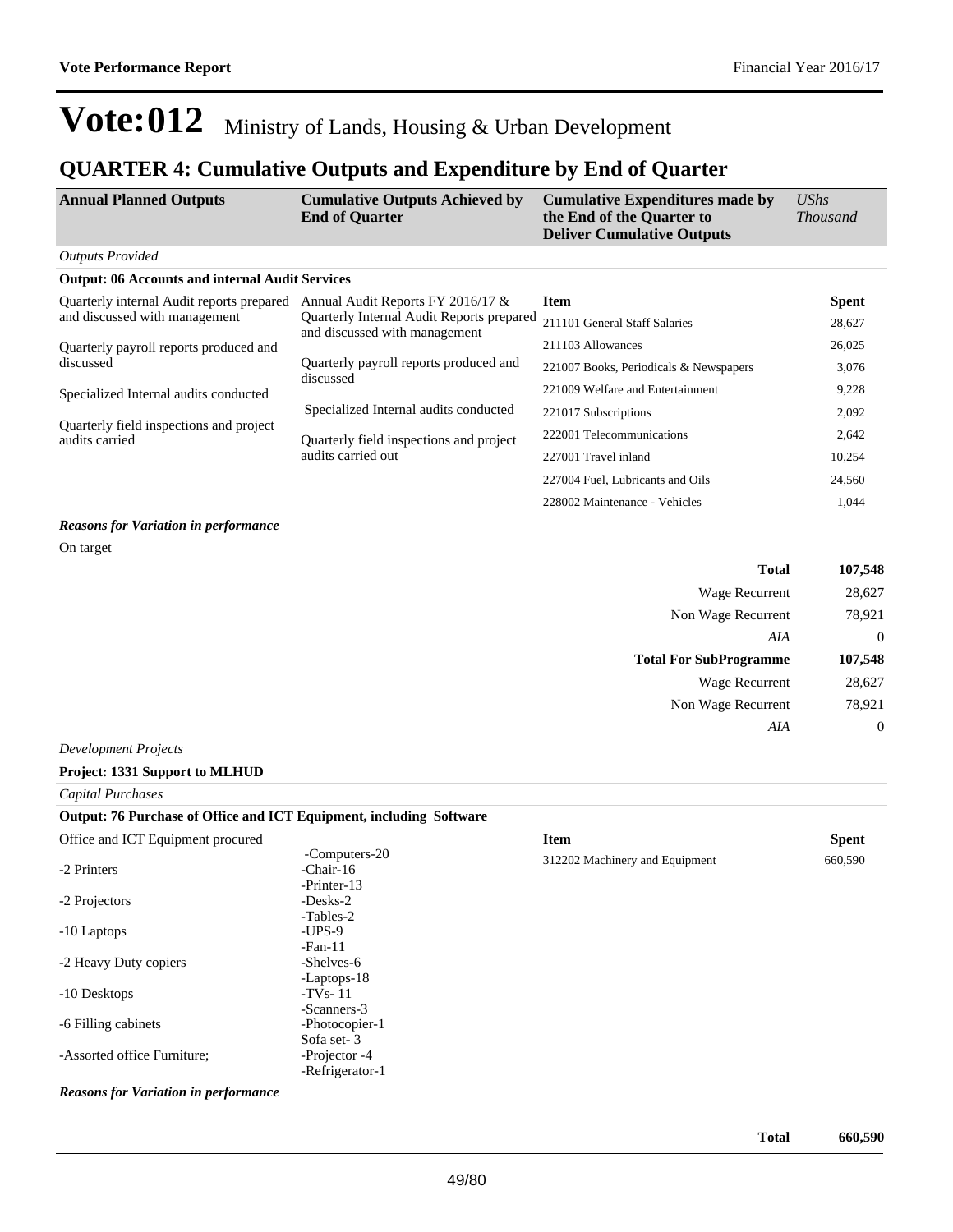### **QUARTER 4: Cumulative Outputs and Expenditure by End of Quarter**

| <b>Annual Planned Outputs</b> | <b>Cumulative Outputs Achieved by</b><br><b>End of Quarter</b> | <b>Cumulative Expenditures made by</b><br>the End of the Quarter to<br><b>Deliver Cumulative Outputs</b> | <b>UShs</b><br><i>Thousand</i> |
|-------------------------------|----------------------------------------------------------------|----------------------------------------------------------------------------------------------------------|--------------------------------|
|                               |                                                                | <b>GoU</b> Development                                                                                   | 660,590                        |
|                               |                                                                | <b>External Financing</b>                                                                                | $\overline{0}$                 |
|                               |                                                                | AIA                                                                                                      | $\overline{0}$                 |
|                               |                                                                | <b>Total For SubProgramme</b>                                                                            | 660,590                        |
|                               |                                                                | <b>GoU</b> Development                                                                                   | 660,590                        |
|                               |                                                                | <b>External Financing</b>                                                                                | $\overline{0}$                 |
|                               |                                                                | AIA                                                                                                      | $\overline{0}$                 |
|                               |                                                                | <b>GRAND TOTAL</b>                                                                                       | 83,537,925                     |
|                               |                                                                | Wage Recurrent                                                                                           | 4,474,895                      |
|                               |                                                                | Non Wage Recurrent                                                                                       | 23,454,818                     |
|                               |                                                                | GoU Development                                                                                          | 9,857,560                      |
|                               |                                                                | <b>External Financing</b>                                                                                | 45,750,652                     |
|                               |                                                                | AIA                                                                                                      | $\overline{0}$                 |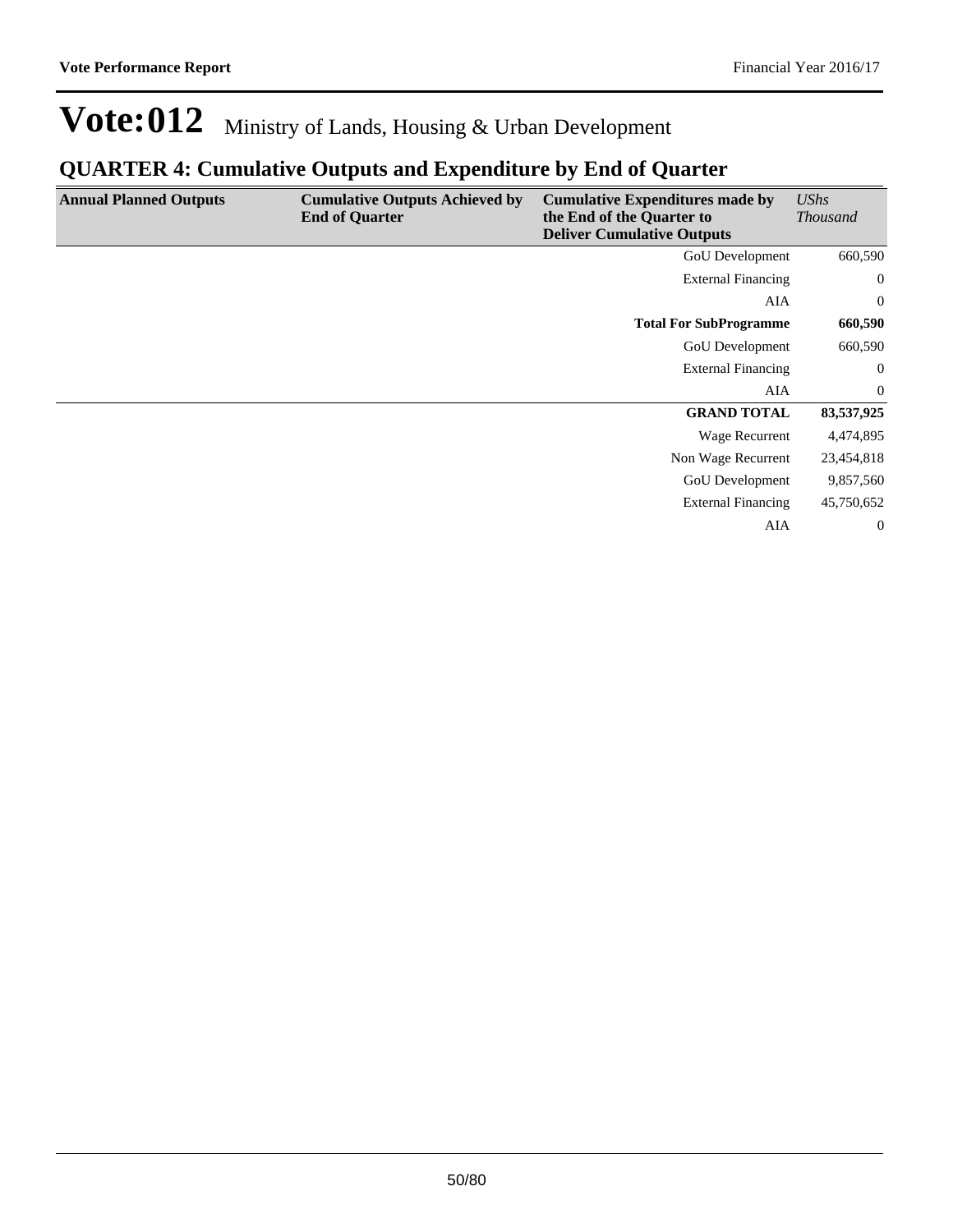### **QUARTER 4: Outputs and Expenditure in Quarter**

| <b>Outputs Planned in Quarter</b>                            | <b>Actual Outputs Achieved in</b><br><b>Ouarter</b>                                                                                                                       | <b>Expenditures incurred in the</b><br><b>Quarter to deliver outputs</b> | <b>UShs</b><br><b>Thousand</b> |
|--------------------------------------------------------------|---------------------------------------------------------------------------------------------------------------------------------------------------------------------------|--------------------------------------------------------------------------|--------------------------------|
| Program: 01 Land, Administration and Management (MLHUD)      |                                                                                                                                                                           |                                                                          |                                |
| <b>Recurrent Programmes</b>                                  |                                                                                                                                                                           |                                                                          |                                |
| <b>Subprogram: 03 Office of Director Land Management</b>     |                                                                                                                                                                           |                                                                          |                                |
| <b>Outputs Provided</b>                                      |                                                                                                                                                                           |                                                                          |                                |
| <b>Output: 01 Land Policy, Plans, Strategies and Reports</b> |                                                                                                                                                                           |                                                                          |                                |
| - Implementation of the National Land                        | Finalized Principles of the Survey and                                                                                                                                    | <b>Item</b>                                                              | <b>Spent</b>                   |
| Policy coordinated;                                          | Mapping Bill and Surveyors Registration<br>Bill.                                                                                                                          | 211101 General Staff Salaries                                            | 7,347                          |
| - Public sensitization on Land matters                       |                                                                                                                                                                           | 211103 Allowances                                                        | 1,857                          |
| undertaken;                                                  | NLP disseminated in Mityana, Mubende,                                                                                                                                     | 221007 Books, Periodicals & Newspapers                                   | 258                            |
| - Land Management Institutions in 3                          | Kampala and Masindi                                                                                                                                                       | 221009 Welfare and Entertainment                                         | 646                            |
| districts monitored and evaluated;                           | Sensitization on land matters undertaken<br>in Kampala, Mityana and Mubende.                                                                                              | 221011 Printing, Stationery, Photocopying and<br>Binding                 | 484                            |
| - Perfomance of the 13 Ministry Zonal<br>Offices monitored;  | Land Management Institutions of Mityana,                                                                                                                                  | 222001 Telecommunications                                                | 430                            |
|                                                              | Nwoya Mubende and Lira monitored.                                                                                                                                         | 227001 Travel inland                                                     | 5,953                          |
| - Activities<br>Lira and Kabarole MZOs                       | Monitored performance and operations of                                                                                                                                   | 227004 Fuel, Lubricants and Oils                                         | 1,076                          |
|                                                              | Coordinated various meetings including: 3<br>LIS monthly progress meetings, LIS<br>annual review workshop in May 2015,<br>Inception meeting for the Geodetic<br>Contract, |                                                                          |                                |
|                                                              | Coordinated on-job training for Kibaale<br>MZO staff.                                                                                                                     |                                                                          |                                |
|                                                              | Settled disputes of Nakibaale Refugee<br>Settlement Scheme, Butaleja-Budaka<br>border disputes, Mt. Elgon National Park<br>(8 districts)                                  |                                                                          |                                |
| <b>Reasons for Variation in performance</b>                  |                                                                                                                                                                           |                                                                          |                                |
| On target                                                    |                                                                                                                                                                           |                                                                          |                                |

| 18,051 | <b>Total</b>                  |
|--------|-------------------------------|
| 7,347  | <b>Wage Recurrent</b>         |
| 10,704 | Non Wage Recurrent            |
| 0      | AIA                           |
|        |                               |
| 18,051 | <b>Total For SubProgramme</b> |
| 7,347  | <b>Wage Recurrent</b>         |
| 10,704 | Non Wage Recurrent            |
|        | AIA                           |

*Recurrent Programmes*

**Subprogram: 04 Land Administration**

*Outputs Provided*

**Output: 01 Land Policy, Plans, Strategies and Reports**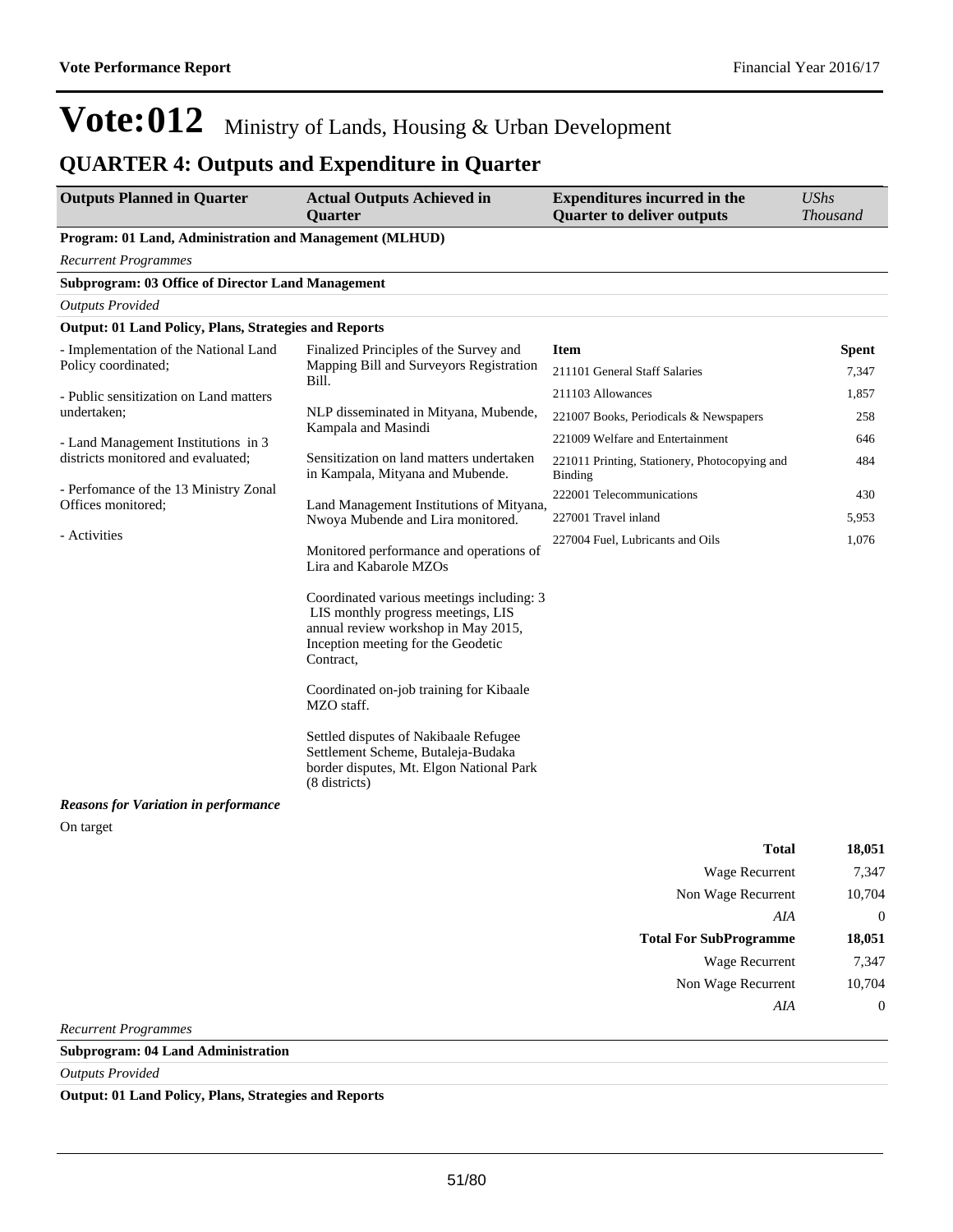### **QUARTER 4: Outputs and Expenditure in Quarter**

| <b>Outputs Planned in Quarter</b>                                                                                                                      | <b>Actual Outputs Achieved in</b><br><b>Ouarter</b>      | <b>Expenditures incurred in the</b><br><b>Quarter to deliver outputs</b> | $\mathit{UShs}$<br><b>Thousand</b> |
|--------------------------------------------------------------------------------------------------------------------------------------------------------|----------------------------------------------------------|--------------------------------------------------------------------------|------------------------------------|
| Final valuation guidelines produced; for                                                                                                               | Guidelines for compensation assessment                   | <b>Item</b>                                                              | <b>Spent</b>                       |
| assessment of compensation for land and<br>properties acquired by government,                                                                          | under land acquisition developed.                        | 211101 General Staff Salaries                                            | 52,663                             |
| valuation for stampduty purposes,                                                                                                                      | Terms of reference for development of                    | 211103 Allowances                                                        | 2,690                              |
| valuation for probate, rental valuation for<br>technical specification of database drafted<br>and reviewed.<br>properties to be occupied by government | 221011 Printing, Stationery, Photocopying and<br>Binding | 2,686                                                                    |                                    |
| reviewed, approved                                                                                                                                     |                                                          | 221012 Small Office Equipment                                            | 861                                |
|                                                                                                                                                        |                                                          | 225001 Consultancy Services- Short term                                  | 12,374                             |
|                                                                                                                                                        |                                                          | 227004 Fuel, Lubricants and Oils                                         | 2,690                              |

#### *Reasons for Variation in performance*

On target

| 73,964           | <b>Total</b>       |
|------------------|--------------------|
| 52,663           | Wage Recurrent     |
| 21,301           | Non Wage Recurrent |
| $\boldsymbol{0}$ | AIA                |
|                  |                    |

**Output: 03 Inspection and Valuation of Land and Property**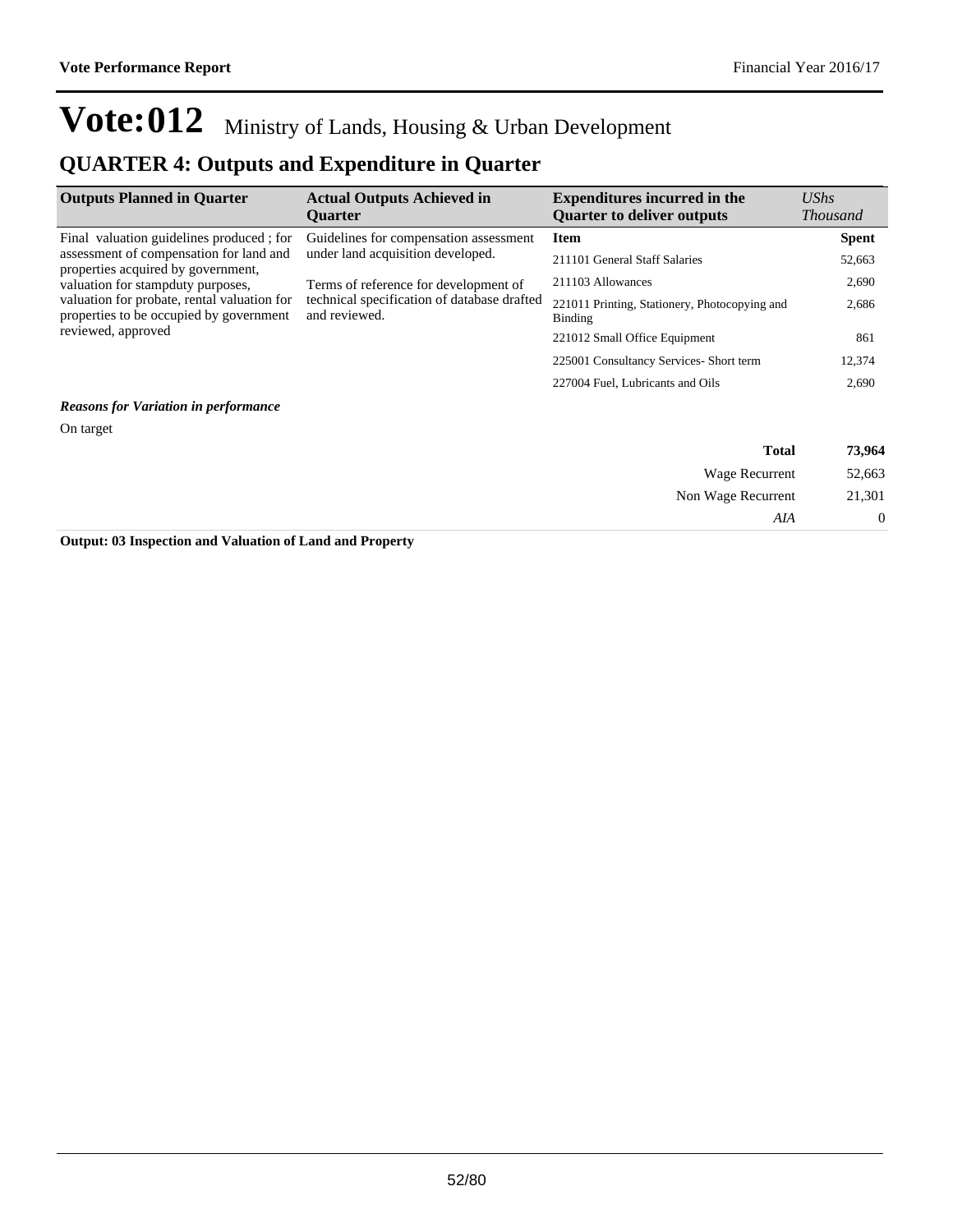## **Vote:012** Ministry of Lands, Housing & Urban Development **QUARTER 4: Outputs and Expenditure in Quarter**

| 10 district compensation rates reviewied                               | 11 Districts' Compensation 11 Districts'                                          | <b>Item</b>                                   | Spent |
|------------------------------------------------------------------------|-----------------------------------------------------------------------------------|-----------------------------------------------|-------|
| and approved,                                                          | Compensation Rates determined<br>Kibuku, Manafwa, Kapohworwa, Kabale,             | 211103 Allowances                             | 3,228 |
| 2,000 property valuations;- Terms                                      | Arua, Ntungamo, Nebbi, Maracha,                                                   | 221011 Printing, Stationery, Photocopying and | 4,304 |
| determined for 500 countrywide<br>Mubende, Rukungiri and Pallisa       |                                                                                   | <b>Binding</b>                                |       |
| Valuation advice to Municipal & Town                                   | 1,900 property valuations broken down as                                          | 227001 Travel inland                          | 3,228 |
| Councils: 15 cases<br>below;<br>Rental Valuation 40 premises assessed. | -Terms determined for 300 countrywide                                             | 227004 Fuel, Lubricants and Oils              | 1,614 |
| Land Acquisition: 60 cases handl                                       | -Valuation advice to Municipal & Town                                             |                                               |       |
|                                                                        | Councils 32 cases                                                                 |                                               |       |
|                                                                        | -Rental Valuation 92 premises assessed.<br>-1,200 Consent Applications assessed   |                                               |       |
|                                                                        | -Valuation for probate 18 case                                                    |                                               |       |
|                                                                        | -General compensation case:                                                       |                                               |       |
|                                                                        | •Compensation due to OPEC Nakawa                                                  |                                               |       |
|                                                                        | ongoing                                                                           |                                               |       |
|                                                                        | •Paps on identified plots for VODP<br>Buvuma District Phase IV Part 3             |                                               |       |
|                                                                        | Approved                                                                          |                                               |       |
|                                                                        | •SGR Supervision ongoing                                                          |                                               |       |
|                                                                        | •Compensation Amolator T.C feeder                                                 |                                               |       |
|                                                                        | roads.                                                                            |                                               |       |
|                                                                        | a)Ongoing Projects:<br>Roads:                                                     |                                               |       |
|                                                                        | •Musita-Lumino/Busia-Majanji Road                                                 |                                               |       |
|                                                                        | Revaluation ongoing.                                                              |                                               |       |
|                                                                        | •Kampala flyover construction and                                                 |                                               |       |
|                                                                        | upgrading project report approved                                                 |                                               |       |
|                                                                        | •Mbarara – Kikagati – Murongo bridge<br>including Isingiro loop – report approved |                                               |       |
|                                                                        | b)Power lines & Hydro Power Projects:                                             |                                               |       |
|                                                                        | •Hoima – Nkenda Final                                                             |                                               |       |
|                                                                        | •Malindi, Wakisi, - Buikwe District                                               |                                               |       |
|                                                                        | •Wobulenzi – Masaka 400 KV ongoing                                                |                                               |       |
|                                                                        | •Mbarara – Mirama 400KV ongoing<br>•Mirama - Kabale - Rubanda 132 KV              |                                               |       |
|                                                                        | ongoing                                                                           |                                               |       |
|                                                                        | a)Ongoing Projects:                                                               |                                               |       |
|                                                                        | Roads:                                                                            |                                               |       |
|                                                                        | -Luwero-Butalaga-Ngoma ongoing                                                    |                                               |       |
|                                                                        | -Kampala-Jinja express - Kampala<br>$-S$ outhern Bypass $-$ ongoing               |                                               |       |
|                                                                        | -Grievances along Mbarara-Kabale-                                                 |                                               |       |
|                                                                        | Katuna                                                                            |                                               |       |
|                                                                        | -Masaka-Bukakata Road (Nyndo 0-0+800                                              |                                               |       |
|                                                                        | and Lambu Section) ongoing                                                        |                                               |       |
|                                                                        | -Busega – Mpigi ongoing<br>b)Powerlines & Hydro Power Projects &                  |                                               |       |
|                                                                        | Other Projects:                                                                   |                                               |       |
|                                                                        | -Arua Water Supply Project ongoing                                                |                                               |       |
|                                                                        | -Mayuge - Bwonda- Kisambira -                                                     |                                               |       |
|                                                                        | Bugulumbya $-33$ Kv line (ongoing)<br>-Hydro power projects on Rivers             |                                               |       |
|                                                                        | Muyembe, Sirimyiyo & Atari - Bulambuli                                            |                                               |       |
|                                                                        | and Kapchworwa Districts.                                                         |                                               |       |
|                                                                        | -400KV Inter Regional Power                                                       |                                               |       |
|                                                                        | transmission line $-$ ongoing                                                     |                                               |       |
|                                                                        | -Kawanda-Maska 220 KV and associated<br>substation final supplementary ongoing    |                                               |       |
|                                                                        |                                                                                   |                                               |       |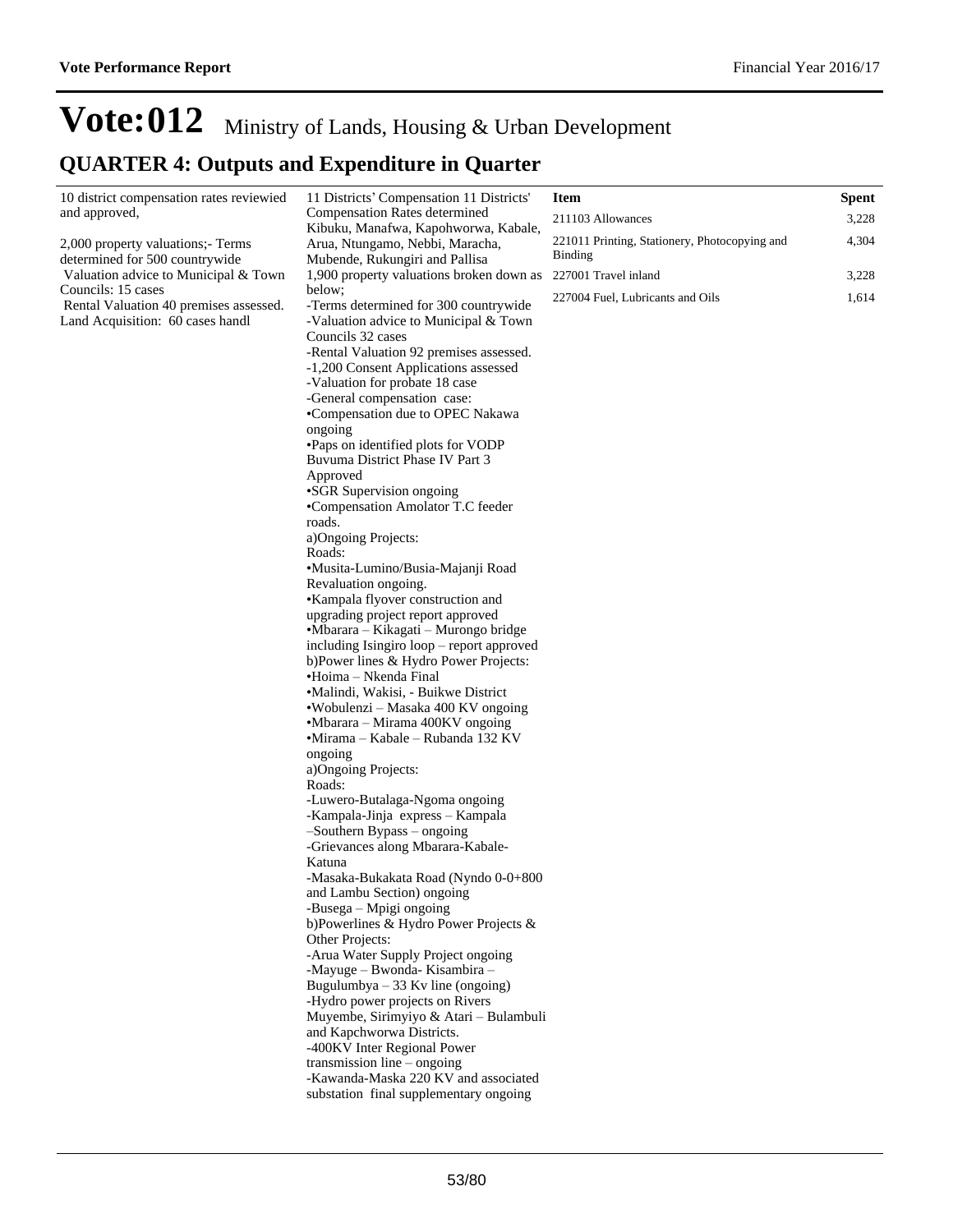## **QUARTER 4: Outputs and Expenditure in Quarter**

| <b>Outputs Planned in Quarter</b>                                              | <b>Actual Outputs Achieved in</b><br><b>Ouarter</b>                                                         | <b>Expenditures incurred in the</b><br><b>Ouarter to deliver outputs</b> | UShs<br><b>Thousand</b> |
|--------------------------------------------------------------------------------|-------------------------------------------------------------------------------------------------------------|--------------------------------------------------------------------------|-------------------------|
| <b>Reasons for Variation in performance</b>                                    |                                                                                                             |                                                                          |                         |
| The supervision of Property valuations and land acquisitions is demand driven. |                                                                                                             |                                                                          |                         |
|                                                                                |                                                                                                             | <b>Total</b>                                                             | 12,374                  |
|                                                                                |                                                                                                             | Wage Recurrent                                                           | 0                       |
|                                                                                |                                                                                                             | Non Wage Recurrent                                                       | 12,374                  |
|                                                                                |                                                                                                             | AIA                                                                      | 0                       |
| <b>Output: 05 Capacity Building in Land Administration and Management</b>      |                                                                                                             |                                                                          |                         |
| Training $&$ Induction of 10 DLB's and 10                                      | Training and Induction of land                                                                              | <b>Item</b>                                                              | <b>Spent</b>            |
| $DLO's$ ,                                                                      | management institutions carried out: 2<br>DLBs and DLO's carried out in Jinja and                           | 211103 Allowances                                                        | 21,520                  |
| 10 DLB's and 10 DLO's supervised and                                           | Mukono, Districts                                                                                           | 221002 Workshops and Seminars                                            | 10,760                  |
| monitored,                                                                     |                                                                                                             | 221009 Welfare and Entertainment                                         | 4,304                   |
| Sensitization on Public land rights &<br>obligations in 3 Districts,           | Public sensitized on public land rights and<br>obligations in 5 districts; Nakasongola,<br>Mubende District | 221011 Printing, Stationery, Photocopying and<br>Binding                 | 12,351                  |
|                                                                                |                                                                                                             | 222001 Telecommunications                                                | 3,766                   |
| 4 Mediation, Arbitration & other ADR                                           | 5 ADRs handles in Nakaseke, Mubende,                                                                        | 222002 Postage and Courier                                               | 2,152                   |
|                                                                                | Mukono, Mbale, Gomba, Hoima, Buliisa                                                                        | 227001 Travel inland                                                     | 15,062                  |
| <b>Districts</b>                                                               | 227004 Fuel, Lubricants and Oils                                                                            | 21,520                                                                   |                         |
|                                                                                | 450 files for title processing forwarded.                                                                   | 228002 Maintenance - Vehicles                                            | 8,349                   |

#### *Reasons for Variation in performance*

| 99,785      | <b>Total</b>                  |
|-------------|-------------------------------|
| $\theta$    | <b>Wage Recurrent</b>         |
| 99,785      | Non Wage Recurrent            |
| $\mathbf 0$ | AIA                           |
| 186,123     | <b>Total For SubProgramme</b> |
| 52,663      | <b>Wage Recurrent</b>         |
| 133,460     | Non Wage Recurrent            |
| $\mathbf 0$ | AIA                           |
|             |                               |

*Recurrent Programmes*

#### **Subprogram: 05 Surveys and Mapping**

*Outputs Provided*

**Output: 04 Surveys and Mapping**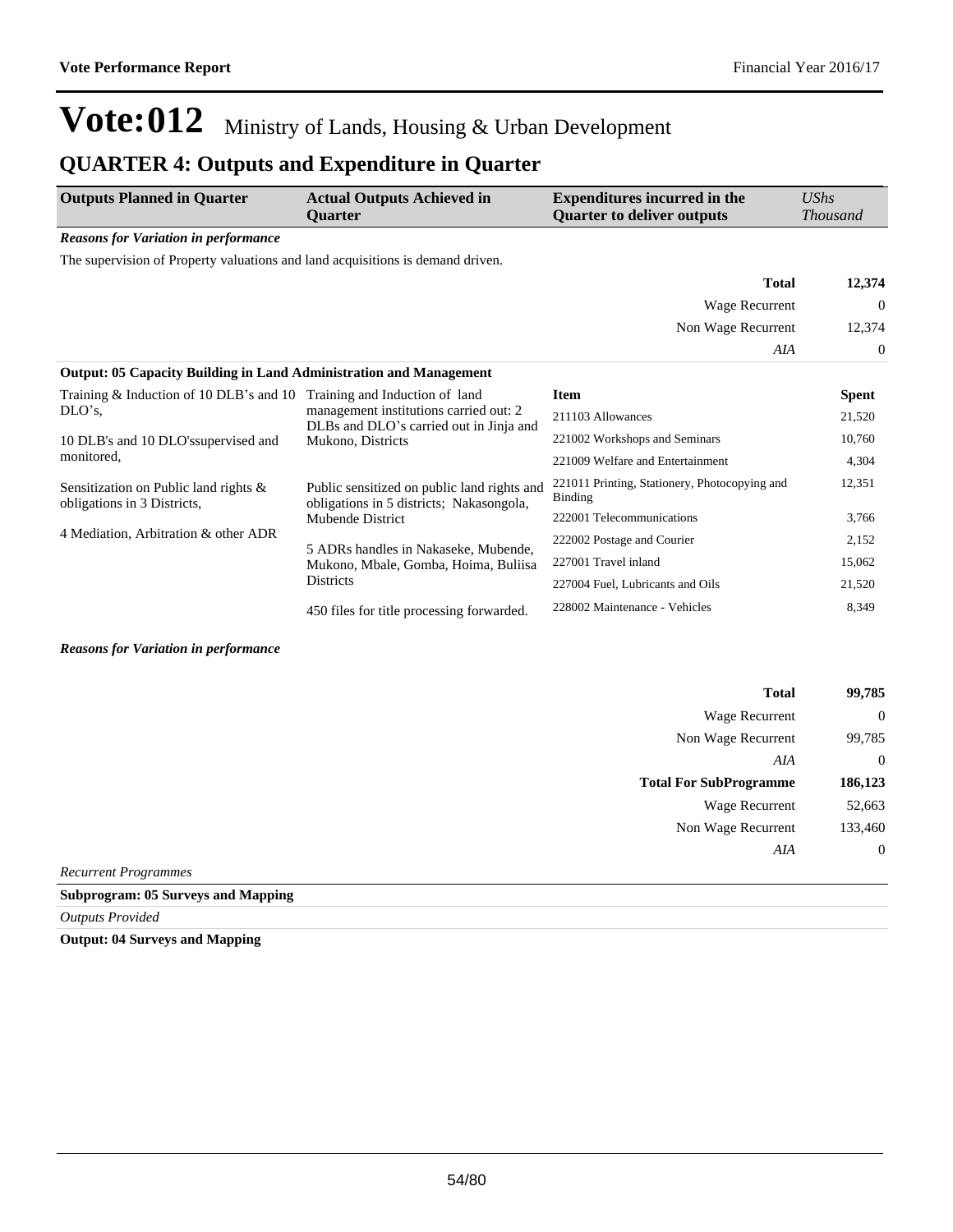| <b>Outputs Planned in Quarter</b>                        | <b>Actual Outputs Achieved in</b>                                       | <b>Expenditures incurred in the</b>                         | UShs            |
|----------------------------------------------------------|-------------------------------------------------------------------------|-------------------------------------------------------------|-----------------|
|                                                          | <b>Ouarter</b>                                                          | <b>Quarter to deliver outputs</b>                           | <b>Thousand</b> |
| 10 GCPs established                                      | 10 Survey Control Points                                                | <b>Item</b>                                                 | Spent           |
| Topographic maps of 2 districts updated                  | 18 topographic maps for Kiboga and                                      | 211101 General Staff Salaries                               | 85,789          |
| and disseminated ;                                       | Kyankwanzi Districts updated and                                        | 211103 Allowances                                           | 3,228           |
|                                                          | disseminated                                                            | 221001 Advertising and Public Relations                     | 1,076           |
| 1,500 deed plan approved;                                | 7500 deed plans approved                                                | 221002 Workshops and Seminars                               | 5,380           |
|                                                          |                                                                         | 221007 Books, Periodicals & Newspapers                      | 807             |
| 5 Districts supervised<br>10km of KY/UG Boarder surveyed | 5 districts supervised (Mbale, Budaka,<br>Butaleja, Bududa, Manafwa)    | 221008 Computer supplies and Information<br>Technology (IT) | 10,693          |
|                                                          | 66 km of UG/RWA boundary inspected                                      | 221009 Welfare and Entertainment                            | 10,760          |
| Contribution to RCMRD made                               | (Katuna to Kamwezi)                                                     | 221011 Printing, Stationery, Photocopying and<br>Binding    | 8,929           |
| 5 staff trained in surveying techniques                  | Subscription made to (RCMRD) in<br>Nairobi, Kenya for member state fee. | 221017 Subscriptions                                        | 137,199         |
|                                                          |                                                                         | 222001 Telecommunications                                   | 1,076           |
|                                                          | 15 trained                                                              | 227001 Travel inland                                        | 65,582          |
|                                                          |                                                                         | 227002 Travel abroad                                        | 14,873          |
|                                                          |                                                                         | 227004 Fuel, Lubricants and Oils                            | 21,520          |
|                                                          |                                                                         | 228001 Maintenance - Civil                                  | 5,378           |
|                                                          |                                                                         | 228002 Maintenance - Vehicles                               | 7,410           |
|                                                          |                                                                         | 228003 Maintenance – Machinery, Equipment<br>& Furniture    | 1,593           |

### **QUARTER 4: Outputs and Expenditure in Quarter**

#### *Reasons for Variation in performance*

The increased awareness on land rights led to increases in the number of deed plans produced.

The increased number of Kms of border surveyed was caused by donor support like UNDP and AU

| 381,294      | <b>Total</b>                  |
|--------------|-------------------------------|
| 85,789       | Wage Recurrent                |
| 295,505      | Non Wage Recurrent            |
| $\theta$     | AIA                           |
| 381,294      | <b>Total For SubProgramme</b> |
| 85,789       | <b>Wage Recurrent</b>         |
| 295,505      | Non Wage Recurrent            |
| $\mathbf{0}$ | AIA                           |
|              | .                             |

*Recurrent Programmes*

#### **Subprogram: 06 Land Registration**

*Outputs Provided*

**Output: 02 Land Registration**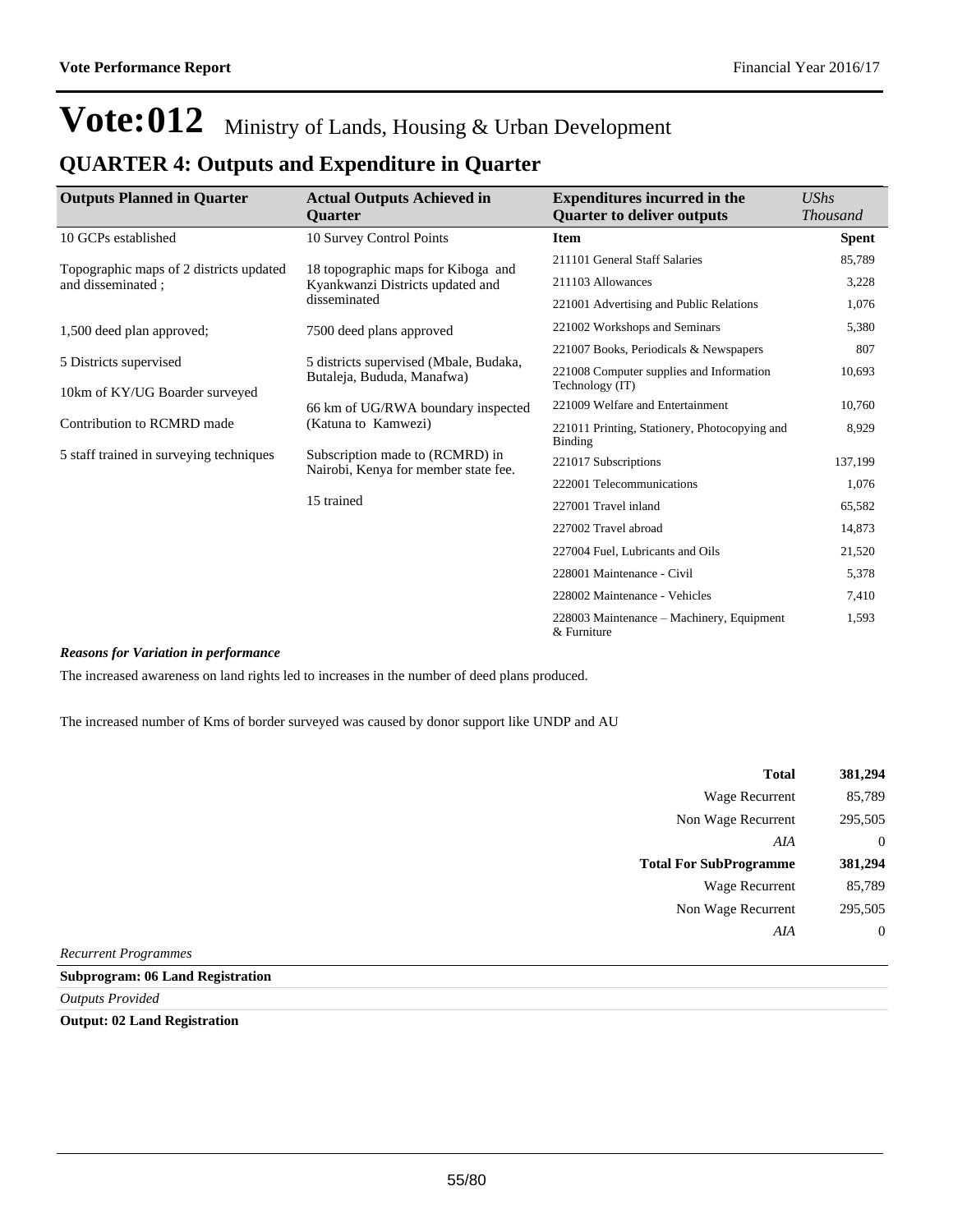### **QUARTER 4: Outputs and Expenditure in Quarter**

| <b>Outputs Planned in Quarter</b>                   | <b>Actual Outputs Achieved in</b><br><b>Ouarter</b>                               | <b>Expenditures incurred in the</b><br><b>Quarter to deliver outputs</b> | $\mathit{UShs}$<br><b>Thousand</b> |
|-----------------------------------------------------|-----------------------------------------------------------------------------------|--------------------------------------------------------------------------|------------------------------------|
|                                                     | 1,265 land administration and registration                                        | <b>Item</b>                                                              | <b>Spent</b>                       |
| -4 customized training for Registrars on            | files have been committed in Mukono<br>MZO and 1,236 files have been committed    | 211101 General Staff Salaries                                            | 29,910                             |
| LIS, Condominium Law and Mortgage Act               | in Masaka MZO. 2,302 files have been                                              | 211103 Allowances                                                        | 26,896                             |
| carried out;                                        | committed in the rest of the LIS centres.                                         | 221002 Workshops and Seminars                                            | 24,113                             |
| -13 MZOs monitored and supervised;                  | 1 training undertaken for Registrars                                              | 221003 Staff Training                                                    | 10,759                             |
|                                                     |                                                                                   | 221007 Books, Periodicals & Newspapers                                   | 646                                |
| -Court casesfacilitated;                            | 8 MZOs monitored and supervised.                                                  | 221008 Computer supplies and Information<br>Technology (IT)              | 4,885                              |
| --12,500 Certificates processed,                    | 4,730 Certificates of title issued under<br>Mailo, Freehold and Leasehold tenure. | 221009 Welfare and Entertainment                                         | 3,228                              |
| -25,000 land registration transactions<br>completed | 31,446 transactions completed on the<br>system.                                   | 221011 Printing, Stationery, Photocopying and<br><b>Binding</b>          | 4,304                              |
|                                                     | Facilitated 129 Court cases                                                       | 222001 Telecommunications                                                | 1,076                              |
|                                                     |                                                                                   | 222002 Postage and Courier                                               | 538                                |
|                                                     |                                                                                   | 227001 Travel inland                                                     | 21,514                             |
|                                                     |                                                                                   | 227004 Fuel, Lubricants and Oils                                         | 14,418                             |
|                                                     |                                                                                   | 228002 Maintenance - Vehicles                                            | 2,609                              |

#### *Reasons for Variation in performance*

More effort was put on the commitment exercise across all LIS sites (32,944 files committed).

| 144,896        | <b>Total</b>                  |
|----------------|-------------------------------|
| 29,910         | <b>Wage Recurrent</b>         |
| 114,985        | Non Wage Recurrent            |
| $\theta$       | AIA                           |
| 144,896        | <b>Total For SubProgramme</b> |
| 29,910         | <b>Wage Recurrent</b>         |
| 114,985        | Non Wage Recurrent            |
| $\overline{0}$ | AIA                           |
|                |                               |

*Recurrent Programmes*

| <b>Subprogram: 07 Land Sector Reform Coordination Unit</b> |                                                                                                |                                                              |              |  |
|------------------------------------------------------------|------------------------------------------------------------------------------------------------|--------------------------------------------------------------|--------------|--|
| <b>Outputs Provided</b>                                    |                                                                                                |                                                              |              |  |
|                                                            | <b>Output: 01 Land Policy, Plans, Strategies and Reports</b>                                   |                                                              |              |  |
| Principles of valuation bill developed                     | <b>Surveyors Registration Amendment Bill</b>                                                   | <b>Item</b>                                                  | <b>Spent</b> |  |
| Final Draft Bills produced for the RTA,                    | and Survey & Mapping Bill submitted to<br>Management for Clearance.                            | 211101 General Staff Salaries                                | 294,219      |  |
| SA, LAA, SRA, LIS Law                                      | Final Draft Land Regulations submitted to                                                      | 211102 Contract Staff Salaries (Incl. Casuals,<br>Temporary) | 283,576      |  |
| Approved revised Land Regulations in<br>place              | Management for approval                                                                        | 221002 Workshops and Seminars                                | 145,193      |  |
| Approved Guidelines for Land<br>administration             | National Land Policy disseminate in 4<br>districts of Mityana, Mubende, Masindi<br>and Kampala |                                                              |              |  |
| NLP disseminated in the central region                     |                                                                                                |                                                              |              |  |
| <b>Reasons for Variation in performance</b>                |                                                                                                |                                                              |              |  |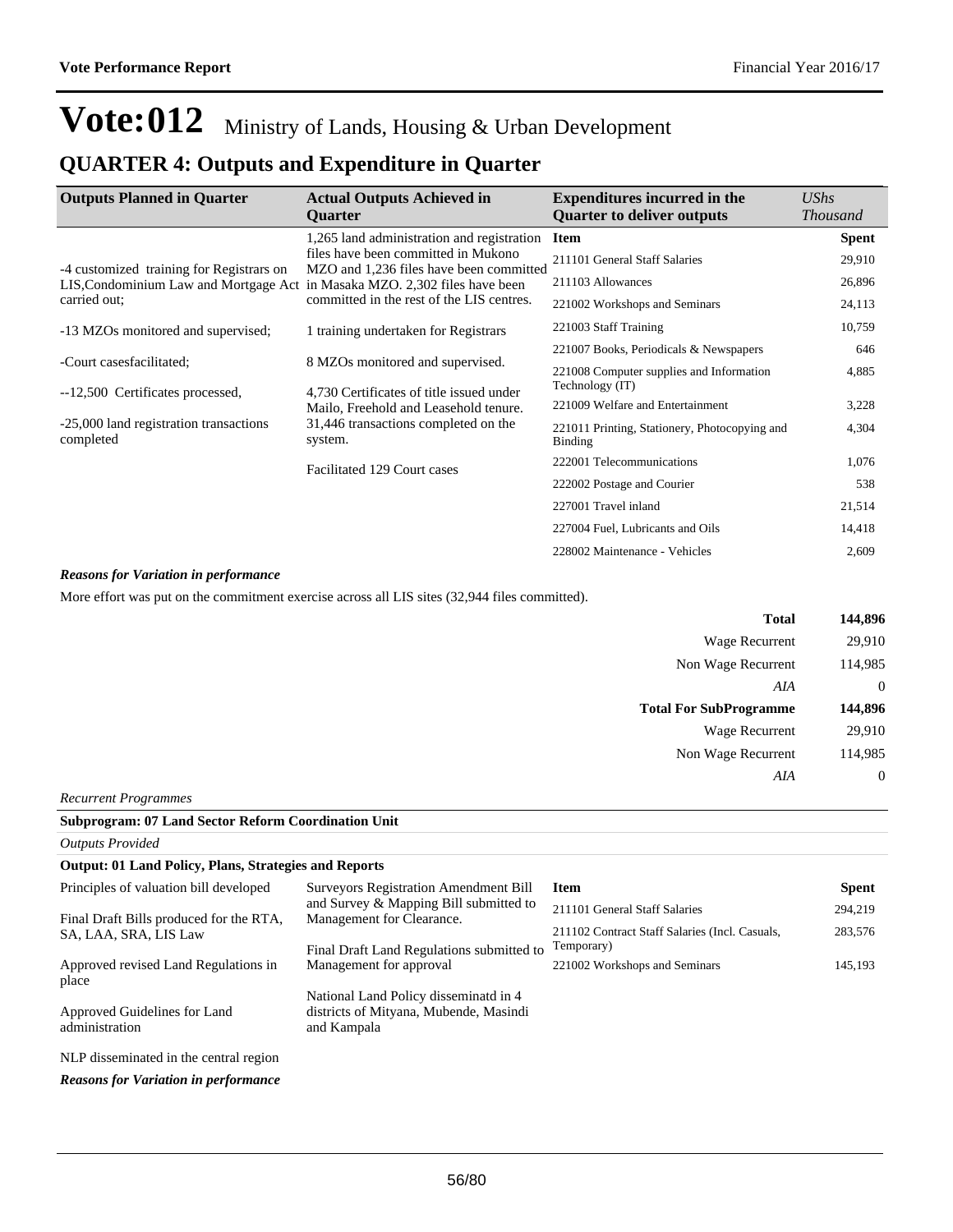Non Wage Recurrent 89,412

*AIA* 0

# **Vote:012** Ministry of Lands, Housing & Urban Development

## **QUARTER 4: Outputs and Expenditure in Quarter**

| <b>Outputs Planned in Quarter</b>                                | <b>Actual Outputs Achieved in</b> | <b>Expenditures incurred in the</b> | UShs            |
|------------------------------------------------------------------|-----------------------------------|-------------------------------------|-----------------|
|                                                                  | <b>Ouarter</b>                    | Quarter to deliver outputs          | <i>Thousand</i> |
| Land Acquisition Amendment Bill awaits Constitutional Amendments |                                   |                                     |                 |

|                                                                                          |                                                                                                               | <b>Total</b>                  | 722,988      |
|------------------------------------------------------------------------------------------|---------------------------------------------------------------------------------------------------------------|-------------------------------|--------------|
|                                                                                          |                                                                                                               | Wage Recurrent                | 577,795      |
|                                                                                          |                                                                                                               | Non Wage Recurrent            | 145,193      |
|                                                                                          |                                                                                                               | AIA                           | $\Omega$     |
| <b>Output: 05 Capacity Building in Land Administration and Management</b>                |                                                                                                               |                               |              |
| 8 ICT Officers trained in LIS operational                                                | 10 Officers trained in LIS operational<br>packages                                                            | <b>Item</b>                   | <b>Spent</b> |
| packages                                                                                 |                                                                                                               | 221002 Workshops and Seminars | 36,584       |
| 6 Officers trained in GIS, Photogrammetry 2 groups of MZO staff trained in basic<br>etc. | computer skills, 2 groups of Surveyors<br>trained in GNSS and 1 group of Kibaale<br>MZO staff trained on-job. | 221003 Staff Training         | 52,828       |
| <b>Reasons for Variation in performance</b>                                              |                                                                                                               |                               |              |
|                                                                                          | Management recommended application of group training other than individual training                           |                               |              |
|                                                                                          |                                                                                                               | <b>Total</b>                  | 89,412       |
|                                                                                          |                                                                                                               | Wage Recurrent                | $\theta$     |

**Output: 06 Land Information Management**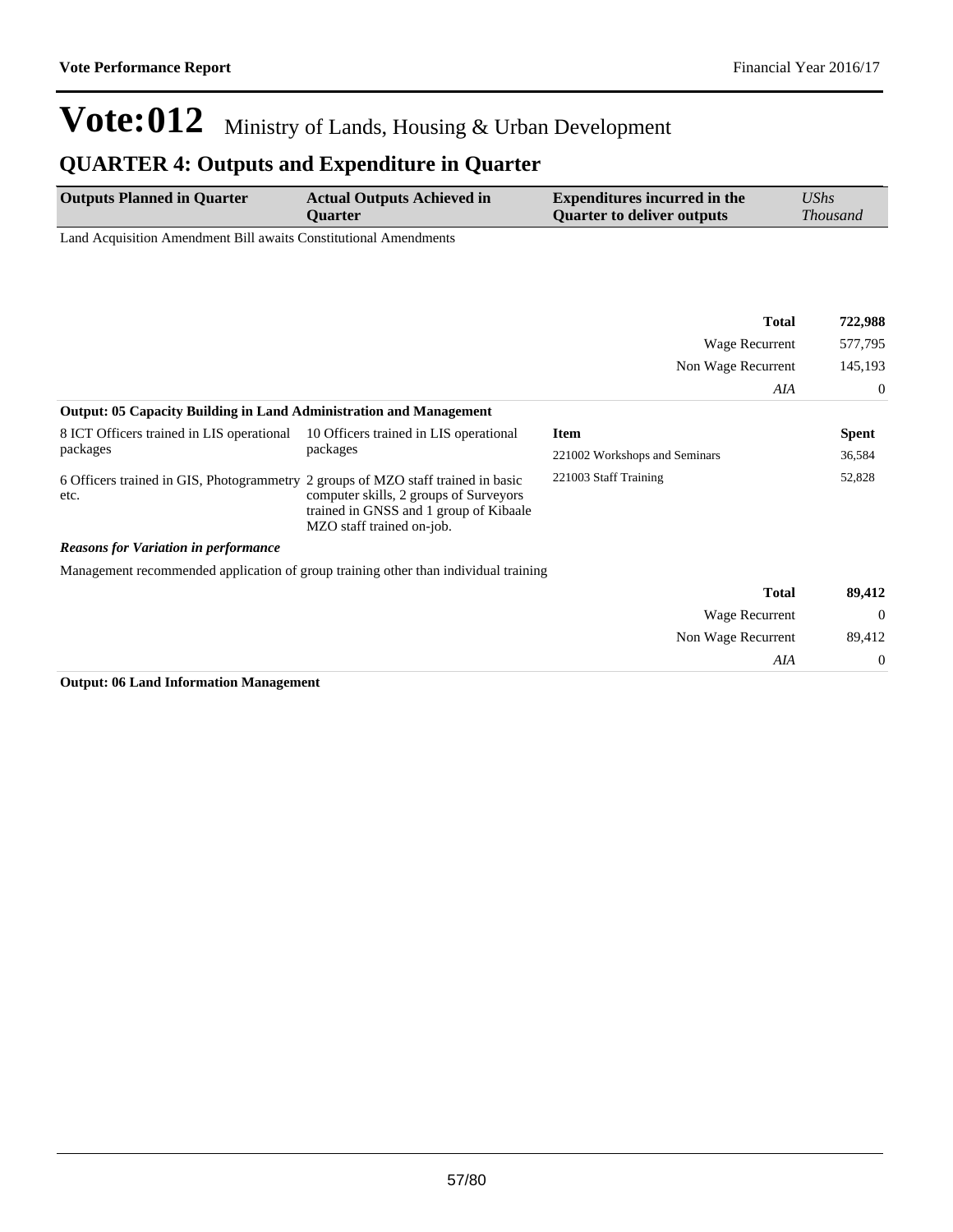### **QUARTER 4: Outputs and Expenditure in Quarter**

| <b>Outputs Planned in Quarter</b> | <b>Actual Outputs Achieved in</b> | <b>Expenditures incurred in the</b>                       | <b>UShs</b>     |
|-----------------------------------|-----------------------------------|-----------------------------------------------------------|-----------------|
|                                   | <b>Quarter</b>                    | <b>Quarter to deliver outputs</b>                         | <b>Thousand</b> |
|                                   |                                   | <b>Item</b>                                               | <b>Spent</b>    |
|                                   |                                   | 211103 Allowances                                         | 77,951          |
|                                   |                                   | 212101 Social Security Contributions                      | 31,003          |
|                                   |                                   | 221001 Advertising and Public Relations                   | 25,555          |
|                                   |                                   | 221002 Workshops and Seminars                             | 394,264         |
|                                   |                                   | 221003 Staff Training                                     | 47,516          |
|                                   |                                   | 221009 Welfare and Entertainment                          | 98,454          |
|                                   |                                   | 221011 Printing, Stationery, Photocopying and<br>Binding  | 1,253,205       |
|                                   |                                   | 222001 Telecommunications                                 | 114,056         |
|                                   |                                   | 222003 Information and communications<br>technology (ICT) | 332,066         |
|                                   |                                   | 223001 Property Expenses                                  | 252,269         |
|                                   |                                   | 223004 Guard and Security services                        | 200,925         |
|                                   |                                   | 223005 Electricity                                        | 216,665         |
|                                   |                                   | 223006 Water                                              | 118,491         |
|                                   |                                   | 225001 Consultancy Services- Short term                   | 181,037         |
|                                   |                                   | 227001 Travel inland                                      | 333,022         |
|                                   |                                   | 227004 Fuel, Lubricants and Oils                          | 366,620         |
|                                   |                                   | 228001 Maintenance - Civil                                | 378,336         |
|                                   |                                   | 228002 Maintenance - Vehicles                             | 217,004         |
|                                   |                                   | 228003 Maintenance – Machinery, Equipment<br>& Furniture  | 338,851         |

*Reasons for Variation in performance*

| 4,977,293      | <b>Total</b>                  |
|----------------|-------------------------------|
| $\overline{0}$ | Wage Recurrent                |
| 4,977,293      | Non Wage Recurrent            |
| $\overline{0}$ | AIA                           |
|                |                               |
| 5,789,693      | <b>Total For SubProgramme</b> |
| 577,795        | Wage Recurrent                |
| 5,211,898      | Non Wage Recurrent            |

*Development Projects*

**Project: 1289 Competitiveness and Enterprise Development Project [CEDP]**

*Outputs Provided*

**Output: 06 Land Information Management**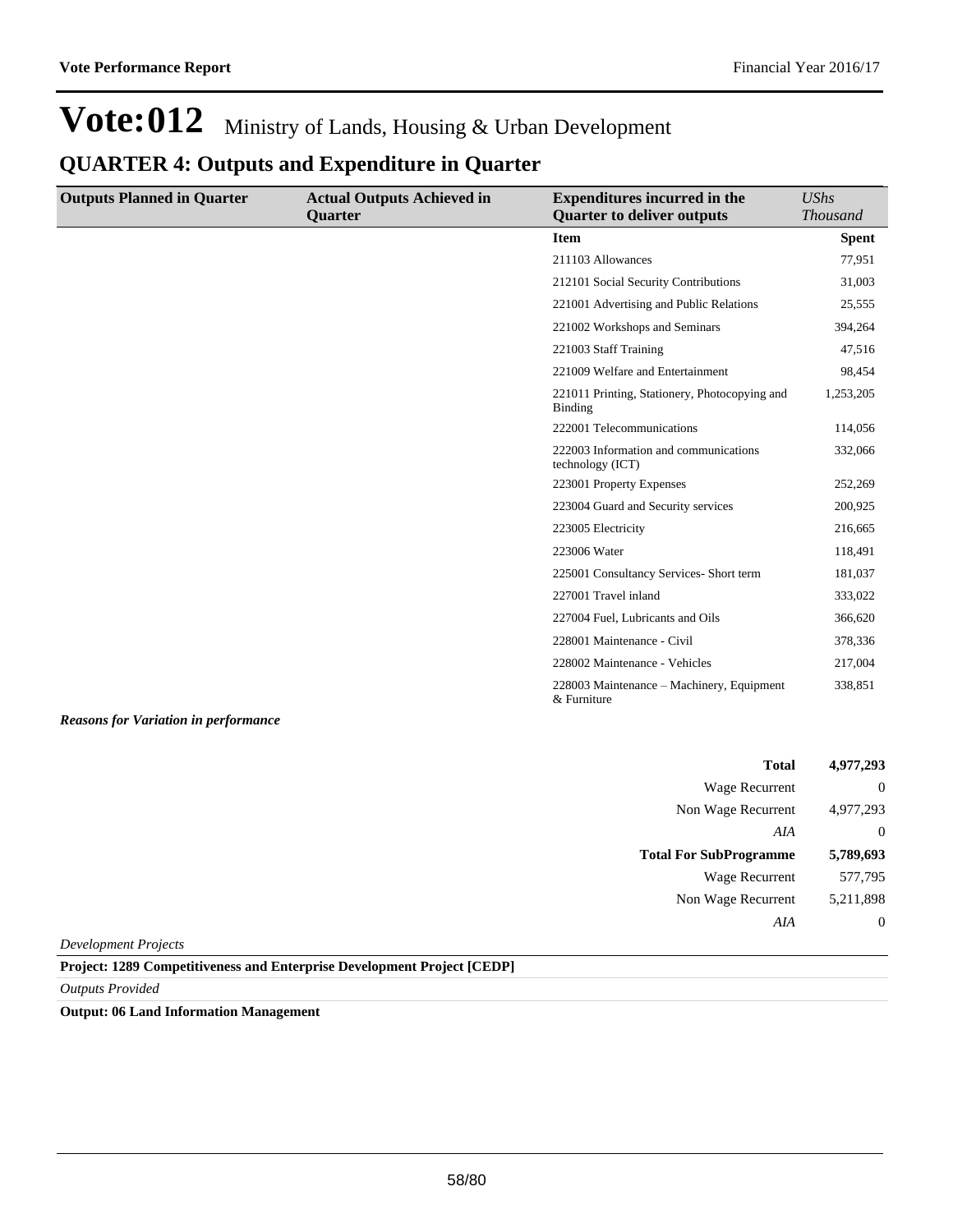## **QUARTER 4: Outputs and Expenditure in Quarter**

| <b>Outputs Planned in Quarter</b>                                                                                                                                                                                                                                       | <b>Actual Outputs Achieved in</b><br><b>Quarter</b>                                                                                                                                                                                                                                                                                                                                                                                                                                                                                                                                                                                                                                                                                                                                                                                                                                                                                                                                                                                                                                                                                                                                                                                                                 | <b>Expenditures incurred in the</b><br><b>Quarter to deliver outputs</b> | <b>UShs</b><br><b>Thousand</b> |
|-------------------------------------------------------------------------------------------------------------------------------------------------------------------------------------------------------------------------------------------------------------------------|---------------------------------------------------------------------------------------------------------------------------------------------------------------------------------------------------------------------------------------------------------------------------------------------------------------------------------------------------------------------------------------------------------------------------------------------------------------------------------------------------------------------------------------------------------------------------------------------------------------------------------------------------------------------------------------------------------------------------------------------------------------------------------------------------------------------------------------------------------------------------------------------------------------------------------------------------------------------------------------------------------------------------------------------------------------------------------------------------------------------------------------------------------------------------------------------------------------------------------------------------------------------|--------------------------------------------------------------------------|--------------------------------|
| Ministry Zonal Land Office buildings in<br>place for Mpigi, Luwero, Mityana,<br>Kabale, Rukungiri, Tororo, Soroti,<br>Moroto, Mukono and Wakiso<br>Construction supervision of the 10 MZO<br>sites conducted<br>LIS fully operationalized in the next 7<br>MZOs of Kaba | Displayed results for Best Evaluated<br>Bidder for construction of MZO and<br>ISLM buildings. Environmental<br>Management Plan and Contract<br>Management Plan produced. Draft<br>Contracts prepared. Procurement of Clerks<br>of Works for the respective MZOs was<br>completed in June 2017.<br>Kabarole MZO functionalized.<br>80% of MLHUD MZO staff trained in<br>basic Computer and specialized training.<br>Data conversion of land records and maps<br>undertaken. Trained Kibaale MZO staff<br>and installed ICT equipment, Generator<br>and ACs.<br>Establishment and survey of 457 Ground<br>Control Points across the country. Digital<br>Ortho-rectified Imagery (DOI) for Block<br>41 Lira, Block 211 Fort Portal and Block<br>7 at 40cm resolution produced. Digital<br>Ortho-rectified Imagery (DOI) for 35<br>towns, 15 cm resolution produced.<br>IEC strategy for the NPDP developed and<br>situation assessment report submitted.<br>Contract signed for completing and<br>modernizing the horizontal geodetic<br>reference framework including 12<br><b>Continuously Operating Reference</b><br>Stations (CORS). Inception report and<br>Project Implementation Plan delivered<br>Purchase of equipment for the Mini Data<br>Processing Centre | <b>Item</b><br>225002 Consultancy Services-Long-term                     | <b>Spent</b><br>11,010,013     |
| <b>Reasons for Variation in performance</b>                                                                                                                                                                                                                             |                                                                                                                                                                                                                                                                                                                                                                                                                                                                                                                                                                                                                                                                                                                                                                                                                                                                                                                                                                                                                                                                                                                                                                                                                                                                     |                                                                          |                                |

| <b>Total</b>                               | 11,010,013     |
|--------------------------------------------|----------------|
| <b>GoU</b> Development                     | 2,219,448      |
| <b>External Financing</b>                  | 8,790,565      |
| AIA                                        | $\Omega$       |
| <b>Total For SubProgramme</b>              | 11,010,013     |
| <b>GoU</b> Development                     | 2,219,448      |
| <b>External Financing</b>                  | 8,790,565      |
| AIA                                        | $\overline{0}$ |
| 12 Dhysical Dlanning and Urban Davelopment |                |

**Program: 02 Physical Planning and Urban Development**

*Recurrent Programmes*

**Subprogram: 11 Office of Director Physical Planning & Urban Devt**

*Outputs Provided*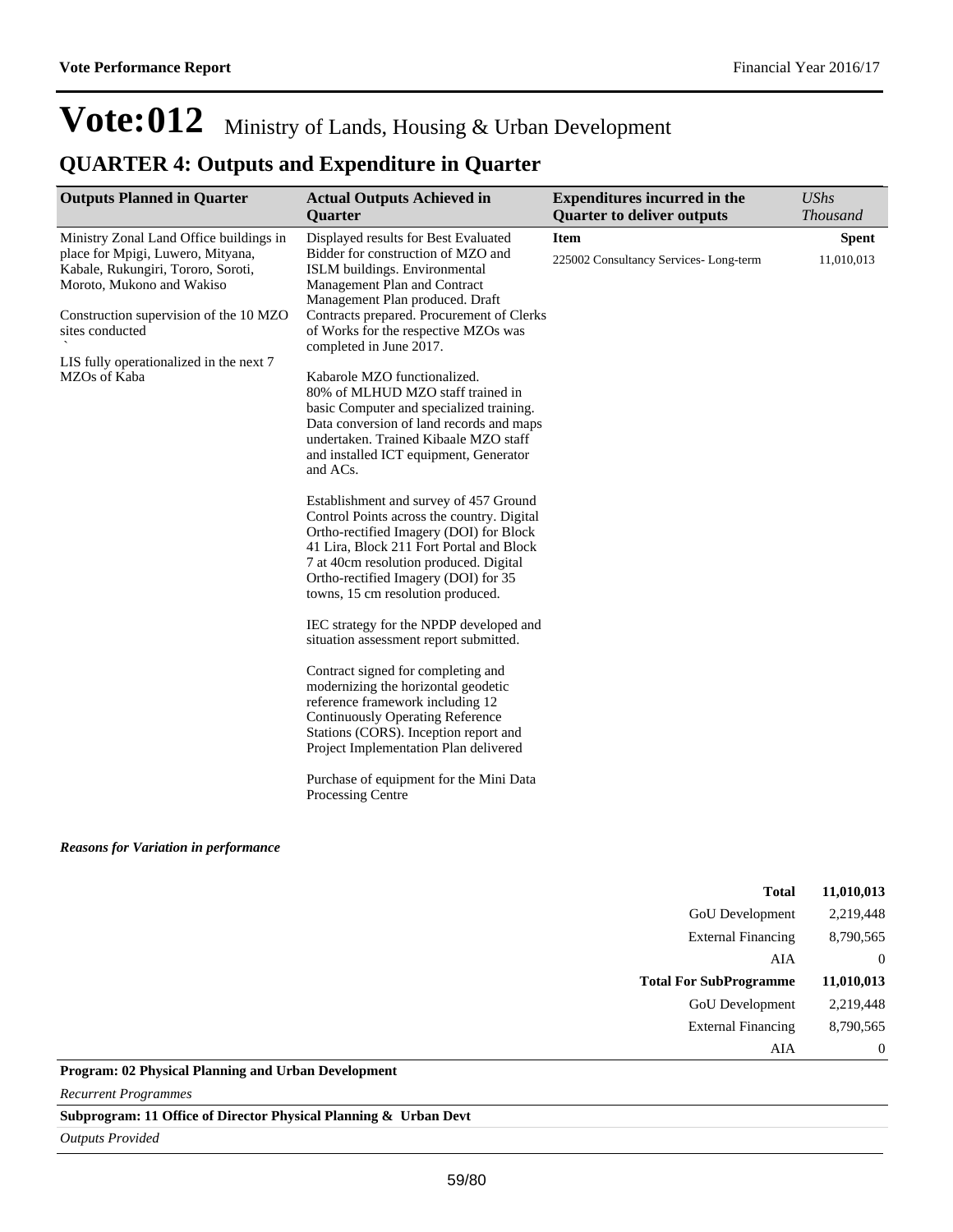*Reasons for Variation in performance*

report.

## **Vote:012** Ministry of Lands, Housing & Urban Development

#### **QUARTER 4: Outputs and Expenditure in Quarter**

| <b>Outputs Planned in Quarter</b>                                           | <b>Actual Outputs Achieved in</b><br><b>Ouarter</b>                                      | <b>Expenditures incurred in the</b><br><b>Quarter to deliver outputs</b> | <b>UShs</b><br><i>Thousand</i> |
|-----------------------------------------------------------------------------|------------------------------------------------------------------------------------------|--------------------------------------------------------------------------|--------------------------------|
| Output: 01 Physical Planning Policies, Strategies, Guidelines and Standards |                                                                                          |                                                                          |                                |
| Development of Directorate plans and<br>budgets coordinated,                | 2 Directorate meetings held                                                              | <b>Item</b>                                                              | <b>Spent</b>                   |
|                                                                             | Monitoring of Physical Planning                                                          | 211101 General Staff Salaries                                            | 6,857                          |
| monitoring and supervision of Local                                         | Activities in the Districts of Nwoya,<br>Kiryandongo and Pader carried out               | 211103 Allowances                                                        | 3.766                          |
| Government Physical Planning and Urban<br>Development in Western region;    |                                                                                          | 221009 Welfare and Entertainment                                         | 1,130                          |
|                                                                             |                                                                                          | 227001 Travel inland                                                     | 2,902                          |
| - Implementation of the National Urban<br>Policy commenced:                 |                                                                                          | 227004 Fuel, Lubricants and Oils                                         | 2,962                          |
| <b>Reasons for Variation in performance</b>                                 |                                                                                          |                                                                          |                                |
| On target                                                                   |                                                                                          |                                                                          |                                |
|                                                                             |                                                                                          | <b>Total</b>                                                             | 17,617                         |
|                                                                             |                                                                                          | Wage Recurrent                                                           | 6,857                          |
|                                                                             |                                                                                          | Non Wage Recurrent                                                       | 10,760                         |
|                                                                             |                                                                                          | AIA                                                                      | $\overline{0}$                 |
|                                                                             |                                                                                          | <b>Total For SubProgramme</b>                                            | 17,617                         |
|                                                                             |                                                                                          | Wage Recurrent                                                           | 6,857                          |
|                                                                             |                                                                                          | Non Wage Recurrent                                                       | 10,760                         |
|                                                                             |                                                                                          | AIA                                                                      | $\mathbf{0}$                   |
| <b>Recurrent Programmes</b>                                                 |                                                                                          |                                                                          |                                |
| <b>Subprogram: 12 Land use Regulation and Compliance</b>                    |                                                                                          |                                                                          |                                |
| <b>Outputs Provided</b>                                                     |                                                                                          |                                                                          |                                |
| Output: 01 Physical Planning Policies, Strategies, Guidelines and Standards |                                                                                          |                                                                          |                                |
| Revised PPS&G disseminated in                                               | Workshop to review the second draft of<br>national enforcement framework carried<br>out. | <b>Item</b>                                                              | <b>Spent</b>                   |
| Kabarole, Jinja and Arua.                                                   |                                                                                          | 211101 General Staff Salaries                                            | 47,008                         |
|                                                                             |                                                                                          | 211103 Allowances                                                        | 21,520                         |
|                                                                             | Validation of the Enforcement framework                                                  | 221002 Workshops and Seminars                                            | 35,901                         |
|                                                                             | for Compliance to Physical Development<br>Plans undertaken in LG's of Kayunga,           | 221011 Printing, Stationery, Photocopying and                            | 13,785                         |

Some activities were undertaken in urban councils not in the original work plan due to reasons of proximity and urgent matters that arose out of the unplanned work plan.

Delay in procurement of a consultant to undertake a Countrywide State of Land Use Compliance study hampered the production of inception

Hoima, Fort Portal, Sheema, & Ntungamo, 227004 Fuel, Lubricants and Oils 18,830

Binding

Luwero, Kiboga ,Wakiso & Mukono,

Jinja, Busia, Nakaloke & Mbale, Arua, Nebbi, Pakwach, Lira & Gulu.

Countrywide State of Land Use Compliance audit/study commenced

Procurement of a consultant to undertake a

| Total              | 137,044 |
|--------------------|---------|
| Wage Recurrent     | 47,008  |
| Non Wage Recurrent | 90,036  |
| AIA                |         |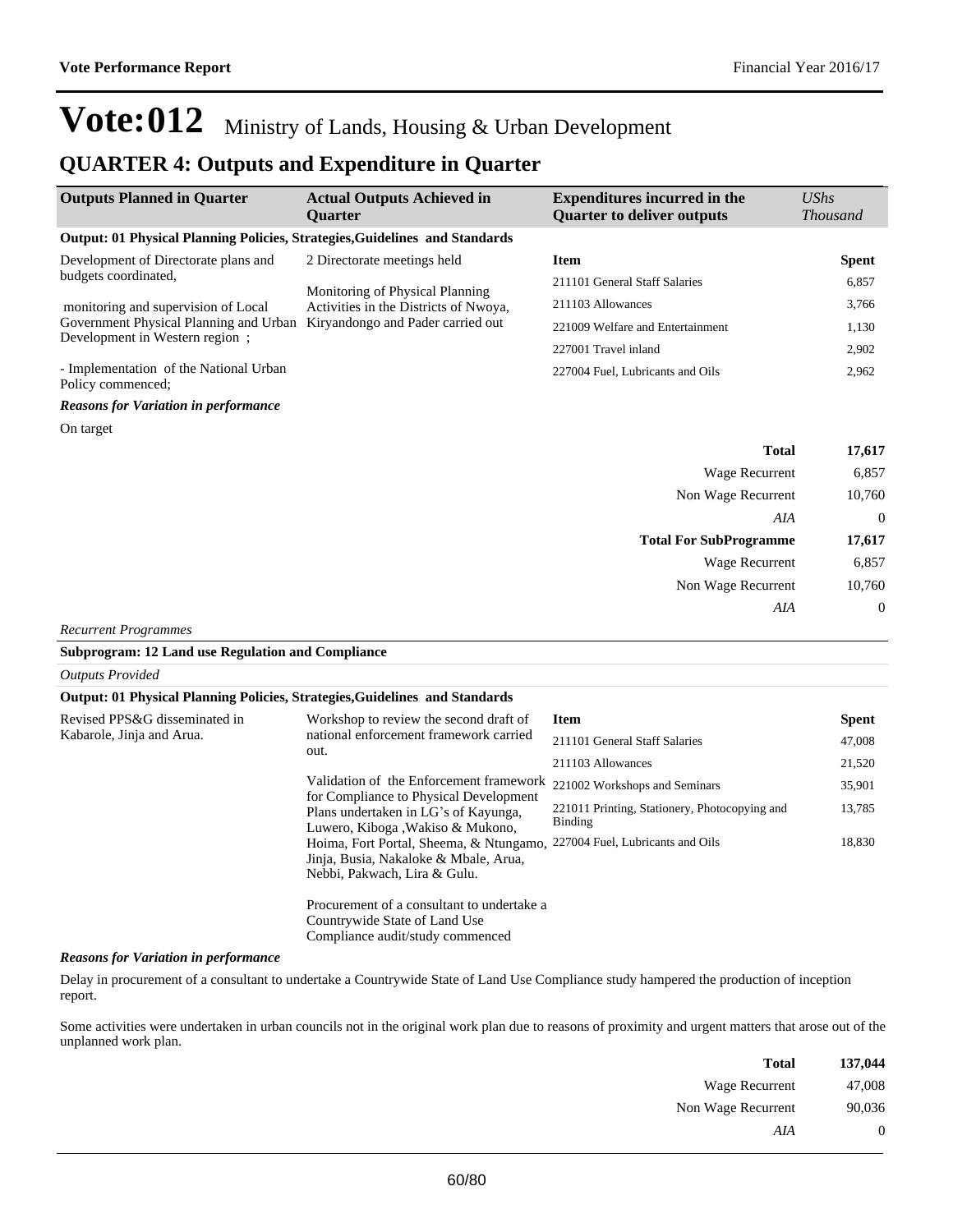### **QUARTER 4: Outputs and Expenditure in Quarter**

| <b>Outputs Planned in Quarter</b>                                                                                                                        | <b>Actual Outputs Achieved in</b><br><b>Ouarter</b>                                                                               | <b>Expenditures incurred in the</b><br><b>Quarter to deliver outputs</b> | UShs<br><b>Thousand</b> |
|----------------------------------------------------------------------------------------------------------------------------------------------------------|-----------------------------------------------------------------------------------------------------------------------------------|--------------------------------------------------------------------------|-------------------------|
| <b>Output: 02 Field Inspection</b>                                                                                                                       |                                                                                                                                   |                                                                          |                         |
| 1. Country wide state of land use                                                                                                                        | Local Governments of, Iganga, Malaba                                                                                              | <b>Item</b>                                                              | <b>Spent</b>            |
| compliance report published.                                                                                                                             | and Kiira, Mubende, Karago, Rubona,<br>Lwengo, Butambala, Gomba, Bweyale,                                                         | 211103 Allowances                                                        | 32,280                  |
| 2. Sironko, kamuli, Busia, Iganga,                                                                                                                       | Kole, Oyam, and Nansana monitored &                                                                                               | 221001 Advertising and Public Relations                                  | 5,380                   |
| Rukungiri urban physical planning<br>committees assessed and monitored in the                                                                            | inspected for compliance to the Land Use                                                                                          | 221005 Hire of Venue (chairs, projector, etc)                            | 9,061                   |
| implementation of the physical                                                                                                                           | regulatory framework<br>Monitor implementation of PDP's and<br>Land Use Regulatory framework<br>undertaken in the Greater Kampala | 221007 Books, Periodicals & Newspapers                                   | 2,582                   |
| development plans.<br>3. State of land use compliance<br>Metropolitan areas of Mukono, Wakiso<br>TC, Kajjansi TC, Kiira MC, Entebbe MC<br>and Nansana MC |                                                                                                                                   | 221008 Computer supplies and Information<br>Technology (IT)              | 8,093                   |
|                                                                                                                                                          |                                                                                                                                   | 221009 Welfare and Entertainment                                         | 2,152                   |
|                                                                                                                                                          | 221011 Printing, Stationery, Photocopying and<br>Binding                                                                          | 10,760                                                                   |                         |
|                                                                                                                                                          |                                                                                                                                   | 222001 Telecommunications                                                | 538                     |
|                                                                                                                                                          |                                                                                                                                   | 225001 Consultancy Services- Short term                                  | 111,525                 |
|                                                                                                                                                          |                                                                                                                                   | 227001 Travel inland                                                     | 32,280                  |
|                                                                                                                                                          |                                                                                                                                   | 227004 Fuel, Lubricants and Oils                                         | 32,280                  |
|                                                                                                                                                          |                                                                                                                                   | 228002 Maintenance - Vehicles                                            | 3,235                   |

#### *Reasons for Variation in performance*

Some activities were undertaken in urban councils not in the original work plan due to reasons of proximity and urgent matters that arose out of the unplanned work plan.

| 250,167          | Total              |
|------------------|--------------------|
| $\boldsymbol{0}$ | Wage Recurrent     |
| 250,167          | Non Wage Recurrent |
| 0                | AIA                |

| <b>Output: 05 Support Supervision and Capacity Building</b>                   |                                                                                                        |                                               |              |
|-------------------------------------------------------------------------------|--------------------------------------------------------------------------------------------------------|-----------------------------------------------|--------------|
| 1. Technical assistance and backstopping                                      | Assessment and evaluation of physical                                                                  | <b>Item</b>                                   | <b>Spent</b> |
| activities on the land use regulatory<br>framework undertaken on the physical | planning committee performance and<br>capacity mentoring trainings in                                  | 211103 Allowances                             | 21,520       |
| planning committees and councils of                                           | compliance and enforcing of land use                                                                   | 221002 Workshops and Seminars                 | 23,446       |
| Bugembe, Budaka, Luuka, Nakasongola<br>and Nakaseke urban councils.           | regulatory framework undertaken in areas                                                               | 221003 Staff Training                         | 10,760       |
|                                                                               | of Budadiri, Sironkho, and Bugembe,<br>Kyegegewa, Kahunge, Kamwengye,                                  | 221005 Hire of Venue (chairs, projector, etc) | 7,125        |
| 2. Two community meetings undertaken                                          | Kyankwanzi, Kiboga, Bukomero, Nwoya, 221011 Printing, Stationery, Photocopying and<br>Amuru, and Omolo | Binding                                       | 10,760       |
|                                                                               | Payment of tuition for one departmental                                                                | 227001 Travel inland                          | 56,490       |
|                                                                               | staff undertaking training undertaken                                                                  | 227004 Fuel, Lubricants and Oils              | 45,730       |

#### *Reasons for Variation in performance*

Some activities were undertaken in urban councils not in the original work plan due to reasons of proximity and urgent matters that arose out of the unplanned work plan.

| <b>Total</b>                  | 175,830 |
|-------------------------------|---------|
| Wage Recurrent                |         |
| Non Wage Recurrent            | 175,830 |
| AIA                           |         |
| <b>Total For SubProgramme</b> | 563,041 |
| Wage Recurrent                | 47,008  |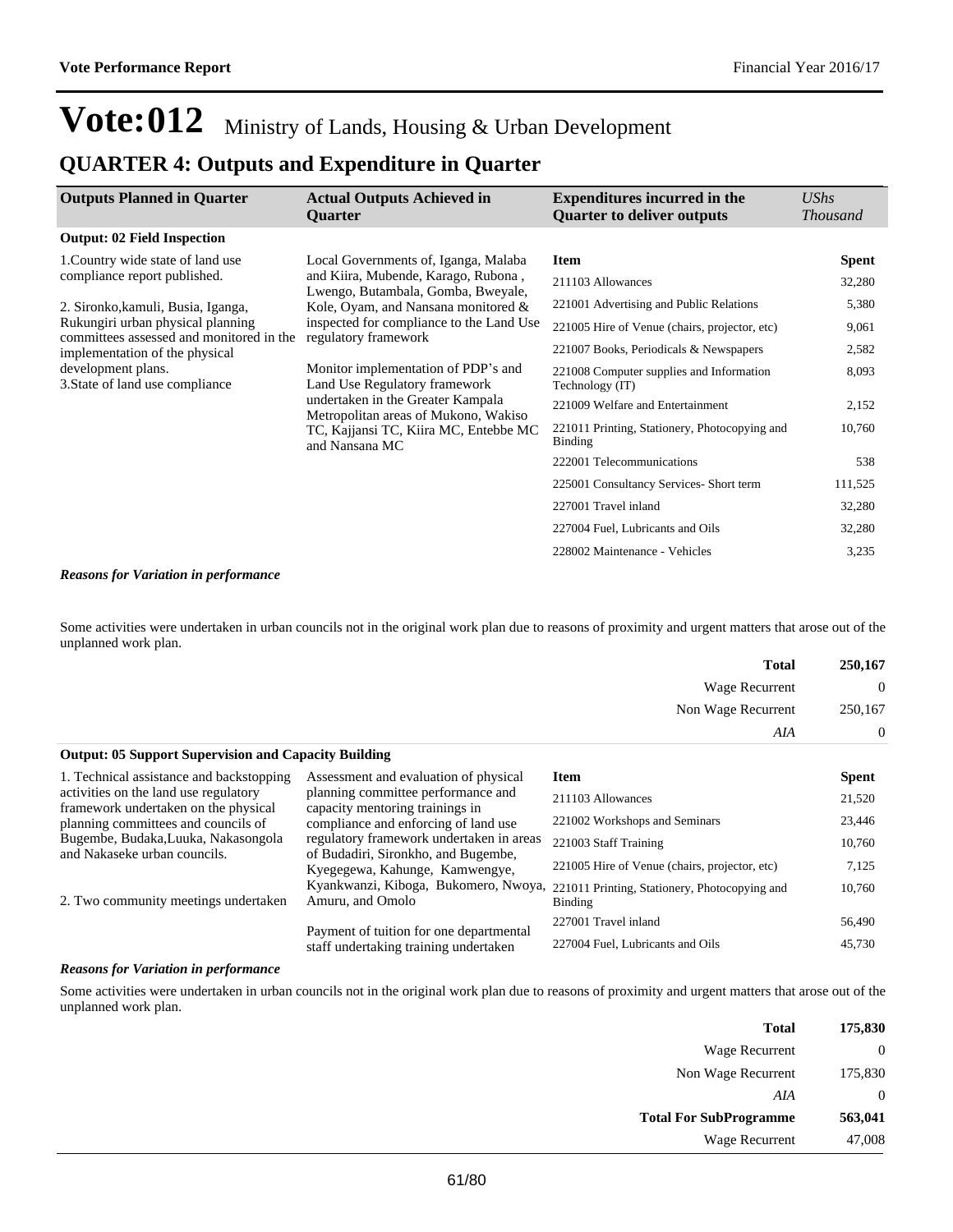### **QUARTER 4: Outputs and Expenditure in Quarter**

| <b>Outputs Planned in Quarter</b>                                           | <b>Actual Outputs Achieved in</b><br><b>Quarter</b> | <b>Expenditures incurred in the</b><br><b>Quarter to deliver outputs</b> | <b>UShs</b><br><b>Thousand</b> |
|-----------------------------------------------------------------------------|-----------------------------------------------------|--------------------------------------------------------------------------|--------------------------------|
|                                                                             |                                                     | Non Wage Recurrent                                                       | 516,033                        |
|                                                                             |                                                     | AIA                                                                      | $\boldsymbol{0}$               |
| <b>Recurrent Programmes</b>                                                 |                                                     |                                                                          |                                |
| <b>Subprogram: 13 Physical Planning</b>                                     |                                                     |                                                                          |                                |
| <b>Outputs Provided</b>                                                     |                                                     |                                                                          |                                |
| Output: 01 Physical Planning Policies, Strategies, Guidelines and Standards |                                                     |                                                                          |                                |
|                                                                             |                                                     | <b>Item</b>                                                              | <b>Spent</b>                   |
| <b>Reasons for Variation in performance</b>                                 |                                                     |                                                                          |                                |
|                                                                             |                                                     |                                                                          |                                |
|                                                                             |                                                     | <b>Total</b>                                                             | $\bf{0}$                       |
|                                                                             |                                                     | Wage Recurrent                                                           | 0                              |
|                                                                             |                                                     | Non Wage Recurrent                                                       | $\mathbf{0}$                   |
|                                                                             |                                                     | AIA                                                                      | $\overline{0}$                 |
| <b>Output: 02 Field Inspection</b>                                          |                                                     |                                                                          |                                |
| Supervision & Monitoring carried out in                                     | Supervision & Monitoring carried out in             | <b>Item</b>                                                              | <b>Spent</b>                   |
| the Districts of Jinja & Masaka                                             | the Districts of Jinja & Masaka                     | 221009 Welfare and Entertainment                                         | 2,421                          |
|                                                                             |                                                     | 227001 Travel inland                                                     | 21,681                         |
|                                                                             |                                                     | 227004 Fuel, Lubricants and Oils                                         | 9,146                          |
|                                                                             |                                                     | 228002 Maintenance - Vehicles                                            | 1,670                          |
| <b>Reasons for Variation in performance</b>                                 |                                                     |                                                                          |                                |
| On target                                                                   |                                                     |                                                                          |                                |
|                                                                             |                                                     | <b>Total</b>                                                             | 34,918                         |
|                                                                             |                                                     | Wage Recurrent                                                           | $\theta$                       |
|                                                                             |                                                     | Non Wage Recurrent                                                       | 34,918                         |
|                                                                             |                                                     | <b>AIA</b>                                                               | $\boldsymbol{0}$               |

#### **Output: 03 Devt of Physical Devt Plans**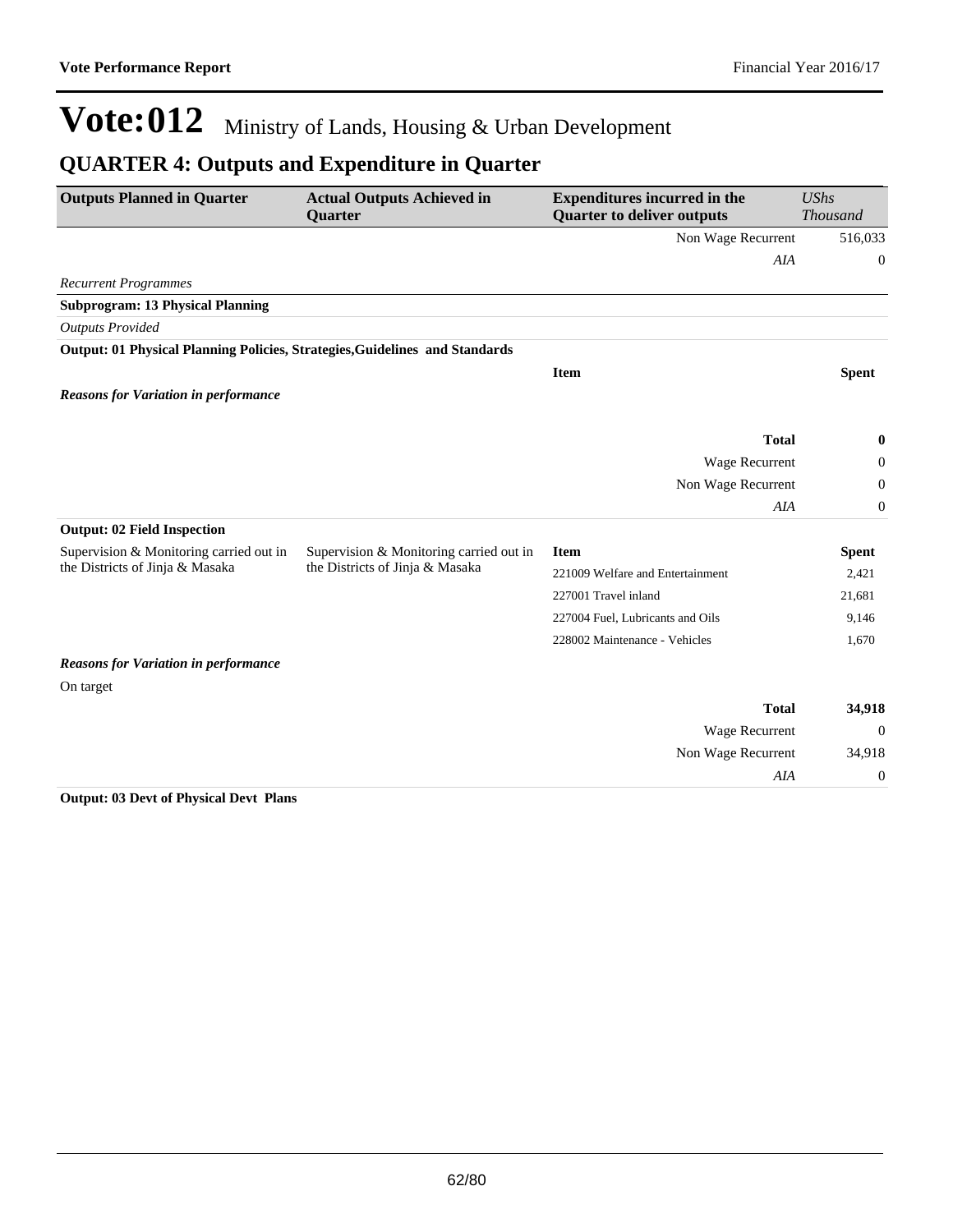### **QUARTER 4: Outputs and Expenditure in Quarter**

| <b>Outputs Planned in Quarter</b>                                   | <b>Actual Outputs Achieved in</b><br><b>Ouarter</b>                           | <b>Expenditures incurred in the</b><br><b>Quarter to deliver outputs</b> | UShs<br><b>Thousand</b> |
|---------------------------------------------------------------------|-------------------------------------------------------------------------------|--------------------------------------------------------------------------|-------------------------|
| 1st draft plan submitted; consultant paid                           | 2 National Physical Planning Board                                            | <b>Item</b>                                                              | <b>Spent</b>            |
| for this stage;                                                     | meetings held.                                                                | 211101 General Staff Salaries                                            | 33,979                  |
| Activities of the National Physical                                 | National Physical Planning Board                                              | 211103 Allowances                                                        | 36,774                  |
| Planning Board supported.<br>National Physical Development Plan     | Activities carried out in the districts/Town<br>Councils of Bweyale, Kigumba, | 221001 Advertising and Public Relations                                  | 20,201                  |
| Developed for the Northern Region                                   | Kiryandongo, Gulu, Pader and Nwoya.                                           | 221002 Workshops and Seminars                                            | 79,974                  |
|                                                                     |                                                                               | 221003 Staff Training                                                    | 7,715                   |
| One (1) Board meeting held and all<br>decisions of the National Phy |                                                                               | 221008 Computer supplies and Information<br>Technology (IT)              | 6,470                   |
|                                                                     |                                                                               | 221009 Welfare and Entertainment                                         | 6,686                   |
|                                                                     |                                                                               | 221011 Printing, Stationery, Photocopying and<br>Binding                 | 26,870                  |
|                                                                     |                                                                               | 222001 Telecommunications                                                | 4,106                   |
|                                                                     |                                                                               | 222002 Postage and Courier                                               | 2,070                   |
|                                                                     |                                                                               | 225001 Consultancy Services- Short term                                  | 773,247                 |
|                                                                     |                                                                               | 227001 Travel inland                                                     | 128,582                 |
|                                                                     |                                                                               | 227002 Travel abroad                                                     | 28,437                  |
|                                                                     |                                                                               | 227004 Fuel, Lubricants and Oils                                         | 83,836                  |

#### *Reasons for Variation in performance*

On target

| <b>Total</b>       | 1,238,948 |
|--------------------|-----------|
| Wage Recurrent     | 33,979    |
| Non Wage Recurrent | 1,204,969 |
| AIA                |           |

| <b>Output: 05 Support Supervision and Capacity Building</b> |                                                                                                                              |                                  |              |
|-------------------------------------------------------------|------------------------------------------------------------------------------------------------------------------------------|----------------------------------|--------------|
| Training of PPCs in Iganga & Bugiri                         | Training of PPCs carried out in the                                                                                          | Item                             | <b>Spent</b> |
| <b>Districts</b>                                            | districts of Kayunga, Nakasongola,<br>Sironko, Ntungamo, Bugiri districts                                                    | 211103 Allowances                | 6,456        |
| Monitoring $&$ evaluation in 3 districts                    |                                                                                                                              | 221002 Workshops and Seminars    | 24,030       |
|                                                             | Monitoring $&$ evaluation of operations of<br>the Physical Planning function in the<br>Districts of Sironko and Bukomansimbi | 221003 Staff Training            | 3,497        |
|                                                             |                                                                                                                              | 221009 Welfare and Entertainment | 2,421        |
|                                                             |                                                                                                                              | 227001 Travel inland             | 11.298       |
|                                                             |                                                                                                                              | 227004 Fuel, Lubricants and Oils | 13.988       |

#### *Reasons for Variation in performance*

On target

| <b>Total</b>                  | 61,690    |
|-------------------------------|-----------|
| Wage Recurrent                | $\theta$  |
| Non Wage Recurrent            | 61,690    |
| AIA                           | $\theta$  |
|                               |           |
| <b>Total For SubProgramme</b> | 1,335,557 |
| Wage Recurrent                | 33,979    |
| Non Wage Recurrent            | 1,301,578 |
| AIA                           | 0         |

*Recurrent Programmes*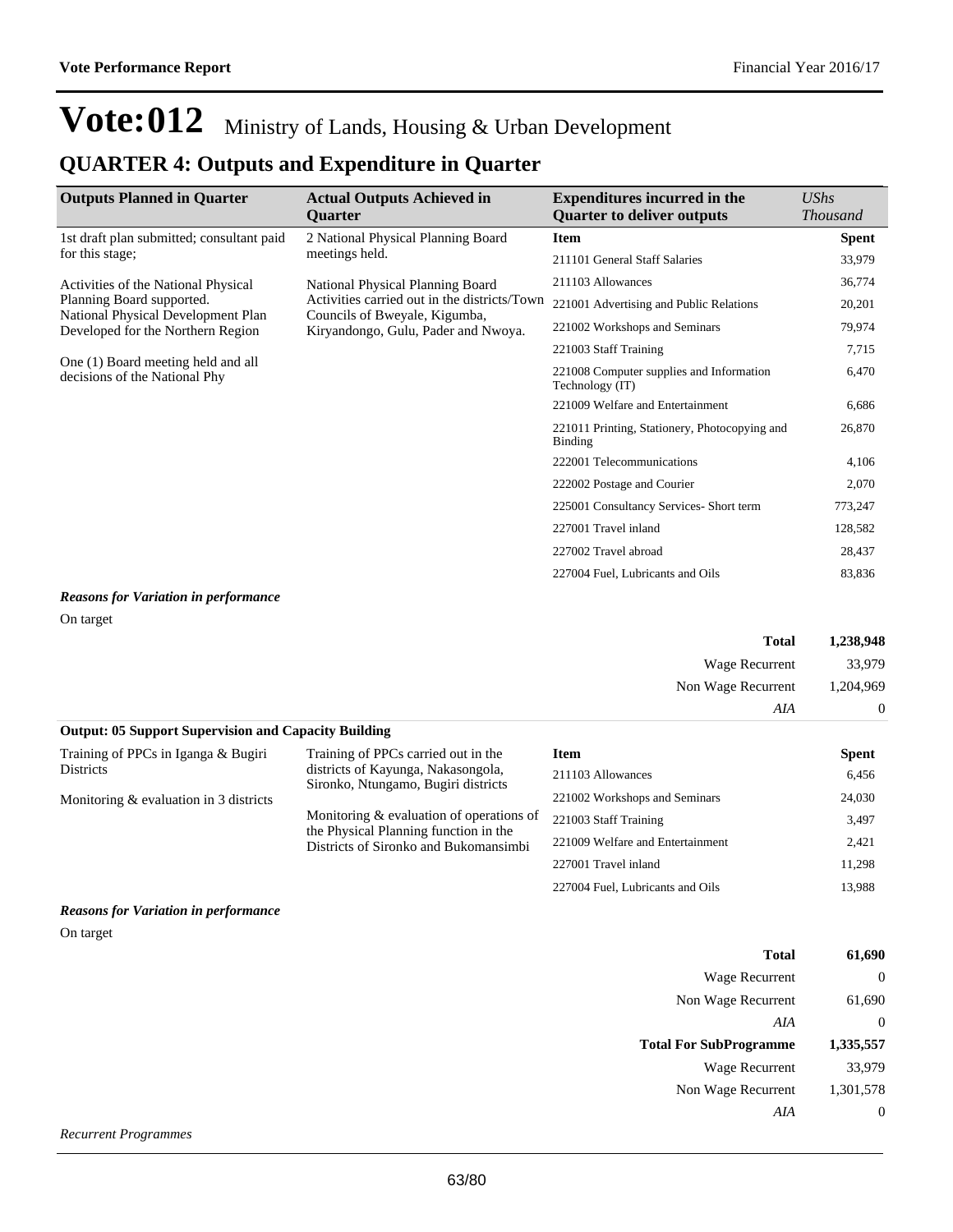## **QUARTER 4: Outputs and Expenditure in Quarter**

| <b>Outputs Planned in Quarter</b>                                           | <b>Actual Outputs Achieved in</b><br>Quarter                                                                                                                                                                       | <b>Expenditures incurred in the</b><br><b>Quarter to deliver outputs</b> | <b>UShs</b><br><b>Thousand</b> |
|-----------------------------------------------------------------------------|--------------------------------------------------------------------------------------------------------------------------------------------------------------------------------------------------------------------|--------------------------------------------------------------------------|--------------------------------|
| <b>Subprogram: 14 Urban Development</b>                                     |                                                                                                                                                                                                                    |                                                                          |                                |
| <b>Outputs Provided</b>                                                     |                                                                                                                                                                                                                    |                                                                          |                                |
| Output: 01 Physical Planning Policies, Strategies, Guidelines and Standards |                                                                                                                                                                                                                    |                                                                          |                                |
| NUP disseminated to Local and Centrak                                       | National Urban Policy finalized and                                                                                                                                                                                | <b>Item</b>                                                              | Spent                          |
| Government stakeholders                                                     | approved by Cabinet                                                                                                                                                                                                | 221002 Workshops and Seminars                                            | 86,049                         |
|                                                                             | A summerized NUP Implementation Plan                                                                                                                                                                               | 227001 Travel inland                                                     | 53,800                         |
|                                                                             | subjected to stakeholder Consultations                                                                                                                                                                             | 227004 Fuel, Lubricants and Oils                                         | 5,380                          |
|                                                                             | during a workshop and approved                                                                                                                                                                                     | 228002 Maintenance - Vehicles                                            | 2,609                          |
|                                                                             | Physical Planning audit exercise carried<br>out in Kasese Municipality,<br>Hima TC, Rubaga Urban Council, Iganga<br>MC, Kaliro TC, Kawempe Urban Council,<br>Ibanda MC, Kiruhura TC and Makindye<br>Urbana Council |                                                                          |                                |
| <b>Reasons for Variation in performance</b>                                 |                                                                                                                                                                                                                    |                                                                          |                                |
|                                                                             | Implementation of National Urban Policy (NUP) was pending approval of the Policy by Cabinet                                                                                                                        |                                                                          |                                |
|                                                                             |                                                                                                                                                                                                                    | <b>Total</b>                                                             | 147,839                        |
|                                                                             |                                                                                                                                                                                                                    | Wage Recurrent                                                           | $\boldsymbol{0}$               |
|                                                                             |                                                                                                                                                                                                                    | Non Wage Recurrent                                                       | 147,839                        |
|                                                                             |                                                                                                                                                                                                                    | AIA                                                                      | $\mathbf{0}$                   |
| <b>Output: 05 Support Supervision and Capacity Building</b>                 |                                                                                                                                                                                                                    |                                                                          |                                |
| Urban indicators data base for selected                                     | Monitored Urban Development Status in                                                                                                                                                                              | <b>Item</b>                                                              | Spent                          |
| Town Councils in the Northern Region                                        | Budaka Urban Council                                                                                                                                                                                               | 211103 Allowances                                                        | 5,380                          |
|                                                                             |                                                                                                                                                                                                                    | 221003 Staff Training                                                    | 2,462                          |
|                                                                             |                                                                                                                                                                                                                    | 221007 Books, Periodicals & Newspapers                                   | 2,690                          |
|                                                                             |                                                                                                                                                                                                                    | 221008 Computer supplies and Information<br>Technology (IT)              | 2,690                          |
|                                                                             |                                                                                                                                                                                                                    | 221009 Welfare and Entertainment                                         | 3,228                          |
|                                                                             |                                                                                                                                                                                                                    | 221011 Printing, Stationery, Photocopying and<br>Binding                 | 6,886                          |
|                                                                             |                                                                                                                                                                                                                    | 221012 Small Office Equipment                                            | 1,076                          |
|                                                                             |                                                                                                                                                                                                                    | 222001 Telecommunications                                                | 3,228                          |
|                                                                             |                                                                                                                                                                                                                    | 222003 Information and communications<br>technology (ICT)                | 1,606                          |
|                                                                             |                                                                                                                                                                                                                    | 227001 Travel inland                                                     | 39,274                         |
|                                                                             |                                                                                                                                                                                                                    | 227002 Travel abroad                                                     | 2,479                          |
|                                                                             |                                                                                                                                                                                                                    | 227004 Fuel, Lubricants and Oils                                         | 7,532                          |
|                                                                             |                                                                                                                                                                                                                    | 228002 Maintenance - Vehicles                                            | 3,161                          |
| <b>Reasons for Variation in performance</b>                                 |                                                                                                                                                                                                                    |                                                                          |                                |

#### On target

| Total              | 81,692       |
|--------------------|--------------|
| Wage Recurrent     | $\mathbf{0}$ |
| Non Wage Recurrent | 81,692       |
| AIA                | 0            |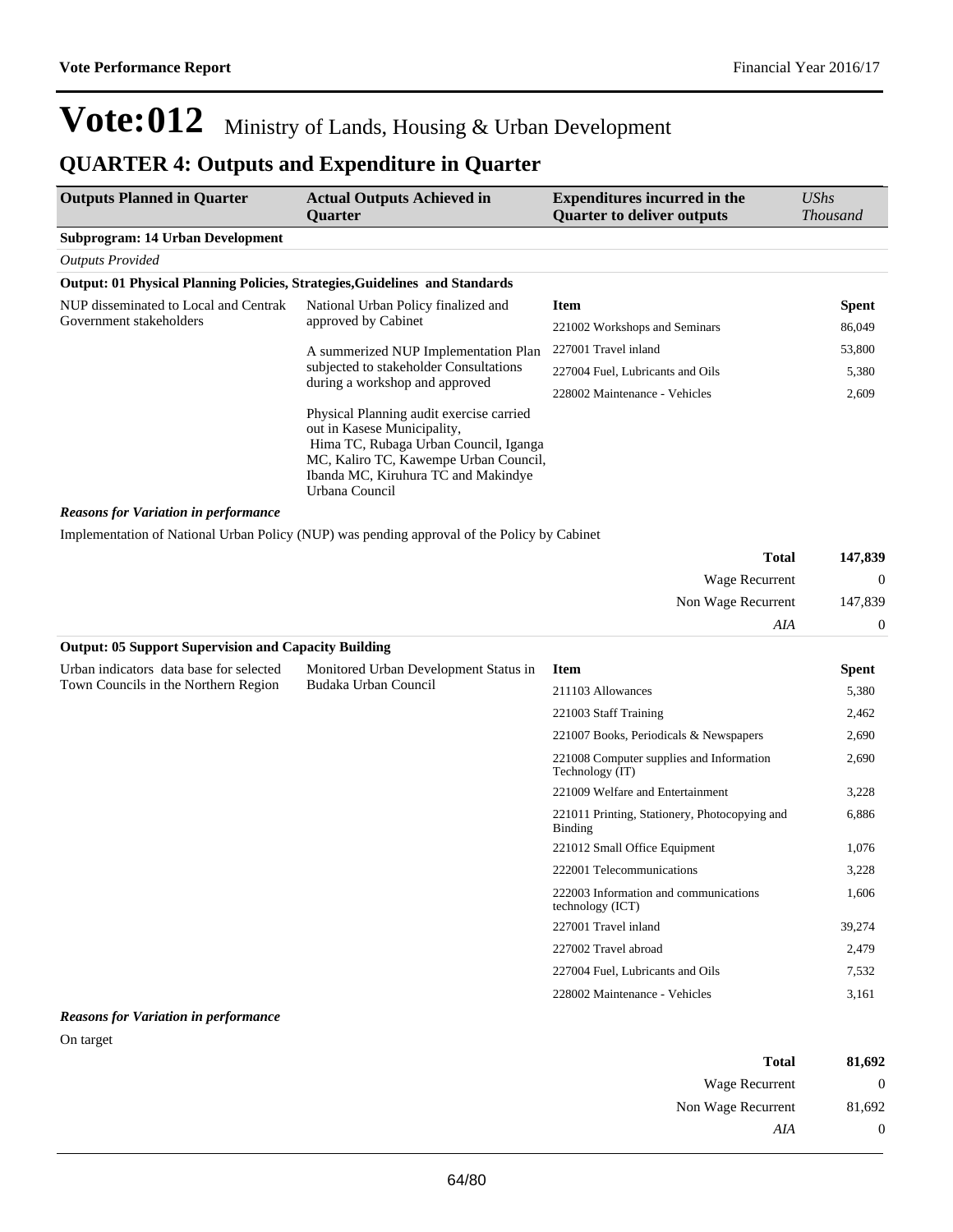### **QUARTER 4: Outputs and Expenditure in Quarter**

| <b>Outputs Planned in Quarter</b>                                            | <b>Actual Outputs Achieved in</b><br><b>Ouarter</b>                                                                | <b>Expenditures incurred in the</b><br><b>Quarter to deliver outputs</b> | <b>UShs</b><br><i>Thousand</i> |
|------------------------------------------------------------------------------|--------------------------------------------------------------------------------------------------------------------|--------------------------------------------------------------------------|--------------------------------|
| <b>Output: 06 Urban Dev't Policies, Strategies, Guidelines and Standards</b> |                                                                                                                    |                                                                          |                                |
| National urban inftrastructure investment                                    | ToRs finalized for engaging the consultant Item<br>to develop the National Urban<br>Infrastructure Investment Plan |                                                                          | <b>Spent</b>                   |
| plan finalisation                                                            |                                                                                                                    | 211101 General Staff Salaries                                            | 25,335                         |
|                                                                              |                                                                                                                    | 211103 Allowances                                                        | 4,304                          |
|                                                                              | A summarised NUP Implementation Plan                                                                               | 221001 Advertising and Public Relations                                  | 4,535                          |
|                                                                              | finalized                                                                                                          | 221002 Workshops and Seminars                                            | 29,375                         |
|                                                                              |                                                                                                                    | 221007 Books, Periodicals & Newspapers                                   | 2,152                          |
|                                                                              |                                                                                                                    | 221009 Welfare and Entertainment                                         | 2,690                          |
|                                                                              |                                                                                                                    | 221011 Printing, Stationery, Photocopying and<br>Binding                 | 6,429                          |
|                                                                              |                                                                                                                    | 221012 Small Office Equipment                                            | 1,614                          |
|                                                                              |                                                                                                                    | 222001 Telecommunications                                                | 1,076                          |
|                                                                              |                                                                                                                    | 222002 Postage and Courier                                               | 215                            |
|                                                                              |                                                                                                                    | 225001 Consultancy Services- Short term                                  | 42,984                         |
|                                                                              |                                                                                                                    | 227004 Fuel, Lubricants and Oils                                         | 7,281                          |

#### *Reasons for Variation in performance*

Dissemination of the National Urban Policy was pending approval of the Policy by Cabinet

| <b>Total</b>                               | 127,990          |
|--------------------------------------------|------------------|
| <b>Wage Recurrent</b>                      | 25,335           |
| Non Wage Recurrent                         | 102,655          |
| AIA                                        | $\boldsymbol{0}$ |
| <b>Total For SubProgramme</b>              | 357,521          |
| <b>Wage Recurrent</b>                      | 25,335           |
| Non Wage Recurrent                         | 332,186          |
| AIA                                        | $\boldsymbol{0}$ |
| $\mathbf{r}$ , $\mathbf{r}$ , $\mathbf{r}$ |                  |

*Development Projects*

#### **Project: 1244 Support to National Physical Devt Planning**

*Outputs Provided*

**Output: 03 Devt of Physical Devt Plans**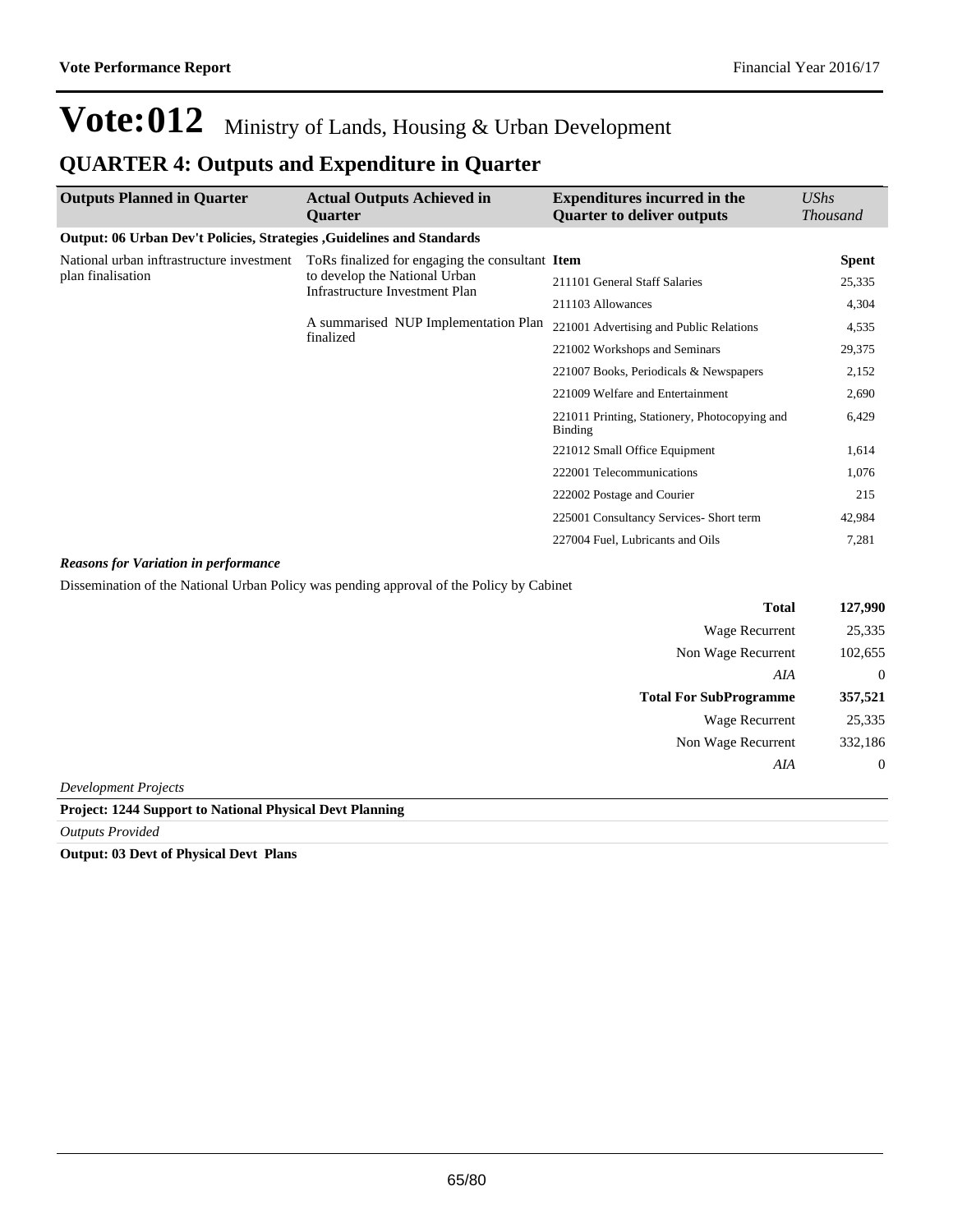### **QUARTER 4: Outputs and Expenditure in Quarter**

| <b>Outputs Planned in Quarter</b>                                            | <b>Actual Outputs Achieved in</b><br><b>Ouarter</b>                                              | <b>Expenditures incurred in the</b><br><b>Ouarter to deliver outputs</b> | $\mathit{UShs}$<br><b>Thousand</b> |
|------------------------------------------------------------------------------|--------------------------------------------------------------------------------------------------|--------------------------------------------------------------------------|------------------------------------|
| First draft PDPs Prepared for Nwoya                                          | The Situational Analysis report produced                                                         | <b>Item</b>                                                              | <b>Spent</b>                       |
| District and other 2 Districts                                               | for Nwoya, Kabarole and Buduuda<br>Districts.                                                    | 211103 Allowances                                                        | 25,667                             |
| Training of the Physical Planning                                            |                                                                                                  | 221001 Advertising and Public Relations                                  | 7,715                              |
| Committee                                                                    | Physical Planning Committees for<br>Kabarole, Nwoya and Buduuda sensitized                       | 221002 Workshops and Seminars                                            | 61,758                             |
| 2 staff trained in spatial planning and                                      | and trained.                                                                                     | 221003 Staff Training                                                    | 30,860                             |
| urban Governance                                                             |                                                                                                  | 221007 Books, Periodicals & Newspapers                                   | 6,172                              |
| Dissemination of Documentary produced<br>for popularising Physical Planning. | Documentary popularizing Physical<br>planning produced and initial<br>dissemination carried out. | 221008 Computer supplies and Information<br>Technology (IT)              | 4,590                              |
|                                                                              |                                                                                                  | 221009 Welfare and Entertainment                                         | 8,229                              |
| Dissem                                                                       |                                                                                                  | 221011 Printing, Stationery, Photocopying and<br>Binding                 | 5,152                              |
|                                                                              |                                                                                                  | 221012 Small Office Equipment                                            | 6,976                              |
|                                                                              |                                                                                                  | 222001 Telecommunications                                                | 1,584                              |
|                                                                              |                                                                                                  | 222002 Postage and Courier                                               | 2,057                              |
|                                                                              |                                                                                                  | 225001 Consultancy Services- Short term                                  | 840,603                            |
|                                                                              |                                                                                                  | 227001 Travel inland                                                     | 65,046                             |
|                                                                              |                                                                                                  | 227002 Travel abroad                                                     | 18,958                             |
|                                                                              |                                                                                                  | 227004 Fuel, Lubricants and Oils                                         | 50,802                             |
|                                                                              |                                                                                                  | 228002 Maintenance - Vehicles                                            | 9,978                              |
|                                                                              |                                                                                                  | 228003 Maintenance – Machinery, Equipment<br>& Furniture                 | 1,054                              |

#### *Reasons for Variation in performance*

Delayed initiation of the procurement process

| <b>Total</b>                  | 1,147,202        |
|-------------------------------|------------------|
| GoU Development               | 1,147,202        |
| <b>External Financing</b>     | $\theta$         |
| AIA                           | $\theta$         |
| <b>Total For SubProgramme</b> | 1,147,202        |
| GoU Development               | 1,147,202        |
| <b>External Financing</b>     | $\boldsymbol{0}$ |
| AIA                           | $\theta$         |
| Louglanus aut Duoisate        |                  |

*Development Projects*

**Project: 1255 Uganda Support to Municipal Development Project (USMID)**

*Outputs Provided*

**Output: 01 Physical Planning Policies, Strategies,Guidelines and Standards**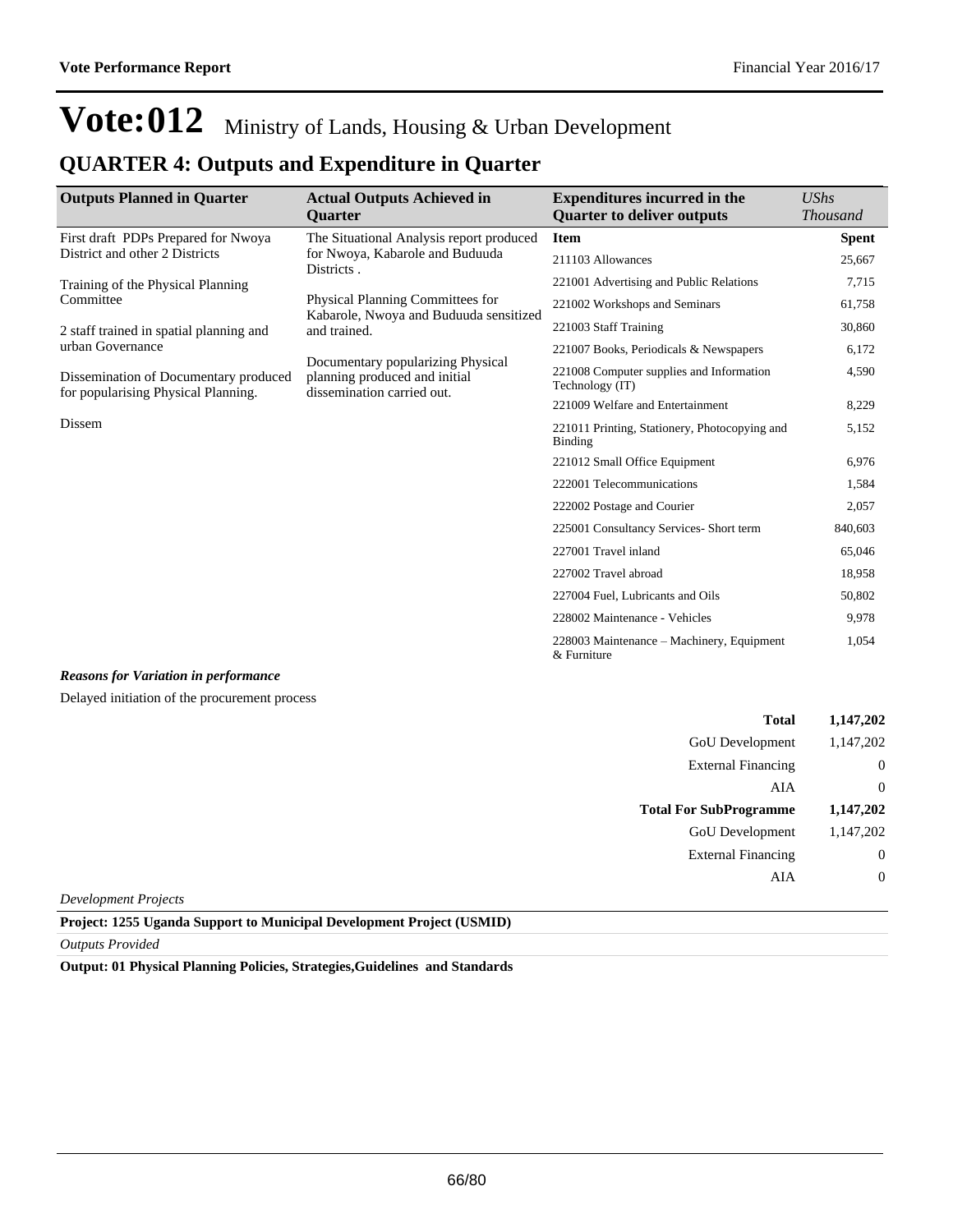### **QUARTER 4: Outputs and Expenditure in Quarter**

| <b>Outputs Planned in Quarter</b>                                                                                              | <b>Actual Outputs Achieved in</b><br><b>Quarter</b>                                                                                                                           | <b>Expenditures incurred in the</b><br><b>Quarter to deliver outputs</b> | <b>UShs</b><br><b>Thousand</b> |
|--------------------------------------------------------------------------------------------------------------------------------|-------------------------------------------------------------------------------------------------------------------------------------------------------------------------------|--------------------------------------------------------------------------|--------------------------------|
| 4 municipal councils supported to<br>integrate their physical development<br>plans, five year developent plans and<br>budgets; | Compliance in the implementation of<br>physical development plans assessed in 14<br>municipal councils;                                                                       | <b>Item</b>                                                              | <b>Spent</b>                   |
|                                                                                                                                | National enforcement framework for<br>compliance of physical planning has been<br>finalized:                                                                                  |                                                                          |                                |
|                                                                                                                                | The 2nd draft of the National Land<br>Acquisition, Resettlement and<br>Rehabilitation Policy developed.<br>Consultations on the draft policy on-<br>going;                    |                                                                          |                                |
|                                                                                                                                | The model town planning process for Jinja<br>is on-going:                                                                                                                     |                                                                          |                                |
| <b>Reasons for Variation in performance</b>                                                                                    |                                                                                                                                                                               |                                                                          |                                |
|                                                                                                                                |                                                                                                                                                                               | <b>Total</b>                                                             | 0                              |
|                                                                                                                                |                                                                                                                                                                               | <b>GoU</b> Development                                                   | 0                              |
|                                                                                                                                |                                                                                                                                                                               | <b>External Financing</b>                                                | $\theta$                       |
|                                                                                                                                |                                                                                                                                                                               | AIA                                                                      | 0                              |
| <b>Output: 02 Field Inspection</b>                                                                                             |                                                                                                                                                                               |                                                                          |                                |
| municipal councils;                                                                                                            | 14 final perfomance assessment reports for The 5th Annual Performance Assessment Item<br>report of the 14 Program municipalities<br>and the funding allocation for FY 2017/18 |                                                                          | <b>Spent</b>                   |
| 1 final synthesis report on the perfomance<br>assessment of the 14 municipal councils;                                         | was approved by Program Technical<br>committee in June 2017;                                                                                                                  |                                                                          |                                |

The 3rd Value for money audit of infrastructure implementation in 14 municipalities undertaken by OAG.

*Reasons for Variation in performance*

| $\bf{0}$         | <b>Total</b>              |
|------------------|---------------------------|
| $\boldsymbol{0}$ | GoU Development           |
| $\boldsymbol{0}$ | <b>External Financing</b> |
| $\overline{0}$   | AIA                       |

**Output: 05 Support Supervision and Capacity Building**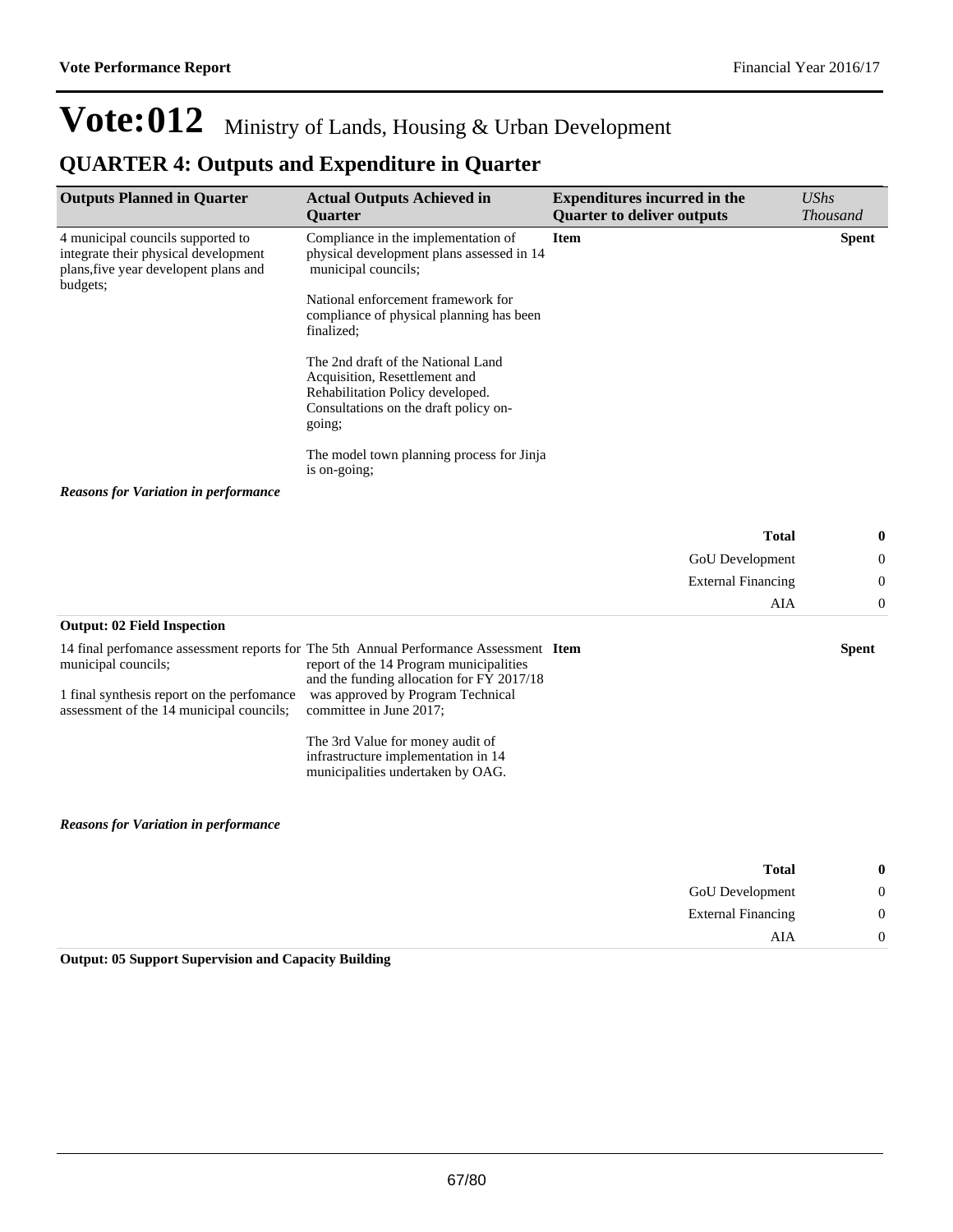## **QUARTER 4: Outputs and Expenditure in Quarter**

| <b>Outputs Planned in Quarter</b>                                                                                                                                          | <b>Actual Outputs Achieved in</b><br>Quarter                                                                                                                                                                                                                                  | <b>Expenditures incurred in the</b><br><b>Quarter to deliver outputs</b> | <b>UShs</b><br><b>Thousand</b> |
|----------------------------------------------------------------------------------------------------------------------------------------------------------------------------|-------------------------------------------------------------------------------------------------------------------------------------------------------------------------------------------------------------------------------------------------------------------------------|--------------------------------------------------------------------------|--------------------------------|
| 4 municipal councils supported to review<br>and update their physical development<br>plans;<br>4 municipal councils supported to develop<br>own source revenue enhancement | Continued support provided to the 6<br>Municipalities (Entebbe, Tororo, Soroti,<br>Mbarara, Mbale and Kabale) whose<br>physical development plans are due to<br>expire in 2018;                                                                                               | <b>Item</b><br>225001 Consultancy Services- Short term                   | <b>Spent</b><br>6,380,378      |
| frameworks;                                                                                                                                                                | Physical Planners from 11 municipalities                                                                                                                                                                                                                                      |                                                                          |                                |
| Capacity of procurement staff in 3<br>municipal councils built in procurement<br>planni                                                                                    | of Arua, Lira, Moroto, Tororo, Masaka,<br>Mbarara, Kabale, Hoima, Fort Portal,<br>Soroti and Mbale were exposed to urban<br>laboratories in Germany to acquire<br>additional skills necessary for them to<br>undertake physical planning projects in<br>their municipalities; |                                                                          |                                |
|                                                                                                                                                                            | Capacity building in procurement<br>processes provided to over 100 Municipal<br>Councillors, Mayors, Division Chair<br>Persons and Speakers from 14<br>municipalities;                                                                                                        |                                                                          |                                |
|                                                                                                                                                                            | Capacity building support was provided to<br>the 14 Municipalities in fiduciary<br>minimum conditions and performance<br>measures;                                                                                                                                            |                                                                          |                                |
|                                                                                                                                                                            | Training in environment and social<br>safeguards provided to environmental<br>officers, CDOs, consultants and<br>contractors in Arua, Gulu Lira Masaka and<br>Entebbe;                                                                                                        |                                                                          |                                |
| <b>Reasons for Variation in performance</b>                                                                                                                                |                                                                                                                                                                                                                                                                               |                                                                          |                                |
|                                                                                                                                                                            |                                                                                                                                                                                                                                                                               | <b>Total</b>                                                             | 6,380,378                      |
|                                                                                                                                                                            |                                                                                                                                                                                                                                                                               | GoU Development                                                          | $\boldsymbol{0}$               |
|                                                                                                                                                                            |                                                                                                                                                                                                                                                                               | <b>External Financing</b>                                                | 6,380,378                      |
|                                                                                                                                                                            |                                                                                                                                                                                                                                                                               | AIA                                                                      | $\boldsymbol{0}$               |
| <b>Output: 06 Urban Dev't Policies, Strategies , Guidelines and Standards</b>                                                                                              |                                                                                                                                                                                                                                                                               |                                                                          |                                |
|                                                                                                                                                                            |                                                                                                                                                                                                                                                                               | Item                                                                     | <b>Spent</b>                   |
| <b>Reasons for Variation in performance</b>                                                                                                                                |                                                                                                                                                                                                                                                                               |                                                                          |                                |
|                                                                                                                                                                            |                                                                                                                                                                                                                                                                               | <b>Total</b>                                                             | 0                              |
|                                                                                                                                                                            |                                                                                                                                                                                                                                                                               | GoU Development                                                          | 0                              |
|                                                                                                                                                                            |                                                                                                                                                                                                                                                                               | <b>External Financing</b>                                                | 0                              |
|                                                                                                                                                                            |                                                                                                                                                                                                                                                                               | AIA                                                                      | $\boldsymbol{0}$               |
| <b>Capital Purchases</b>                                                                                                                                                   |                                                                                                                                                                                                                                                                               |                                                                          |                                |
| <b>Output: 72 Government Buildings and Administrative Infrastructure</b>                                                                                                   |                                                                                                                                                                                                                                                                               |                                                                          |                                |
| <b>Reasons for Variation in performance</b>                                                                                                                                |                                                                                                                                                                                                                                                                               | Item                                                                     | <b>Spent</b>                   |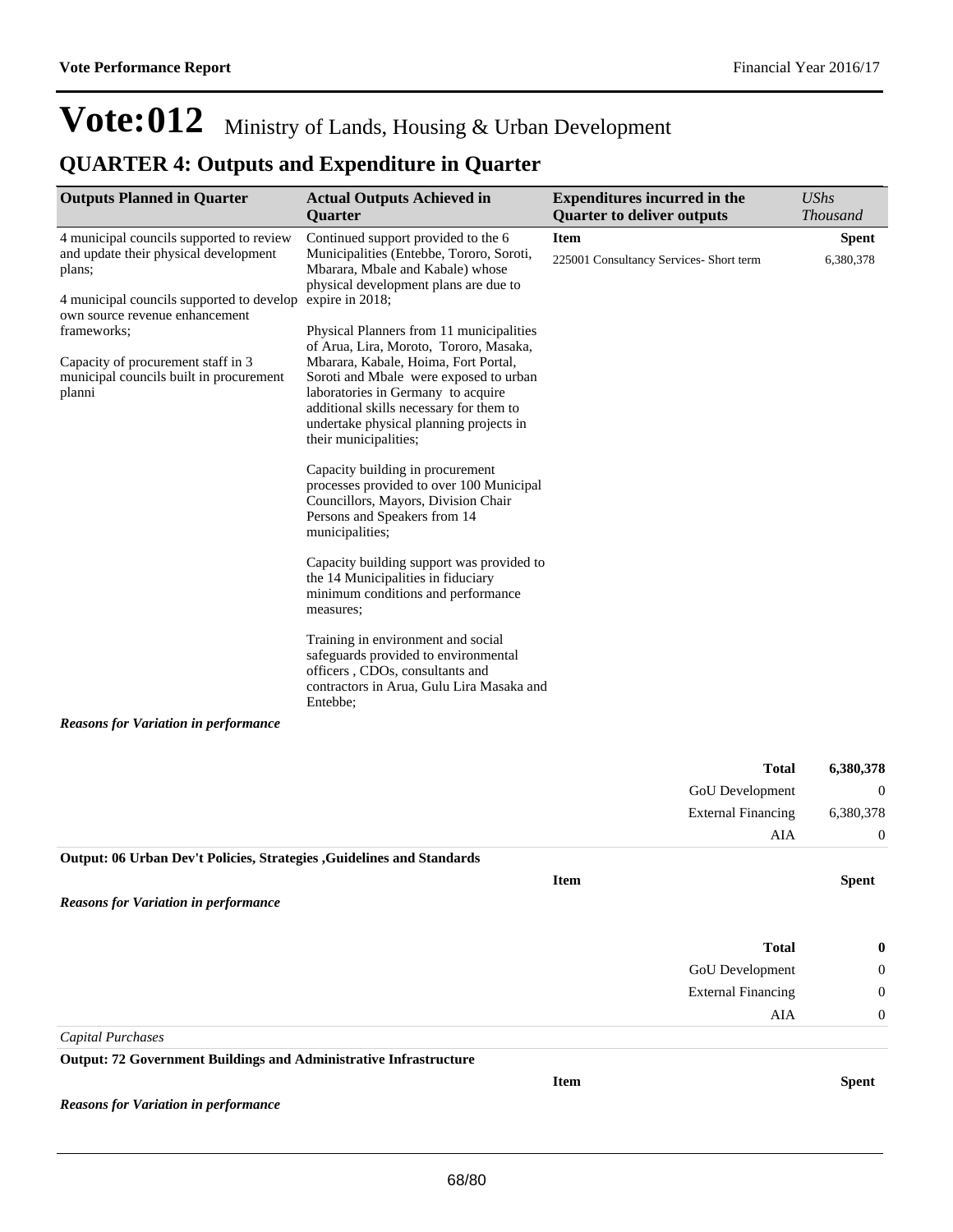### **QUARTER 4: Outputs and Expenditure in Quarter**

| <b>Outputs Planned in Quarter</b>                     | <b>Actual Outputs Achieved in</b><br>Quarter                                                                                                              | <b>Expenditures incurred in the</b><br><b>Quarter to deliver outputs</b> | <b>UShs</b><br><b>Thousand</b> |  |
|-------------------------------------------------------|-----------------------------------------------------------------------------------------------------------------------------------------------------------|--------------------------------------------------------------------------|--------------------------------|--|
|                                                       |                                                                                                                                                           | <b>Total</b>                                                             | $\bf{0}$                       |  |
|                                                       |                                                                                                                                                           | GoU Development                                                          | $\mathbf{0}$                   |  |
|                                                       |                                                                                                                                                           | <b>External Financing</b>                                                | $\mathbf{0}$                   |  |
|                                                       |                                                                                                                                                           | <b>AIA</b>                                                               | $\mathbf{0}$                   |  |
| <b>Output: 79 Acquisition of Other Capital Assets</b> |                                                                                                                                                           |                                                                          |                                |  |
|                                                       | Final engineering designs and tender                                                                                                                      | <b>Item</b>                                                              | <b>Spent</b>                   |  |
|                                                       | documents to all 14 Program<br>municipalities were finalized;                                                                                             | 281503 Engineering and Design Studies $&$<br>Plans for capital works     | 4,427,825                      |  |
|                                                       | Procurement of contractors and<br>supervision consultants for the second<br>batch of infrastructure sub projects is<br>underway in all 14 municipalities. |                                                                          |                                |  |
| <b>Reasons for Variation in performance</b>           |                                                                                                                                                           |                                                                          |                                |  |
|                                                       |                                                                                                                                                           | <b>Total</b>                                                             | 4,427,825                      |  |
|                                                       |                                                                                                                                                           | GoU Development                                                          | 4,427,825                      |  |
|                                                       |                                                                                                                                                           | <b>External Financing</b>                                                | $\mathbf{0}$                   |  |
|                                                       |                                                                                                                                                           | AIA                                                                      | $\theta$                       |  |
|                                                       |                                                                                                                                                           | <b>Total For SubProgramme</b>                                            | 10,808,203                     |  |
|                                                       |                                                                                                                                                           | GoU Development                                                          | 4,427,825                      |  |
|                                                       |                                                                                                                                                           | <b>External Financing</b>                                                | 6,380,378                      |  |
|                                                       |                                                                                                                                                           | <b>AIA</b>                                                               | $\mathbf{0}$                   |  |
| <b>Development Projects</b>                           |                                                                                                                                                           |                                                                          |                                |  |
| Project: 1309 Municipal Development Strategy          |                                                                                                                                                           |                                                                          |                                |  |

*Outputs Provided*

#### **Output: 01 Physical Planning Policies, Strategies,Guidelines and Standards**

| <b>Item</b>                                              | <b>Spent</b> |
|----------------------------------------------------------|--------------|
| 211103 Allowances                                        | 2,152        |
| 221009 Welfare and Entertainment                         | 538          |
| 221011 Printing, Stationery, Photocopying and<br>Binding | 316          |

*Reasons for Variation in performance*

| <b>Total</b>                  | 3,006          |
|-------------------------------|----------------|
| GoU Development               | 3,006          |
| <b>External Financing</b>     | $\overline{0}$ |
| AIA                           | $\overline{0}$ |
| <b>Total For SubProgramme</b> | 3,006          |
| GoU Development               | 3,006          |
| <b>External Financing</b>     | $\overline{0}$ |
| AIA                           | $\overline{0}$ |
| ouglanus aut Ducisate         |                |

*Development Projects*

**Project: 1310 Albertine Region Sustainable Development Project**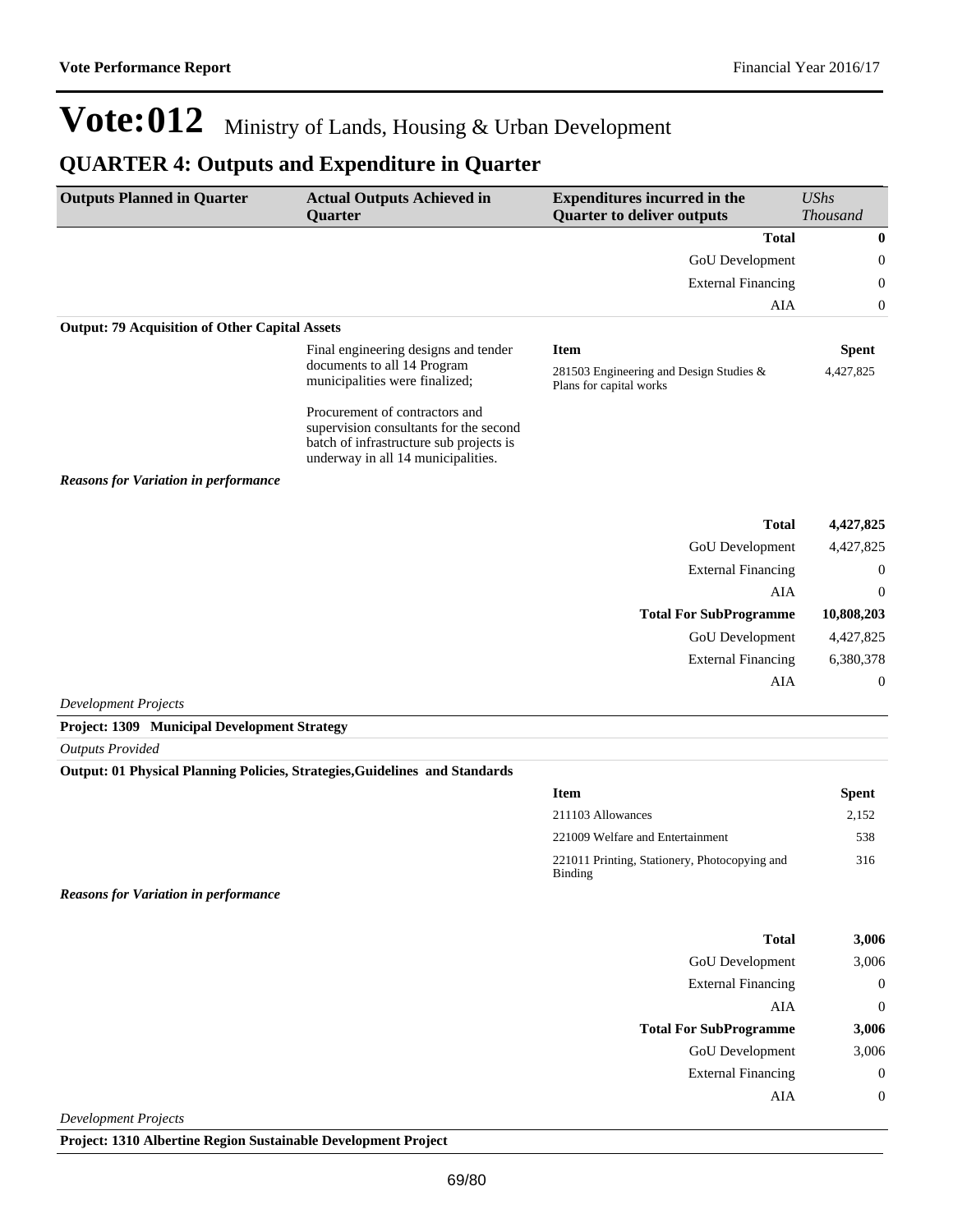## **QUARTER 4: Outputs and Expenditure in Quarter**

| <b>Outputs Planned in Quarter</b>                                                                                | <b>Actual Outputs Achieved in</b><br>Quarter                                                                                                                                                                   | <b>Expenditures incurred in the</b><br><b>Quarter to deliver outputs</b> | <b>UShs</b><br><b>Thousand</b> |
|------------------------------------------------------------------------------------------------------------------|----------------------------------------------------------------------------------------------------------------------------------------------------------------------------------------------------------------|--------------------------------------------------------------------------|--------------------------------|
| <b>Outputs Provided</b>                                                                                          |                                                                                                                                                                                                                |                                                                          |                                |
| <b>Output: 03 Devt of Physical Devt Plans</b>                                                                    |                                                                                                                                                                                                                |                                                                          |                                |
|                                                                                                                  | 8 Final Draft Physical Development Plans Item<br>completed, displayed for 90 days and<br>awaiting approval by respective District<br>Physical Planning Committees and the<br>National Physical Planning Board. |                                                                          | <b>Spent</b>                   |
|                                                                                                                  | Procurement of a consultant for Planning<br>Buhuka Town still on-going.                                                                                                                                        |                                                                          |                                |
| <b>Reasons for Variation in performance</b>                                                                      |                                                                                                                                                                                                                |                                                                          |                                |
| Procurement of a consultant for Planning Buhuka Town still on-going.                                             |                                                                                                                                                                                                                |                                                                          |                                |
|                                                                                                                  |                                                                                                                                                                                                                | <b>Total</b>                                                             | 0                              |
|                                                                                                                  |                                                                                                                                                                                                                | GoU Development                                                          | 0                              |
|                                                                                                                  |                                                                                                                                                                                                                | <b>External Financing</b>                                                | $\boldsymbol{0}$               |
|                                                                                                                  |                                                                                                                                                                                                                | AIA                                                                      | 0                              |
| <b>Capital Purchases</b>                                                                                         |                                                                                                                                                                                                                |                                                                          |                                |
| <b>Output: 73 Roads, Streets and Highways</b>                                                                    |                                                                                                                                                                                                                |                                                                          |                                |
|                                                                                                                  | Design of roads still on-going                                                                                                                                                                                 | <b>Item</b>                                                              | <b>Spent</b>                   |
|                                                                                                                  |                                                                                                                                                                                                                | 312103 Roads and Bridges.                                                | 450,000                        |
| <b>Reasons for Variation in performance</b>                                                                      |                                                                                                                                                                                                                |                                                                          |                                |
|                                                                                                                  |                                                                                                                                                                                                                | <b>Total</b>                                                             | 450,000                        |
|                                                                                                                  |                                                                                                                                                                                                                | GoU Development                                                          | 450,000                        |
|                                                                                                                  |                                                                                                                                                                                                                | <b>External Financing</b>                                                | $\boldsymbol{0}$               |
|                                                                                                                  |                                                                                                                                                                                                                | AIA                                                                      | 0                              |
| <b>Output: 79 Acquisition of Other Capital Assets</b>                                                            |                                                                                                                                                                                                                |                                                                          |                                |
| Continuation of Construction of 3                                                                                | Design of infrastructure still on-going                                                                                                                                                                        | <b>Item</b>                                                              | <b>Spent</b>                   |
| markets, 10 fish cages, 1 fish landing sites<br>& storage, & construction of 1 animal<br>slaughter house         |                                                                                                                                                                                                                |                                                                          |                                |
| Program Support activities PTC Meetings,<br>Safeguard Monitoring, Progress Reports,<br>Supervision & Monitoring, |                                                                                                                                                                                                                |                                                                          |                                |
| <b>Reasons for Variation in performance</b>                                                                      |                                                                                                                                                                                                                |                                                                          |                                |
| Design of infrastructure still on-going                                                                          |                                                                                                                                                                                                                |                                                                          |                                |
|                                                                                                                  |                                                                                                                                                                                                                | <b>Total</b>                                                             | 0                              |
|                                                                                                                  |                                                                                                                                                                                                                | <b>GoU</b> Development                                                   | 0                              |
|                                                                                                                  |                                                                                                                                                                                                                | <b>External Financing</b>                                                | 0                              |
|                                                                                                                  |                                                                                                                                                                                                                | ${\rm AIA}$                                                              | $\boldsymbol{0}$               |
|                                                                                                                  |                                                                                                                                                                                                                | <b>Total For SubProgramme</b>                                            | 2,177,332                      |
|                                                                                                                  |                                                                                                                                                                                                                | GoU Development                                                          | 450,000                        |
|                                                                                                                  |                                                                                                                                                                                                                | <b>External Financing</b>                                                | 1,727,332                      |
|                                                                                                                  |                                                                                                                                                                                                                | AIA                                                                      | $\boldsymbol{0}$               |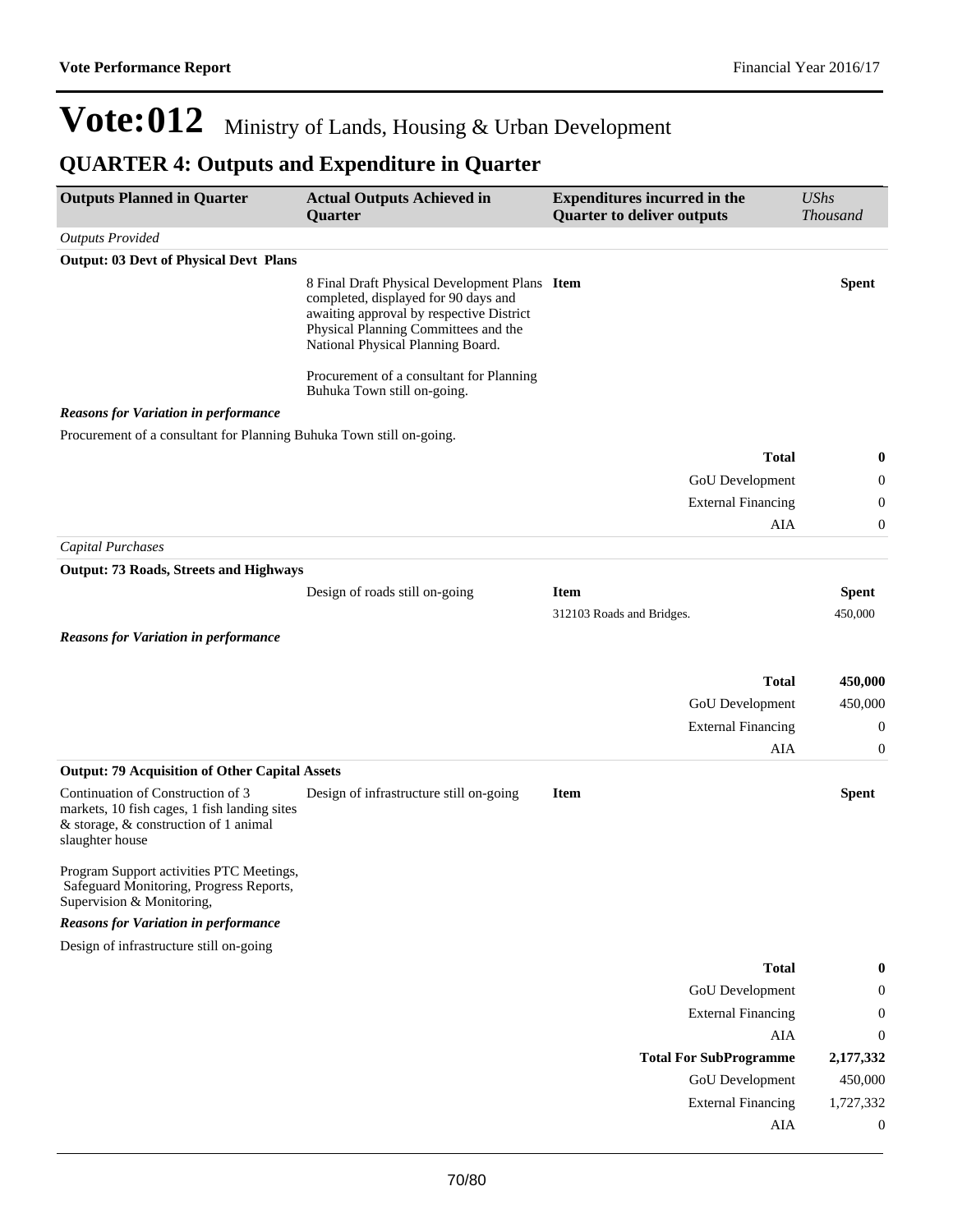### **QUARTER 4: Outputs and Expenditure in Quarter**

| <b>Outputs Planned in Quarter</b>                                | <b>Actual Outputs Achieved in</b><br><b>Quarter</b>                                                                                                                                                                                                                                                                                                                                                      | <b>Expenditures incurred in the</b><br><b>Quarter to deliver outputs</b> | <b>UShs</b><br><b>Thousand</b> |
|------------------------------------------------------------------|----------------------------------------------------------------------------------------------------------------------------------------------------------------------------------------------------------------------------------------------------------------------------------------------------------------------------------------------------------------------------------------------------------|--------------------------------------------------------------------------|--------------------------------|
| <b>Program: 03 Housing</b>                                       |                                                                                                                                                                                                                                                                                                                                                                                                          |                                                                          |                                |
| <b>Recurrent Programmes</b>                                      |                                                                                                                                                                                                                                                                                                                                                                                                          |                                                                          |                                |
| <b>Subprogram: 09 Housing Development and Estates Management</b> |                                                                                                                                                                                                                                                                                                                                                                                                          |                                                                          |                                |
| <b>Outputs Provided</b>                                          |                                                                                                                                                                                                                                                                                                                                                                                                          |                                                                          |                                |
| <b>Output: 02 Technical Support and Administrative Services</b>  |                                                                                                                                                                                                                                                                                                                                                                                                          |                                                                          |                                |
| Preparation, reproduction and                                    | Prototype plans distributed to 19 Local                                                                                                                                                                                                                                                                                                                                                                  | <b>Item</b>                                                              | <b>Spent</b>                   |
| dissemination of Building plans;                                 | Governments during a regional ToT<br>workshop held in Gulu. The LGs included:<br>Abim District, Adjumani District, Agago<br>District, Alebtong District, Amuru<br>District, Apac District, Dokolo District,<br>Gulu District, Kitgum District, Kole<br>District, Lamwo District, Lira District<br>, Nwoya District, Otuke District, Oyam<br>District, Pader District, Gulu MC, Kitgum<br>MC and Lira MC. | 211103 Allowances                                                        | 22,058                         |
|                                                                  |                                                                                                                                                                                                                                                                                                                                                                                                          | 221001 Advertising and Public Relations                                  | 430                            |
| Support to Architects Board extended.;                           |                                                                                                                                                                                                                                                                                                                                                                                                          | 221002 Workshops and Seminars                                            | 26,900                         |
| Carry out supervision and other technical<br>services:           |                                                                                                                                                                                                                                                                                                                                                                                                          | 221003 Staff Training                                                    | 5,380                          |
|                                                                  |                                                                                                                                                                                                                                                                                                                                                                                                          | 221007 Books, Periodicals & Newspapers                                   | 538                            |
| Kasooli Project residue activities handled;                      |                                                                                                                                                                                                                                                                                                                                                                                                          | 221008 Computer supplies and Information<br>Technology (IT)              | 8,070                          |
|                                                                  |                                                                                                                                                                                                                                                                                                                                                                                                          | 221009 Welfare and Entertainment                                         | 3,228                          |
|                                                                  |                                                                                                                                                                                                                                                                                                                                                                                                          | 221011 Printing, Stationery, Photocopying and<br><b>Binding</b>          | 10,760                         |
|                                                                  |                                                                                                                                                                                                                                                                                                                                                                                                          | 221012 Small Office Equipment                                            | 1,614                          |
|                                                                  |                                                                                                                                                                                                                                                                                                                                                                                                          | 222001 Telecommunications                                                | 1,802                          |
|                                                                  |                                                                                                                                                                                                                                                                                                                                                                                                          | 225002 Consultancy Services-Long-term                                    | 21,520                         |
|                                                                  |                                                                                                                                                                                                                                                                                                                                                                                                          | 227001 Travel inland                                                     | 26,900                         |
|                                                                  |                                                                                                                                                                                                                                                                                                                                                                                                          | 227002 Travel abroad                                                     | 7,437                          |
|                                                                  |                                                                                                                                                                                                                                                                                                                                                                                                          | 227004 Fuel, Lubricants and Oils                                         | 16,140                         |
|                                                                  |                                                                                                                                                                                                                                                                                                                                                                                                          | 228002 Maintenance - Vehicles                                            | 9,437                          |

#### *Reasons for Variation in performance*

The dissemination strategy of bringing representatives of several LGs together in a ToT workshop led to a wider coverage.

| 162,214        | <b>Total</b>          |
|----------------|-----------------------|
| $\overline{0}$ | <b>Wage Recurrent</b> |
| 162,214        | Non Wage Recurrent    |
| $\overline{0}$ | AIA                   |

| <b>Output: 03 Capacity Building</b>     |                                                                                                                                              |                               |              |
|-----------------------------------------|----------------------------------------------------------------------------------------------------------------------------------------------|-------------------------------|--------------|
| Customized Trainings in Housing carried | Training of Housing Directorate staff was Item                                                                                               |                               | <b>Spent</b> |
| out:                                    | conducted. The topics included: Housing<br>Finance, Real estate investment and<br>marketing, Housing Cooperatives and<br>Slum redevelopment. | 211103 Allowances             | 1,076        |
|                                         |                                                                                                                                              | 221002 Workshops and Seminars | 2,690        |
|                                         |                                                                                                                                              | 221003 Staff Training         | 5,377        |
|                                         |                                                                                                                                              | 221017 Subscriptions          | 1,614        |

#### *Reasons for Variation in performance*

On target

| 10,757         | <b>Total</b>          |
|----------------|-----------------------|
| $\theta$       | <b>Wage Recurrent</b> |
| 10,757         | Non Wage Recurrent    |
| $\overline{0}$ | AIA                   |
|                |                       |

**Output: 04 Estates Management Policy, Strategies & Reports**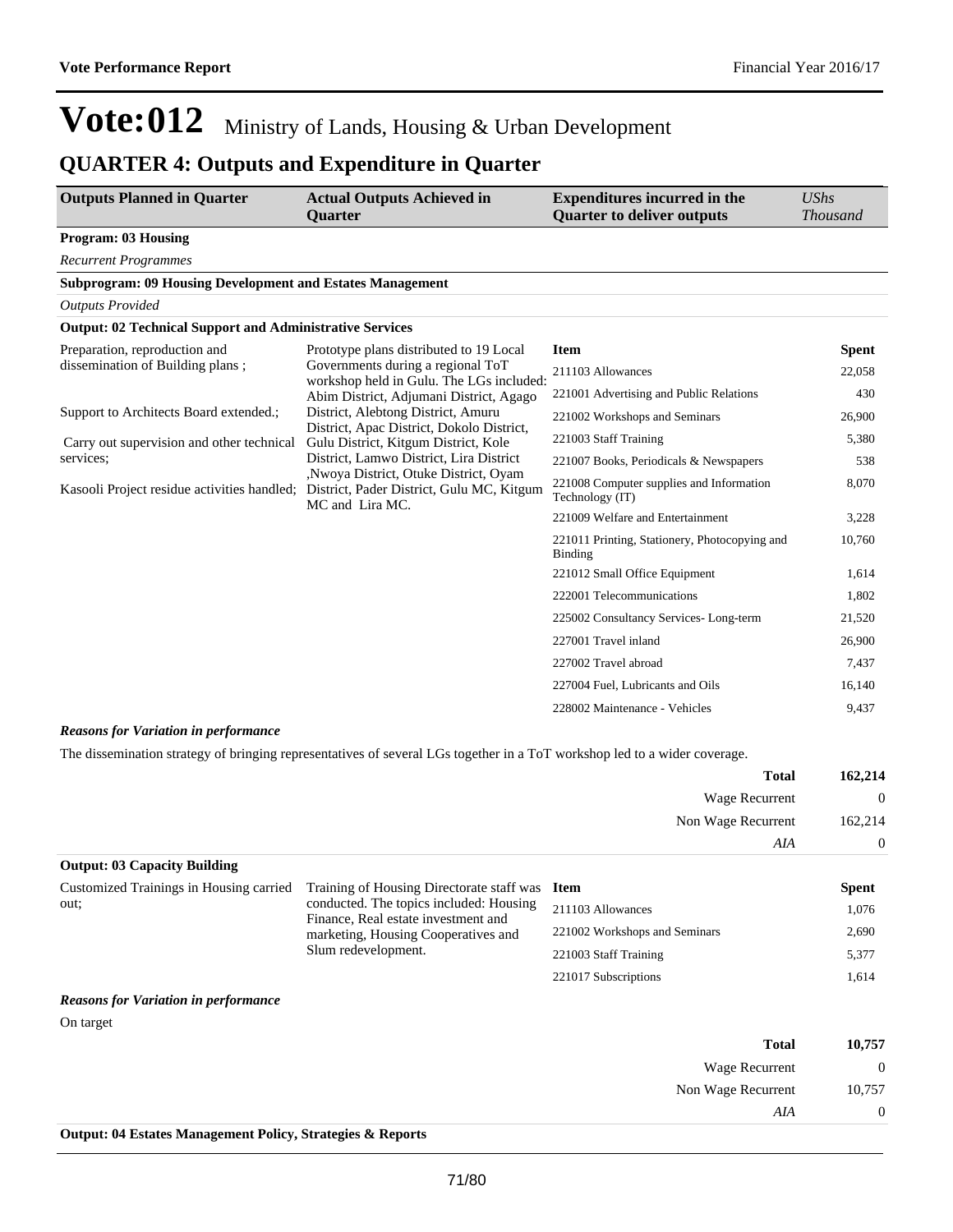### **QUARTER 4: Outputs and Expenditure in Quarter**

| <b>Outputs Planned in Quarter</b>                     | <b>Actual Outputs Achieved in</b><br><b>Ouarter</b>                                                                           | <b>Expenditures incurred in the</b><br><b>Quarter to deliver outputs</b> | $\mathit{UShs}$<br><b>Thousand</b> |
|-------------------------------------------------------|-------------------------------------------------------------------------------------------------------------------------------|--------------------------------------------------------------------------|------------------------------------|
|                                                       |                                                                                                                               |                                                                          |                                    |
| Final Condominium regulations in place;               | Condominium property act and regulations Item                                                                                 |                                                                          | <b>Spent</b>                       |
| Report on Implementation of the                       | disseminated to 19 Local Governments<br>during a regional ToT workshop held in                                                | 211101 General Staff Salaries                                            | 63,720                             |
| condominium Property Act and                          | Gulu. The LGs included: Abim District,                                                                                        | 211103 Allowances                                                        | 5,380                              |
| Regulations produced;                                 | Adjumani District, Agago District,                                                                                            | 221002 Workshops and Seminars                                            | 21,492                             |
| Final Real estates principles submitted to<br>cabinet | Alebtong District, Amuru District, Apac<br>District, Dokolo District, Gulu District,<br>Kitgum District, Kole District, Lamwo | 221011 Printing, Stationery, Photocopying and<br>Binding                 | 5,354                              |
|                                                       | District, Lira District, Nwoya District,                                                                                      | 225001 Consultancy Services- Short term                                  | 20,748                             |
|                                                       | Otuke District, Oyam District, Pader<br>District, Gulu MC, Kitgum MC and Lira                                                 | 227004 Fuel, Lubricants and Oils                                         | 5,380                              |
|                                                       | MC.                                                                                                                           |                                                                          |                                    |

#### *Reasons for Variation in performance*

Training of Trainers workshops were conducted in Western Uganda and Northern Uganda with a big representation from Local Governments leading to a wider coverage than planned.

| 122,074        | <b>Total</b>                  |
|----------------|-------------------------------|
| 63,720         | Wage Recurrent                |
| 58,354         | Non Wage Recurrent            |
| $\overline{0}$ | AIA                           |
|                |                               |
| 295,046        | <b>Total For SubProgramme</b> |
| 63,720         | <b>Wage Recurrent</b>         |
| 231,326        | Non Wage Recurrent            |

*Recurrent Programmes*

**Subprogram: 10 Human Settlements**

| <b>Outputs Provided</b>                                  |                                                                                                                                                                                                                                                                                                                                                                 |                                                                 |              |  |  |  |
|----------------------------------------------------------|-----------------------------------------------------------------------------------------------------------------------------------------------------------------------------------------------------------------------------------------------------------------------------------------------------------------------------------------------------------------|-----------------------------------------------------------------|--------------|--|--|--|
| <b>Output: 01 Housing Policy, Strategies and Reports</b> |                                                                                                                                                                                                                                                                                                                                                                 |                                                                 |              |  |  |  |
| NHP disseminated to 5 Districts;                         | NHP disseminated to 19 Local                                                                                                                                                                                                                                                                                                                                    | <b>Item</b>                                                     | <b>Spent</b> |  |  |  |
|                                                          | Governments during a regional ToT<br>workshop held in Gulu. The LGs included:                                                                                                                                                                                                                                                                                   | 211101 General Staff Salaries                                   | 34,591       |  |  |  |
| place;                                                   | Final Housing standards and Guidelines in Abim District, Adjumani District, Agago<br>District, Alebtong District, Amuru<br>District, Apac District, Dokolo District,<br>Gulu District, Kitgum District, Kole<br>District, Lamwo District, Lira District<br>Nwoya District, Otuke District, Oyam<br>District, Pader District, Gulu MC, Kitgum<br>MC and Lira MC. | 211103 Allowances                                               | 26,900       |  |  |  |
|                                                          |                                                                                                                                                                                                                                                                                                                                                                 | 221001 Advertising and Public Relations                         | 2,152        |  |  |  |
| Final LLTB principles in place and<br>approved           |                                                                                                                                                                                                                                                                                                                                                                 | 221002 Workshops and Seminars                                   | 26,874       |  |  |  |
|                                                          |                                                                                                                                                                                                                                                                                                                                                                 | 221007 Books, Periodicals & Newspapers                          | 538          |  |  |  |
|                                                          |                                                                                                                                                                                                                                                                                                                                                                 | 221008 Computer supplies and Information<br>Technology (IT)     | 8,055        |  |  |  |
|                                                          |                                                                                                                                                                                                                                                                                                                                                                 | 221009 Welfare and Entertainment                                | 3,225        |  |  |  |
|                                                          | The 1st Draft of the Landlord Tenant Bill<br>was produced and submitted to the First<br>Parliamentary Counsel for consideration<br>and further action.                                                                                                                                                                                                          | 221011 Printing, Stationery, Photocopying and<br><b>Binding</b> | 9,143        |  |  |  |
|                                                          |                                                                                                                                                                                                                                                                                                                                                                 | 221012 Small Office Equipment                                   | 1,074        |  |  |  |
|                                                          |                                                                                                                                                                                                                                                                                                                                                                 | 227001 Travel inland                                            | 5,380        |  |  |  |
|                                                          |                                                                                                                                                                                                                                                                                                                                                                 | 227004 Fuel, Lubricants and Oils                                | 18,830       |  |  |  |

#### *Reasons for Variation in performance*

Two ToT workshops were conducted one in Western Uganda and another in Northern Uganda with a wider representation leading to a wider coverage.

| Total                 | 136,762 |
|-----------------------|---------|
| Wage Recurrent 34,591 |         |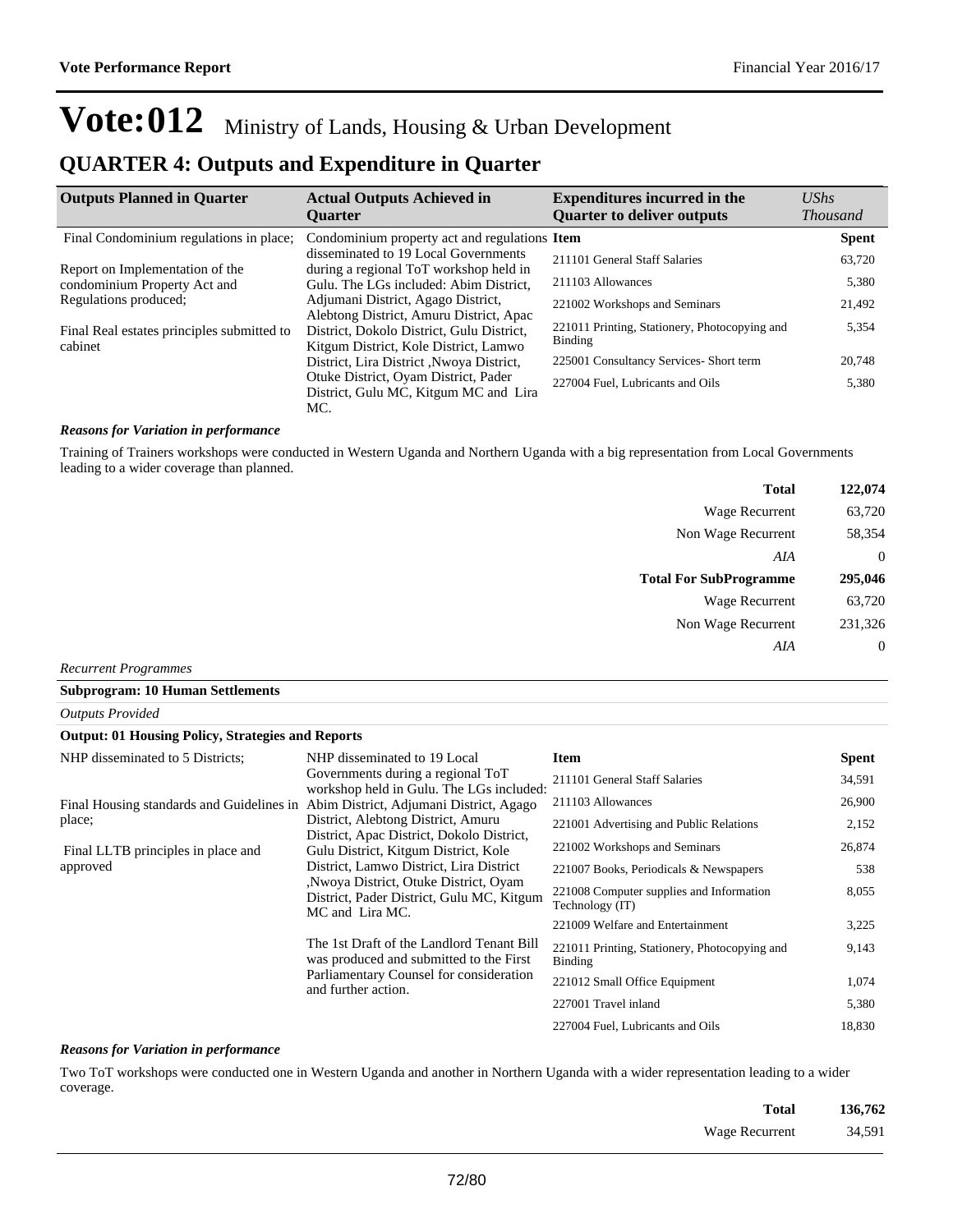## **QUARTER 4: Outputs and Expenditure in Quarter**

| <b>Outputs Planned in Quarter</b>                               | <b>Actual Outputs Achieved in</b><br>Quarter                                                | <b>Expenditures incurred in the</b><br><b>Quarter to deliver outputs</b> | <b>UShs</b><br><b>Thousand</b> |
|-----------------------------------------------------------------|---------------------------------------------------------------------------------------------|--------------------------------------------------------------------------|--------------------------------|
|                                                                 |                                                                                             | Non Wage Recurrent                                                       | 102,171                        |
|                                                                 |                                                                                             | AIA                                                                      | $\boldsymbol{0}$               |
| <b>Output: 02 Technical Support and Administrative Services</b> |                                                                                             |                                                                          |                                |
|                                                                 |                                                                                             | <b>Item</b>                                                              | <b>Spent</b>                   |
|                                                                 |                                                                                             | 211103 Allowances                                                        | 10,760                         |
|                                                                 |                                                                                             | 221002 Workshops and Seminars                                            | 10,760                         |
|                                                                 |                                                                                             | 221011 Printing, Stationery, Photocopying and<br><b>Binding</b>          | 5,380                          |
|                                                                 |                                                                                             | 225001 Consultancy Services- Short term                                  | 26,900                         |
|                                                                 |                                                                                             | 227001 Travel inland                                                     | 21,519                         |
| <b>Reasons for Variation in performance</b>                     |                                                                                             |                                                                          |                                |
|                                                                 |                                                                                             | <b>Total</b>                                                             | 75,319                         |
|                                                                 |                                                                                             | Wage Recurrent                                                           | $\mathbf{0}$                   |
|                                                                 |                                                                                             | Non Wage Recurrent                                                       | 75,319                         |
|                                                                 |                                                                                             | AIA                                                                      | $\boldsymbol{0}$               |
| <b>Output: 03 Capacity Building</b>                             |                                                                                             |                                                                          |                                |
|                                                                 | Participation in Habitat III Activities done The Post Habitat III Quito Implementation Item |                                                                          | <b>Spent</b>                   |
|                                                                 | plan was discussed by the National Habitat<br>III committee and a customized action         | 211103 Allowances                                                        | 18,830                         |
|                                                                 | plan for Uganda was developed                                                               | 221002 Workshops and Seminars                                            | 10,760                         |
|                                                                 |                                                                                             | 221011 Printing, Stationery, Photocopying and<br><b>Binding</b>          | 4,294                          |
|                                                                 |                                                                                             | 227002 Travel abroad                                                     | 13,386                         |
|                                                                 |                                                                                             | 227004 Fuel, Lubricants and Oils                                         | 16,140                         |
| <b>Reasons for Variation in performance</b>                     |                                                                                             |                                                                          |                                |
| On target                                                       |                                                                                             |                                                                          |                                |
|                                                                 |                                                                                             | <b>Total</b>                                                             | 63,410                         |
|                                                                 |                                                                                             | Wage Recurrent                                                           | $\overline{0}$                 |
|                                                                 |                                                                                             | Non Wage Recurrent                                                       | 63,410                         |
|                                                                 |                                                                                             | AIA                                                                      | $\mathbf{0}$                   |
|                                                                 |                                                                                             | <b>Total For SubProgramme</b>                                            | 275,491                        |
|                                                                 |                                                                                             | Wage Recurrent                                                           | 34,591                         |
|                                                                 |                                                                                             | Non Wage Recurrent                                                       | 240,900                        |
|                                                                 |                                                                                             | AIA                                                                      | $\theta$                       |
| <b>Recurrent Programmes</b>                                     |                                                                                             |                                                                          |                                |

**Subprogram: 15 Office of the Director, Housing**

*Outputs Provided*

**Output: 01 Housing Policy, Strategies and Reports**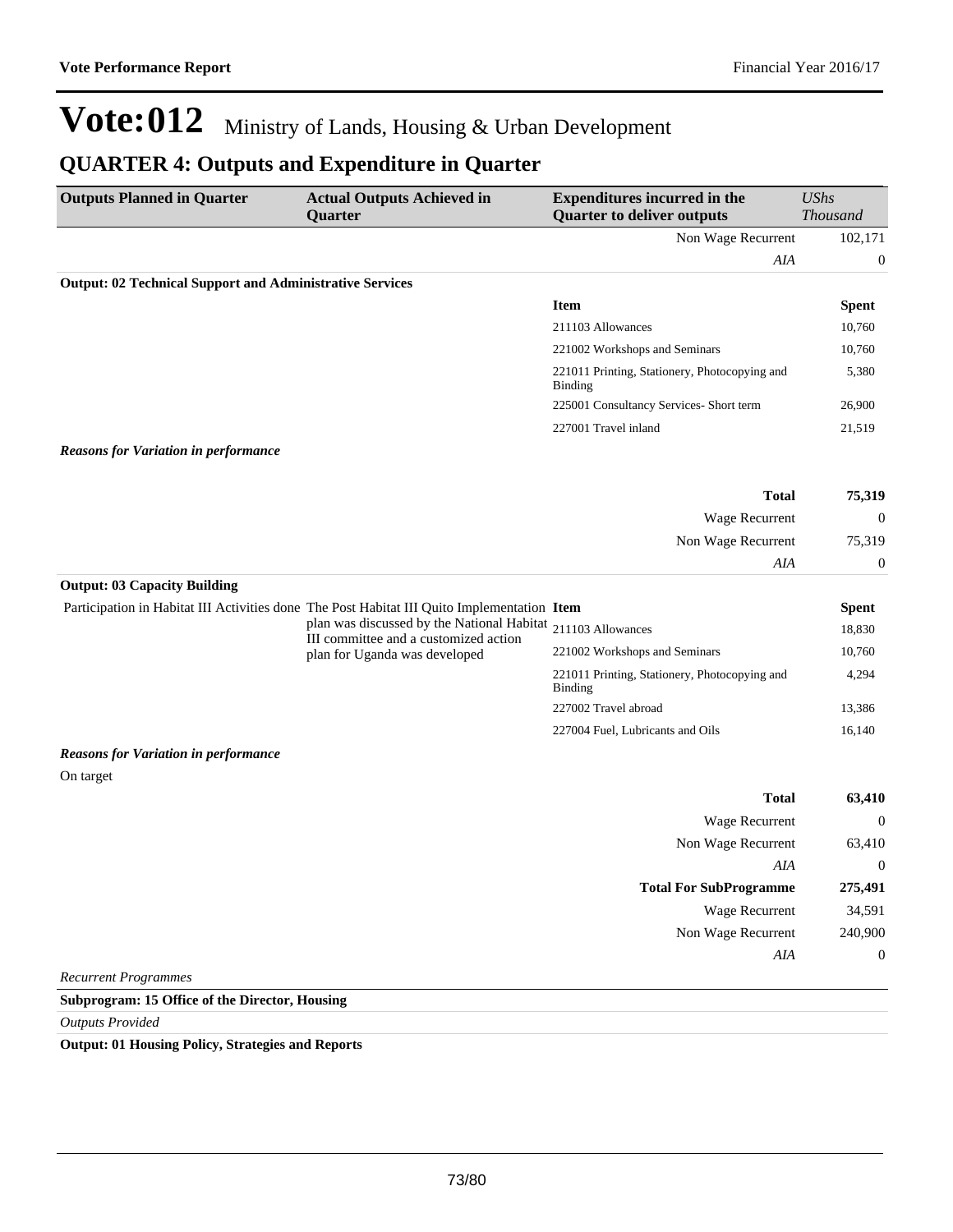## **QUARTER 4: Outputs and Expenditure in Quarter**

| <b>Outputs Planned in Quarter</b>                                   | <b>Actual Outputs Achieved in</b>                                                            | <b>Expenditures incurred in the</b>                      | $\mathit{UShs}$ |
|---------------------------------------------------------------------|----------------------------------------------------------------------------------------------|----------------------------------------------------------|-----------------|
|                                                                     | <b>Ouarter</b>                                                                               | <b>Quarter to deliver outputs</b>                        | <b>Thousand</b> |
|                                                                     | - Administrative and technical functions of Monitoring of sector activities in Mbarara, Item |                                                          | <b>Spent</b>    |
| directorate attended to:                                            | Ntungamo, Kabale, Gulu, Lira, Nwoya<br>and pader.                                            | 211101 General Staff Salaries                            | 6,671           |
| - Housing Programs, policies and laws                               |                                                                                              | 211103 Allowances                                        | 5,380           |
| coordinated and evaluated;                                          | A meeting with Busoga Diocese on the                                                         | 221009 Welfare and Entertainment                         | 538             |
| - Coordinate negotiations with<br>Development partners to undertake | proposed Bugembe Housing project was<br>conducted and an action plan was                     | 221011 Printing, Stationery, Photocopying and<br>Binding | 538             |
| housing projects under PPP arrangements; developed.                 |                                                                                              | 227004 Fuel, Lubricants and Oils                         | 4,304           |

### - Local &

*Reasons for Variation in performance*

### On target

| 17,431         | <b>Total</b>                  |
|----------------|-------------------------------|
| 6,671          | Wage Recurrent                |
| 10,760         | Non Wage Recurrent            |
| $\overline{0}$ | AIA                           |
| 17,431         | <b>Total For SubProgramme</b> |
| 6,671          | Wage Recurrent                |
| 10,760         | Non Wage Recurrent            |
| $\theta$       | AIA                           |

### **Program: 49 Policy, Planning and Support Services**

| <b>Recurrent Programmes</b>                                             |                                     |                                                                 |              |
|-------------------------------------------------------------------------|-------------------------------------|-----------------------------------------------------------------|--------------|
| Subprogram: 01 Finance and administration                               |                                     |                                                                 |              |
| <b>Outputs Provided</b>                                                 |                                     |                                                                 |              |
| Output: 01 Policy, consultation, planning and monitoring services       |                                     |                                                                 |              |
|                                                                         | 2 Cabinet Memoranda prepared and    | <b>Item</b>                                                     | <b>Spent</b> |
| - 2 Cabinet Memoranda prepared and<br>submitted to Cabinet Secretariat. | submitted to Cabinet Secretariat.   | 211101 General Staff Salaries                                   | 92,167       |
|                                                                         | 50 Policy Analysis Reports prepared | 211103 Allowances                                               | 35,508       |
|                                                                         | 4 Policy briefs prepared            | 221002 Workshops and Seminars                                   | 21,520       |
| - Policy Analysis undertaken.                                           |                                     | 221007 Books, Periodicals & Newspapers                          | 4,198        |
|                                                                         |                                     | 221008 Computer supplies and Information<br>Technology (IT)     | 25,942       |
|                                                                         |                                     | 221011 Printing, Stationery, Photocopying and<br><b>Binding</b> | 8,070        |
|                                                                         |                                     | 222001 Telecommunications                                       | 1,076        |
|                                                                         |                                     | 227001 Travel inland                                            | 23,349       |
|                                                                         |                                     | 227002 Travel abroad                                            | 15,865       |
|                                                                         |                                     | 227004 Fuel, Lubricants and Oils                                | 13,764       |
|                                                                         |                                     | 282102 Fines and Penalties/ Court wards                         | 29,698       |
| <b>Reasons for Variation in performance</b>                             |                                     |                                                                 |              |

#### On target

| Total          | 271,157 |
|----------------|---------|
| Wage Recurrent | 92,167  |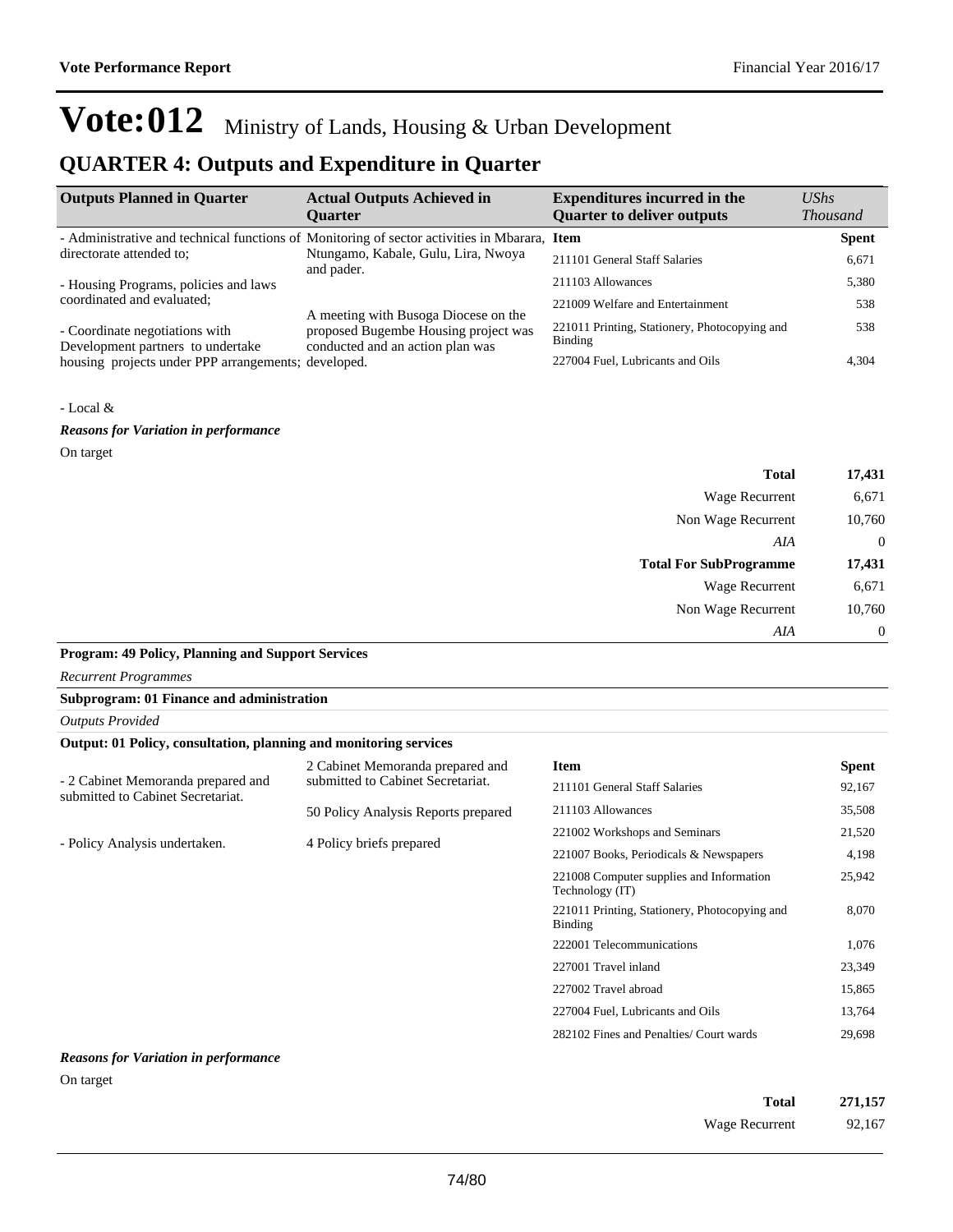## **QUARTER 4: Outputs and Expenditure in Quarter**

| <b>Outputs Planned in Quarter</b>                                        | <b>Actual Outputs Achieved in</b><br><b>Ouarter</b>                                                                                 | <b>Expenditures incurred in the</b><br><b>Quarter to deliver outputs</b> | <b>UShs</b><br><b>Thousand</b> |
|--------------------------------------------------------------------------|-------------------------------------------------------------------------------------------------------------------------------------|--------------------------------------------------------------------------|--------------------------------|
|                                                                          |                                                                                                                                     | Non Wage Recurrent                                                       | 178,989                        |
|                                                                          |                                                                                                                                     | AIA                                                                      | $\theta$                       |
| <b>Output: 02 Ministry Support Services (Finance and Administration)</b> |                                                                                                                                     |                                                                          |                                |
|                                                                          | - 485 staff paid salaries monthly                                                                                                   | <b>Item</b>                                                              | <b>Spent</b>                   |
|                                                                          | - 275 Pensioners paid                                                                                                               | 211101 General Staff Salaries                                            | 41,703                         |
|                                                                          |                                                                                                                                     | 211103 Allowances                                                        | 21,520                         |
|                                                                          | -Gratuity for 5 persons paid                                                                                                        | 212102 Pension for General Civil Service                                 | 1,275,153                      |
|                                                                          | Training of all MLHUD Office attendants<br>and Dispatch clerks                                                                      | 213002 Incapacity, death benefits and funeral<br>expenses                | 12,912                         |
|                                                                          | 5 Staff undertaking Degree programmes                                                                                               | 213004 Gratuity Expenses                                                 | 503,000                        |
|                                                                          | supported                                                                                                                           | 221007 Books, Periodicals & Newspapers                                   | 6,334                          |
|                                                                          | 73 ID Cards processed and issued                                                                                                    | 221009 Welfare and Entertainment                                         | 15,059                         |
|                                                                          |                                                                                                                                     | 222001 Telecommunications                                                | 21,520                         |
|                                                                          |                                                                                                                                     | 222002 Postage and Courier                                               | 2,152                          |
|                                                                          |                                                                                                                                     | 223001 Property Expenses                                                 | 31,371                         |
|                                                                          |                                                                                                                                     | 223004 Guard and Security services                                       | 36,584                         |
|                                                                          |                                                                                                                                     | 223005 Electricity                                                       | 43,040                         |
|                                                                          |                                                                                                                                     | 223006 Water                                                             | 15,320                         |
|                                                                          |                                                                                                                                     | 227001 Travel inland                                                     | 17,216                         |
|                                                                          |                                                                                                                                     | 227004 Fuel, Lubricants and Oils                                         | 8,608                          |
|                                                                          |                                                                                                                                     | 228002 Maintenance - Vehicles                                            | 34,306                         |
| <b>Reasons for Variation in performance</b>                              |                                                                                                                                     |                                                                          |                                |
|                                                                          | The number of Staff paid salaries increased against targeted (400) because more Staff were recruited for the Ministry Zonal Offices |                                                                          |                                |

|                |                    | - U<br>$\sim$ $\sim$ | ັ |  |
|----------------|--------------------|----------------------|---|--|
| 2,085,799      | <b>Total</b>       |                      |   |  |
| 41,703         | Wage Recurrent     |                      |   |  |
| 2,044,096      | Non Wage Recurrent |                      |   |  |
| $\overline{0}$ | AIA                |                      |   |  |

**Output: 03 Ministerial and Top Management Services**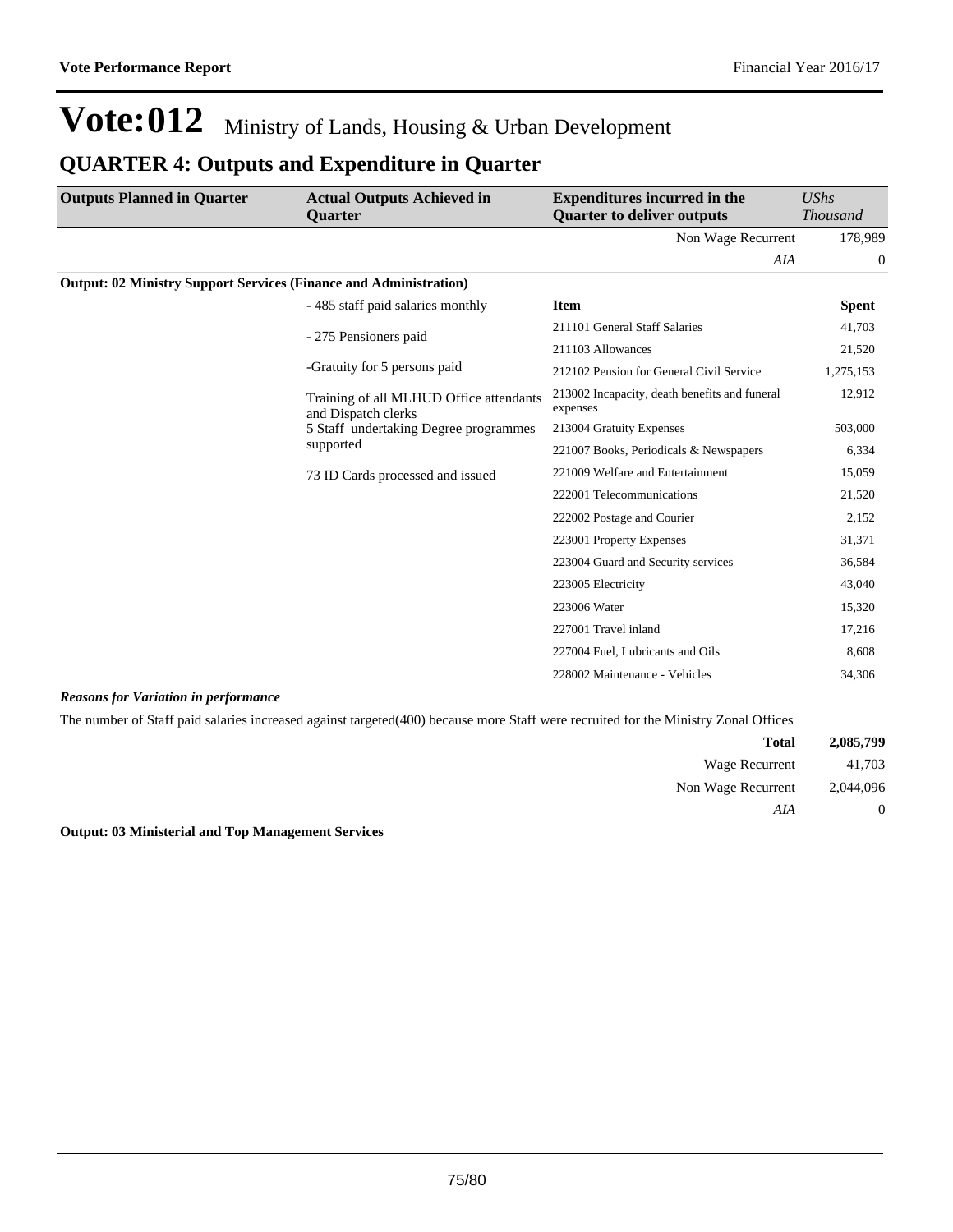## **QUARTER 4: Outputs and Expenditure in Quarter**

| <b>Outputs Planned in Quarter</b> | <b>Actual Outputs Achieved in</b> | <b>Expenditures incurred in the</b>                       | <b>UShs</b>     |
|-----------------------------------|-----------------------------------|-----------------------------------------------------------|-----------------|
|                                   | <b>Quarter</b>                    | <b>Quarter to deliver outputs</b>                         | <b>Thousand</b> |
|                                   |                                   | <b>Item</b>                                               | <b>Spent</b>    |
|                                   |                                   | 211101 General Staff Salaries                             | 10,061          |
|                                   |                                   | 211103 Allowances                                         | 6,187           |
|                                   |                                   | 213001 Medical expenses (To employees)                    | 1,345           |
|                                   |                                   | 213002 Incapacity, death benefits and funeral<br>expenses | 30,827          |
|                                   |                                   | 221002 Workshops and Seminars                             | 12,912          |
|                                   |                                   | 221007 Books, Periodicals & Newspapers                    | 2,134           |
|                                   |                                   | 221009 Welfare and Entertainment                          | 10,760          |
|                                   |                                   | 221017 Subscriptions                                      | 48,420          |
|                                   |                                   | 222001 Telecommunications                                 | 21,520          |
|                                   |                                   | 222003 Information and communications<br>technology (ICT) | 6,456           |
|                                   |                                   | 227001 Travel inland                                      | 21,520          |
|                                   |                                   | 227002 Travel abroad                                      | 42,140          |
|                                   |                                   | 227004 Fuel, Lubricants and Oils                          | 86,080          |
|                                   |                                   | 228001 Maintenance - Civil                                | 8,070           |
|                                   |                                   | 228002 Maintenance - Vehicles                             | 8,350           |

## *Reasons for Variation in performance*

On target

| <b>Total</b>                             | 316,782        |
|------------------------------------------|----------------|
| Wage Recurrent                           | 10,061         |
| Non Wage Recurrent                       | 306,721        |
| AIA                                      | $\overline{0}$ |
| <b>Output: 04 Information Management</b> |                |

| - Access to information initiatives       | 207 information requests responded to.                          | <b>Item</b>                                              | <b>Spent</b> |
|-------------------------------------------|-----------------------------------------------------------------|----------------------------------------------------------|--------------|
| implemented;                              | Revised Access To Information Act<br>(ATIA) manual developed    | 211101 General Staff Salaries                            | 3,891        |
| - Ministry's Clients' Charter implemented |                                                                 | 211103 Allowances                                        | 8,608        |
| and feedback on complaints responded to.  | Revised Client's Charter (2017-2021)<br>developed.              | 221009 Welfare and Entertainment                         | 2,575        |
|                                           |                                                                 | 221011 Printing, Stationery, Photocopying and<br>Binding | 9,328        |
|                                           | 375 complaints processed                                        | 221020 IPPS Recurrent Costs                              | 8,606        |
|                                           | Draft analysis/recommendations on<br>complaints Report prepared | 222001 Telecommunications                                | 1,076        |
|                                           |                                                                 | 227001 Travel inland                                     | 3,223        |
|                                           |                                                                 | 227004 Fuel, Lubricants and Oils                         | 8.070        |

### *Reasons for Variation in performance*

On target

| 45,377         | <b>Total</b>       |
|----------------|--------------------|
| 3,891          | Wage Recurrent     |
| 41,485         | Non Wage Recurrent |
| $\overline{0}$ | AIA                |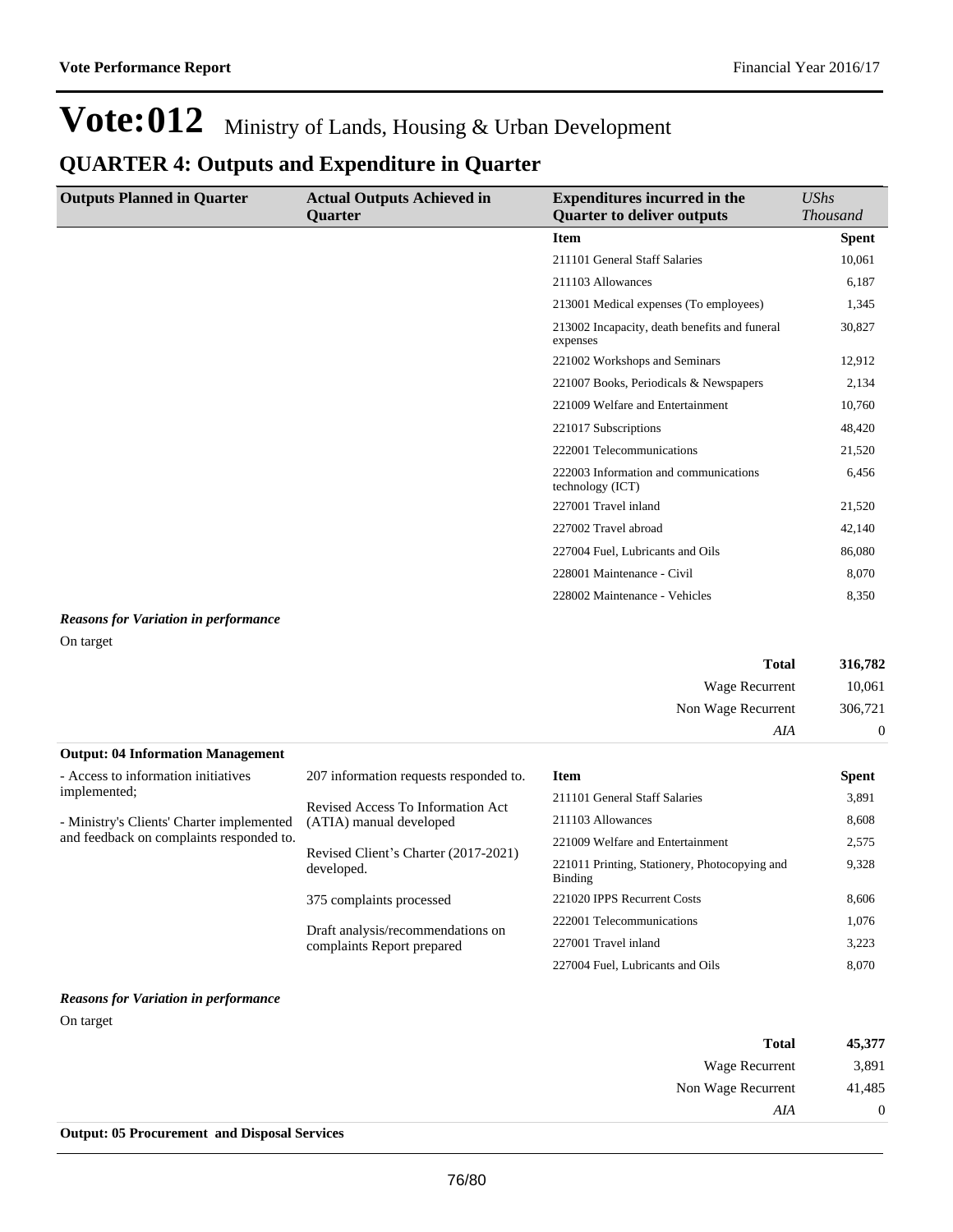## **QUARTER 4: Outputs and Expenditure in Quarter**

| <b>Outputs Planned in Quarter</b>                                                                                                                                                                                                                                                      | <b>Actual Outputs Achieved in</b><br><b>Ouarter</b>                                                                                                                                                                               | <b>Expenditures incurred in the</b><br><b>Quarter to deliver outputs</b>                                                                                                                                                                                                                                                    | <b>UShs</b><br><b>Thousand</b>                                                       |
|----------------------------------------------------------------------------------------------------------------------------------------------------------------------------------------------------------------------------------------------------------------------------------------|-----------------------------------------------------------------------------------------------------------------------------------------------------------------------------------------------------------------------------------|-----------------------------------------------------------------------------------------------------------------------------------------------------------------------------------------------------------------------------------------------------------------------------------------------------------------------------|--------------------------------------------------------------------------------------|
| -Prequalification list compiled.<br>-Procurement plan prepared.<br>- Contracts for works, goods and services<br>prepared;<br>- 3 PPDA and Financial compliance report<br>prepared.<br>-Disposal of goods carried out;<br>-Monitoring and evaluation reports of<br>awarded contracts pr | -Pre-qualification list for service providers Item<br>compiled<br>-Procurement plan compiled<br>-Contracts prepared<br>- Monthly reports to PPDA prepared<br>-Monitoring and Evaluation reports for<br>awarded contracts prepared | 211101 General Staff Salaries<br>211103 Allowances<br>221007 Books, Periodicals & Newspapers<br>221008 Computer supplies and Information<br>Technology (IT)<br>221011 Printing, Stationery, Photocopying and<br><b>Binding</b><br>227001 Travel inland<br>227004 Fuel, Lubricants and Oils<br>228002 Maintenance - Vehicles | <b>Spent</b><br>1,368<br>5,380<br>2,905<br>861<br>11,087<br>8,285<br>11,294<br>2,087 |
| <b>Reasons for Variation in performance</b>                                                                                                                                                                                                                                            |                                                                                                                                                                                                                                   |                                                                                                                                                                                                                                                                                                                             |                                                                                      |

On target

| 43,267         | <b>Total</b>       |
|----------------|--------------------|
| 1,368          | Wage Recurrent     |
| 41,899         | Non Wage Recurrent |
| $\overline{0}$ | AIA                |

### **Output: 06 Accounts and internal Audit Services**

| - IFMS maintained in good running                     | <b>Item</b>                                                     | Spent  |
|-------------------------------------------------------|-----------------------------------------------------------------|--------|
| condition:<br>- 9 Month financial statements prepared | 211101 General Staff Salaries                                   | 13,882 |
| and submitted:                                        | 211103 Allowances                                               | 5.649  |
| 3 Monthly budget performance reports                  | 221009 Welfare and Entertainment                                | 1.426  |
| prepared;<br>-Collect NTR upto UGX 0.60bn             | 221011 Printing, Stationery, Photocopying and<br><b>Binding</b> | 2.690  |
|                                                       | 221016 IFMS Recurrent costs                                     | 29.859 |

#### *Reasons for Variation in performance*

On target

| Total                         | 59,690    |
|-------------------------------|-----------|
| <b>Wage Recurrent</b>         | 13,882    |
| Non Wage Recurrent            | 45,808    |
| AIA                           | 0         |
|                               |           |
| <b>Total For SubProgramme</b> | 2,822,071 |
| <b>Wage Recurrent</b>         | 163,072   |
| Non Wage Recurrent            | 2,658,998 |
| AIA                           | 0         |

227001 Travel inland 6,183

*Recurrent Programmes*

### **Subprogram: 02 Planning and Quality Assurance**

*Outputs Provided*

**Output: 01 Policy, consultation, planning and monitoring services**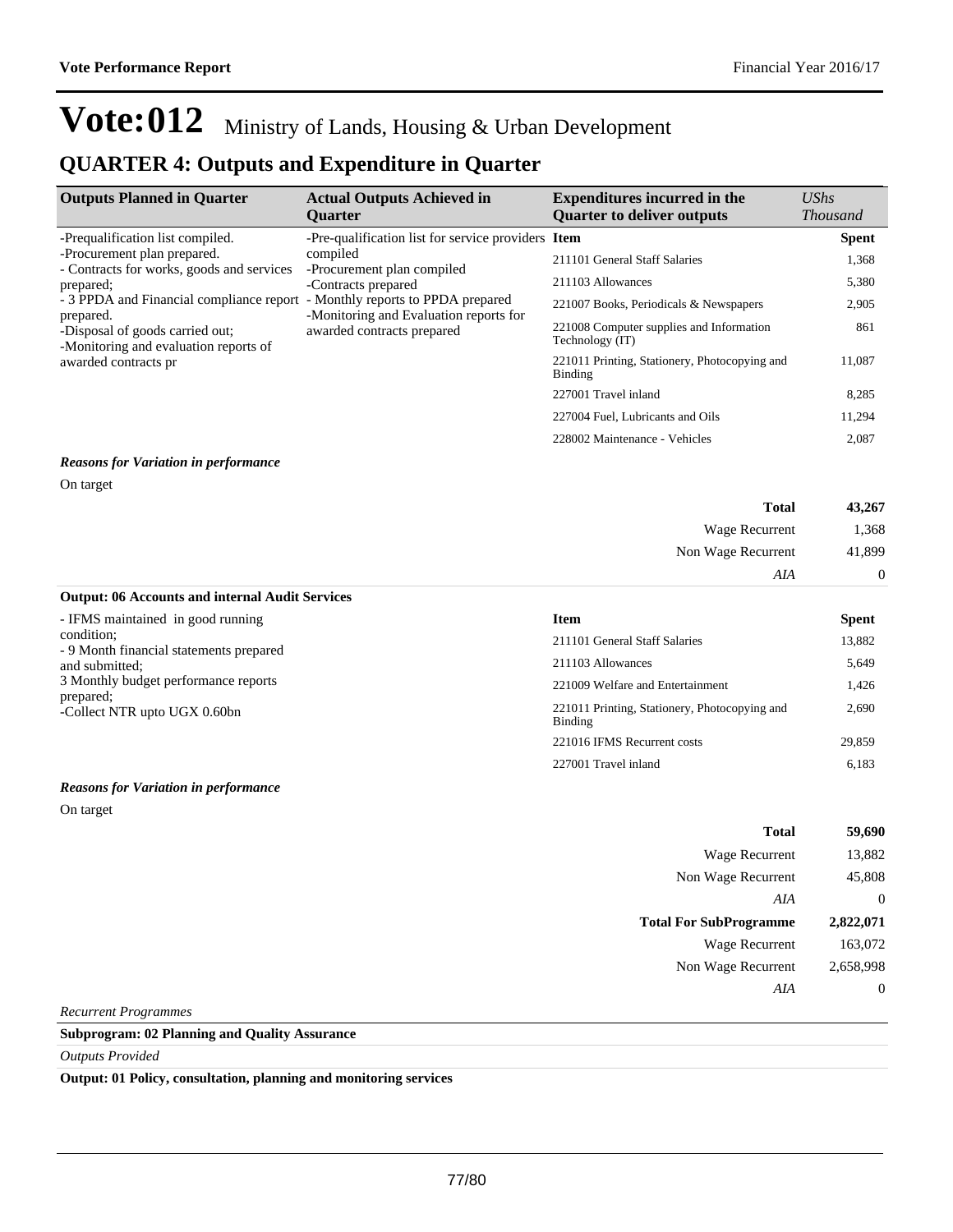## **QUARTER 4: Outputs and Expenditure in Quarter**

| <b>Outputs Planned in Quarter</b>                                 | <b>Actual Outputs Achieved in</b><br><b>Ouarter</b>                                                                                                         | <b>Expenditures incurred in the</b><br><b>Quarter to deliver outputs</b> | <b>UShs</b><br><b>Thousand</b> |
|-------------------------------------------------------------------|-------------------------------------------------------------------------------------------------------------------------------------------------------------|--------------------------------------------------------------------------|--------------------------------|
| - Sector Budget Framework Paper                                   | - Budget, Government and Ministry                                                                                                                           | <b>Item</b>                                                              | <b>Spent</b>                   |
| produced and Submitted;                                           | Peformance reports produced;                                                                                                                                | 211101 General Staff Salaries                                            | 40,499                         |
| - Ministry Planning and Budgetary                                 |                                                                                                                                                             | 211103 Allowances                                                        | 40,350                         |
| - Budget, Government and Ministry<br>Peformance reports produced; | activities cordinated:                                                                                                                                      | 213001 Medical expenses (To employees)                                   | 980                            |
|                                                                   | Ministry activities activities in Local                                                                                                                     | 221002 Workshops and Seminars                                            | 54,876                         |
|                                                                   | governments of Lyantonde, Mbarara,                                                                                                                          | 221003 Staff Training                                                    | 15,101                         |
| - Ministry Planning and Budgetary<br>activities cordinated;       | Isingiro, Kiruhura, Ibanda, Kamwenge,<br>Kisoro, Kabale, Kanungu, Ntungamo,<br>Rukungiri, Kasese, Kibingo, Mitooma,<br>Bushenyi, Nsiika, Rubirizi monitored | 221007 Books, Periodicals & Newspapers                                   | 4,196                          |
| - Ministry detailed budget for FY 2016/17                         |                                                                                                                                                             | 221008 Computer supplies and Information<br>Technology (IT)              | 4,955                          |
| prepared and submitted to the                                     |                                                                                                                                                             | 221009 Welfare and Entertainment                                         | 4,519                          |
|                                                                   | Hands on support on PBS Q3<br>performance reporting offered.                                                                                                | 221011 Printing, Stationery, Photocopying and<br><b>Binding</b>          | 52,394                         |
|                                                                   |                                                                                                                                                             | 221012 Small Office Equipment                                            | 1,365                          |
|                                                                   |                                                                                                                                                             | 221017 Subscriptions                                                     | 1,883                          |
|                                                                   |                                                                                                                                                             | 222001 Telecommunications                                                | 10,760                         |
|                                                                   |                                                                                                                                                             | 227001 Travel inland                                                     | 116,268                        |
|                                                                   |                                                                                                                                                             | 227002 Travel abroad                                                     | 49,577                         |
|                                                                   |                                                                                                                                                             | 227004 Fuel, Lubricants and Oils                                         | 61,762                         |
|                                                                   |                                                                                                                                                             | 228002 Maintenance - Vehicles                                            | 30,609                         |
|                                                                   |                                                                                                                                                             | 228003 Maintenance – Machinery, Equipment<br>& Furniture                 | 2,454                          |

### *Reasons for Variation in performance* On target

| <b>Total</b>                  | 492,549        |
|-------------------------------|----------------|
| Wage Recurrent                | 40,499         |
| Non Wage Recurrent            | 452,050        |
| AIA                           | $\overline{0}$ |
| <b>Total For SubProgramme</b> | 492,549        |
| Wage Recurrent                | 40,499         |
| Non Wage Recurrent            | 452,050        |
| AIA                           | $\overline{0}$ |
| <b>Recurrent Programmes</b>   |                |

**Subprogram: 16 Internal Audit**

*Outputs Provided*

**Output: 06 Accounts and internal Audit Services**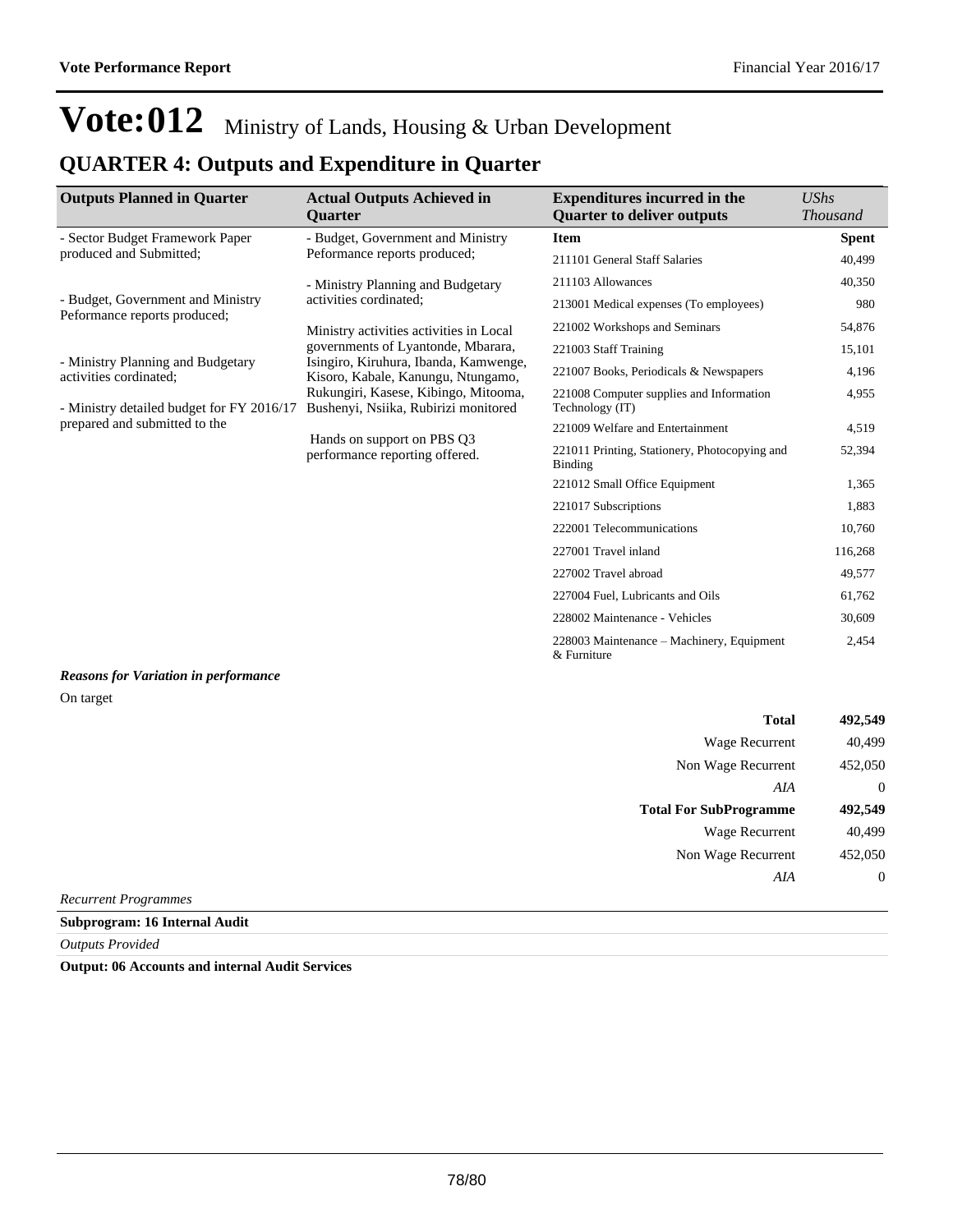## **QUARTER 4: Outputs and Expenditure in Quarter**

| <b>Outputs Planned in Quarter</b>                   | <b>Actual Outputs Achieved in</b><br><b>Ouarter</b> | <b>Expenditures incurred in the</b><br><b>Ouarter to deliver outputs</b> | $\mathit{UShs}$<br><i>Thousand</i> |
|-----------------------------------------------------|-----------------------------------------------------|--------------------------------------------------------------------------|------------------------------------|
| Quarterly internal Audit reports prepared           |                                                     | <b>Item</b>                                                              | <b>Spent</b>                       |
| and discussed with management                       |                                                     | 211101 General Staff Salaries                                            | 6,688                              |
| Quarterly payroll reports produced and<br>discussed |                                                     | 211103 Allowances                                                        | 10,760                             |
|                                                     |                                                     | 221007 Books, Periodicals & Newspapers                                   | 1,076                              |
| Specialized Internal audits conducted               | 221009 Welfare and Entertainment                    | 3,228                                                                    |                                    |
|                                                     |                                                     | 221017 Subscriptions                                                     | 1,076                              |
|                                                     |                                                     | 222001 Telecommunications                                                | 1,228                              |
|                                                     |                                                     | 227001 Travel inland                                                     | 4,304                              |
|                                                     |                                                     | 227004 Fuel, Lubricants and Oils                                         | 10,760                             |
|                                                     |                                                     | 228002 Maintenance - Vehicles                                            | 1.044                              |

### *Reasons for Variation in performance* On target

| <b>Total</b>                  | 40,164         |
|-------------------------------|----------------|
| <b>Wage Recurrent</b>         | 6,688          |
| Non Wage Recurrent            | 33,476         |
| AIA                           | $\overline{0}$ |
| <b>Total For SubProgramme</b> | 40,164         |
| <b>Wage Recurrent</b>         | 6,688          |
| Non Wage Recurrent            | 33,476         |
| AIA                           | $\overline{0}$ |
| <b>Development Projects</b>   |                |

### **Project: 1331 Support to MLHUD**

*Capital Purchases*

| Output: 76 Purchase of Office and ICT Equipment, including Software |                 |                                |              |
|---------------------------------------------------------------------|-----------------|--------------------------------|--------------|
|                                                                     | Computers-4 pcs | Item                           | <b>Spent</b> |
|                                                                     | Laptop-1        | 312202 Machinery and Equipment | 491.488      |

Printer-1

UPS-3

*Reasons for Variation in performance*

| 491,488        | <b>Total</b>                  |
|----------------|-------------------------------|
| 491,488        | GoU Development               |
| $\overline{0}$ | <b>External Financing</b>     |
| $\overline{0}$ | AIA                           |
| 491,488        | <b>Total For SubProgramme</b> |
| 491,488        | GoU Development               |
| $\overline{0}$ | <b>External Financing</b>     |
| $\theta$       | AIA                           |
| 38,373,788     | <b>GRAND TOTAL</b>            |
| 1,181,926      | <b>Wage Recurrent</b>         |
|                |                               |